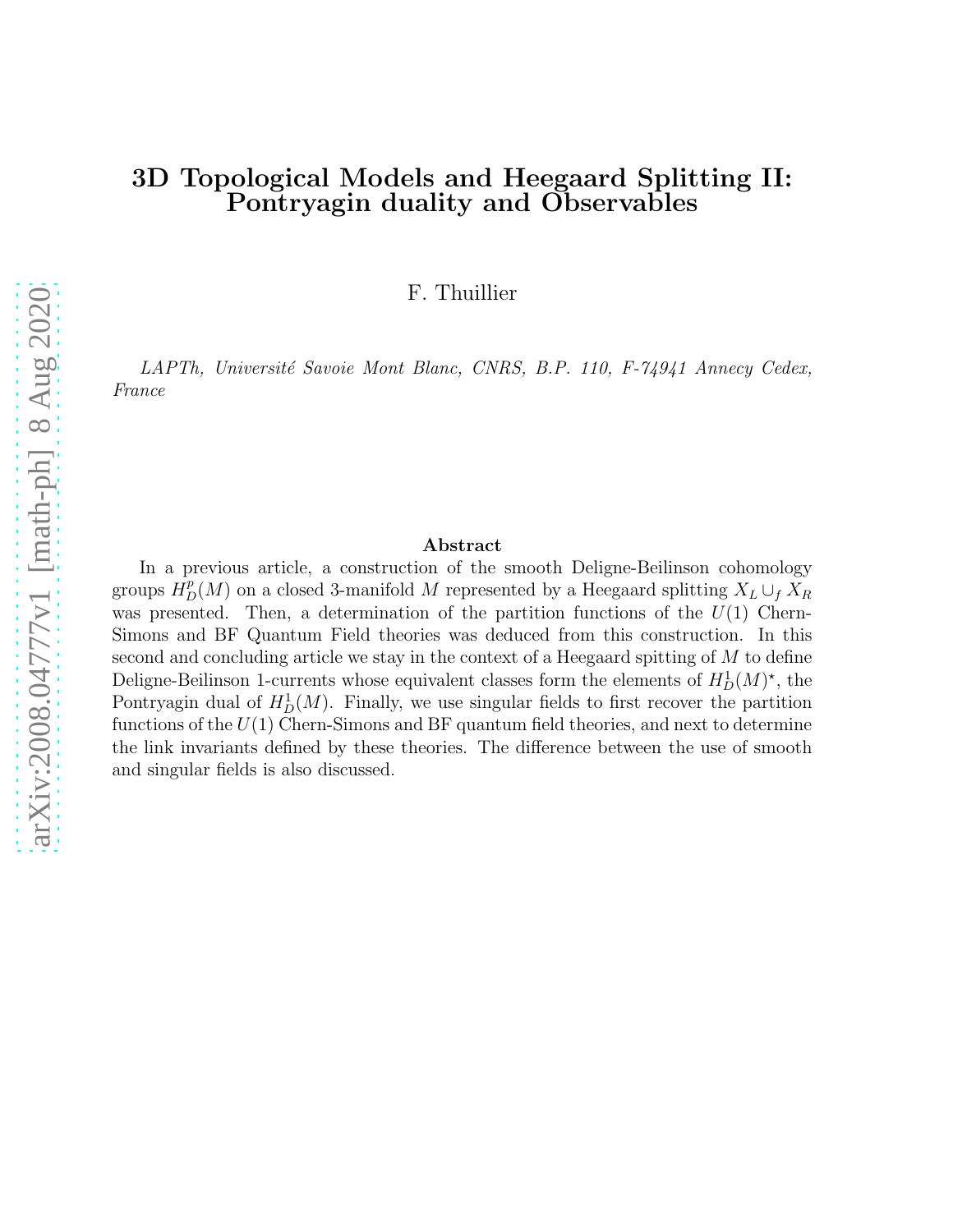## 1 Introduction

In a first article [\[1\]](#page-58-0) we explained how to recover the smooth Deligne-Beilinson (DB) cohomology groups  $H_D^p(M)$  by using a Heegaard splitting  $X_L \cup_f X_R$  of an oriented closed smooth 3-manifold M. Then, we identified a decomposition of DB 1-cocycles of  $X_L \cup_f X_R$ which turned out to be very efficient in the Chern-Simon  $(CS)$  and BF  $U(1)$  topological theories. Doing so, we were able to check that the partition functions for these two theories coincide with those obtain in the so-called "standard" approach as exposed in [\[2](#page-58-1)[–5\]](#page-58-2). Moreover, up to a reciprocity formula, the CS and BF partition functions are nothing but respectively the Reshetikhin-Turaev  $[6]$  and Turaev-Viro  $[7] U(1)$  invariants [\[2,](#page-58-1)[4,](#page-58-5)[8\]](#page-58-6). It is remarkable that we can obtain partition functions by performing a functional integration on smooth fields (actually on  $H_D^1(M)$ ) when it is well-known that in the only locally finite and translation-invariant Borel measure on the infinite dimensional Banach set of smooth fields is the trivial measure. In the  $U(1)$  case, the use of smooth DB cohomology allows to identify some finite dimensional sub-integrals from the initial functional integral. Once the remaining infinite dimensional integral is factorized out and eliminated with the help of a normalization factor, the desired partition functions emerge. This technique applies to the standard approach as well as to the one based on a Heegaard splitting.

In this second and concluding article we study CS and BF observables, and compute their expectation values still in the context of a Heegaard splitting. The CS and BF observables are  $U(1)$  holonomies and hence are given by exponentiating the line integral of gauge fields over closed curves, i.e. 1-cycles. It turns out that integration along 1 cycles goes to DB cohomology classes as an  $\mathbb{R}/\mathbb{Z}$ -valued linear functional, thus providing an example of the so-called Pontryagin duality. There are two ways to deal with the determination of the expectation values of these observables in the functional integration point of view. The first one is to stick with the smooth DB cohomology by replacing 1-cycles with regularization whose support is as close to the 1-cycles as we want. The holonomies are then given as integral of DB products. At the end of the computation, we take the limit which brings the regularized 1-cycles back to their original singular position. The drawback of this method is that we must assume that functional integration commutes with the limit procedure. Another approach is to deal with 1-cycle themselves and consequently with distributional fields. The drawback of this procedure is that we are faced with the usual problem of giving a meaning to products of distributions which appear all along the computation. Fortunately as we will see, this problem turns out to be quite easy to handle.

We can wonder about the differences between the standard and Heegaard splitting approaches to the  $U(1)$  CS and BF theories. The most significant difference concern the degrees of freedom used in the functional integral. In the standard approach among the finite dimensional sub-integrals a sum over  $T_1(M)$ , the first torsion group of the 3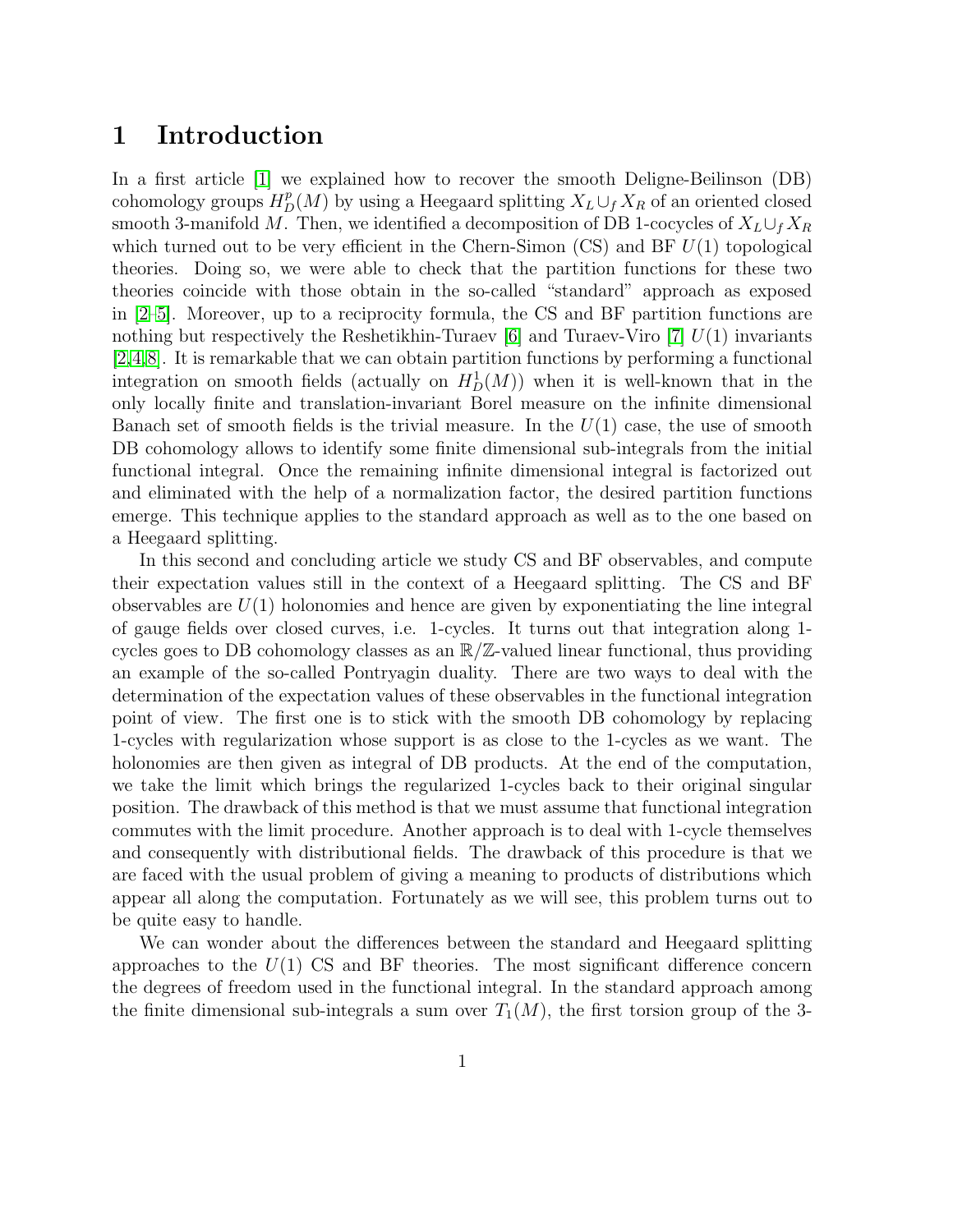manifold  $M$  whose elements are integers, must be performed. In the Heegaard splitting approach the equivalent sum must be performed over  $T_1(M)^*$ , the Pontryagin dual of  $T_1(M)$  whose elements are angles. This difference is related to the following simple, although relatively unexpected, fact. When using a Heegaard splitting to describe DB classes, the exact sequence which naturally emerges from the construction is the one ending with the set of (generalized) curvatures and not the one ending with the second cohomology space of  $M$ , as in the standard approach. Beside a simple curiosity, let us point out that the Heegaard splitting approach could reveal interesting in the non-abelian case too where there does not seem to be an equivalent of DB cohomology. Hence, the Heegaard construction could help to identify relevant degrees of freedom in the functional integral, just as in the abelian case.

The notion of 3-handlebody plays a central role in the construction proposed in this article and to our knowledge physicists are not very familiar with the geometry of smooth 3-manifolds with boundary, the same remarks holding true for Heegaard splittings. This is why we thought it best to give enough details for this article to be as self contained as possible, even at the expense of its length.

The article is structured as follows:

• In Section 2 we exhibit some geometrical data provided by a 3-handlebody X and its boundary  $\partial X \cong \Sigma$ , concentrating on singular chains, forms and de Rham currents. The main purpose of the first subsection dedicated to the Riemann surface  $\Sigma$  is Property [2.](#page-9-0) The second subsection exposes some geometrical properties of X relying on the fact that this manifold has a boundary. Both subsections end with few comments on DB cohomology.

• In section 3 we present a description of chains, forms and de Rham currents of a Heegaard splitting  $X_L \cup_f X_R$ . We end this section by briefly recalling the construction [\[1\]](#page-58-0) of  $H_D^1(X_L \cup_f X_R)$ , the first smooth DB cohomology group of  $X_L \cup_f X_R$ . Beside fixing notations, this section tries to detail some useful points about Heegaard splitting and also provide an expression for the linking number of two 1-cycles of  $X_L \cup_f X_R$ .

• Section 4 is the core of the article and is dedicated to Pontryagin duality. As already mentioned, Pontryagin duality is closely related to integration of smooth DB classes along 1-cycles of  $X_L \cup_f X_R$ . We first recall important facts concerning integration of 1-forms and smooth DB 1-cocycles along 1-cycles of  $X_L \cup_f X_R$ . This yields the notion of DB 1-cycles which themselves shed light on the construction of DB 1-currents that we propose right after. The main difference with smooth DB 1-cocycles comes from the lack of gluing condition for DB 1-currents. Then, and still in connection with DB 1-cycles, an equivalence relation is exhibited which infers the notion of generalized DB classes the set of which is  $H_D^1(X_L \cup_f X_R)^*$ , the Pontryagin dual of  $H_D^1(X_L \cup_f X_R)$ . Next, we show that  $H_D^1(X_L \cup_f X_R)^*$  is embedded into a canonical exact sequence which is the Pontryagin dual of an exact sequence into which  $H_D^1(X_L \cup_f X_R)$  is embedded. This finally yields the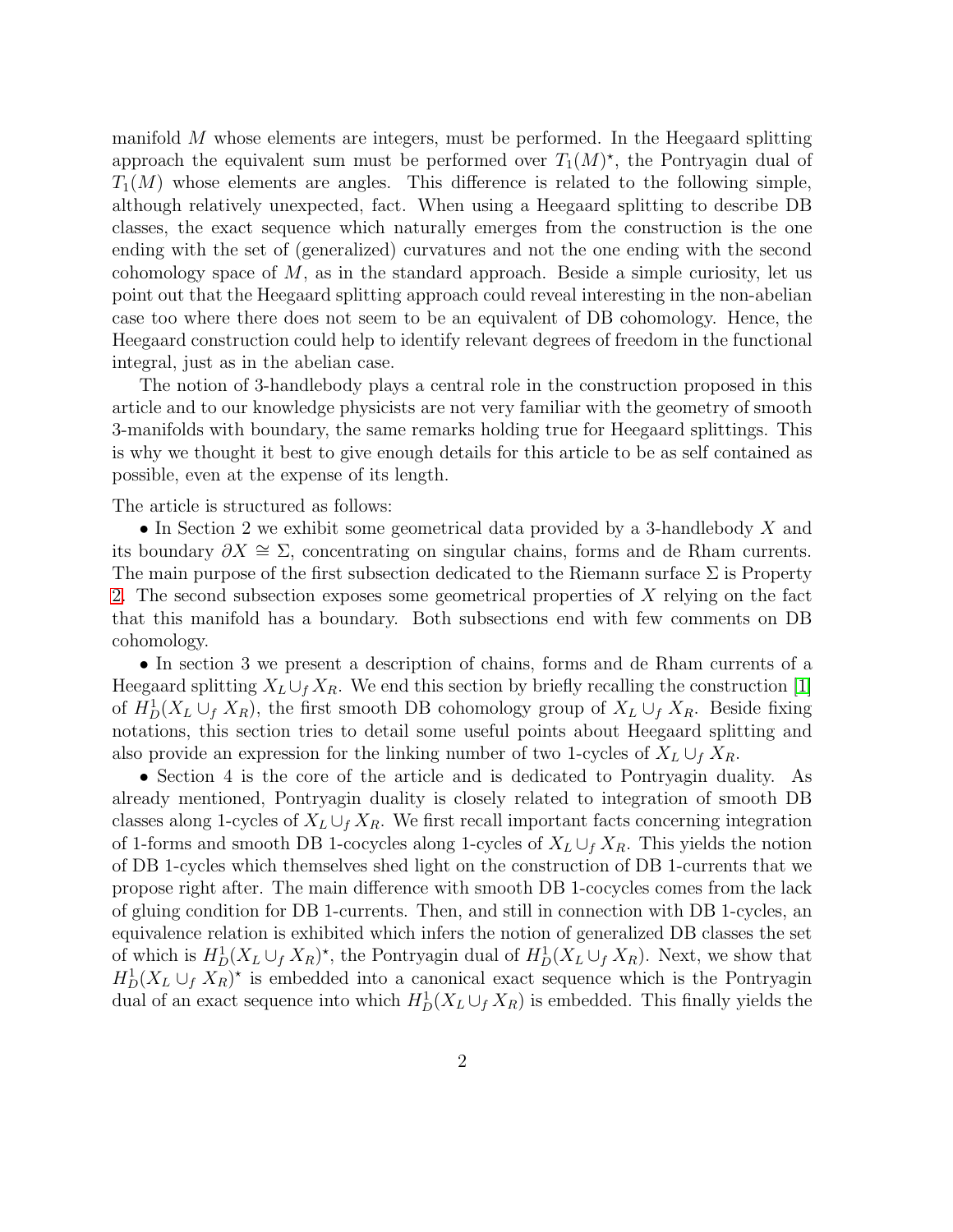central property of the article, i.e. Property [13,](#page-33-0) which provides us with a parametrization of  $H_D^1(X_L \cup_f X_R)^*$ . The rest of this section deals with an attempt to generalize the DB product to DB 1-currents in order to extend the CS and BF (quantum) Lagrangians to singular DB classes. To that end, we first verify that smooth DB 1-cocycles can be seen as regular DB 1-currents, just like forms can be seen as regular de Rham currents. Then, a set of fundamental generalized DB products is exhibited and the zero regularization procedure is exposed in connection with the notion of linking number, self-linking and framing. As a collateral effect of the construction, an explicit realization of the so-called cycle map [\[9\]](#page-58-7) is obtained.

• The last section is completely devoted to  $U(1)$  CS and BF theories in the context of a Heegaard splitting. We first recall how the actions are related to DB product and its generalization to singular classes. Then, we discuss the functional measure which is supposed to allow us to compute partition functions and expectation values of holonomies. The so-called color periodicity and zero modes properties are exhibited. The next subsection more specifically deals with partition functions while the last one deals with expectation values. We eventually recover the expressions of the expectation values of  $U(1)$  holonomies as given in [\[3,](#page-58-8) [5\]](#page-58-2).

## 2 Geometrical data of a 3-handlebody

In this first section we recall some geometrical information which will prove useful in the other sections. As in this article we consider Heegaard splittings of oriented smooth closed 3-manifolds, let  $X$  be an oriented smooth 3-handlebody whose boundary, denoted  $\Sigma = \partial X$ , is a Riemann surface of genus g. We assume that  $\Sigma$  is endowed with the orientation induced by the one of X and we denote by  $i_{\Sigma} : \Sigma \to X$  the canonical inclusion. The first subsection deals with  $\Sigma$  and the second with X. Each of these subsections start by considering chains as they are particularly easy to visualize in two and three dimensions with the help of simple drawings.

## 2.1 Data for  $\Sigma$

Let  $C_p(\Sigma)$  denote the set of p-chains on  $\Sigma$ , and let  $\Omega^p(\Sigma)$  be the vector space of smooth p-forms on  $\Sigma$ . These spaces are respectively endowed with with the boundary operator  $\partial$  and the de Rham exterior derivative d. The space of p-cycles of  $\Sigma$  is denoted by  $Z_p(\Sigma)$ while the space of closed p-forms is then denoted by  $\Omega_0^p(\Sigma)$ . The space of closed p-forms with integral periods by  $\Omega_{\mathbb{Z}}^p(\Sigma)$ .

The de Rham p-currents of  $\Sigma$  are the elements of the topological dual,  $\Omega^p(\Sigma)^\diamond$ , of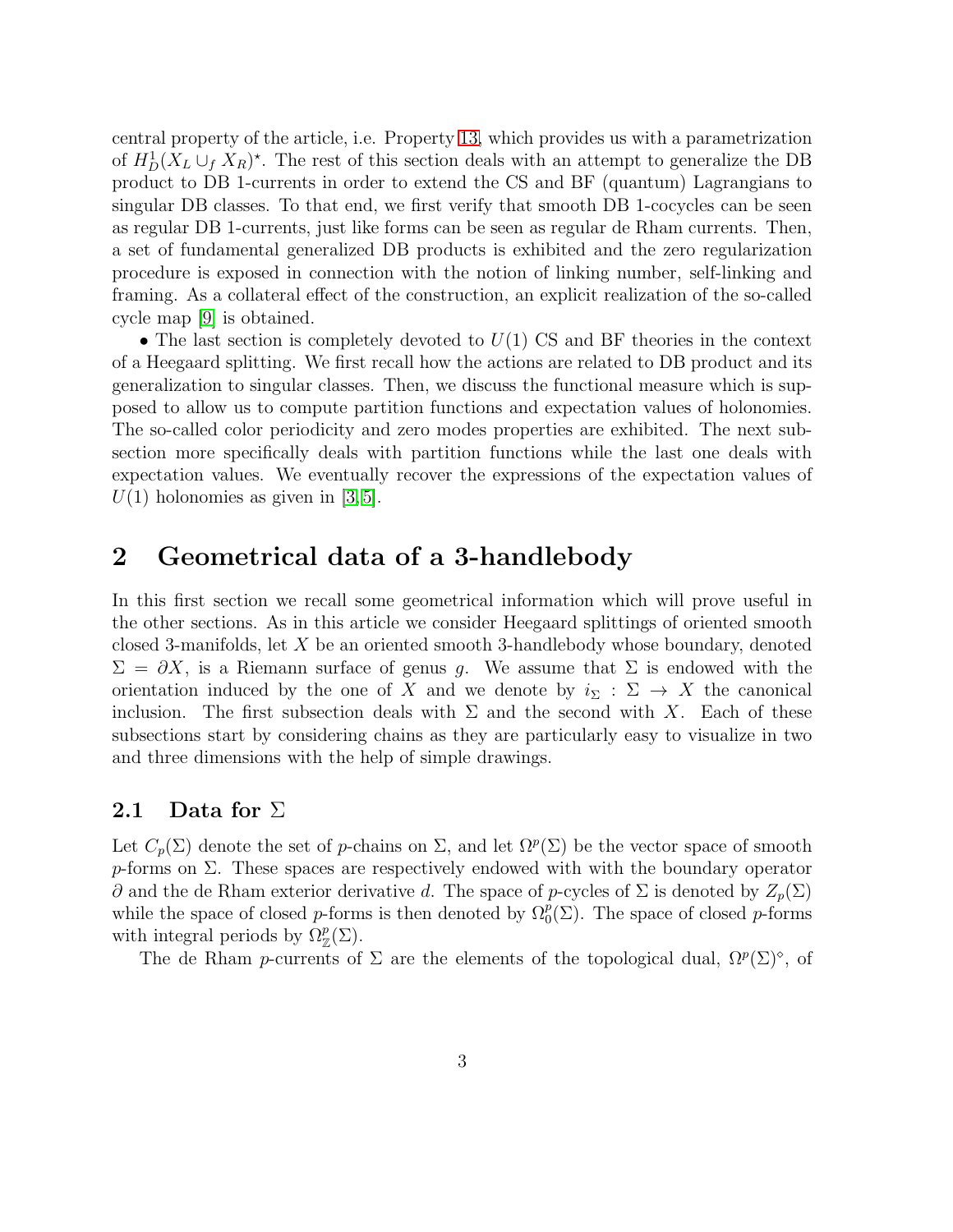$\Omega^p(\Sigma)$  [\[10\]](#page-58-9). This space is endowed with the boundary operator  $d^{\dagger}$  defined by:

$$
\forall J \in \Omega^p(\Sigma)^\diamond, \forall \alpha \in \Omega^p(\Sigma)
$$
  

$$
(d^\dagger J) [\![\alpha]\!] = J [\![d\alpha]\!],
$$
 (2.1)

which gives rise to  $(\Omega^{\bullet}(\Sigma)^{\diamond}, d^{\dagger})$ , the dual complex of the differential complex  $(\Omega^{\bullet}(\Sigma), d)$ . We denote by  $\Omega^p(\Sigma)_0^{\diamond}$  the space of closed p-currents of  $\Sigma$  and by  $\Omega^p(\Sigma)_{\mathbb{Z}}^{\diamond}$  the space of closed p-currents which are Z-valued on  $\Omega^p_\mathbb{Z}(\Sigma)$ . The complex  $(\Omega^\bullet(\Sigma)^\diamond, d^{\dagger})$  yields homology groups  $H_p^{\diamond}(\Sigma)$  which fulfill Poincaré duality according to:

$$
H_p^{\diamond}(\Sigma) \cong H_{dR}^{2-p}(\Sigma),\tag{2.2}
$$

the de Rham cohomology groups  $H_{dR}^q(\Sigma)$  being those of the complex  $(\Omega^{\bullet}(\Sigma), d)$ .

To any  $\omega \in \Omega^{2-p}(\Sigma)$  we associate the de Rham p-current  $J_{\omega}$  defined by:

$$
\forall \alpha \in \Omega^p(\Sigma), \quad J_\omega \left[ \alpha \right] = \oint_{\Sigma} \omega \wedge \alpha \,. \tag{2.3}
$$

This yields a canonical injection  $J : \Omega^{2-p}(\Sigma) \to \Omega^p(\Sigma)^\circ$ . The elements of Im J are commonly referred to as regular de Rham  $p$ -currents of  $\Sigma$ . Integration by parts implies that:

$$
\forall \omega \in \Omega^{2-p}(\Sigma), \quad d^{\dagger} J_{\omega} = (-)^{p+1} J_{d\omega} \,. \tag{2.4}
$$

In particular, for  $\omega \in \Omega^{2-p}(\Sigma)$  and  $\alpha \in \Omega^p(\Sigma)$ , the 2-form  $\omega \wedge \alpha$  yields the regular 2-current  $J_{\omega\wedge\alpha}$ . Moreover, we can introduce the "evaluation":

$$
(J_{\omega} \wedge J_{\alpha}) \llbracket 1 \rrbracket = J_{\omega \wedge \alpha} \llbracket 1 \rrbracket = \oint_{\Sigma} \omega \wedge \alpha \tag{2.5}
$$

Under certain conditions [\[10\]](#page-58-9), it is possible to give a meaning to the evaluation  $(j_1 \wedge j_2)$  [1] even if  $j_1$  and  $j_2$  are singular, i.e. not regular. For instance, when the singular support of  $j_1$  (resp.  $j_2$ ) does not intersect the singular support of  $d^{\dagger}j_2$  (resp.  $d^{\dagger}j_1$ ), then regularizations of  $j_1$  and  $j_2$  allow to define properly  $(j_1 \wedge j_2)$  [1]. In particular,  $(j_1 \wedge d^{\dagger} j_2)$  [1] is well defined when the singular supports of  $d^{\dagger}j_1$  and  $d^{\dagger}j_2$  do not intersect. Another example where  $(j_1 \wedge j_2)$  [1] is well defined is when  $j_2$  (or  $j_1$ ) is regular since in this case its singular support is empty.

To any  $c_{\Sigma} \in C_p(\Sigma)$  we associate the de Rham p-current  $j_{c_{\Sigma}}$  defined by:

<span id="page-4-0"></span>
$$
\forall \alpha \in \Omega^p(\Sigma), \quad j_{c_{\Sigma}}[\![\alpha]\!] = \int_{c_{\Sigma}} \alpha \,. \tag{2.6}
$$

This generates a homomorphism  $j: C_p(\Sigma) \to \Omega^p(\Sigma)^\circ$ . As in this article we mainly deal with integration properties along chains, we decide to identify  $p$ -chains which define the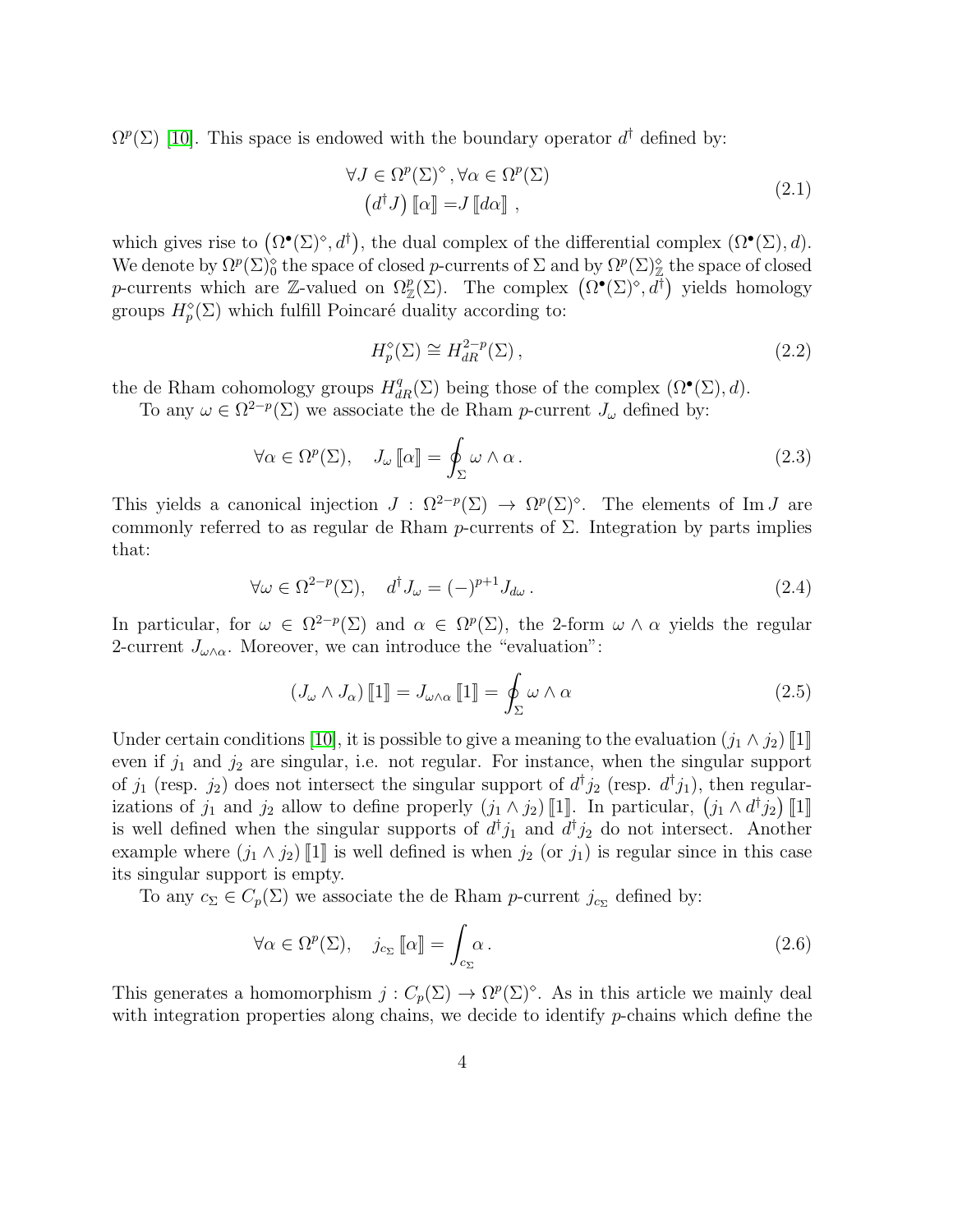same de Rham  $p$ -current [\[10\]](#page-58-9). Under this identification, the homomorphism  $j$  becomes injective. Relation [\(2.6\)](#page-4-0) can be written as:

$$
\forall \alpha \in \Omega^p(\Sigma), \quad j_{c_{\Sigma}}[\![\alpha]\!] = (j_{c_{\Sigma}} \wedge \alpha) [\![1]\!] = (j_{c_{\Sigma}} \wedge J_{\alpha}) [\![1]\!] . \tag{2.7}
$$

Indeed,  $(j_{c_{\Sigma}} \wedge J_{\alpha})$  [1] as a meaning because the singular support of  $J_{\alpha}$  is empty. Moreover, for any  $c \in C_p(\Sigma)$  we have:

$$
j_{\partial c} = d^{\dagger} j_c, \qquad (2.8)
$$

This gives rise to an injection of the complex  $(C_{\bullet}(\Sigma), \partial)$  into the complex  $(\Omega^{\bullet}(\Sigma)^{\circ}, d^{\dagger})$ . Under this injection,  $Z_p(\Sigma)$  is mapped into a subset of  $\Omega^p(\Sigma)_{\mathbb{Z}}^{\diamond}$ .

Let us consider a set of longitude and meridian 1-cycles of  $\Sigma$ ,  $\lambda_a^{\Sigma}$  and  $\mu_a^{\Sigma}$   $(a = 1, \dots, g)$ respectively, the Kronecker indexes of which are:

<span id="page-5-0"></span>
$$
\lambda_a^{\Sigma} \odot \mu_b^{\Sigma} = \delta_{ab} , \qquad (2.9)
$$

all other indexes being zero. The operator ⊙ is the combination of the transverse intersection operator  $\Uparrow$  with the degree operator  $\sharp_0 : C_0(\Sigma) \to \mathbb{Z}$  which is a non-trivial extension of  $\partial$  to the set  $C_0(\Sigma)$  of 0-chains of  $\Sigma$  such that  $\sharp_0 \circ \partial = 0$ . Typically,  $(\pm x)^{\sharp_0} := \pm 1$  for any point x seen as a positively oriented 0-chain of  $\Sigma$ . Note that  $\Uparrow$  is only defined for chains which are in transverse position, hence its name. If  $j_{\lambda_a^{\Sigma}}$  and  $j_{\mu_b^{\Sigma}}$  are the de Rham 1-currents of  $\lambda_a^{\Sigma}$  and  $\mu_b^{\Sigma}$  respectively, we have:

$$
\left(j_{\lambda_a^{\Sigma}} \wedge j_{\mu_b^{\Sigma}}\right) \llbracket 1 \rrbracket = \lambda_a^{\Sigma} \odot \mu_b^{\Sigma} = \delta_{ab},\tag{2.10}
$$

As an example, let us assume that  $\Sigma = S^1 \times S^1$  endowed with angular coordinates  $(\varphi_1, \varphi_2)$ , the orientation being specified by the volume form  $d\varphi_1 \wedge d\varphi_2$ . To get  $\lambda^{\Sigma} \odot \mu^{\Sigma} = 1$  we can chose  $\lambda^{\Sigma}$  and  $\mu^{\Sigma}$  such that  $j_{\lambda^{\Sigma}} = \delta(\varphi_1)d\varphi_1$  and  $j_{\mu^{\Sigma}} = \delta(\varphi_2)d\varphi_2$  since then we have  $(j_{\lambda} \wedge j_{\mu})$   $\llbracket 1 \rrbracket = (\delta(\varphi_1, \varphi_2) d\varphi_1 \wedge d\varphi_2)$   $\llbracket 1 \rrbracket = 1$  as expected.

Relations [\(2.9\)](#page-5-0) induce an inner product in  $\mathbb{Z}^g$  according to:

<span id="page-5-1"></span>
$$
\langle \vec{m}, \vec{n} \rangle = \left( \sum_{a=1}^{g} m^a \lambda_a^{\Sigma} \right) \odot \left( \sum_{b=1}^{g} n^b \mu_b^{\Sigma} \right) = \sum_{a,b=1}^{g} m^a \delta_{ab} n^b, \qquad (2.11)
$$

Let us stress out that in this definition the longitude 1-cycles appear to the left and the meridian 1-cycles to the right of the operator ⊙. Hence, this inner product is nothing but the Euclidean inner product on the free Z-module  $\mathbb{Z}^g$  which is the restriction to  $\mathbb{Z}^g$ of the Euclidean inner product in  $\mathbb{R}^g$ . This last inner product will also be denoted  $\langle , \rangle$ .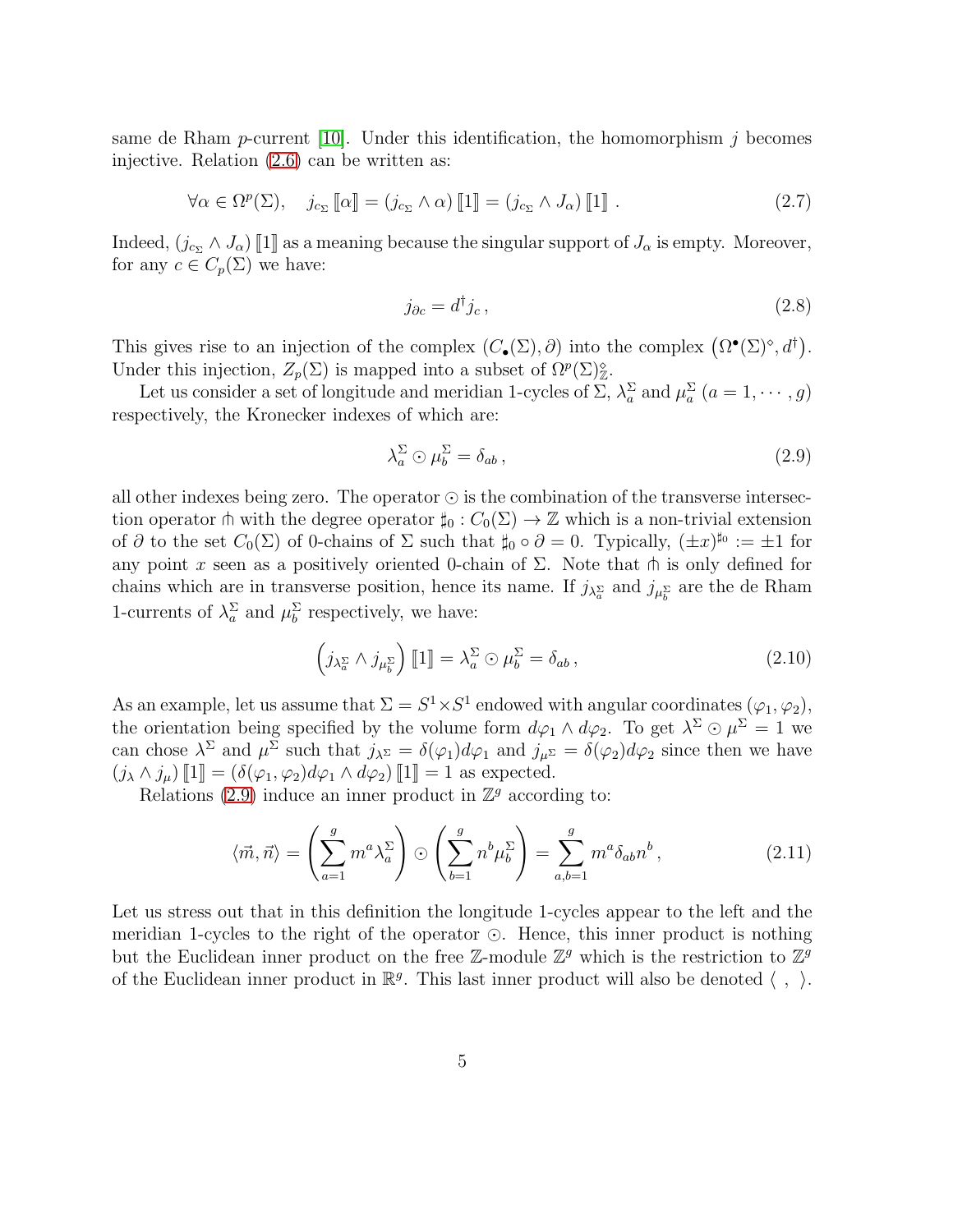The longitude and meridian 1-cycles generate the first homology group of  $\Sigma$ , and we have:

$$
\begin{cases}\nH_0(\Sigma) \cong \mathbb{Z} \\
H_1(\Sigma) \cong \mathbb{Z}^{2g} \\
H_2(\Sigma) \cong \mathbb{Z}\n\end{cases} \tag{2.12}
$$

In anticipation of the Heegaard construction which will be considered in the next section, let  $\Sigma_L$  and  $\Sigma_R$  be two copies of the oriented closed surface  $\Sigma$  and let  $f : \Sigma_L \to \Sigma_R$ be an orientation reversing diffeomorphism whose action on longitude and meridian 1 cycles is given by:

<span id="page-6-1"></span>
$$
\begin{cases}\nf(\lambda_a^{\Sigma_L}) = \sum_{b=1}^g r_{ab} \lambda_b^{\Sigma_R} + \sum_{b=1}^g s_{ab} \mu_b^{\Sigma_R} + \partial \varphi_a^{\Sigma_R} \\
f(\mu_a^{\Sigma_L}) = \sum_{b=1}^g p_{ab} \lambda_b^{\Sigma_R} + \sum_{b=1}^g q_{ab} \mu_b^{\Sigma_R} + \partial \psi_a^{\Sigma_R}\n\end{cases} (2.13)
$$

where  $\varphi_a^{\Sigma_R}$  and  $\psi_q^{\Sigma_R}$  are 2-chains of  $\Sigma_R$  with  $a=1,\cdots,g$ . This diffeomorphism induces an isomorphism  $\tilde{f}: H_1(\Sigma_L) \to H_1(\Sigma_R)$  which on its turn induces an automorphism of  $\mathbb{Z}^{2g}$  as  $H_1(\Sigma) \cong \mathbb{Z}^{2g}$ . The matrix of this automorphism is of the form:

$$
\mathcal{M}_{\hat{f}} = \left(\begin{array}{cc} R & P \\ S & Q \end{array}\right) , \tag{2.14}
$$

P, Q, R and S being integer  $(g \times g)$  matrices defined by the integers  $p_{ab}$ ,  $q_{ab}$ ,  $r_{ab}$  and  $s_{ab}$ , respectively. Since  $f$  reverses orientation, it fulfills:

$$
f(\lambda_a^{\Sigma_L}) \odot_{\Sigma_R} f(\mu_b^{\Sigma_L}) = -(\lambda_a^{\Sigma_L} \odot_{\Sigma_L} \mu_b^{\Sigma_L}), \qquad (2.15)
$$

or in terms of de Rham 1-currents:

$$
\left(f(j_{\lambda_a^{\Sigma_L}}) \wedge f(j_{\mu_b^{\Sigma_L}})\right)[1] = -\left(j_{\lambda_a^{\Sigma_L}} \wedge j_{\mu_b^{\Sigma_L}}\right)[1].\tag{2.16}
$$

These relations imply that  $det \mathcal{M}_{\hat{f}} = -1$  and that the matrix  $\mathcal{M}_{\hat{f}}^{-1} = \mathcal{M}_{\hat{f}^{-1}}$  is:

$$
\left(\begin{array}{cc} -Q^{\dagger} & P^{\dagger} \\ S^{\dagger} & -R^{\dagger} \end{array}\right),\tag{2.17}
$$

which yields the following set of important relations  $[1, 11]$  $[1, 11]$ :

<span id="page-6-0"></span>
$$
Q^{\dagger}P = P^{\dagger}Q \quad , \quad PS^{\dagger} - RQ^{\dagger} = 1 \quad , \quad S^{\dagger}R = R^{\dagger}S \,,
$$
  
\n
$$
RP^{\dagger} = PR^{\dagger} \quad , \quad P^{\dagger}S - Q^{\dagger}R = 1 \quad , \quad SQ^{\dagger} = QS^{\dagger} \,,
$$
\n(2.18)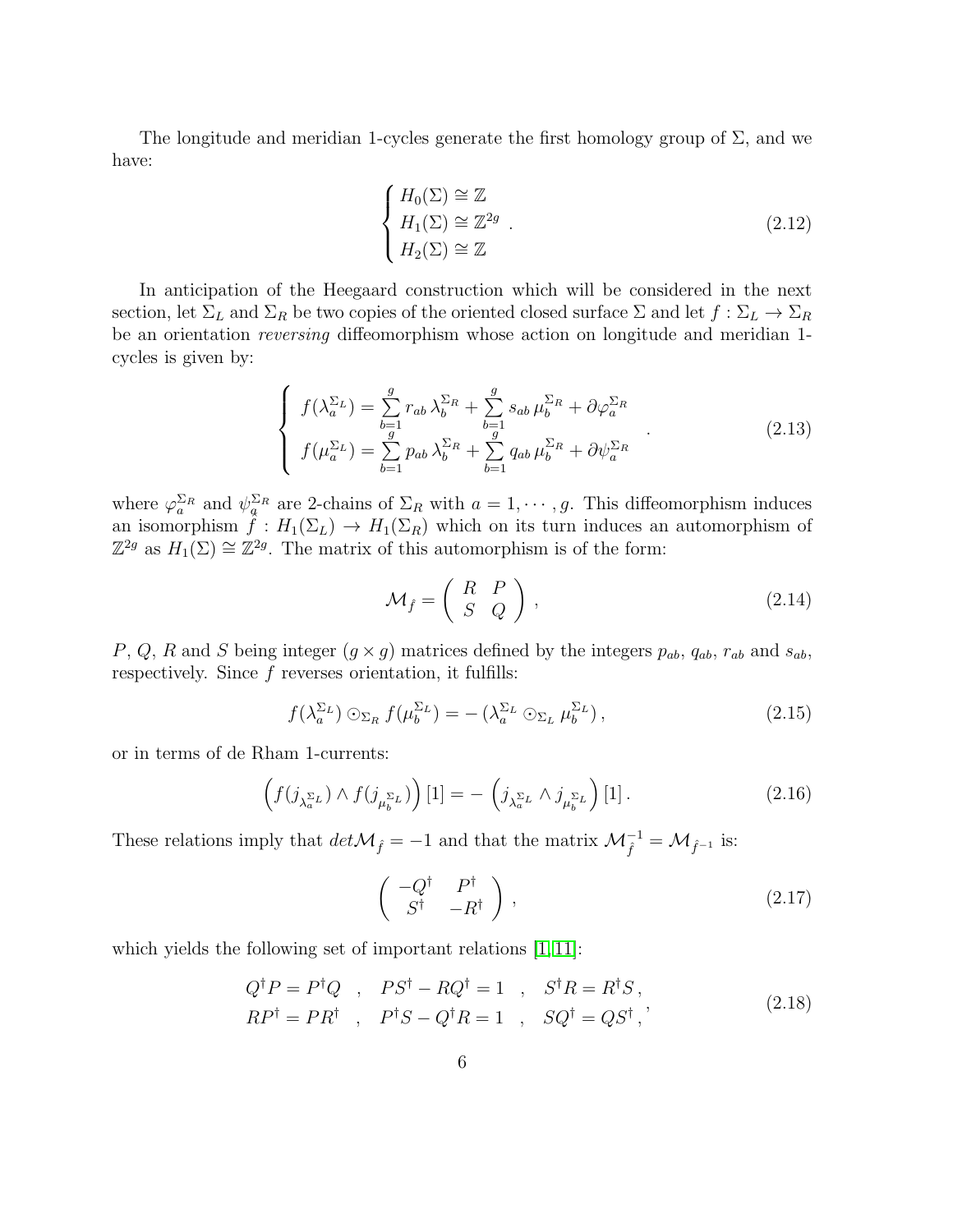the matrices  $P^{\dagger}$ ,  $Q^{\dagger}$ ,  $R^{\dagger}$  and  $S^{\dagger}$  being the transpose of respectively P, Q, R and S, with respect to inner product [\(2.11\)](#page-5-1).

Each of the above matrices can be seen as the matrix of an endomorphism of  $\mathbb{Z}^g$ . The endomorphisms associated with  $P$  and  $P^{\dagger}$  are embedded in the following exact sequences:

<span id="page-7-0"></span>
$$
0 \to \ker P \xrightarrow{\subset} \mathbb{Z}^g \xrightarrow{P} \mathbb{Z}^g \xrightarrow{[ ]}
$$
 coker  $P \to 0$   

$$
0 \to \ker P^{\dagger} \xrightarrow{\subset} \mathbb{Z}^g \xrightarrow{P^{\dagger}} \mathbb{Z}^g \xrightarrow{[ ]_{\dagger}} \operatorname{coker} P^{\dagger} \to 0
$$
 (2.19)

where coker  $P = \mathbb{Z}^g / \text{Im } P$  and coker  $P^{\dagger} = \mathbb{Z}^g / \text{Im } P^{\dagger}$ . We then have the following property which stems from relations [\(2.18\)](#page-6-0):

#### <span id="page-7-1"></span>Property 1.

$$
\vec{n} \in \operatorname{Im} P \Leftrightarrow Q^{\dagger} \vec{n} \in \operatorname{Im} P^{\dagger},\tag{2.20}
$$

and an obvious corollary:

Corollary 1.

$$
[\vec{n}] = 0 \Leftrightarrow Q^{\dagger}[\vec{n}] = [Q^{\dagger}\vec{n}]_{\dagger} = 0. \qquad (2.21)
$$

Indeed, if  $\vec{n} = P\vec{m}$ , then  $Q^{\dagger}\vec{n} = Q^{\dagger}P\vec{m} = P^{\dagger}Q\vec{m}$ . Conversely, if  $Q^{\dagger}\vec{n} = P^{\dagger}\vec{r}$  then  $RQ^{\dagger}\vec{n} = R P^{\dagger}\vec{r} = PR^{\dagger}\vec{r}$  on the one hand, and since  $PS^{\dagger} - RQ^{\dagger} = 1$ ,  $RQ^{\dagger}\vec{n} = -\vec{n} + PS^{\dagger}\vec{n}$ on the second hand. By combining these two relations we get  $\vec{n} = P(S^{\dagger} \vec{n} - R^{\dagger} \vec{r})$  which ends up establishing the property. Since  $Q^{\dagger}(\vec{n}+P\vec{m}) = Q^{\dagger}\vec{n} + Q^{\dagger}P\vec{m} = Q^{\dagger}\vec{n} + P^{\dagger}Q\vec{m}$ , we can extend  $Q^{\dagger}$  into a homomorphism  $Q^{\dagger}$  : coker  $P \to \text{coker } P^{\dagger}$  by setting  $Q^{\dagger}[\vec{n}] = [Q^{\dagger} \vec{n}]_{\dagger}$ ,  $\lbrack \;\; \rbrack$  and  $\lbrack \;\; \rbrack$ <sub>t</sub> denoting the passage to coker P and coker  $P^{\dagger}$ , respectively. This achieves the proof of the above property and of its corollary.

Since it is a finitely generated abelian group, coker  $P$  can be decomposed according to coker  $P = F_P \oplus T_P$ , where  $F_P$  is the free sector of coker P and is homomorphic to  $\mathbb{Z}^b$  for some  $b \in \mathbb{N}$ , whereas  $F_P$  is the torsion sector of coker P and is homomorphic to  $\mathbb{Z}_{p_1}\oplus\cdots\oplus\mathbb{Z}_{p_N}$  with  $p_i$  dividing  $p_{i+1}$ . If  $\vec{n}\in\mathbb{Z}^g$  represents a torsion element of coker P then there exists  $p \in \mathbb{N}^*$  such that  $p\vec{n} \in \text{Im } P$ , and hence  $\vec{n} = \hat{P}\vec{m}/p$  for some  $\vec{m} \in \mathbb{Z}^g$ , with  $\hat{P}$  the canonical extension of P to  $\mathbb{R}^g$ . Conversely, if  $\vec{m}/p \in \mathbb{Q}^g$  is such that  $\hat{P}\vec{m}/p \in \mathbb{Z}^g$ , then  $[\hat{P}\vec{m}/p] \in T_P$ . As  $P^{\dagger}$  plays with respect to  $f^{-1}$  the role that P plays with respect to f, we straightforwardly conclude that coker  $P^{\dagger} = F_{P^{\dagger}} \oplus T_{P^{\dagger}} \cong \mathbb{Z}^b \oplus \mathbb{Z}_{p_1} \oplus \cdots \oplus \mathbb{Z}_{p_N}$ , and that  $\vec{n}$  represents and element of  $T_{P^{\dagger}}$  if and only if there exist  $(p, \vec{m}) \in \mathbb{N}^* \times \mathbb{Z}^g$  such that  $\vec{n} = \hat{P}^{\dagger} \vec{m}/p$ . All these results can alternatively be obtained with the help of the Smith normal form of P, which then allows to easily check that ker  $P \cong \mathbb{Z}^b \cong \ker P^{\dagger}$ . For latter convenience, we introduce the following notations:

$$
H_P = \text{coker } P = F_P \oplus T_P \quad , \quad H_{P^{\dagger}} = \text{coker } P^{\dagger} = F_{P^{\dagger}} \oplus T_{P^{\dagger}}, \tag{2.22}
$$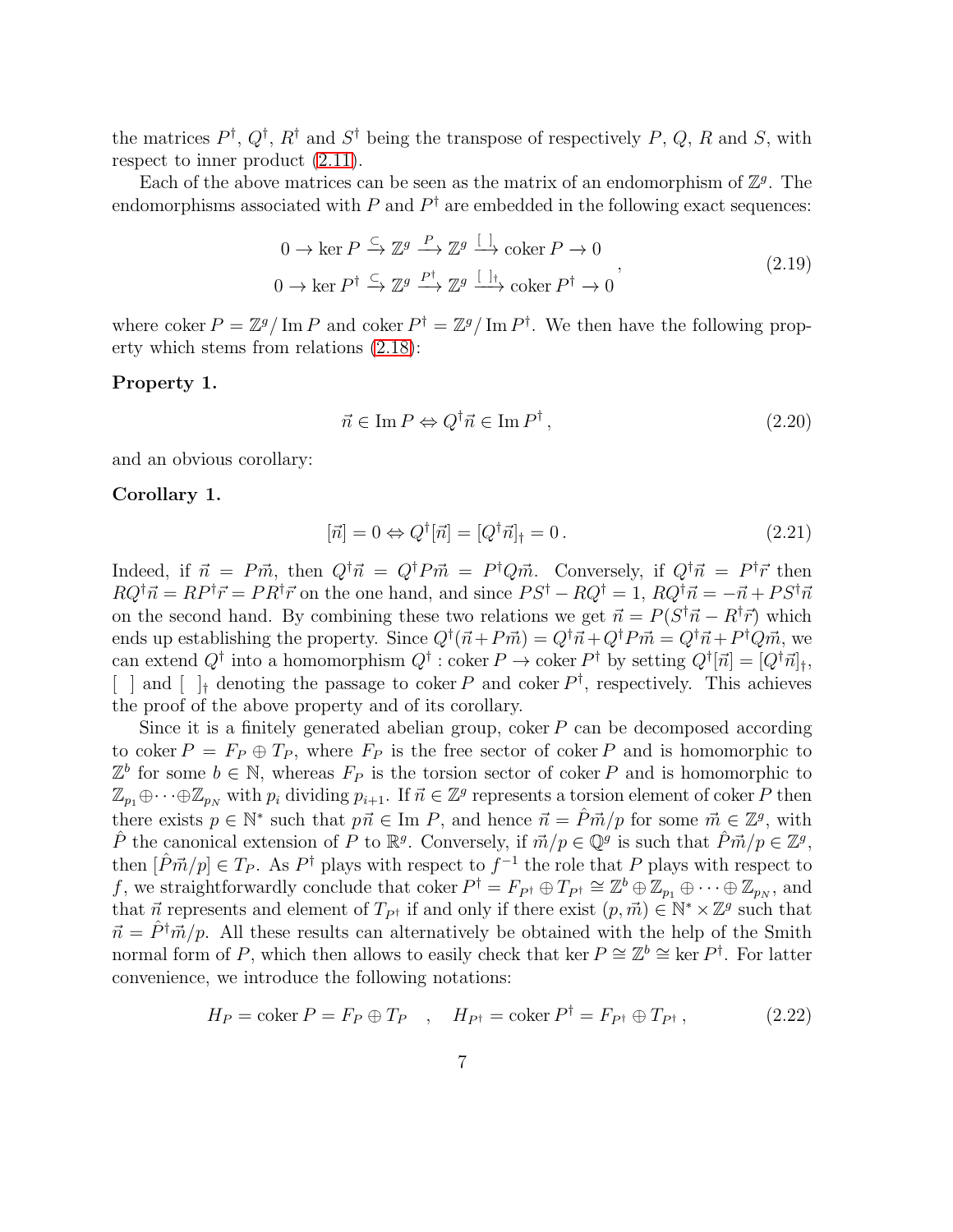with  $F_P \cong F_{P^{\dagger}} \cong \mathbb{Z}^b$  and  $T_P \cong T_{P^{\dagger}} \cong \mathbb{Z}_{p_1} \oplus \cdots \oplus \mathbb{Z}_{p_N}$ .

Pontryagin duality playing a central role in this article, let us have a closer look at  $(\mathbb{Z}^g)^* = \text{Hom}(\mathbb{Z}^g, \mathbb{R}/\mathbb{Z})$ , the Pontryagin dual of  $\mathbb{Z}^g$ . It is isomorphic to  $(\mathbb{R}/\mathbb{Z})^g$  since any  $\vartheta \in (\mathbb{Z}^g)^*$  can be generated with the help of some  $\boldsymbol{\theta} \in (\mathbb{R}/\mathbb{Z})^g$  according to:

$$
\forall \vec{n} \in \mathbb{Z}^g, \quad \vartheta(\vec{n}) = \langle \boldsymbol{\theta}, \vec{n} \rangle = \overline{\langle \vec{\theta}, \vec{n} \rangle}, \tag{2.23}
$$

where  $\vec{\theta} \in \mathbb{R}^g$  is a representative of  $\theta$  and  $\vec{\theta}$  denotes the restriction to  $\mathbb{R}/\mathbb{Z}$ . The righthand side of the second equality above obviously depends on  $\theta$  and not on the particular representative  $\theta$ . From now on,  $\theta$  will refer to the homomorphism  $\vartheta = \langle \theta, \cdot \rangle$  it defines, thus yielding the identification of  $(\mathbb{Z}^g)^*$  with  $(\mathbb{R}/\mathbb{Z})^g$ .

The homomorphism P induces a dual homomorphism  $P^* : (\mathbb{R}/\mathbb{Z})^g \to (\mathbb{R}/\mathbb{Z})^g$  defined as follows:

$$
\forall \vec{n} \in \mathbb{Z}^g, \quad (P^* \theta)(\vec{n}) = \theta(P \vec{n}). \tag{2.24}
$$

In term of representatives the above relation takes the form:

$$
\forall \vec{n} \in \mathbb{Z}^g, \quad (P^{\star}\theta)(\vec{n}) = \overline{\left\langle \hat{P}^{\dagger}\vec{\theta}, \vec{n} \right\rangle}, \tag{2.25}
$$

which shows that on representatives  $P^*$  is nothing but  $\hat{P}^{\dagger}$ . We similarly define  $P^{\dagger*}$  by:

$$
\forall \vec{n} \in \mathbb{Z}^g, \quad (P^{\dagger *}\boldsymbol{\theta})(\vec{n}) = \overline{\left\langle \hat{P}\vec{\theta}, \vec{n} \right\rangle}, \tag{2.26}
$$

which shows that on representatives  $P^{\dagger\star}$  is nothing but  $\hat{P}$ . Then, we have the following exact sequences associated with  $P^*$  and  $P^{\dagger*}$ :

<span id="page-8-0"></span>
$$
0 \to \ker P^* \to (\mathbb{R}/\mathbb{Z})^g \xrightarrow{P^*} (\mathbb{R}/\mathbb{Z})^g \to \text{coker } P^* \to 0
$$
  

$$
0 \to \ker(P^{\dagger})^* \to (\mathbb{R}/\mathbb{Z})^g \xrightarrow{P^{\dagger *}} (\mathbb{R}/\mathbb{Z})^g \to \text{coker } P^{\dagger *} \to 0
$$
 (2.27)

The action of  $\theta \in (\mathbb{R}/\mathbb{Z})^g$  goes to coker  $P^{\dagger} = \mathbb{Z}^g/\mathrm{Im}\,P^{\dagger}$  if and only if  $\theta$  is zero on Im  $P^{\dagger}$ , which means that  $\hat{\theta}(P^{\dagger} \vec{m}) = (P^{\dagger *}\theta)(\vec{m}) = 0 \in \mathbb{R}/\mathbb{Z}$  for any  $\vec{m} \in \mathbb{Z}^g$ , and hence if and only if  $\theta \in \text{ker } P^{\dagger*}$ . This shows that  $\text{ker } P^{\dagger*} \cong (\text{coker } P^{\dagger})^*$ . Similarly, we have ker  $P^* \cong (\text{coker } P)^*$  so that the exact sequences  $(2.27)$  turn out to be the Pontryagin dual of the exact sequences [\(2.19\)](#page-7-0). Thus, we can write:

$$
\ker P^{\dagger \star} = H_{P^{\dagger}}^{\star} = F_{P^{\dagger}}^{\star} \oplus T_{P^{\dagger}}^{\star} \cong (\operatorname{coker} P^{\dagger})^{\star} \cong (\mathbb{R}/\mathbb{Z})^b \oplus \mathbb{Z}_{p_1}^{\star} \oplus \cdots \oplus \mathbb{Z}_{p_N}^{\star}.
$$
 (2.28)

If  $\theta$  is an element of  $H_{P^{\dagger}}^*$  then for any of its representative  $\vec{\theta}$  there exists  $\vec{L} \in \mathbb{Z}^g$  such that  $P\vec{\theta} = \vec{L}$ . For  $\theta$  fixed the set of such  $\vec{L}$  is given as  $\vec{L} + P\vec{l}$  with  $\vec{l}$  spanning  $\mathbb{Z}^g$ . Let us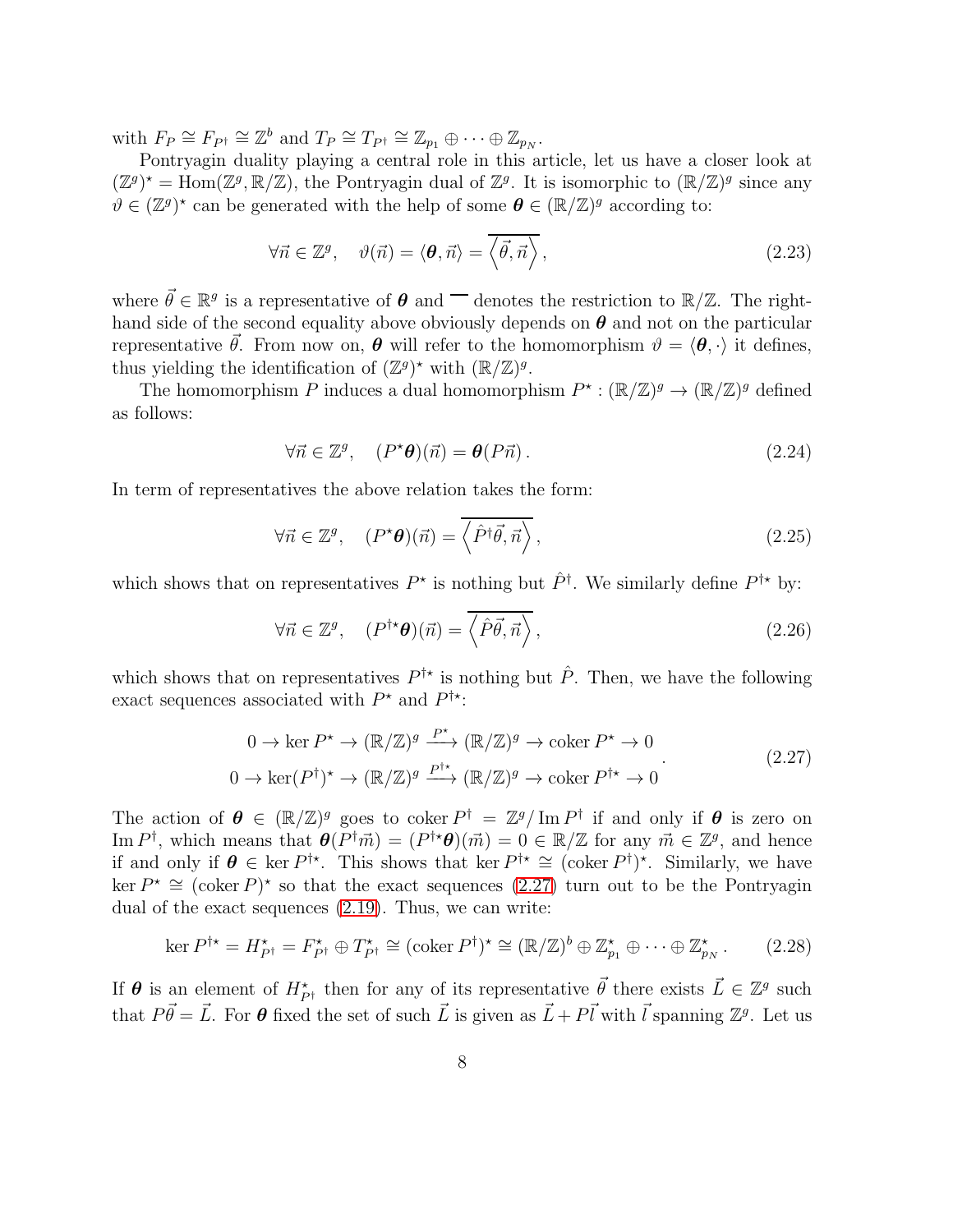pick one  $\vec{L}_{\theta}$  for each  $\theta \in \text{ker } P^{\dagger *}$ . Now, let  $\theta$  be an element of  $F_{P^{\dagger}}^{\star}$ . On the first hand, if  $\vec{\theta}$  is a representative of  $\theta$  then there exists  $\vec{l} \in \mathbb{Z}^g$  such that  $P\vec{\theta} = \vec{L}_{\theta} + P\vec{l}$ . On the second hand, since P is an integer matrix and  $\boldsymbol{\theta} \in F_{P^{\dagger}}^{\star} \cong (\mathbb{R}/\mathbb{Z})^b$ , this last equation is fulfilled if and only if  $\hat{P}\vec{\theta} \stackrel{\mathbb{Z}}{=} 0$ , which means that  $\boldsymbol{\theta}$  admits a representative  $\vec{\theta}_f \in \text{ker } \hat{P}$ . This implies that  $\boldsymbol{\theta} \in F^{\star}_{P^{\dagger}}$  if and only if we can pick  $\vec{L}_{\boldsymbol{\theta}} = \vec{0}$  or equivalently if and only if  $[\vec{L}_{\boldsymbol{\theta}}] = 0$ . Let us now assume that  $\boldsymbol{\theta} \in T^{\star}_{P^{\dagger}}$ . Since  $T^{\star}_{P^{\dagger}} \cong \mathbb{Z}^{\star}_{p_1} \oplus \cdots \oplus \mathbb{Z}^{\star}_{p_N}$  there exists  $(p, \vec{m}) \in \mathbb{Z} \times \mathbb{Z}^g$ such that  $\vec{m}/p$  is a representative of  $\theta$ , and then  $\vec{L}_{\theta}$  fulfills  $p\vec{L}_{\theta} = P(\vec{m} + p\vec{l})$  for some  $\vec{l} \in \mathbb{Z}^g$ . In other words  $[\vec{L}_{\theta}] \in T_P$ .

Let us gather and complete the above results in the following property:

### <span id="page-9-0"></span>Property 2.

Let us introduce the notations:

$$
H_P^* = \ker P^* = F_P^* \oplus T_P^* \quad , \quad H_{P^{\dagger}}^* = \ker P^{\dagger^*} = F_{P^{\dagger}}^* \oplus T_{P^{\dagger}}^* \,. \tag{2.29}
$$

1) We have the following set of abelian group isomorphisms:

$$
H_P^{\star} \cong (\text{coker } P)^{\star} , \quad H_{P^{\dagger}}^{\star} \cong (\text{coker } P^{\dagger})^{\star}
$$
  

$$
H_P^{\star} \cong (\mathbb{R}/\mathbb{Z})^b \oplus \mathbb{Z}_{p_1}^{\star} \oplus \cdots \oplus \mathbb{Z}_{p_N}^{\star} \cong H_{P^{\dagger}}^{\star}
$$
 (2.30)

2) Let  $\vec{n}$  be an element of  $\mathbb{Z}^g$ . Then:

$$
[\vec{n}] \in T_P \Leftrightarrow \left(\exists (p, \vec{m}) \in \mathbb{N}^* \times \mathbb{Z}^g, \ \vec{n} = \hat{P}\frac{\vec{m}}{p}\right),\tag{2.31}
$$

and similarly for  $T_{P^{\dagger}}$ .

3) Let  $\theta = \theta_f + \theta_\tau$  be an element of  $H_{P^{\dagger}}^* = F_{P^{\dagger}}^* \oplus T_{P^{\dagger}}^*$ . Then  $\theta$  has a representative of the form  $\vec{\theta} = \vec{\theta}_f + \vec{\theta}_\tau$  such that:

• 
$$
\hat{P}\vec{\theta}_f = \vec{0},\tag{2.32}
$$

• 
$$
\exists (p, \vec{m}) \in \mathbb{N}^* \times \mathbb{Z}^g, \quad \vec{\theta}_\tau = \frac{\vec{m}}{p},
$$
 (2.33)

 $\hat{P}\vec{\theta} = \hat{P}\vec{\theta}_{\tau} = \hat{P}\vec{m}/p \in \mathbb{Z}^g$  then representing an element of  $T_P$ .

 $\hat{\theta} = \vec{\theta}_f + \vec{\theta}_\tau$  and  $\hat{\theta}'$  be two elements of  $H_{P^{\dagger}}^{\star}$  with representatives  $\vec{\theta} = \vec{\theta}_f + \vec{\theta}_\tau$  and  $\vec{\theta}' = \vec{\theta}'_f + \vec{\theta}'_f$ . Then, the expression:

$$
\Gamma(\vec{\theta}, \vec{\theta}') = \left\langle \hat{P}\vec{\theta}, \hat{Q}\vec{\theta}' \right\rangle = \left\langle \hat{P}\vec{\theta}_{\tau}, \hat{Q}\vec{\theta}_{\tau}' \right\rangle = \Gamma(\vec{\theta}_{\tau}, \vec{\theta}_{\tau}'), \qquad (2.34)
$$

induces an  $\mathbb{R}/\mathbb{Z}$ -valued symmetric bilinear pairing on  $T^{\star}_{P^{\dagger}}$  which is referred to as the **linking form** of  $T_{P^{\dagger}}^{\star}$ . The linking form of  $T_P$  is then driven by setting:

$$
\gamma(\vec{n}_{\tau}, \vec{n}'_{\tau}) = \Gamma(\vec{\theta}_{\tau}, \vec{\theta}'_{\tau}), \qquad (2.35)
$$

with  $\vec{n}_{\tau} = P\vec{\theta}_{\tau}$  and  $\vec{n}'_{\tau} = P\vec{\theta}_{\tau}'$ .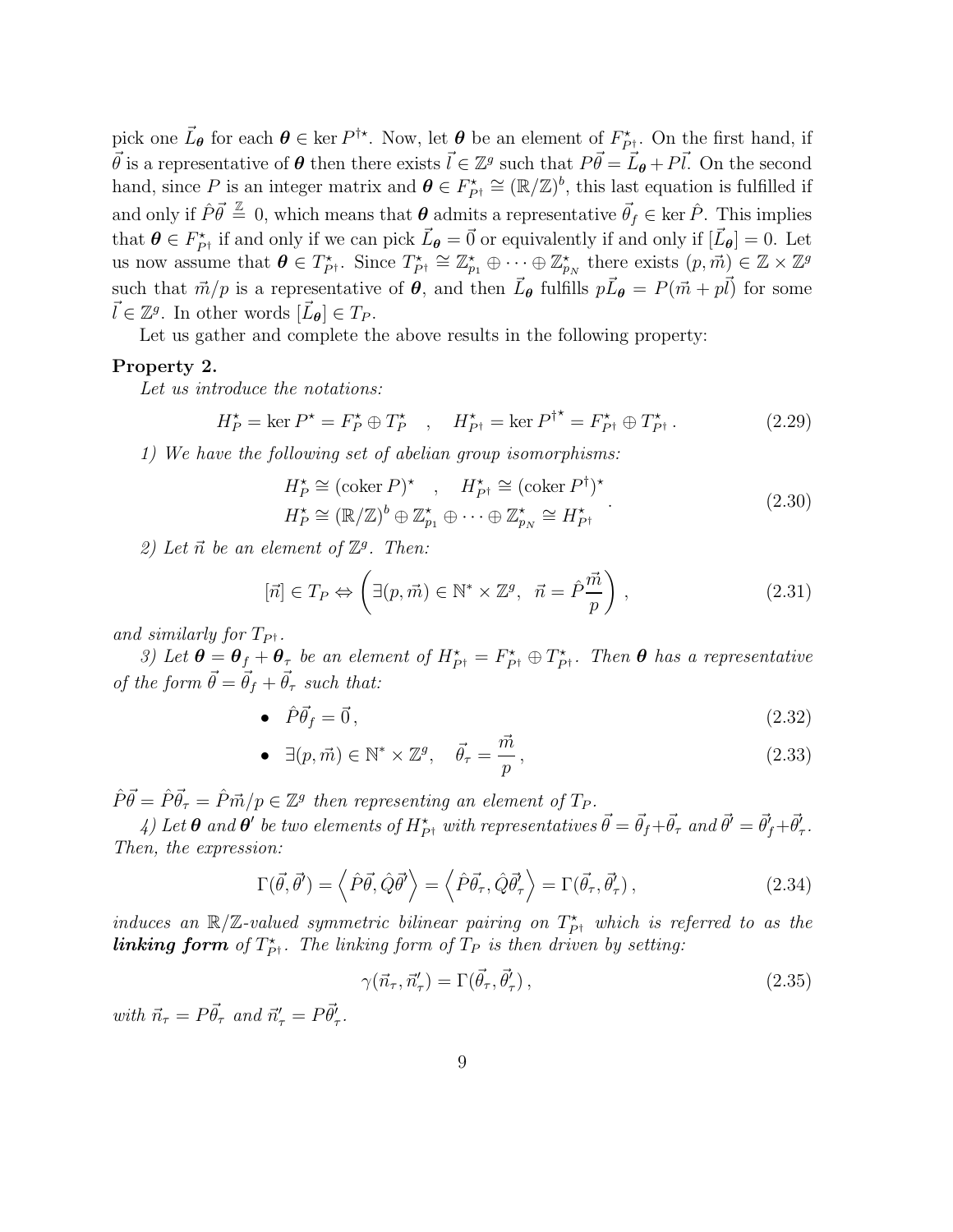To prove the last point of the above property let us first note that  $P^{\dagger}Q\vec{\theta}' = Q^{\dagger}P\vec{\theta}' =$  $Q^{\dagger} P \vec{\theta}'_{\tau} \stackrel{\mathbb{Z}}{=} 0$  because  $P^{\dagger} Q = Q^{\dagger} P$  and  $P \vec{\theta}' = P \vec{\theta}'_{\tau} \in \mathbb{Z}^g$ . This shows that  $Q \vec{\theta}'$  represents an element of  $H_P^{\star}$  and yields the following sequence of equalities:

$$
\left\langle \hat{P}\vec{\theta},\hat{Q}\vec{\theta}'\right\rangle = \left\langle \hat{P}\vec{\theta}_{\tau},\hat{Q}\vec{\theta}'\right\rangle = \left\langle \vec{\theta}_{\tau},\hat{P}^{\dagger}\hat{Q}\vec{\theta}'\right\rangle = \left\langle \vec{\theta}_{\tau},\hat{Q}^{\dagger}\hat{P}\vec{\theta}'\right\rangle = \left\langle \vec{\theta}_{\tau},\hat{Q}^{\dagger}\hat{P}\vec{\theta}'_{\tau}\right\rangle.
$$
\n(2.36)

Finally, symmetry and bilinearity being obvious, the relation:

$$
\left\langle P(\vec{\theta}_{\tau} + \vec{l}), Q(\vec{\theta}_{\tau} + \vec{l}') \right\rangle \stackrel{\mathbb{Z}}{=} \left\langle P\vec{\theta}_{\tau}, Q\vec{\theta}_{\tau}' \right\rangle, \tag{2.37}
$$

shows that  $\Gamma$  induces an  $\mathbb{R}/\mathbb{Z}$ -valued symmetric bilinear pairing on  $T^{\star}_{P^{\dagger}}$ , as claimed.

A DB 1-cocycle of  $\Sigma$  is a way to represent a  $U(1)$  principal bundle with  $U(1)$ connection on  $\Sigma$  with the help of local quantities like 1-forms, functions and integers. By identified these principal bundles with connections under the action of  $U(1)$  isomorphisms, we obtain an equivalence relation and hence classes of DB 1-cocycles of  $\Sigma$ , the set of which is denoted  $H_D^1(\Sigma)$ . This is a Z-module which stands in the following exact sequence:

$$
0 \to \frac{\Omega^1(\Sigma)}{\Omega^1_{\mathbb{Z}}(\Sigma)} \to H^1_D(\Sigma) \to H^2(\Sigma) \to 0, \qquad (2.38)
$$

The Pontryagin dual of  $H_D^1(\Sigma)$ ,  $H_D^1(\Sigma)^* := \text{Hom}(H_D^1(\Sigma), \mathbb{R}/\mathbb{Z})$ , is obtained by taking the Pontryagin dual of the above sequence, which yields:

<span id="page-10-1"></span>
$$
0 \to H^2(\Sigma)^\star \cong H^0(\Sigma, \mathbb{R}/\mathbb{Z}) \to H^1_D(\Sigma)^\star \xrightarrow{\delta_{-1}^\star} \left(\frac{\Omega^1(\Sigma)}{\Omega^1_{\mathbb{Z}}(\Sigma)}\right)^\star \cong \Omega^1(\Sigma)_{\mathbb{Z}}^\diamond \to 0. \tag{2.39}
$$

The construction giving rise to  $H_D^1(\Sigma)$  can be generalized thus giving rise to a family of Z-modules  $H_D^p(\Sigma)$ . As  $H_D^0(\Sigma)$  is involved in the construction of  $H_D^1(X_L \cup X_R)$ , let recall that this particular space stands in the exact sequence:

<span id="page-10-0"></span>
$$
0 \to H^1(\Sigma, \mathbb{R}/\mathbb{Z}) \to H^0_D(\Sigma) \stackrel{\bar{d}}{\to} \Omega^1_{\mathbb{Z}}(\Sigma) \to 0, \qquad (2.40)
$$

where  $\bar{d}: H^1_D(\Sigma_R) \to \Omega^2_{\mathbb{Z}}(\Sigma_R)$  is a linear morphism that we refer to as the **curvature** operator of  $H_D^0(\Sigma)$ . The DB product which pairs  $H_D^0(\Sigma)$  and  $H_D^1(\Sigma)$  yields a conical injection  $H_D^0(\Sigma) \stackrel{\mathfrak{J}}{\to} H_D^1(\Sigma)$ <sup>\*</sup>. This is consistent with the fact that  $\Omega^1_{\mathbb{Z}}(\Sigma)$  is the subset of regular elements of  $\Omega^1(\Sigma)_{\mathbb{Z}}^{\diamond}$ . We refer to [\[9,](#page-58-7) [12\]](#page-58-11) for details concerning all the groups  $H_D^p(\Sigma)$ .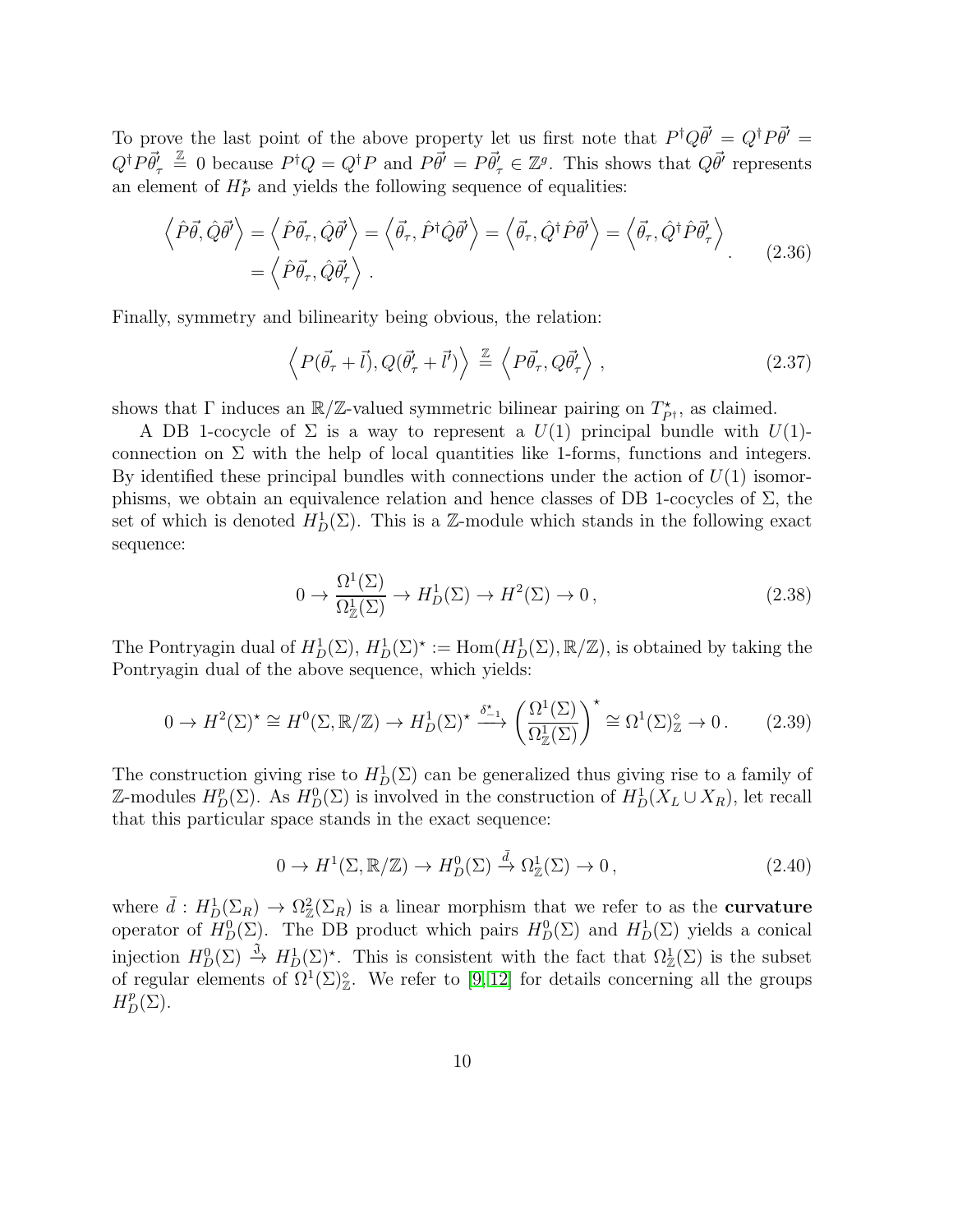## 2.2 Data for  $X$

Let  $C_p(X)$  denotes the abelian group of singular p-chains of X. For each p the embedding  $i_{\Sigma} : \Sigma \to \partial X$  induces a chain map  $i_{\Sigma} : C_p(\Sigma) \to C_p(X)$  thanks to which me can identify  $C_p(\Sigma)$  as a subgroup of  $C_p(X)$ . The quotient  $C_p(X, \partial X) := C_p(X)/i_{\Sigma}(C_p(\Sigma))$  is an abelian group usually referred to as the group of relative singular p-chains of  $(X, \partial X)$ . The subgroup  $i_{\Sigma}(C_p(\Sigma))$  can be seen as the free abelian group generated by standard p-simplices whose image are in  $\partial X$  [\[13\]](#page-58-12). This induces a decomposition rule of any p-chain  $c$  of  $X$  according to:

<span id="page-11-0"></span>
$$
c = c^{\circ} + c^{\Sigma}, \qquad (2.41)
$$

where  $c^{\Sigma} \in i_{\Sigma}(C_p(\Sigma))$  and  $c^{\circ} = c - c^{\Sigma}$  corresponds to a unique element of  $C_p(X, \partial X)$ . The above decomposition is equivalent to the direct sum decomposition [\[13\]](#page-58-12)

$$
C_p(X) \cong C_p(\Sigma) \oplus C_p(X, \partial X), \qquad (2.42)
$$

or to the statement that the exact sequence:

$$
0 \to C_p(\Sigma) \to C_p(X) \to C_p(X, \partial X) \to 0, \tag{2.43}
$$

splits. We refer to  $c^{\circ}$  as the **relative component** of c and to  $c^{\Sigma}$  as its  $\Sigma$ -component, and with an irrelevant abuse we identify  $C_p(X, \partial X)$  (resp.  $C_p(\Sigma)$ ) with the subgroup of relative components (resp.  $\Sigma$ -components) of p-chains of X.

We provide each  $C_p(X)$  with the standard boundary operator  $\partial$  thus getting the singular complex  $(C_{\bullet}(X), \partial)$ . With respect to the decomposition rule [\(2.41\)](#page-11-0), the boundary operator  $\partial$  has the following behavior:

$$
\partial c = \partial c^{\circ} + \partial c^{\Sigma} = (\partial c^{\circ})^{\circ} + (\partial c^{\circ})^{\Sigma} + \partial c^{\Sigma}
$$
 (2.44)

which entails a decomposition of  $\partial$  itself according to:

<span id="page-11-1"></span>
$$
\partial = \partial_{\circ}^{\circ} + \partial_{\circ}^{\Sigma} + \partial_{\Sigma}^{\Sigma},\tag{2.45}
$$

with:

$$
\begin{cases}\n\partial_{\circ}^{\circ}c = \partial_{\circ}^{\circ}c^{\circ} = (\partial c^{\circ})^{\circ} \\
\partial_{\circ}^{\Sigma}c = \partial_{\circ}^{\Sigma}c^{\circ} = (\partial c^{\circ})^{\Sigma} \\
\partial_{\Sigma}^{\Sigma}c = \partial_{\Sigma}^{\Sigma}c^{\Sigma} = \partial c^{\Sigma}\n\end{cases} (2.46)
$$

The nilpotency relation  $\partial \partial = 0$  then implies:

<span id="page-11-2"></span>
$$
\begin{cases}\n\partial_{\circ}^{\circ} \circ \partial_{\circ}^{\circ} = 0 \\
\partial_{\Sigma}^{\Sigma} \circ \partial_{\circ}^{\Sigma} + \partial_{\circ}^{\Sigma} \circ \partial_{\circ}^{\circ} = 0 \\
\partial_{\Sigma}^{\Sigma} \circ \partial_{\Sigma}^{\Sigma} = 0\n\end{cases} (2.47)
$$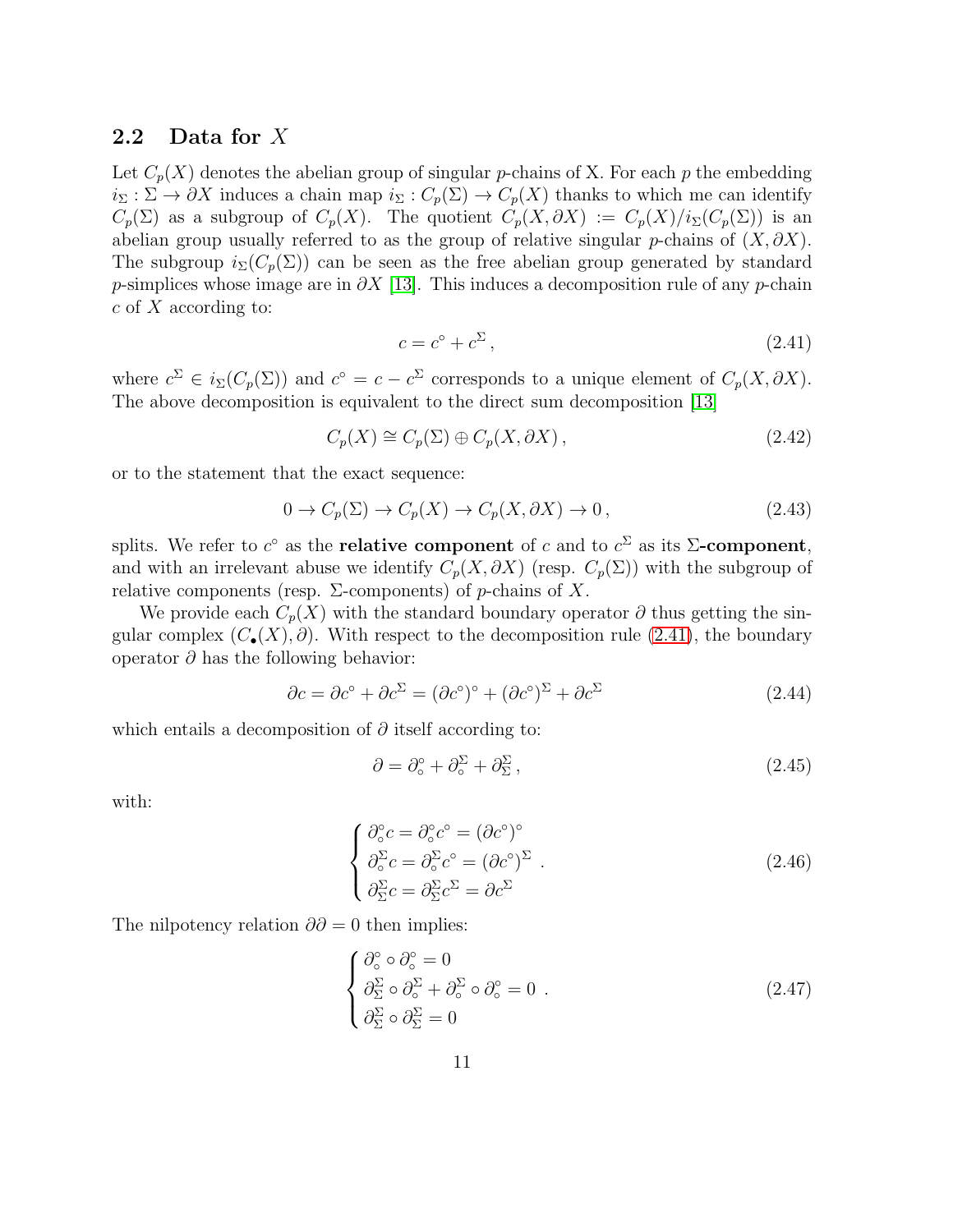A *p*-chain  $c$  of  $X$  which fulfills:

$$
\partial_{\circ}^{\circ}c = (\partial c^{\circ})^{\circ} = 0. \tag{2.48}
$$

is called a relative p-cycle of  $(X, \partial X)$ . This also means that  $\partial c \in C_{p-1}(\Sigma)$ . The subgroup of relative p-cycles of  $(X, \partial X)$  is denoted  $Z_p(X, \partial X)$ . A p-chain c of X which fulfills :

$$
c^{\circ} = \partial_{\circ}^{\circ} u = (\partial u^{\circ})^{\circ} . \tag{2.49}
$$

is called a relative p-boundary of  $(X, \partial X)$ . This also means that  $c = \partial u + v^{\Sigma}$ . The subgroup of relative p-boundaries of  $(X, \partial X)$  is denoted  $B_p(X, \partial X)$ . The p-th relative homology group of  $(X, \partial X)$  is then:

$$
H_p(X, \partial X) = \frac{Z_p(X, \partial X)}{B_p(X, \partial X)}.
$$
\n(2.50)

These groups are the homology groups of the complex  $(C_{\bullet}(X, \partial X), \partial_{\circ}^{\circ})$ . Of course, we still have the homology groups  $H_p(X)$  associated with the complex  $(C_{\bullet}(X), \partial)$ . Moreover, since  $i_{\Sigma}$  is a chain map, for each p, we have an injection  $i_{\Sigma}: H_p(\Sigma) \to H_p(X)$ . It is quite obvious that any p-cycle of X is a relative p-cycle of  $(X, \partial X)$ , the converse being untrue. Nevertheless, any relative p-cycle of  $(X, \partial X)$  defines a  $(p-1)$ -cycle of  $\partial X$ . Indeed, let c be relative p-cycle of  $(X, \partial X)$ . Then  $\partial_{\circ}^{\circ} c = 0$  and from decomposition [\(2.45\)](#page-11-1) and the last of the relations [\(2.47\)](#page-11-2) we deduce that:

$$
\partial \partial_{\circ}^{\Sigma} c = \partial_{\Sigma}^{\Sigma} \partial_{\circ}^{\Sigma} c = -\partial_{\circ}^{\Sigma} \partial_{\circ}^{\circ} c = 0 \tag{2.51}
$$

In other words, if c is a relative p-cycle of  $(X, \partial X)$  then  $\partial_{\circ}^{\Sigma} c$  is a  $(p-1)$ -cycle of  $\partial X$ . Moreover, if c is a relative p-boundary of  $(X, \partial X)$ , then  $c = \partial u + v^{\Sigma}$  and hence  $\partial_{\circ}^{\Sigma}c = -\partial_{\Sigma}^{\Sigma}(\partial_{\circ}^{\Sigma}u^{\circ})$ . So, if c is a relative p-boundary of  $(X, \partial X)$  then  $\partial_{\circ}^{\Sigma}c$  is a boundary of  $\Sigma = \partial X$ . From all this we deduce that the operator  $\partial_{\circ}^{\Sigma}$  gives rise to a connecting homomorphism  $H_p(X, \partial X) \to H_{p-1}(\Sigma)$ , so that we obtain the so-called long exact sequence in homology for  $X$  [\[13\]](#page-58-12):

<span id="page-12-0"></span>
$$
\cdots \to H_p(\Sigma) \to H_p(X) \to H_p(X, \partial X) \to H_{p-1}(\Sigma) \to \cdots. \tag{2.52}
$$

Let us extend the above construction to de Rham currents.  $\Omega^p(X)$  denotes the space of smooth p-forms of X, and let  $\Omega^p(X, \partial X)$  denotes the subspace of smooth p-forms of X that vanish on  $\partial X$ , i.e. the kernel of the pullback  $i_{\Sigma}^* : \Omega^p(X) \to \Omega^p(\Sigma)$ . These spaces have topological duals which are respectively denoted by  $\Omega^p(X)$ <sup>o</sup> and  $\Omega^p(X, \partial X)$ <sup>o</sup>. Then, for each  $p$ , there is an exact short sequence:

$$
0 \to \Omega^p(\Sigma)^\diamond \xrightarrow{i_{\Sigma}} \Omega^p(X)^\diamond \xrightarrow{\pi_\circ^\diamond} \Omega^p(X, \partial X)^\diamond \to 0,
$$
\n(2.53)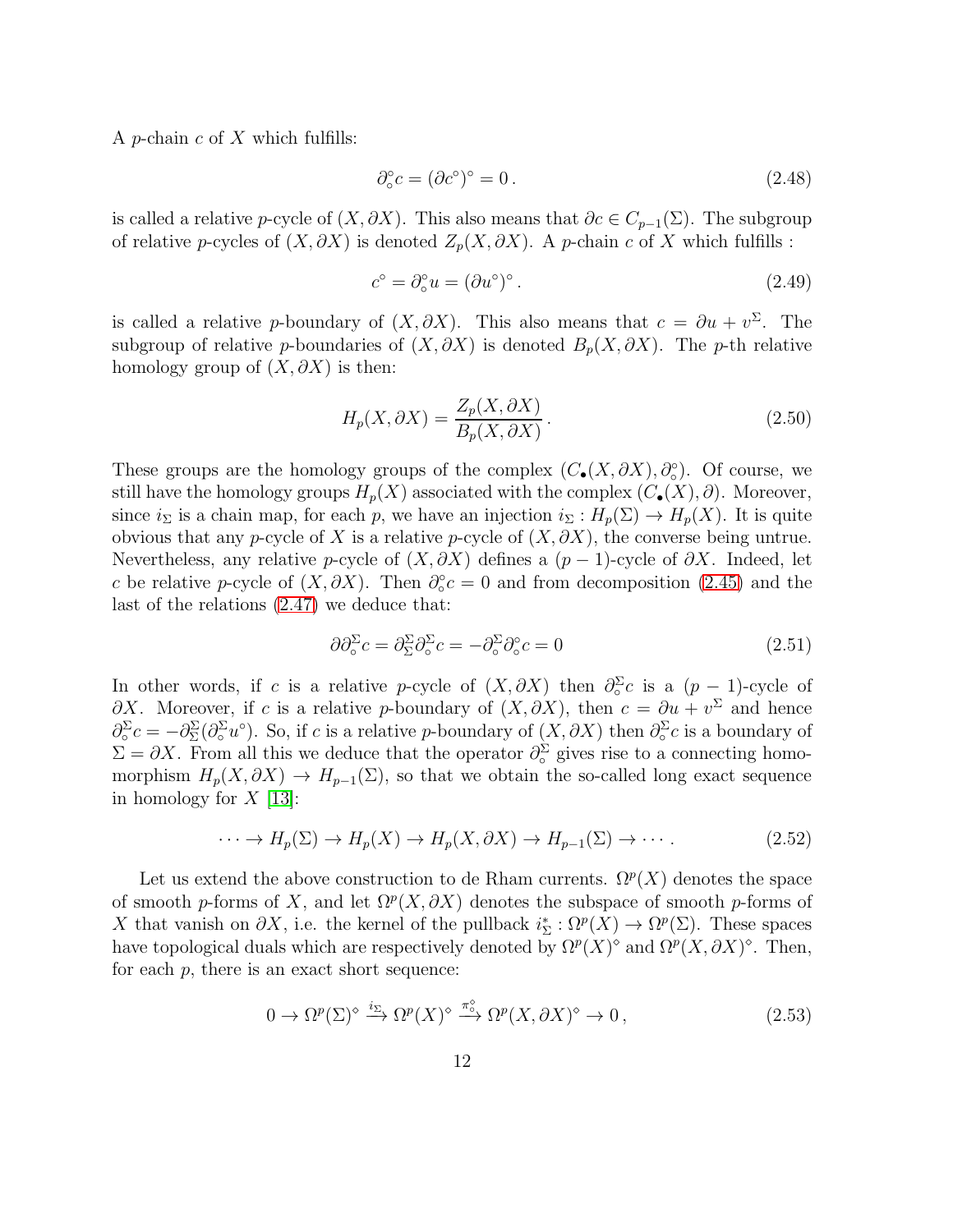which is the dual of the short exact sequence:

$$
0 \to \Omega^p(X, \partial X) \xrightarrow{\pi_{\circ}} \Omega^p(X) \xrightarrow{i_{\Sigma}^*} \Omega^p(\Sigma) \to 0.
$$
 (2.54)

The first sequence allows to identify  $\Omega^p(X, \partial X)^\diamond$  with the quotient  $\Omega^p(X)^\diamond / i_{\Sigma}(\Omega^p(\Sigma)^\diamond)$ . The space  $i_{\Sigma}(\Omega^p(\Sigma)^{\circ})$  is then the space of de Rham p-currents of X with support in  $\partial X$ , an element of which is generically denoted by  $J^{\Sigma}$ . By fixing a base for this subspace and by completing this base into a base of  $\Omega^p(X)$ <sup>o</sup> we generate a decomposition rule of the form:

<span id="page-13-0"></span>
$$
J = J^{\circ} + J^{\Sigma},\tag{2.55}
$$

for all  $J \in \Omega^p(X)^\circ$ . We will refer to  $J^\circ$  as the **relative component** of J and to  $J^\Sigma$  as its  $\Sigma$ -component, as with an inconsequential abuse we can see  $\Omega^p(X, \partial X)$ <sup>°</sup> and  $\Omega^p(\Sigma)$ <sup>°</sup> as subspaces of  $\Omega^p(X)^\diamond$ . We endow  $\Omega^p(X)^\diamond$  with the boundary operator  $d^\dagger$  defined by:

$$
(d\dagger J) [\![\alpha]\!] = J [\![d\alpha]\!], \tag{2.56}
$$

for all  $J \in \Omega^p(X)^\circ$  and all  $\alpha \in \Omega^{p-1}(X)$ . We have the decomposition:

<span id="page-13-2"></span>
$$
d^{\dagger} = d_{\circ}^{\dagger \circ} + d_{\circ}^{\dagger \Sigma} + d_{\Sigma}^{\dagger \Sigma}, \qquad (2.57)
$$

which stems from the relation:

$$
d^{\dagger}J = d_{\circ}^{\dagger \circ} J^{\circ} + d_{\circ}^{\dagger \Sigma} J^{\circ} + d_{\Sigma}^{\dagger \Sigma} J^{\Sigma} . \qquad (2.58)
$$

The nilpotency property  $d^{\dagger} d^{\dagger} = 0$  is then equivalent to:

<span id="page-13-1"></span>
$$
\begin{cases}\nd_{\circ}^{\dagger \circ} d_{\circ}^{\dagger \circ} = 0 \\
d_{\Sigma}^{\dagger \Sigma} d_{\circ}^{\dagger \Sigma} + d_{\circ}^{\dagger \Sigma} d_{\circ}^{\dagger \circ} = 0 \\
d_{\Sigma}^{\dagger \Sigma} d_{\Sigma}^{\dagger \Sigma} = 0\n\end{cases} (2.59)
$$

Hence, we have three complexes arising from the construction, the complex  $(\Omega^{\bullet}(X)^{\diamond}, d^{\dagger})$ , the relative complex  $(\Omega^{\bullet}(X, \partial X)^{\diamond}, d_{\circ}^{\dagger \diamond})$  and the complex  $(\imath_{\Sigma}(\Omega^{\bullet}(\Sigma)^{\diamond}), d_{\Sigma}^{\dagger \Sigma})$  which is canonically isomorphic to the complex  $(\Omega^\bullet(\Sigma)^\diamond,d^\dagger_\Sigma)$ . The first two complexes generate families of homology groups,  $H_p^{\diamond}(X)$  and  $H_p^{\diamond}(X, \partial X)$ , and the operator  $d_0^{\dagger\Sigma}$  induces a connecting homomorphism  $H_p^{\diamond}(X, \partial X) \to H_{p-1}^{\diamond}(X)$ . All this yields the so-called long exact sequence in currents homology:

$$
\cdots \to H_p^{\diamond}(\Sigma) \to H_p^{\diamond}(X) \to H_p^{\diamond}(X, \partial X) \to H_{p-1}^{\diamond}(\Sigma) \to \cdots H_0^{\diamond}(X, \partial X) \to 0. \tag{2.60}
$$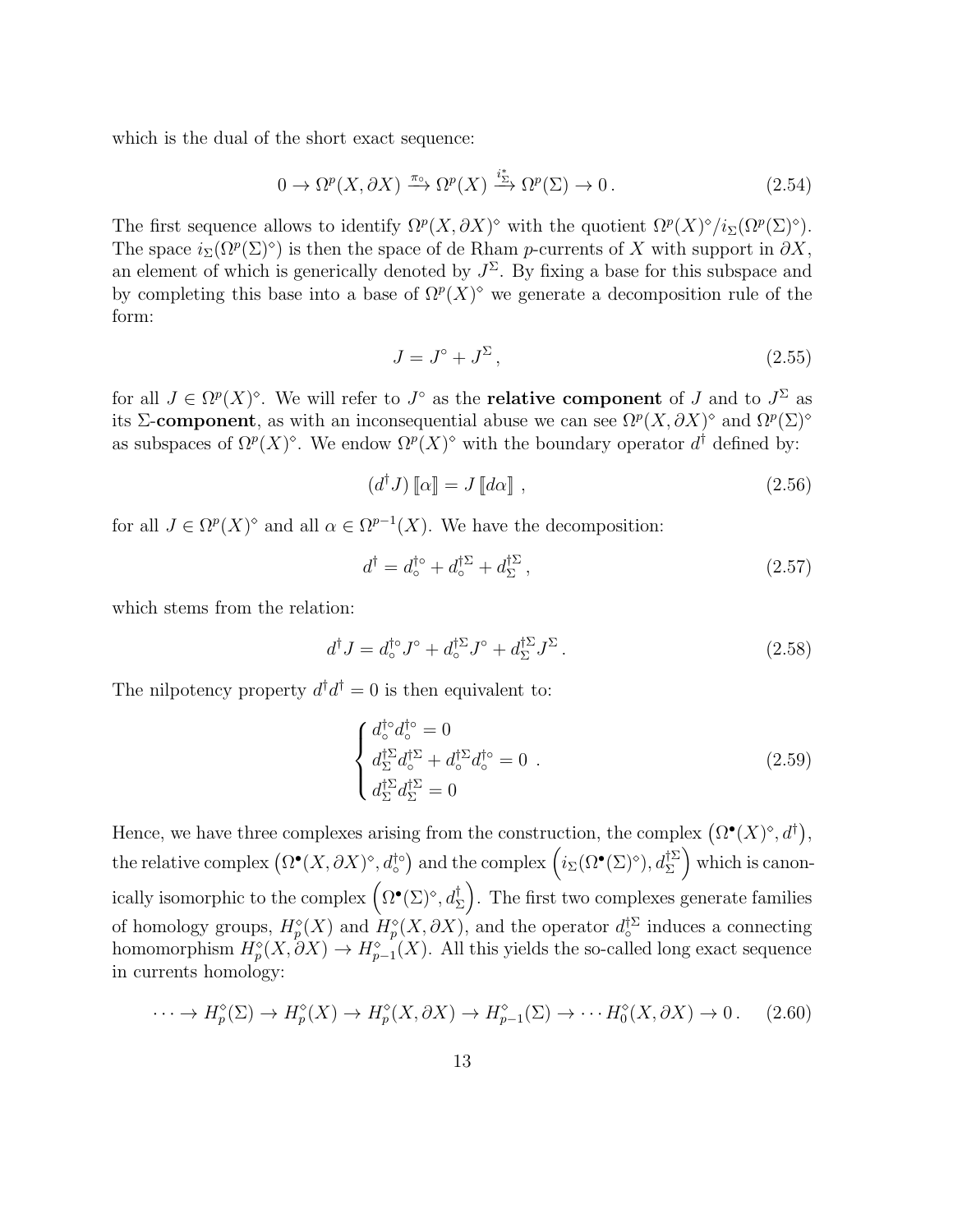Although they look similar, the modules occurring in the above long sequence are over real numbers [\[10\]](#page-58-9) while those appearing in the long sequence [\(2.52\)](#page-12-0) are over integers.

To any  $\omega \in \Omega^{3-p}(X)$  we associate the de Rham p-current  $J_{\omega}$  defined by:

$$
\forall \alpha \in \Omega^p(X) , J_\omega[\![\alpha]\!] = \int_X \omega \wedge \alpha , \qquad (2.61)
$$

which defines an injective homomorphism  $J : \Omega^{3-p}(X) \to \Omega^p(X)$ <sup>o</sup>. The elements of Im J are called regular de Rham  $p$ -currents of X. If we apply decomposition  $(2.55)$  to a regular p-current  $J_{\omega}$ , then for support reasons  $J_{\omega}^{\Sigma} = 0$ . Hence, we have:

$$
\forall \omega \in \Omega^{3-p}(X), \quad J_{\omega} = J_{\omega}^{\circ}.
$$
\n(2.62)

The boundary of a regular p-current  $J_{\omega}$  is then:

$$
d^{\dagger} J_{\omega} [\![\alpha]\!] = J_{\omega} [\![d\alpha]\!] = \int_X \omega \wedge d\alpha \,. \tag{2.63}
$$

A simple integration by parts yields:

$$
d^{\dagger} J_{\omega} [\![\alpha]\!] = (-)^p \int_X d\omega \wedge \alpha + (-)^{p+1} \oint_{\Sigma} \omega^{\Sigma} \wedge \alpha^{\Sigma} , \qquad (2.64)
$$

which implies that:

$$
d^{\dagger} J_{\omega} \left[ \alpha \right] = (-)^p J_{d\omega} + (-)^{p+1} J_{\omega^{\Sigma}}.
$$
 (2.65)

Recalling that  $J_{\omega} = J_{\omega}^{\circ}$  and comparing this relation with [\(2.59\)](#page-13-1), we deduce that:

$$
\begin{cases} d_{\circ}^{\dagger \circ} J_{\omega} = d_{\circ}^{\dagger \circ} J_{\omega}^{\circ} = (-)^{p} J_{d\omega} \\ d_{\circ}^{\dagger \Sigma} J_{\omega} = d_{\circ}^{\dagger \Sigma} J_{\omega}^{\circ} = (-)^{p+1} J_{\omega^{\Sigma}} \end{cases}.
$$
\n(2.66)

Hence, unlike  $J_{\omega}$  the current  $d^{\dagger} J_{\omega}$  has a  $\Sigma$ -component. We gather this into a property that will prove helpful in subsection 4.3.

### <span id="page-14-0"></span>Property 3.

Let  $J_{\omega}$  be a regular p-current of X. Then  $J_{\omega} = J_{\omega}^{\circ}$  and:

$$
d^{\dagger} J_{\omega} = d_{\circ}^{\dagger \circ} J_{\omega} + d_{\circ}^{\dagger \Sigma} J_{\omega} = (-)^p J_{d\omega} + (-)^{p+1} J_{\omega^{\Sigma}}.
$$
\n(2.67)

The presence of a relative sign between the two terms forming the second equality above will be clarified a little further. From all this, we deduce that there is a Poincaré-Lefschetz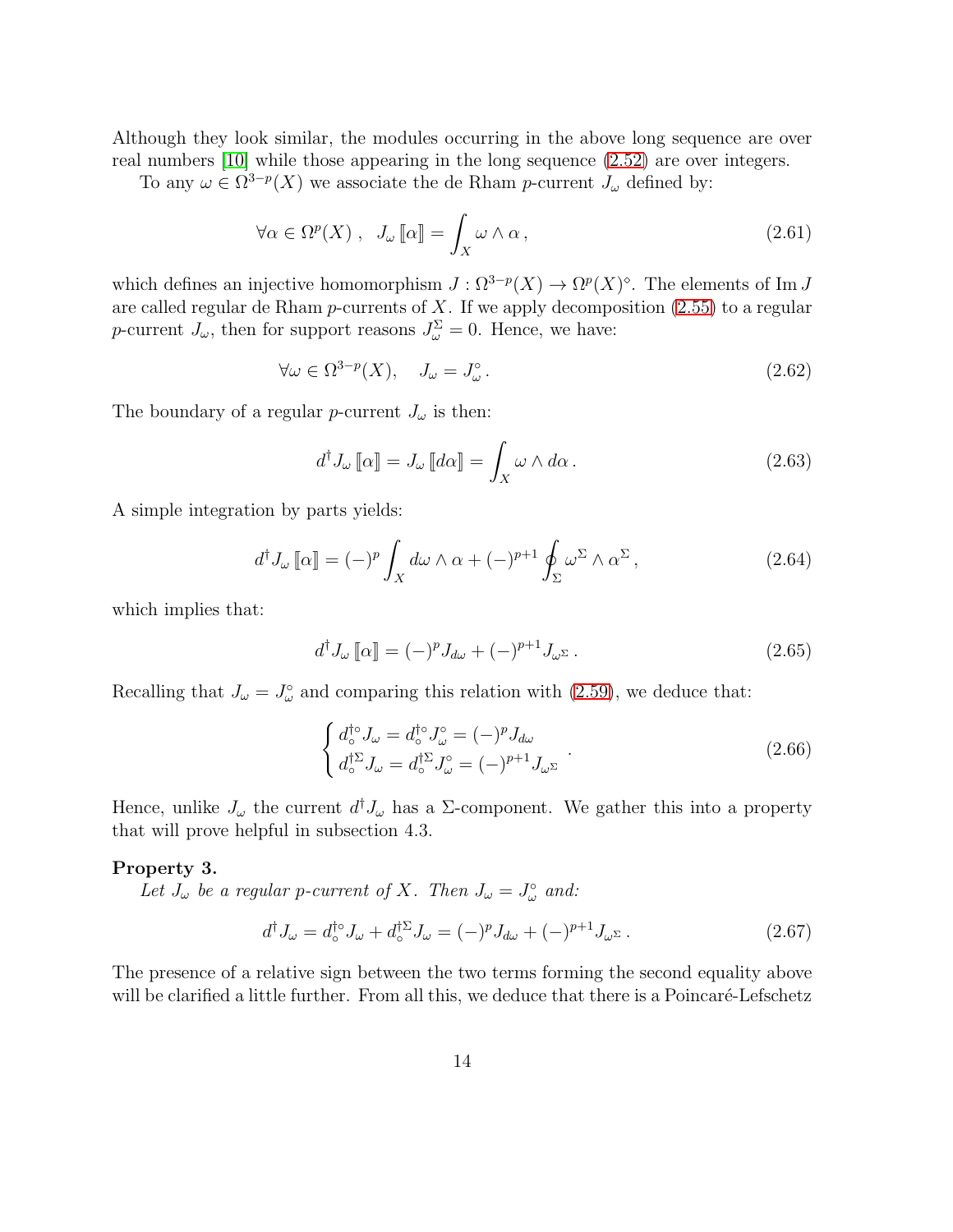duality between these homology groups and the corresponding de Rham cohomology groups according to:

$$
H_p^{\diamond}(X) \cong H_{dR}^{3-p}(X, \partial X) \quad , \quad H_p^{\diamond}(X, \partial X) \cong H_{dR}^{3-p}(X) \,. \tag{2.68}
$$

As usual, a *p*-chain c of X defines a de Rham *p*-current  $j_c$  according to:

$$
\forall \omega \in \Omega^p(X), \quad j_c[\![\omega]\!] = \int_c \omega \,. \tag{2.69}
$$

As with  $\Sigma$ , *p*-chains of X which have the same integrals on all *p*-forms define the same de Rham p-current and hence are considered as equivalent  $[10]$ . Furthermore, if c is a chain of X with decomposition  $c = c^{\circ} + c^{\Sigma}$  and de Rham current  $j_c$ , then we have:

$$
j_c = j_c^{\circ} + j_c^{\Sigma} \,. \tag{2.70}
$$

with  $j_{c^{\circ}} = j_c^{\circ}$  and  $j_{c^{\Sigma}} = j_c^{\Sigma}$ . Moreover, we have:

$$
d^{\dagger}j_c = j_{\partial c},\tag{2.71}
$$

with:

$$
d_{\circ}^{\dagger \circ} j_c = j_{\partial_{\circ}^{\circ} c} \quad , \quad d_{\circ}^{\dagger \Sigma} j_c = j_{\partial_{\circ}^{\Sigma} c} \quad , \quad d_{\Sigma}^{\dagger \Sigma} j_c = j_{\partial_{\Sigma}^{\Sigma} c} \,. \tag{2.72}
$$

All this explains the similitude between relations [\(2.41\)](#page-11-0), [\(2.45\)](#page-11-1) and [\(2.47\)](#page-11-2) on the one hand, and relations  $(2.55)$ ,  $(2.57)$  and  $(2.59)$  on the other hand.

Because  $\Sigma$  is the oriented boundary of X, half of the first homology group of the latter is trivialized. Indeed, each meridian 1-cycle  $\mu_a^{\Sigma}$  can be seen as the boundary of a meridian disk  $D_a$  of X. So, we fix once and for all a set of meridian disks  $D_a$  such that:

$$
\partial D_a = -\mu_a^{\Sigma} \,,\tag{2.73}
$$

for each  $a = 1, \dots, g$ . Hence, we have:

$$
\begin{cases}\n\partial_{\circ}^{\circ} D_a = 0 \\
\partial_{\circ}^{\Sigma} D_a = -\mu_a^{\Sigma} \\
\partial_{\Sigma}^{\Sigma} D_a = 0\n\end{cases}
$$
\n(2.74)

the first relation implying that each  $D_a$  is a relative 2-cycle:  $D_a = D_a^{\circ}$ .

Unlike meridian cycles, the longitude 1-cycles  $\lambda_a^{\Sigma}$  aren't trivial in X. Nevertheless, we can introduce a set of annuli  $A_a^{\Sigma}$  in X such that:

<span id="page-15-0"></span>
$$
\partial A_a = \lambda_a - \lambda_a^{\Sigma} \,. \tag{2.75}
$$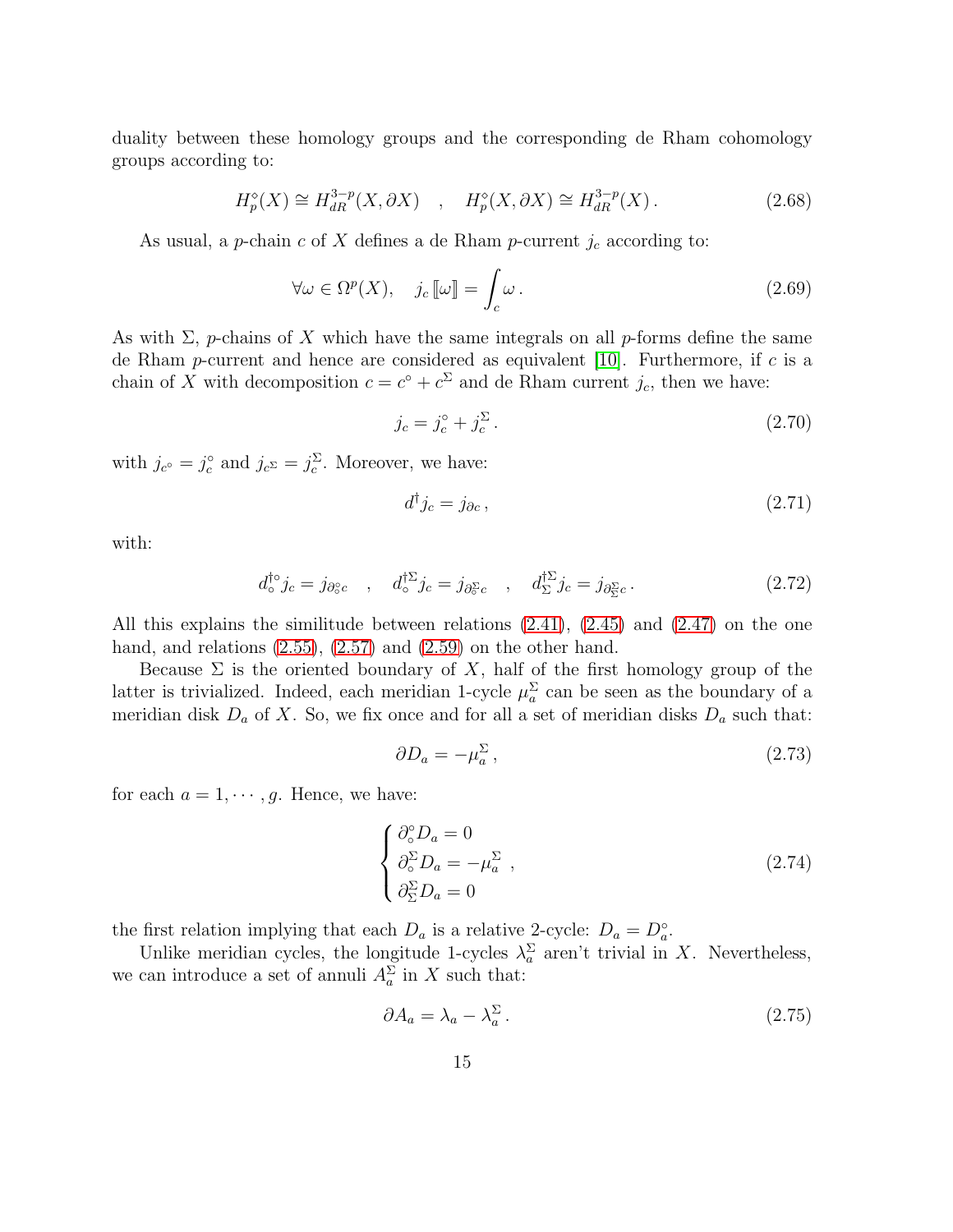The 1-cycles  $\lambda_a$  generate  $H_1(X) \simeq \mathbb{Z}^g$  and are usually referred to as the core 1-cycles of X. The above relation can also be written as:

$$
\begin{cases}\n\partial_{\circ}^{\circ} A_{a} = \lambda_{a} \\
\partial_{\circ}^{\Sigma} A_{a} = -\lambda_{a}^{\Sigma} \\
\partial_{\Sigma}^{\Sigma} A_{a} = 0\n\end{cases} (2.76)
$$

Note that relation [\(2.75\)](#page-15-0) implies that each non-trivial 1-cycle  $\lambda_a$  is actually a relative boundary. This yields:

$$
H_1(X) = \mathbb{Z}^g \ , \ H_1(X, \partial X) = 0 \,. \tag{2.77}
$$

For their part, the meridian disks are generators of  $H_2(X, \partial X)$  so that we have:

$$
H_2(X) = 0 \, , \, H_2(X, \partial X) = \mathbb{Z}^g \, . \tag{2.78}
$$

We complete this with the following, quite trivial, relations:

$$
\begin{cases}\nH_0(X) = \mathbb{Z} , H_0(X, \partial X) = 0 \\
H_3(X) = 0 , H_3(X, \partial X) = \mathbb{Z}\n\end{cases}
$$
\n(2.79)

As the orientation of  $\Sigma$  is inherited from the one of X, relations [\(2.9\)](#page-5-0) induce the following ones in  $X$ :

<span id="page-16-1"></span>
$$
\lambda_a \odot D_b = \delta_{ab} \,, \tag{2.80}
$$

which define the Kronecker indexes of the 1-chains  $\lambda_a$  with the 2-chains  $D_b$ . These relations imply that:

$$
\partial_{\circ}^{\Sigma} (D_a \pitchfork A_b) = -(\partial_{\circ}^{\Sigma} D_a) \pitchfork (\partial_{\circ}^{\Sigma} A_b), \qquad (2.81)
$$

and more generaly:

<span id="page-16-0"></span>
$$
\partial_{\circ}^{\Sigma}(c^0 \wedge \tilde{c}^0) = -\partial_{\circ}^{\Sigma}c^0 \wedge \partial_{\circ}^{\Sigma}\tilde{c}^0 , \qquad (2.82)
$$

where  $c^0$  and  $\tilde{c}^0$  are relative 2-chains of X the intersection of which is well-defined. Of course, we assume that  $c^0$  and  $\tilde{c}^0$  are such that all the intersections appearing in [\(2.82\)](#page-16-0) have a meaning. The above Kronecker indexes induces a pairing between  $H_1(X)$  and  $H_2(X, \partial X)$  and the same Euclidean inner product on  $\mathbb{Z}^g$  as [\(2.11\)](#page-5-1). In terms of de Rham currents, we have:

<span id="page-16-2"></span>
$$
\begin{cases}\nd_{\circ}^{\dagger \circ} j_{D_a} = 0 \\
d_{\circ}^{\dagger \Sigma} j_{D_a} = -j_{\mu_a^{\Sigma}} \\
d_{\Sigma}^{\dagger \Sigma} j_{D_a} = 0\n\end{cases},\n\begin{cases}\nd_{\circ}^{\dagger \circ} j_{A_a} = j_{\lambda_a} \\
d_{\circ}^{\dagger \Sigma} j_{A_a} = -j_{\lambda_a^{\Sigma}} \\
d_{\Sigma}^{\dagger \Sigma} j_{A_a} = 0\n\end{cases},
$$
\n(2.83)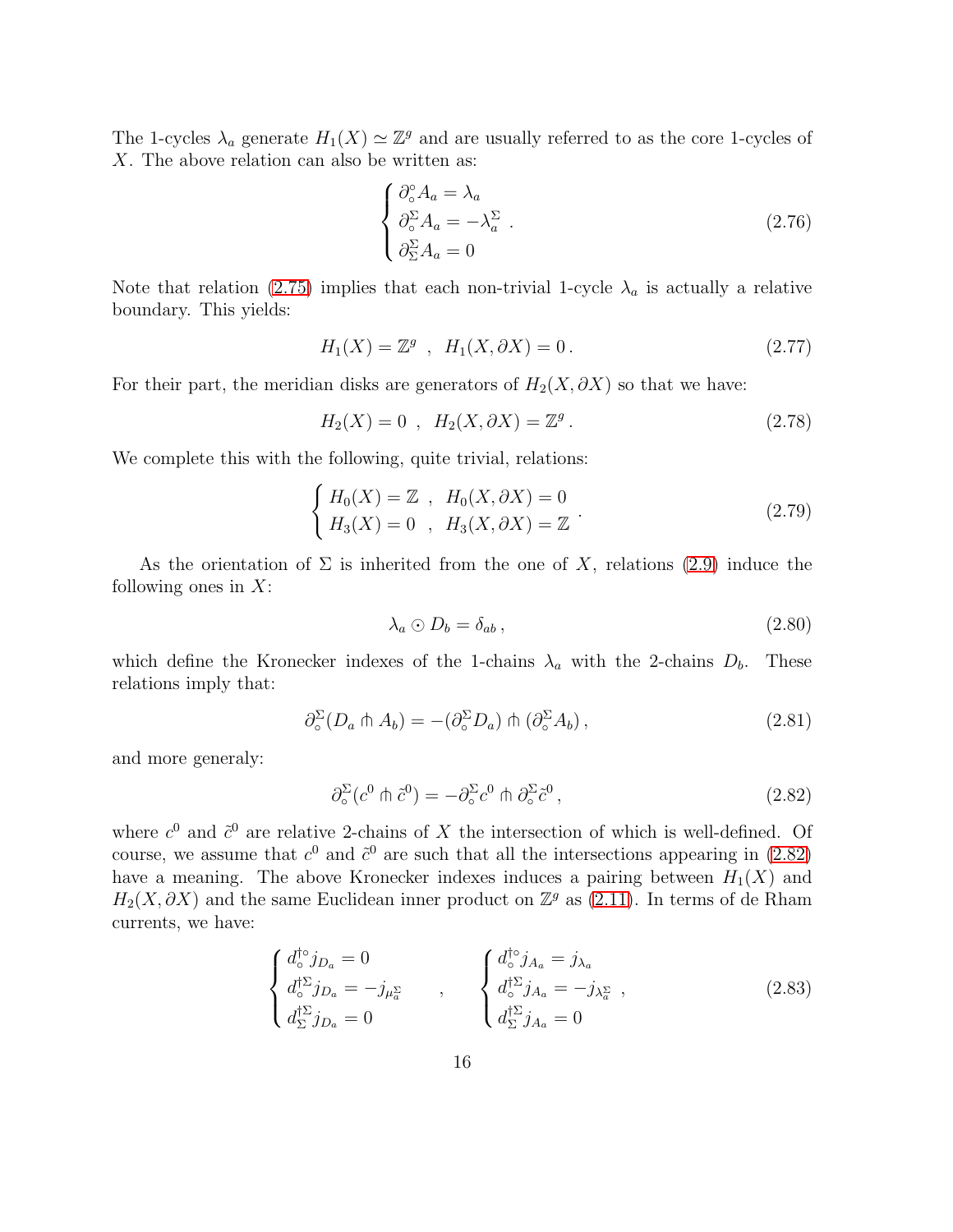relations [\(2.80\)](#page-16-1) thus reading:

$$
(j_{\lambda_a} \wedge j_{D_b}) \llbracket 1 \rrbracket = \lambda_a \odot D_b = \delta_{ab} \,. \tag{2.84}
$$

Finally, still in terms of currents, relation [\(2.82\)](#page-16-0) takes the form:

<span id="page-17-0"></span>
$$
d_{\circ}^{\dagger \Sigma} (J^0 \wedge \tilde{J}^0) = -d_{\circ}^{\dagger \Sigma} J^0 \wedge d_{\circ}^{\dagger \Sigma} \tilde{J}^0 , \qquad (2.85)
$$

when the exterior product have a meaning. Note that we can recover [\(2.82\)](#page-16-0) or [\(2.85\)](#page-17-0) by considering two regular 2-currents  $J_{\omega}$  and  $J_{\tilde{\omega}}$  obtained by regularizing  $c^0$  and  $\tilde{c}_0$  (or  $J^0$ and  $\tilde{J}_0$  and then by writing the following sequence of equalities:

$$
d_{\circ}^{\dagger \Sigma} (J_{\omega} \wedge J_{\tilde{\omega}}) = d_{\circ}^{\dagger \Sigma} J_{\omega \wedge \tilde{\omega}} = -J_{\omega^{\Sigma} \wedge \tilde{\omega}^{\Sigma}} = -J_{\omega^{\Sigma}} \wedge J_{\tilde{\omega}^{\Sigma}} = -d_{\circ}^{\dagger \Sigma} J_{\omega} \wedge d_{\circ}^{\dagger \Sigma} J_{\tilde{\omega}} , \qquad (2.86)
$$

with the help of Property [3.](#page-14-0)

Let us consider the case where  $\partial X = S^1 \times S^1$ , with  $\omega_A$  and  $\omega_D$  two regularizations of the chain currents  $j_A$  and  $j_D$ , respectively. It is no hard to check that  $\omega_A^{\Sigma}$ ,  $\omega_D^{\Sigma}$  and  $d\omega_A$ are regularizations of the chain currents  $j_{\lambda} \Sigma$ ,  $j_{\mu} \Sigma$  and  $j_{\lambda}$ , respectively, whereas  $d\omega_D = 0$ . Then, by using Property [3,](#page-14-0) we deduce that:

$$
\begin{cases} d^{\dagger} J_{\omega_A} = d^{\dagger \circ}_\circ J_{\omega_A} + d^{\dagger \Sigma}_\circ J_{\omega_A} = J_{d\omega_A} - J_{\omega_A^{\Sigma}} \\ d^{\dagger} J_{\omega_D} = d^{\dagger \circ}_\circ J_{\omega_D} + d^{\dagger \Sigma}_\circ J_{\omega_D} = -J_{\omega_A^{\Sigma}} \end{cases} ,
$$
\n(2.87)

relations which agree with those of [\(2.83\)](#page-16-2). Note that  $\omega_D^{\Sigma}$  is a regularization of  $j_{-\partial D}$ and not of  $j_{\partial D}$ , which shed lights on the presence of the relative sign in the formula of Property [\(2.83\)](#page-16-2).

A  $U(1)$  connection on  $X_L \cup_f X_R$  necessarily gives rise to two connections, one on  $X_L$  and one on  $X_R$ , that glue on  $\Sigma$ , via f, up to a gauge transformation. Since a  $U(1)$ connection is equivalent to a DB 1-cocycle, the set of classes of  $U(1)$  connections of X is nothing but the Deligne-Beilinson  $\mathbb{Z}$ -module  $H^1_D(X)$  which is embedded into the exact sequence [\[14\]](#page-58-13):

$$
0 \to \frac{\Omega^1(X)}{\Omega^1_Z(X)} \to H^1_D(X) \to H^2(X) \to 0.
$$
\n(2.88)

From Poincaré-Lefschetz duality we have  $H^2(X) \cong H_1(X, \partial X) = 0$  and hence:

$$
H_D^1(X) \cong \Omega^1(X)/\Omega^1_Z(X). \tag{2.89}
$$

This already suggests to construct DB 1-cocycles of  $X_L \cup_f X_R$  by starting with 1-forms on  $X_L$  and  $X_R$  that glue on  $\Sigma$  up to a gauge transformation the set of which is  $\Omega^1_{\mathbb{Z}}(\Sigma)$ , this last space appearing in exact sequence [\(2.40\)](#page-10-0).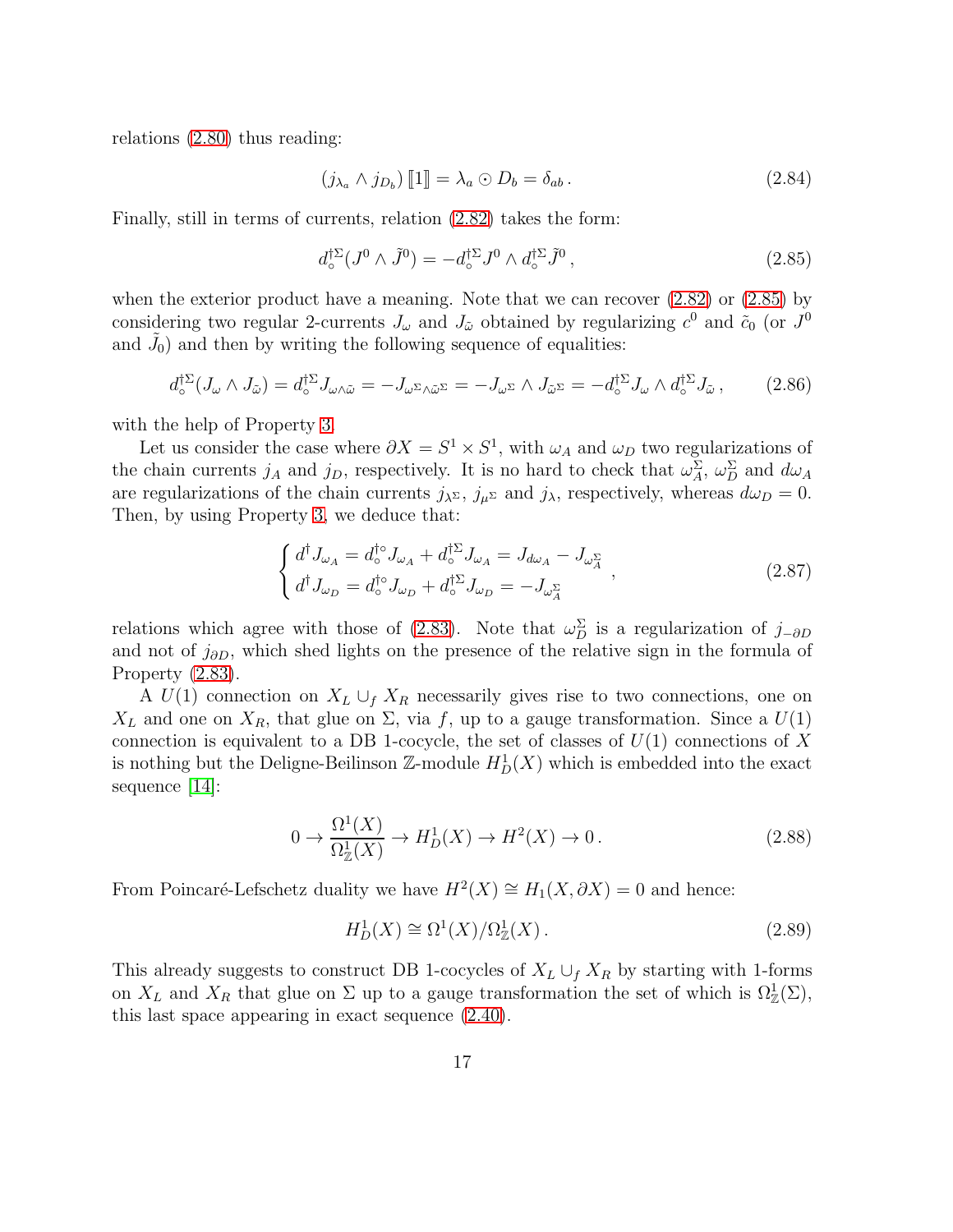Since X has a boundary, it is also possible to consider the DB space  $H_D^1(X, \partial X)$ which is embedded into the exact sequence:

$$
0 \to H^1(X, \partial X, \mathbb{R}/\mathbb{Z}) \to H^1_D(X, \partial X) \to \Omega^2_{\mathbb{Z}}(X, \partial X) \to 0.
$$
 (2.90)

At the level of Pontryagin dual spaces, there is a natural injection [\[14\]](#page-58-13)  $H_D^1(X) \to$  $H_D^1(X, \partial X)^*$  which suggests to consider this last space in the construction of  $H_D^1(X_L \cup_f$  $(X_R)^*$ . We then have the following exact sequence:

<span id="page-18-0"></span>
$$
0 \to \Omega^2(\mathcal{X}, \partial \mathcal{X})^* \xrightarrow{\bar{d}^*} H^1_D(\mathcal{X}, \partial \mathcal{X})^* \to H^2(\mathcal{X}) = 0 \to 0, \tag{2.91}
$$

which implies that  $H_D^1(X, \partial X)^* \cong \Omega^2_{\mathbb{Z}}(X, \partial X)^*$ . Finally, the following property shows that  $H_D^1(X, \partial X)^*$  can be seen as a quotient space, just like  $H_D^1(X)$ .

#### <span id="page-18-1"></span>Property 4.

Let  $\Omega^2(X, \partial X)^{\circ}_{\mathbb{Z}}$  be the space of relative 2-currents that are Z-valued on  $\Omega^1_{\mathbb{Z}}(X, \partial X)$ , the space of closed 1-forms with integral periods of X that vanish on  $\partial X$ . Then, we have:

$$
H_D^1(X, \partial X)^\star \cong \Omega_\mathbb{Z}^2(X, \partial X)^\star \cong \frac{\Omega^2(X, \partial X)^\diamond}{\Omega^2(X, \partial X)^\diamond_\mathbb{Z}}.
$$
\n(2.92)

The first isomorphism above is a simple consequence of the exact sequence [\(2.91\)](#page-18-0). The second is quite obvious since the elements of  $\Omega^2(X, \partial X)^{\diamond}_{\mathbb{Z}}$  are by definition the relatively closed de Rham currents of  $(X, \partial X)$  which are Z-valued on  $\Omega^2_{\mathbb{Z}}(X, \partial X)$ . We refer the reader to [\[14\]](#page-58-13) for details.

# 3 Geometrical data for  $X_L \cup_f X_R$

We consider here the following Heegaard construction. Let  $X_L$  and  $X_R$  be two copies of the handlebody X and consider an orientation reversing diffeomorphism  $f: \Sigma_L \to \Sigma_R$ , where  $\Sigma_L = \partial X_L$  and  $\Sigma_R = \partial X_L$ . Then, met us consider the oriented smooth 3-manifold  $X_L \cup_f X_R$  obtained by gluing  $X_L$  and  $X_R$  along their diffeomorphic boundaries. It is well-known that any oriented smooth closed 3-manifold can be constructed this way. In this second section we explain how to represent chains, forms and currents on  $X_L \cup_f X_R$ with the help of chains, forms and currents on  $X_L$  and  $X_R$ . As before, we start with chains, then we consider currents and we finish with smooth DB cohomology groups, dedicating one subsection to each of these topics. An expression of the linking number is also provided in the second subsection.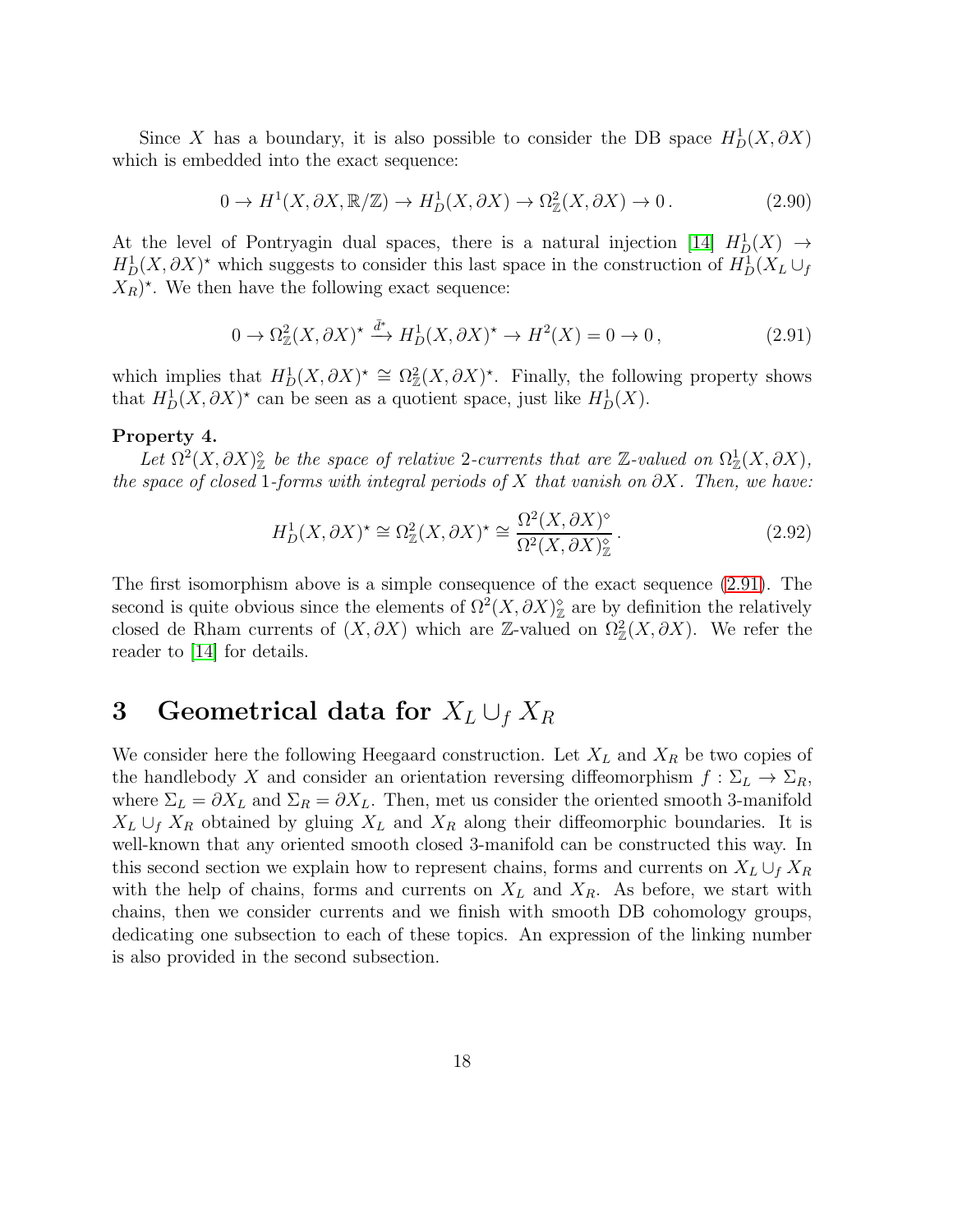## 3.1 Chains and cycles

We define a p-chain of  $X_L \cup_f X_R$  as a couple  $(c_L, c_R)$  of p chains on  $X_L$  and  $X_R$ . If we decompose these chains according to [\(2.41\)](#page-11-0) we obtain the representation  $(c_L^{\circ} + c_L^{\Sigma}, c_R^{\circ} + c_R^{\Sigma})$ . However, such a representation is degenerated. Indeed, let us consider a couple of the form  $(u^{\Sigma}, f(u^{\Sigma}))$ . When gluing  $X_L$  and  $X_R$  along their boundary via the homeomorphism f, then  $u^{\Sigma}$  obviously "compensates"  $f(u^{\Sigma})$  so that  $(u^{\Sigma}, f(u^{\Sigma}))$  actually represents the zero p-chain of  $X_L \cup_f X_R$ . Hence, we must consider the equivalence relation:

$$
(cL, cR) \sim_f (cL + u\Sigma, cR + f(u\Sigma)),
$$
\n(3.93)

for any p-chain  $u^{\Sigma}$  of  $\Sigma$ , the set of p-chains of  $X_L\cup_f X_R$  being then defined as the quotient:

$$
(C_p(X_L) \times C_p(X_R)) / \sim_f . \tag{3.94}
$$

This set is denoted by  $C_p(X_L \cup_f X_R)$ . To avoid the use of equivalence classes of chains, we can consider representatives of the form:

$$
(c_L^{\circ}, c_R^{\circ} + c_R^{\Sigma}), \qquad (3.95)
$$

called **right representatives**. Obviously, any p-chain of  $X_L \cup_f X_R$  has a unique right representative.

The boundary of  $(c_L, c_R)$  is trivially defined by  $\partial(c_L, c_R) = (\partial c_L, \partial c_R)$ . Since f induces a chain map between  $C_p(\Sigma_L)$  and  $C_p(\Sigma_R)$ , this boundary operator is compatible with the equivalence relation  $\sim_f$  and hence goes to classes. On right representatives  $\partial$  is given as:

$$
\partial(c_L^{\circ}, c_R^{\circ} + c_R^{\Sigma}) = (\partial_{\circ}^{\circ} c_L^{\circ}, \partial_{\circ}^{\circ} c_R^{\circ} + \partial_{\circ}^{\Sigma} c_R^{\circ} - f(\partial_{\circ}^{\Sigma} c_L^{\circ}) + \partial_{\Sigma}^{\Sigma} c_R^{\Sigma}). \tag{3.96}
$$

A p-chain of  $X_L \cup_f X_R$  with right representative  $(z_L^{\circ}, z_R^{\circ} + z_R^{\Sigma})$  is a p-cycle if:

<span id="page-19-0"></span>
$$
\begin{cases}\n\partial_{\circ}^{\circ} z_{L}^{\circ} = 0 = \partial_{\circ}^{\circ} z_{R}^{\circ} \\
\partial_{\circ}^{\Sigma} z_{R}^{\circ} + \partial_{\Sigma}^{\Sigma} z_{R}^{\Sigma} = f\left(\partial_{\circ}^{\Sigma} z_{L}^{\circ}\right)\n\end{cases}.
$$
\n(3.97)

The first line in the above relations means that  $z<sub>L</sub><sup>o</sup>$  and  $z<sub>R</sub><sup>o</sup>$  are relative p-cycles, whereas the second line implies that  $z_R^{\Sigma}$  is not necessarily a cycle of  $\Sigma_R$ . The set of p-cycles of  $X_L \cup_f X_R$  is denoted by  $Z_p(X_L \cup_f X_R)$ .

A p-cycle of  $X_L \cup_f X_R$  with right representative  $(b_L^{\circ}, b_R^{\circ} + b_R^{\Sigma})$  is a p-boundary if there exists a  $(p+1)$ -chain with right representative  $(c<sub>L</sub><sup>\circ</sup>, c<sub>R</sub><sup>\circ</sup> + c<sub>R</sub><sup>\circ</sup>)$  such that:

<span id="page-19-1"></span>
$$
\begin{cases}\n b_L^{\circ} = \partial_{\circ}^{\circ} c_L^{\circ} \\
 b_R^{\circ} = \partial_{\circ}^{\circ} c_R^{\circ} \\
 b_R^{\Sigma} = \partial_{\circ}^{\Sigma} c_R^{\circ} - f \left( \partial_{\circ}^{\Sigma} c_L^{\circ} \right) + \partial_{\Sigma}^{\Sigma} c_R^{\Sigma}\n\end{cases} \tag{3.98}
$$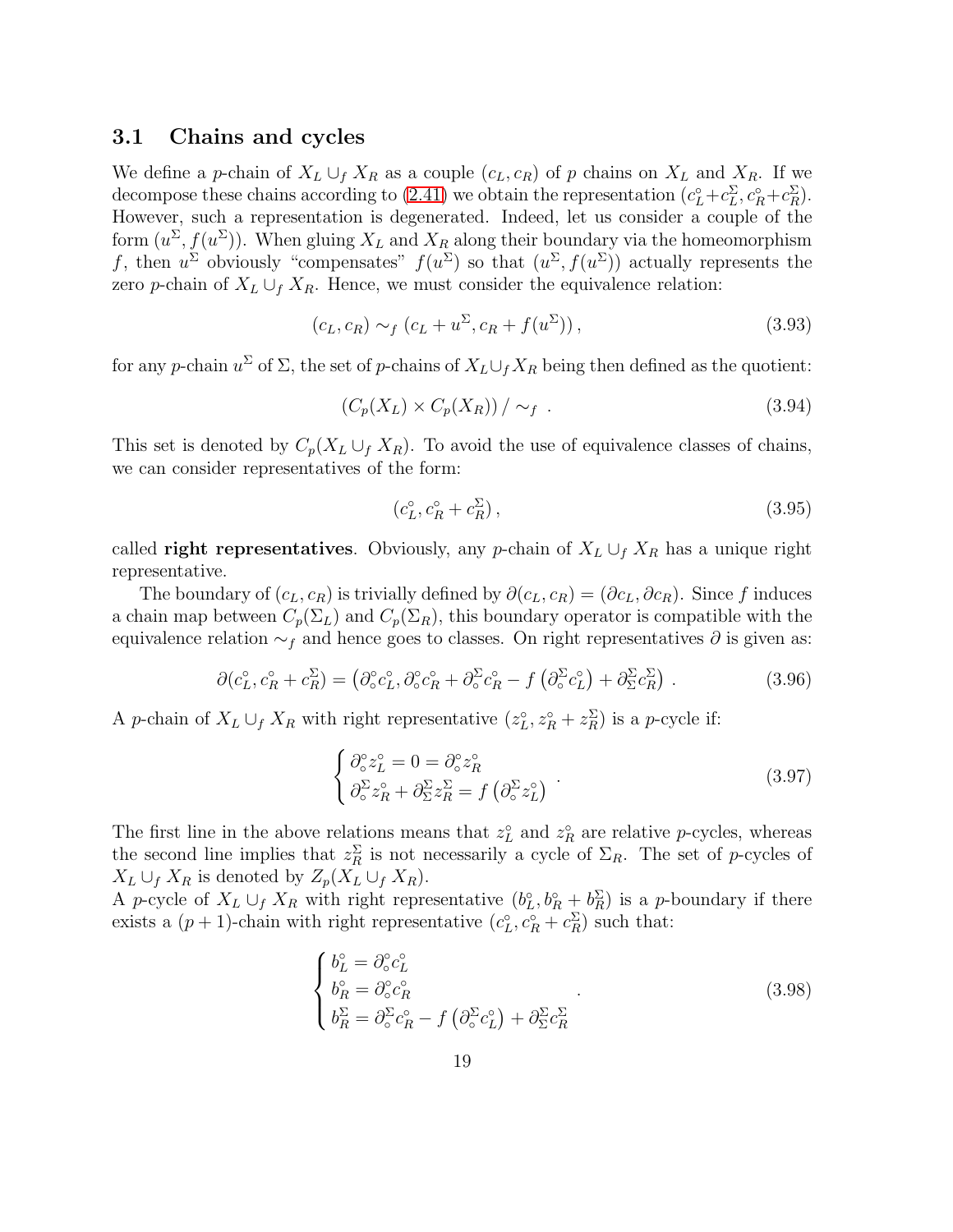The first two conditions simply means that  $b<sub>L</sub><sup>o</sup>$  and  $b<sub>R</sub><sup>o</sup>$  must be relative *p*-boundaries. According to the relations  $(2.47)$ , it is quite obvious that a p-boundary is a p-cycle. The set of p-boundaries of  $X_L \cup_f X_R$  is denoted by  $B_p(X_L \cup_f X_R)$ , the p-th homology group of  $X_L \cup_f X_R$  thus being:

$$
H_p(X_L \cup_f X_R) = \frac{Z_p(X_L \cup_f X_R)}{B_p(X_L \cup_f X_R)}.
$$
\n(3.99)

As an exercise, let us compute  $H_2(X_L \cup_f X_R)$ . As already mentioned, the meridian disks  $D_a$  form a set of generators for  $H_2(X, \partial X)$ . Hence, a couple of the form:

$$
\left(\sum_{a=1}^{g} m_{L}^{a} D_{a}^{L} + \partial_{\circ}^{o} \chi_{L}, \sum_{a=1}^{g} m_{R}^{a} D_{a}^{R} + \partial_{\circ}^{o} \chi_{R}\right), \qquad (3.100)
$$

is a generator of  $H_2(X_L \cup_f X_R)$  is and only if the two components are gluing properly along  $\Sigma$ , via the gluing mapping f, in order to form a 2-cycle of  $X_L \cup_f X_R$ . This means that they fulfill:

$$
\sum_{a=1}^{g} (P\vec{m}_L)^a \lambda_a^{\Sigma_R} + \sum_{a=1}^{g} (Q\vec{m}_L - \vec{m}_R)^a \mu_a^{\Sigma_R} =
$$
\n
$$
- \partial_{\Sigma}^{\Sigma} \left( \sum_{a=1}^{g} m_L^a \psi_a^{\Sigma_R} + \partial_{\circ}^{\Sigma} \chi_R - f(\partial_{\circ}^{\Sigma} \chi_L) \right)
$$
\n(3.101)

and hence that:

$$
\begin{cases}\nP\vec{m}_L = 0 \\
\vec{m}_R = Q\vec{m}_L\n\end{cases} \tag{3.102}
$$

This yields the following property:

#### <span id="page-20-0"></span>Property 5.

Any 2-cycle of  $X_L \cup_f X_R$  have a right representative of the form:

$$
\left(\sum_{a=1}^{g} m^{a} D_{a}^{L}, \sum_{a=1}^{g} (Q \vec{m})^{a} D_{a}^{R} - \sum_{a=1}^{g} m^{a} \psi_{a}^{\Sigma_{R}}\right) + \partial V.
$$
 (3.103)

with  $\vec{m} \in \text{ker } P$  and  $V = (V_L^{\circ}, V_R^{\circ})$  a 3-chain of  $X_L \cup_f X_R$ . Hence:

$$
H_2(X_L \cup_f X_R) \cong \ker P, \tag{3.104}
$$

By using the same kind of arguments and exact sequence [\(2.19\)](#page-7-0) we can show that: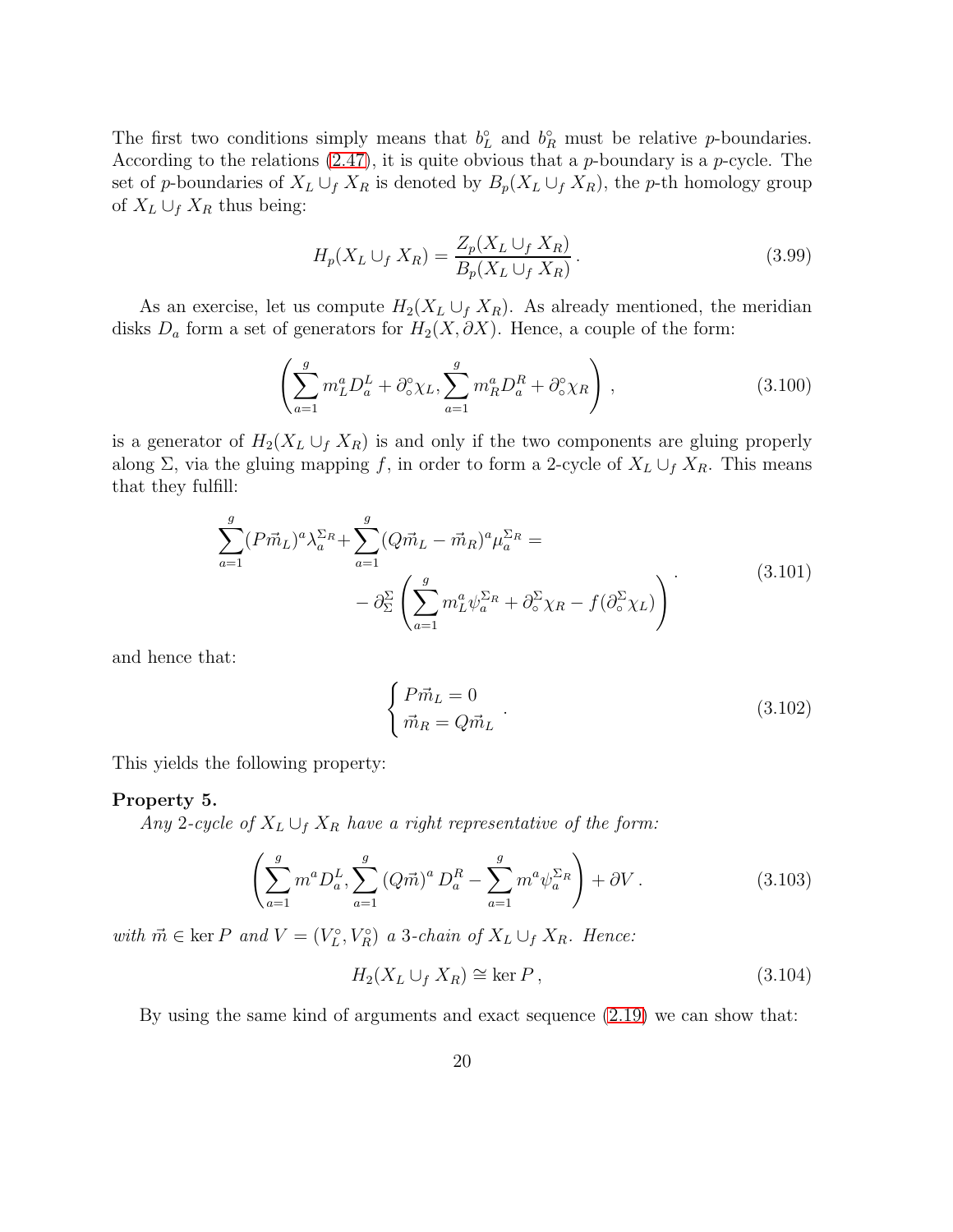### Property 6.

Any 1-cycle of  $X_L \cup_f X_R$  have a right representative of the form:

$$
\left(0, \sum_{a} n^{a} \lambda_{a}^{R}\right) + \left(\partial_{\circ}^{\circ} c_{L}^{\circ}, \partial_{\circ}^{\circ} c_{R}^{\circ} + \partial_{\circ}^{\Sigma} c_{R}^{\circ} - f(\partial_{\circ}^{\Sigma} c_{L}^{\circ}) + \partial_{\Sigma}^{\Sigma} c_{R}^{\Sigma}\right),\tag{3.105}
$$

with  $\vec{n} \in \mathbb{Z}^g$  representing an element of coker P. This cycle is homologically trivial if and only if  $Q^{\dagger} \vec{n} \in \text{Im } P^{\dagger}$ . Hence:

$$
H_1(X_L \cup_f X_R) \cong \text{coker } P\,,\tag{3.106}
$$

A generator of  $H_1(X_L \cup_f X_R)$  is necessarily a combination of the longitudes of  $X_R$ (or equivalently of  $X_L$ ), let say  $z_{\vec{n}}^R = (0, \sum_a n^a \lambda_a^R)$ . Obviously,  $z_{\vec{n}}^R$  is homologous to the 1-cycle  $z_{\vec{n}}^{\Sigma_R} = \sum_a n^a \lambda_a^{\Sigma_R}$ , and if  $\vec{n} = \vec{P}\vec{m}$  then this last cycle is the boundary of  $\left(\sum_{a=1}^g m^a j_{D_a^L}, \sum_{a=1}^g (Q\vec{m})^a j_{D_a^R} - \sum_{a=1}^g m^a j_{\psi_a^{\Sigma_R}}\right)$ . Hence,  $z_{\vec{n}}^R$  is a boundary when  $\vec{n} \in \text{Im } P$ . Conversely, if  $z_{\vec{n}}^R$  is a boundary then is is easy to check that  $\vec{n} \in \text{Im } P$ . The rest of the proof stems from Property [1.](#page-7-1)

As a last check of the consistency of our definition of chains of  $X_L \cup_f X_R$ , let us consider  $(X_L, X_R)$  which is nothing but  $X_L \cup_f X_R$  itself and as such a 3-cycle. Then, we have  $\partial(X_L, X_R) = (\partial X_L, \partial X_R) = (\Sigma_L, \Sigma_R) = (0, \Sigma_R - f(\Sigma_L)) = (0, 0)$ , as intended.

## 3.2 Forms, currents and linking number

A differential p-form of  $X_L \cup_f X_R$  is a couple  $(\omega_L, \omega_R) \in \Omega^p(X_L) \times \Omega^p(X_R)$  that fulfills the gluing condition:

<span id="page-21-0"></span>
$$
\omega_R^{\Sigma} = f_* \omega_L^{\Sigma} \,. \tag{3.107}
$$

The de Rham differential of a p-form  $(\omega_L, \omega_R)$  of  $X_L \cup_f X_R$  is simply the  $(p+1)$ -form  $(d\omega_L, d\omega_R)$ . Hence, a p-form  $(\omega_L, \omega_R)$  is closed if  $\omega_L$  and  $\omega_R$  are closed. If  $(\omega_L, \omega_R)$  is exact then  $\omega_L$  and  $\omega_R$  are also exact. Conversely, if  $\omega_L = d\eta_L$  and  $\omega_R = d\eta_R$ , then  $(\omega_L, \omega_R)$  is exact if and only if  $(\eta_L, \eta_R)$  is a  $(p-1)$ -form of  $X_L \cup_f X_R$ , that is to say if and only if it fulfills [\(3.107\)](#page-21-0).

As among the closed forms of  $X_L \cup_f X_R$  the closed 2-forms with integral periods play a particular role in this article, we describe them in the following property.

#### <span id="page-21-1"></span>Property 7.

A closed 1-form with integral periods of  $X_L \cup_f X_R$  is of the form:

$$
\alpha = \left(\sum_{a=1}^{g} N^a j_{D_a^L}^{\infty}, \sum_{a=1}^{g} (Q\vec{N})^a j_{D_a^R}^{\infty}\right) + d(\phi_L, \phi_R), \qquad (3.108)
$$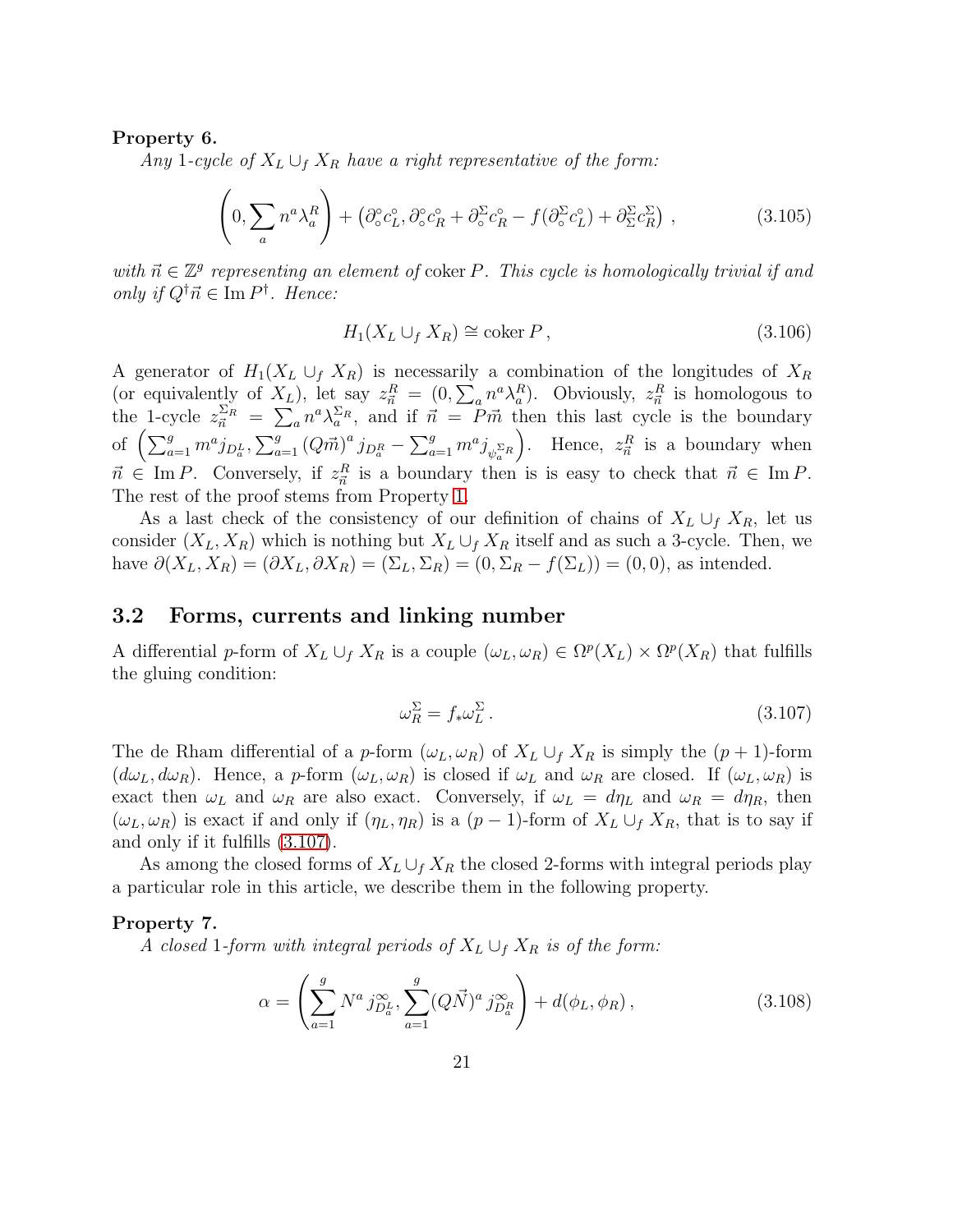with  $\vec{N} \in \text{ker } P$  and  $(\phi_R, \phi_L) \in \Omega^0(X_L) \times \Omega^0(X_R)$  such that:

$$
\phi_R^{\Sigma} - f_* \phi_L^{\Sigma} = \sum_{a=1}^{g} N^a j_{\psi_a^R}^{\infty} . \tag{3.109}
$$

The de Rham cohomology class of  $\alpha$  is  $\overrightarrow{N} \in \text{ker } P$  so that  $\text{ker } P \cong H_{dR}^1(X_L \cup_f X_R)$ .

As meridian disks are generator of  $H_2(X, \partial X)$  and  $H^1(X) \cong H_2(X, \partial X)$  by Poincaré-Lefshetz duality, up to an exact term, every closed 1-form of  $X$  is a combination of the 1-forms  $j_{D_a}^{\infty}$ . These forms are regularizations of the chain currents  $j_{D_a}$ . By restriction to  $\Sigma$  they define regularization  $j_{\mu_a}^{\infty}$  of the chain currents  $j_{\mu_a}$ . If we consider regularizations  $j_{\lambda_a}^{\infty}$  and  $j_{\psi_a^R}$  of  $j_{\lambda_a}$  and  $j_{\psi_a^R}$ , respecitvely, then relations [\(2.13\)](#page-6-1) as well as the gluing condition [\(3.107\)](#page-21-0) quite straightforwardly yield Property [7.](#page-21-1) Note that the coefficients of  $j_{D_a^L}^{\infty}$  and  $j_{D_a^R}^{\infty}$  must be integers fort the closed form  $\alpha$  to have integral periods. The fact that ker  $P \cong H_{dR}^1(X_L \cup_f X_R)$  is consistent with the following sequence of isomorphisms  $H_{dR}^1(X_L \cup_f X_R) \cong H^1(X_L \cup_f X_R) \cong H_2(X_L \cup_f X_R) \cong \text{ker } P$  which stem from Poincaré-Lefschetz duality.

In analogy with p-chains, the set of de Rham p-current of  $X_L \cup_f X_R$  is the quotient:

$$
\left(\Omega^p(X_L)^\diamond \times \Omega^p(X_L)^\diamond\right) / \sim_f,\tag{3.110}
$$

where the equivalence relation  $\sim_f$  is defined by  $(J^{\Sigma}, f(J^{\Sigma})) \sim_f 0$ . Every de Rham pcurrent of  $X_L \cup_f X_R$  admits a right representative  $(J_L^{\circ}, J_R^{\circ} + J_R^{\Sigma})$ , the boundary operator  $d^{\dagger}$  acting on them according to:

$$
d^{\dagger}(J_L^{\circ}, J_R^{\circ} + J_R^{\Sigma}) = \left( d_{\circ}^{\dagger \circ} J_L^{\circ}, d_{\circ}^{\dagger \circ} J_R^{\circ} + d_{\circ}^{\dagger \Sigma} J_R^{\circ} - f \left( d_{\circ}^{\dagger \Sigma} J_L^{\circ} \right) + d_{\Sigma}^{\dagger \Sigma} J_R^{\Sigma} \right) . \tag{3.111}
$$

A de Rham p-current with right representative  $(J_L^{\circ}, J_R^{\circ} + J_R^{\Sigma})$  is closed if and only if:

<span id="page-22-0"></span>
$$
\begin{cases} d_{\circ}^{\dagger \circ} J_L^{\circ} = 0 = d_{\circ}^{\dagger \circ} J_R^{\circ} \\ d_{\Sigma}^{\dagger \Sigma} J_R^{\Sigma} + d_{\circ}^{\dagger \Sigma} J_R^{\circ} - f \left( d_{\circ}^{\dagger \Sigma} J_L^{\circ} \right) = 0 \end{cases} , \tag{3.112}
$$

and it is exact if and only if there exists a de Rham  $(p+1)$ -current with right representative  $(S_L^{\circ}, S_R^{\circ} + S_R^{\Sigma})$  such that:

$$
\begin{cases}\nJ_L^{\circ} = \partial_{\circ}^{\circ} S_L^{\circ} \\
J_R^{\circ} = \partial_{\circ}^{\circ} S_R^{\circ} \\
J_R^{\Sigma} = \partial_{\circ}^{\Sigma} S_R^{\circ} - f \left(\partial_{\circ}^{\Sigma} S_L^{\circ}\right) + \partial_{\Sigma}^{\Sigma} S_R^{\Sigma}\n\end{cases} \tag{3.113}
$$

When the de Rham current is the current of a chain, aka a chain current, the above relations are nothing but relations [\(3.97\)](#page-19-0) and [\(3.98\)](#page-19-1). In the case of chain current, we denote by  $j_c$  or C the de Rham current of a chain c.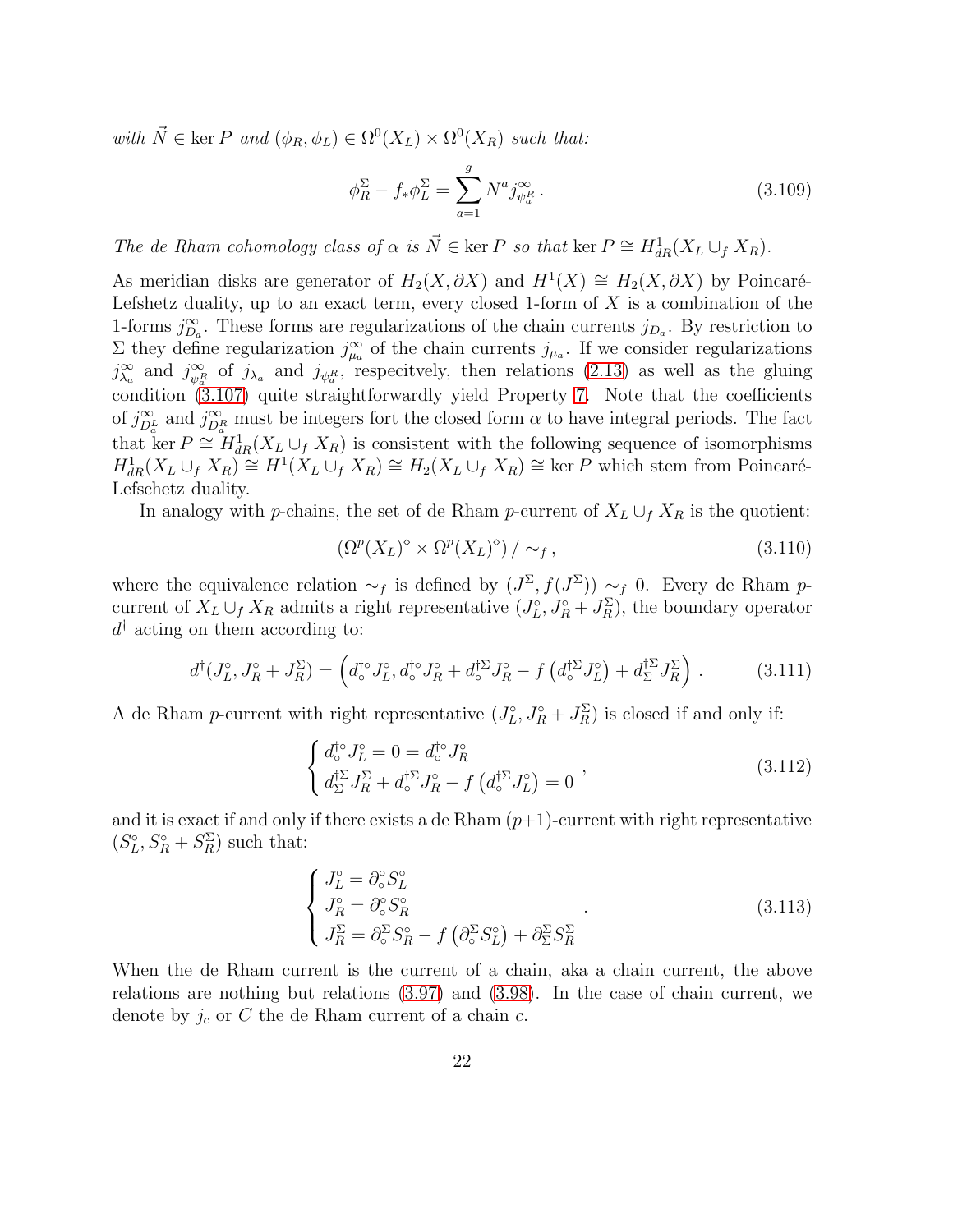Let  $z = \partial c$  and  $\tilde{z} = \partial \tilde{c}$  be two homologically trivial 1-cycles of a smooth closed 3manifold M whose supports do not intersect and such that  $z$  and  $\tilde{c}$  on the one hand, and  $\tilde{z}$  and c on the second hand, are in transverse position in M. The linking number of z and  $\tilde{z}$  is the integer defined as:

$$
lk(z, \tilde{z}) = c \odot \tilde{z} = \tilde{c} \odot z = lk(\tilde{z}, z).
$$
 (3.114)

In order to express the above expression of the linking number with respect to the right representatives  $c = (c_L^{\circ}, c_R^{\circ} + c_R^{\Sigma})$  and  $\tilde{z} = (z_L^{\circ}, z_R^{\circ} + z_R^{\Sigma})$ , all we have to do is identify the pointwise oriented intersections between the various components of  $c$  and  $\tilde{z}$ , which yields:

$$
lk(z, \tilde{z}) = c_L^{\circ} \odot \tilde{z}_L^{\circ} + c_R^{\circ} \odot \tilde{z}_R^{\circ} + \partial_{\circ}^{\Sigma} c_R^{\circ} \odot \tilde{z}_R^{\Sigma} + c_R^{\Sigma} \odot (\partial_{\circ}^{\Sigma} \tilde{z}_R^{\circ} + \partial_{\Sigma}^{\Sigma} \tilde{z}_R^{\Sigma}). \tag{3.115}
$$

Let us point out that the first two terms in the above expression correspond to intersections in the 3D interior of  $X_L$  and  $X_R$  while the last two terms yield intersections in the 2D boundary  $\Sigma_R$ . Taking into account the second condition of [\(3.97\)](#page-19-0) as well as the first two of [\(3.98\)](#page-19-1) we obtain:

$$
lk(z, \tilde{z}) = c_L^{\circ} \odot \partial_{\circ}^{\circ} \tilde{c}_L^{\circ} + c_R^{\circ} \odot \partial_{\circ}^{\circ} \tilde{c}_R^{\circ} + \partial_{\circ}^{\Sigma} c_R^{\circ} \odot \tilde{z}_R^{\Sigma} + c_R^{\Sigma} \odot f(\partial_{\circ}^{\Sigma} \tilde{z}_L^{\circ}). \tag{3.116}
$$

Finally, by using the third relation of [\(2.47\)](#page-11-2), we deduce that:

$$
lk(z, \tilde{z}) = c_L^{\circ} \odot \partial_{\circ}^{\circ} \tilde{c}_L^{\circ} + c_R^{\circ} \odot \partial_{\circ}^{\circ} \tilde{c}_R^{\circ} + \partial_{\circ}^{\Sigma} c_R^{\circ} \odot \tilde{z}_R^{\Sigma} - (\partial_{\Sigma}^{\Sigma} c_R^{\Sigma}) \odot f(\partial_{\circ}^{\Sigma} \tilde{c}_L^{\circ}), \tag{3.117}
$$

with  $\tilde{z}_R^{\Sigma} = \partial_{\circ}^{\Sigma} \tilde{c}_R^{\circ} - f(\partial_{\circ}^{\Sigma} \tilde{c}_L^{\Sigma}) + \partial_{\Sigma}^{\Sigma} \tilde{c}_R^{\Sigma}$ . This expression can be written in term of de Rham currents as:

<span id="page-23-0"></span>
$$
lk(z, \tilde{z}) = (j_{c_L^{\circ}} \wedge d_{\circ}^{\dagger \circ} j_{\tilde{c}_L^{\circ}}) \llbracket 1_L \rrbracket + (j_{c_R^{\circ}} \wedge d_{\circ}^{\dagger \circ} j_{\tilde{c}_R^{\circ}}) \llbracket 1_R \rrbracket + (d_{\Sigma}^{\dagger \Sigma} j_{c_R^{\circ}} \wedge (\delta_{-1}^{\star} \tilde{C})_R^{\Sigma}) \llbracket 1_{\Sigma_R} \rrbracket - (d_{\Sigma}^{\dagger \Sigma} j_{c_R^{\Sigma}} \wedge f(d_{\circ}^{\dagger \Sigma} j_{\tilde{c}_L^{\circ}})) \llbracket 1_{\Sigma_R} \rrbracket , \tag{3.118}
$$

with  $(\delta_{-1}^{\star}\tilde{\mathcal{C}})_{R}^{\Sigma}=d_{\circ}^{\dagger\Sigma}j_{\tilde{c}_{R}^{\circ}}-f(d_{\circ}^{\dagger\Sigma}j_{\tilde{c}_{L}^{\circ}})+d_{\Sigma}^{\dagger\Sigma}$  $\sum_{\Sigma}^{T^{\Sigma}} j_{\tilde{c}_{R}^{\Sigma}} = j_{\tilde{z}_{R}^{\Sigma}}$ . Some remarks must be made concerning this expression of the linking number. Normally, we must take  $c$  (resp.  $\tilde{c}$ ) in transverse position with  $\tilde{z}$  (resp. z). So, if  $\tilde{z}_R^{\Sigma} \neq 0$  (resp.  $z_R^{\Sigma} \neq 0$ ) we may have to chose c (resp.  $\tilde{c}$ ) such that  $c_R^{\Sigma} = 0$  (resp.  $\tilde{c}_R^{\Sigma} = 0$ ). Thanks to the long exact sequence in homology [\(2.52\)](#page-12-0) such a choice is always possible. The expression of the linking number then reduces to the first three terms of the right hand side of [\(3.118\)](#page-23-0) with the convention that  $c = (c_L^{\circ}, c_R^{\circ})$ . However, the fourth term in the right hand side of the above expression of the linking number is well-defined when the two currents that make up it are in transverse position, thus making [\(3.118\)](#page-23-0) an acceptable generalized expression of the linking number. Last but not least, although this is not obvious when looking at [\(3.118\)](#page-23-0), the linking number fulfills  $lk(z, \tilde{z}) = lk(\tilde{z}, z)$ .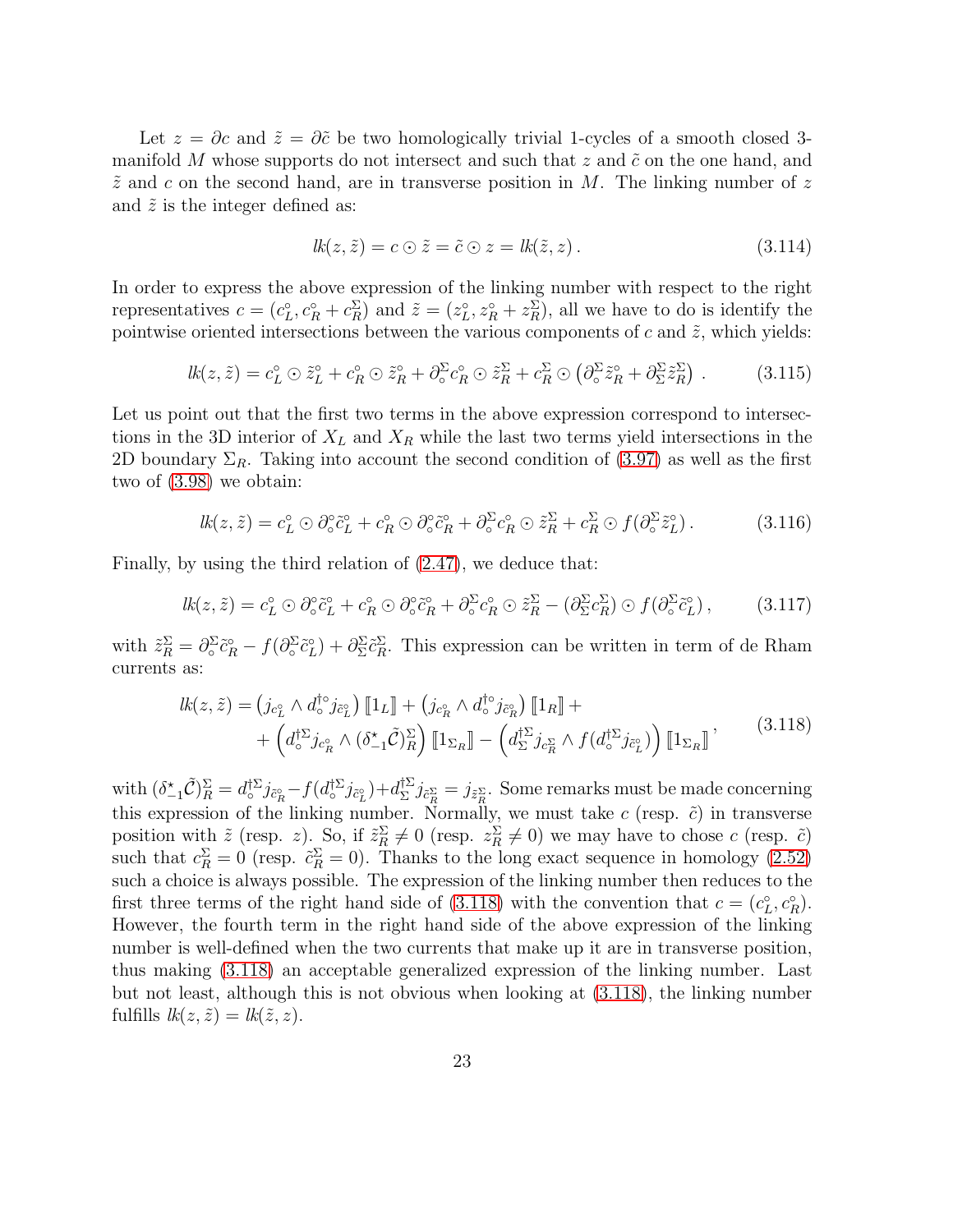## 3.3 Smooth DB classes

A Deligne-Beilinson 1-cocycle of  $X_L \cup_f X_R$  is a triple  $(A_L, A_R, \Lambda_{\Sigma_R}) \in \Omega^p(X_L) \times \Omega^p(X_R) \times$  $H_D^1(\Sigma_R)$  that fulfills the DB-gluing condition:

<span id="page-24-0"></span>
$$
A_R^{\Sigma} - f_* A_L^{\Sigma} = \bar{d} \Lambda_{\Sigma_R} \,. \tag{3.119}
$$

Two DB 1-cocycles are said to be DB equivalent if their difference is of the form:

<span id="page-24-1"></span>
$$
\left(\sum_{a=1}^{g} m_L^a j_{D_a^L}^{\infty} + dq_L, \sum_{a=1}^{g} m_R^a j_{D_a^R}^{\infty} + dq_R, \xi_{\vec{m}_L, \vec{m}_R}^{\infty} + \overline{q_R^{\Sigma} - f_* q_L^{\Sigma}}\right),\tag{3.120}
$$

where  $\xi_{\vec{m}_L, \vec{m}_R}^{\infty} \in H_D^0(\Sigma_R)$  is such that:

$$
\bar{d}\xi_{\vec{m}_L,\vec{m}_R}^{\infty} = -\sum_{a=1}^{g} (P\vec{m}_L)^a j_{\lambda_a^{\Sigma_R}}^{\infty} + \sum_{a=1}^{g} (\vec{m}_R - Q\vec{m}_L)^a j_{\mu^{\Sigma_R}}^{\infty} - dj_{\psi_a^{\Sigma_R}}^{\infty},
$$
(3.121)

and  $q_R^{\Sigma} - f_* q_L^{\Sigma}$  denotes the restriction to  $\mathbb{R}/\mathbb{Z}$  of  $q_R^{\Sigma} - f_* q_L^{\Sigma}$ . This choice for ambiguities comes from the fact that  $H_D^1(X) \cong \Omega^1(X)/\Omega^1_{\mathbb{Z}}(X)$  so that the elements of  $\Omega^1_{\mathbb{Z}}(X)$  generate ambiguities. It turn out that this last space is generated by  $j_{D_q^L}^{\infty}$ , and when the gluing condition [\(3.119\)](#page-24-0) is taken into account, we obtain the form [\(3.120\)](#page-24-1) for the DB ambiguities.

The set of DB classes of  $X_L\cup_f X_R$  thus obtained is a Z-module which can be embedded into the exact sequence [\[1\]](#page-58-0):

<span id="page-24-2"></span>
$$
0 \to H^1(X_L \cup_f X_R, \mathbb{R}/\mathbb{Z}) \to H^1_D(X_L \cup_f X_R) \xrightarrow{\bar{d}} \Omega_{\mathbb{Z}}^2(X_L \cup_f X_R) \to 0. \tag{3.122}
$$

The curvature of A is defined as  $\bar{d}A = (dA_L, dA_R)$ . It is a 2-form of  $X_L \cup_f X_R$  since  $dA_R^{\Sigma} = d(f_*A_L^{\Sigma} + \bar{d}\Lambda_{\Sigma_R}) = f_*(dA_L^{\Sigma}).$  This 2-form is obviously closed. Moreover, it has integral periods as a consequence of Property [5.](#page-20-0)

A DB 3-cocycle is a triple  $(G_L, G_R, \nu_{\Sigma_R}) \in \Omega^3(X_L) \times \Omega^3(X_R) \times H_D^2(\Sigma_R)$ . A DB 3cocycle of the form  $(dF_L, dF_R, F_R^{\Sigma} - f_*(F_L^{\Sigma}))$  is then a DB ambiguity, with  $\overline{\phantom{C}} : \Omega^2(\Sigma_R) \to$  $H_D^2(\Sigma_R)$  denoting the injection associated with the exact sequence  $0 \to \Omega_{\mathbb{Z}}^2(\Sigma) \to$  $\Omega^2(\Sigma) \to H_D^2(\Sigma) \to 0$ . The set  $H_D^3(X_L \cup_f X_R)$  of DB classes thus induced appears in the exact sequence:

$$
0 \to H^3(X_L \cup_f X_R, \mathbb{R}/\mathbb{Z}) \to H^3_D(X_L \cup_f X_R) \xrightarrow{\bar{d}} \Omega^4_{\mathbb{Z}}(X_L \cup_f X_R) = 0 \to 0, \quad (3.123)
$$

from which we deduce that  $H_D^3(X_L \cup_f X_R) \cong H^3(X_L \cup_f X_R, \mathbb{R}/\mathbb{Z}) = \mathbb{R}/\mathbb{Z}$ .

There is a pairing in  $H_D^1$ , the DB product  $\star$ , which is defined at the level of DB cocyles as follows:

$$
(A_L, A_R, \Lambda_{\Sigma_R}) \star (B_L, B_R, \Pi_{\Sigma_R}) = \left(A_L \wedge dB_L, A_R \wedge dB_R, \overline{B_R^{\Sigma} \wedge d\Lambda_{\Sigma_R}}\right). \tag{3.124}
$$

It is obvious that  $(A_L, A_R, \Lambda_{\Sigma_R}) \star (B_L, B_R, \Pi_{\Sigma_R})$  is a 3-cocycles of  $X_L \cup_f X_R$ . The above pairing is commutative and goes to DB classes [\[1\]](#page-58-0).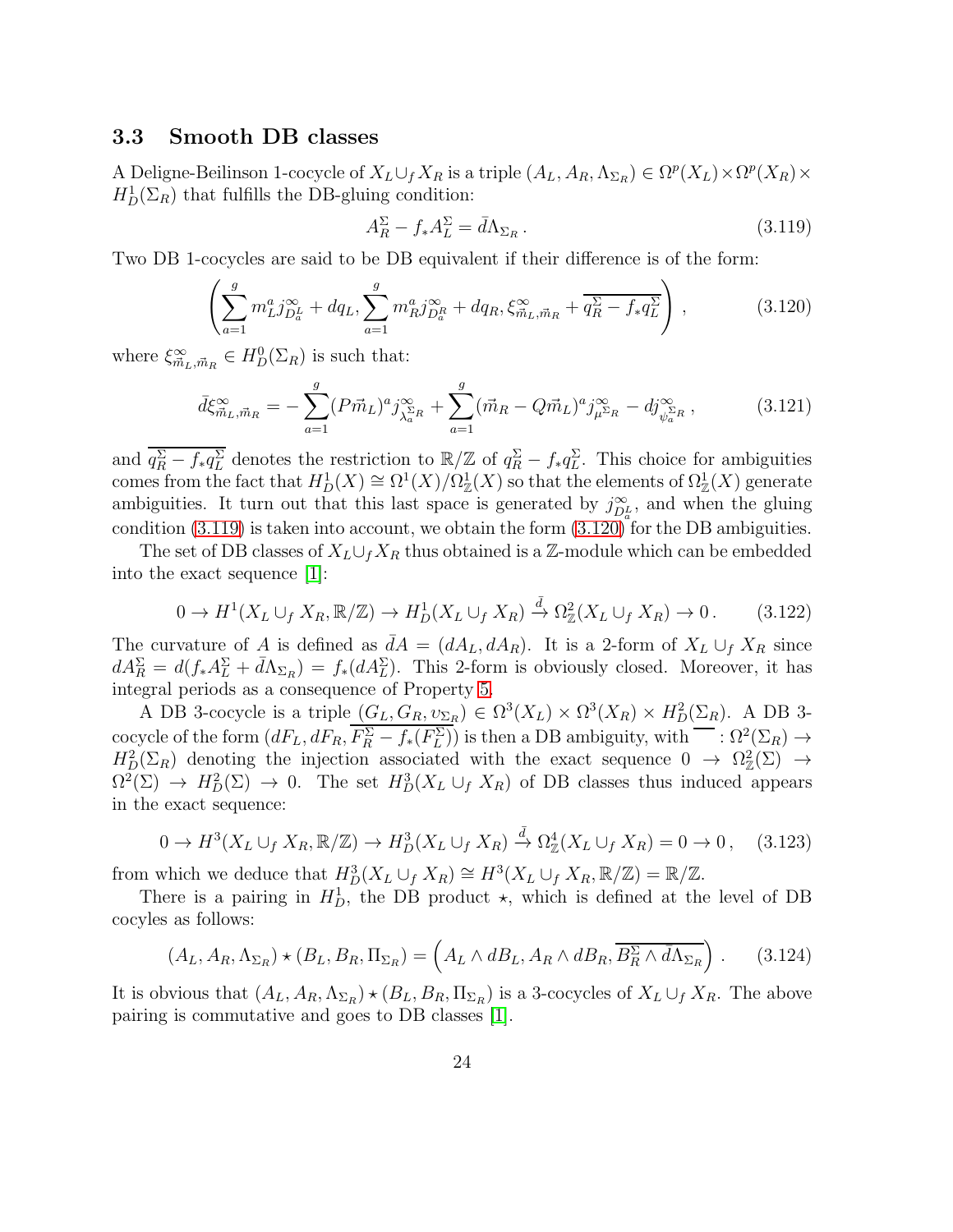## 4 Pontryagin duality on  $X_L \cup_f X_R$

With all the geometrical preliminaries having been done, let us now concentrate on the core of the article, Pontryagin duality. The construction starts with integration of DB classes along cycles which shows that 1-cycles are elements of  $H_D^1(X_L \cup_f X_R)^* :=$ Hom $(H_D^1(X_L \cup_f X_R), \mathbb{R}/\mathbb{Z})$ , the Pontryagin dual of  $H_D^1(X_L \cup_f X_R)$ . This yields DB 1-cycles which on their turn give rise to DB 1-currents.

## 4.1 Integration and DB 1-cycles

If  $\omega = (\omega_L, \omega_R)$  is a p-form of  $X_L \cup_f X_R$  and  $c = (c_L, c_R)$  is a p-chain of  $X_L \cup_f X_R$ , then the integral of  $\omega$  along c is defined as:

$$
\int_{c} \omega = \int_{c_L} \omega_L + \int_{c_R} \omega_R. \tag{4.125}
$$

This definition is consistent since the integral of  $\omega = (\omega_L, \omega_R)$  along any  $(u_\Sigma, f(u_\Sigma))$  is zero, these last couples representing the zero p-chain of  $X_L \cup_f X_R$ . Indeed, the gluing condition  $\omega_R^{\Sigma} = f(\omega_L^{\Sigma})$  fulfilled by  $(\omega_L, \omega_R)$  straightforwardly yields this results. With respect to the right representative  $(c_L^{\circ}, c_R^{\circ} + c_R^{\Sigma})$  of c the above integral takes the form:

$$
\int_c \omega = \int_{c_L^2} \omega_L + \int_{c_R^2} \omega_R + \int_{c_R^2} \omega_R^{\Sigma}.
$$
\n(4.126)

Let  $(z_L^{\circ}, z_R^{\circ} + z_R^{\Sigma})$  be the right representative of a 1-cycle z of  $X_L \cup_f X_R$ . Since  $H_1(X, \partial X) = 0$ , we deduce that there exist relative 2-chains  $c_L^{\circ}$  and  $c_R^{\circ}$  such that  $z_L^{\circ} =$  $\partial_{\circ}^{\circ} c_L^{\circ}$  and  $z_R^{\circ} = \partial_{\circ}^{\circ} c_R^{\circ}$ . Moreover, since  $\partial_{\circ}^{\circ} c^{\circ} = \partial c^{\circ} - \partial_{\circ}^{\Sigma} c^{\circ}$  the integral of  $\omega = (\omega_L, \omega_R)$ along z can be written as:

$$
\oint_z \omega = \int_{c_L^{\circ}} d\omega_L + \int_{c_R^{\circ}} d\omega_R - \int_{\partial_{\circ}^{\Sigma} c_L^{\circ}} \omega_L^{\Sigma} - \int_{\partial_{\circ}^{\Sigma} c_R^{\circ}} \omega_R^{\Sigma} + \int_{z_R^{\Sigma}} \omega_R^{\Sigma}.
$$
\n(4.127)

By taking into account the gluing condition for  $(\omega_L, \omega_R)$ , we find that:

$$
\oint_{z} \omega = \int_{c_{L}^{2}} d\omega_{L} + \int_{c_{R}^{2}} d\omega_{R} + \oint_{3\Sigma_{R}} \omega_{R}^{\Sigma},
$$
\n(4.128)

where  $\mathfrak{z}_{\Sigma_R}$  is the 1-cycle of  $\Sigma_R$  such that:

$$
z_R^{\Sigma} = \partial_{\circ}^{\Sigma} c_R^{\circ} - f(\partial_{\circ}^{\Sigma} c_L^{\circ}) + \mathfrak{z}_{\Sigma_R} \,. \tag{4.129}
$$

Note that  $\partial_{\Sigma}^{\Sigma} \mathfrak{z}_{R} = 0$  is a consequence of [\(2.47\)](#page-11-2), [\(3.97\)](#page-19-0) and of the fact that  $z_{L}^{\circ} = \partial_{\circ}^{\circ} c_{L}^{\circ}$ and  $z_R^{\circ} = \partial_{\circ}^{\circ} c_R^{\circ}$ . All this suggests the following property: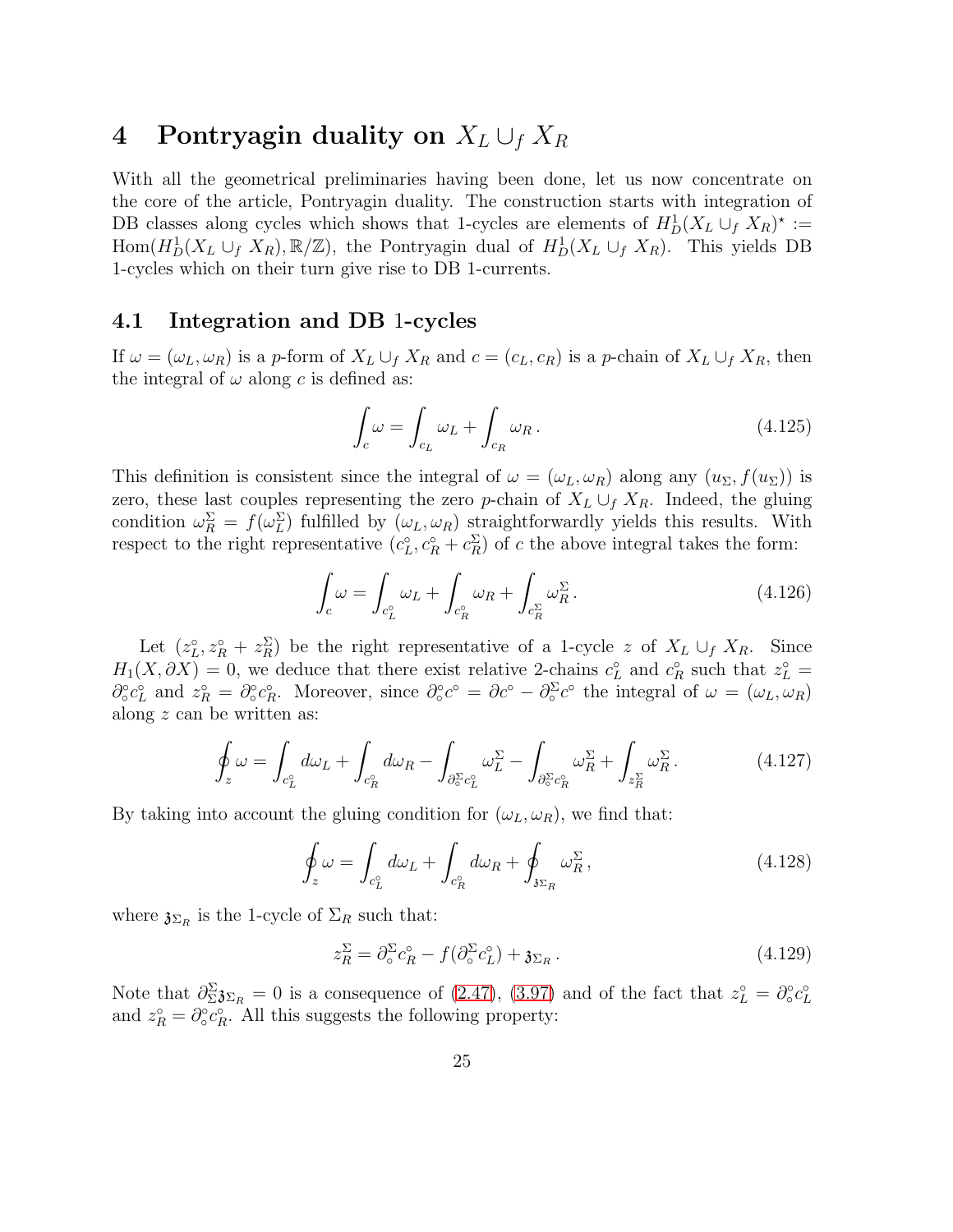### <span id="page-26-1"></span>Property 8.

With respect to integration of 1-forms, any 1-cycle z of  $X_L \cup_f X_R$  can be represented by a triple:

$$
(c_L^{\circ}, c_R^{\circ}, \mathfrak{z}_{\Sigma_R}) \in C_2(X_L, \partial X_L) \times C_2(X_R, \partial X_R) \times Z_1(\Sigma_R), \tag{4.130}
$$

so that:

• the right representative of  $z$  is:

$$
\left(\partial_{\circ}^{\circ}c_{L}^{\circ},\partial_{\circ}^{\circ}c_{R}^{\circ}+\partial_{\circ}^{\Sigma}c_{R}^{\circ}-f(\partial_{\circ}^{\Sigma}c_{L}^{\circ})+\mathfrak{z}_{\Sigma_{R}}\right),\tag{4.131}
$$

• for any  $\omega \in \Omega(X_L \cup_f X_R)$  we have:

$$
\oint_{z} \omega = \int_{c_{L}^{2}} d\omega_{L} + \int_{c_{R}^{2}} d\omega_{R} + \oint_{3\Sigma_{R}} \omega_{R}^{\Sigma},
$$
\n(4.132)

A triple  $\mathfrak{c} = (c_L^{\circ}, c_R^{\circ}, \mathfrak{z}_{\Sigma_R})$  has above will be referred to as a **DB** 1-cycle of  $X_L \cup_f X_R$ .

To prove this property we must identify ambiguities in the DB 1-cycles which represent a given 1-cycle and show that the integrals along these ambiguities are zero. In other words we must identify the DB 1-cycles which represent the trivial (i.e. zero) 1-cycle of  $X_L \cup_f X_R$ . It is quite easy to check that these DB 1-cycles are of the form:

$$
\left(\mathfrak{z}_L^{\circ}, \mathfrak{z}_R^{\circ}, f(\partial_{\circ}^{\Sigma} \mathfrak{z}_L^{\circ}) - \partial_{\circ}^{\Sigma} \mathfrak{z}_R^{\circ}\right) ,\tag{4.133}
$$

where  $\mathfrak{z}_L^{\circ}$  and  $\mathfrak{z}_R^{\circ}$  are relative 2-cycles. Finally, it is also easy to check that a DB 1-cycle  $(c_L^{\circ}, c_R^{\circ}, \mathfrak{z}_{\Sigma_R})$  represents a 1-boundary of  $X_L \cup_f X_R$  if and only if  $\mathfrak{z}_{\Sigma_R}$  is a 1-boundary of  $\Sigma_R$ .

Following the same logic, let us try to extend the above to DB cocycles and classes. We already know that in this case integration is an  $\mathbb{R}/\mathbb{Z}$ -valued linear functional.

### Definition 1.

The integral of a DB 1-cocycle  $A = (A_L, A_R, \Lambda_{\Sigma_R})$  along a 1-cycles  $z = (z_L, z_R)$  is defined as:

<span id="page-26-0"></span>
$$
\oint_z A := \int_{z_L} A_L + \int_{z_R} A_R - \oint_{(\partial z_R)^\Sigma} \Lambda_{\Sigma_R},
$$
\n(4.134)

with  $(\partial z_R)^{\Sigma} = \partial_{\circ}^{\Sigma} z_R^{\circ} + \partial_{\Sigma}^{\Sigma} z_R^{\Sigma}$ .

The third term in the right-hand side of [\(4.134\)](#page-26-0) is meaningful because  $\partial ((\partial z_R)^{\Sigma}) = 0$ , this term ensuring that the integral is defined modulo integers. Indeed, the integral of A along any representative  $(u_L^{\Sigma}, f(u_L^{\Sigma}))$  of the zero 1-cycle of  $X_L \cup_f X_R$  is:

$$
\int_{f(u_L^{\Sigma})} \bar{d} \Lambda_{\Sigma_R} - \oint_{\partial_{\Sigma}^{\Sigma} f(u^{\Sigma})} \Lambda_{\Sigma_R} .
$$
\n(4.135)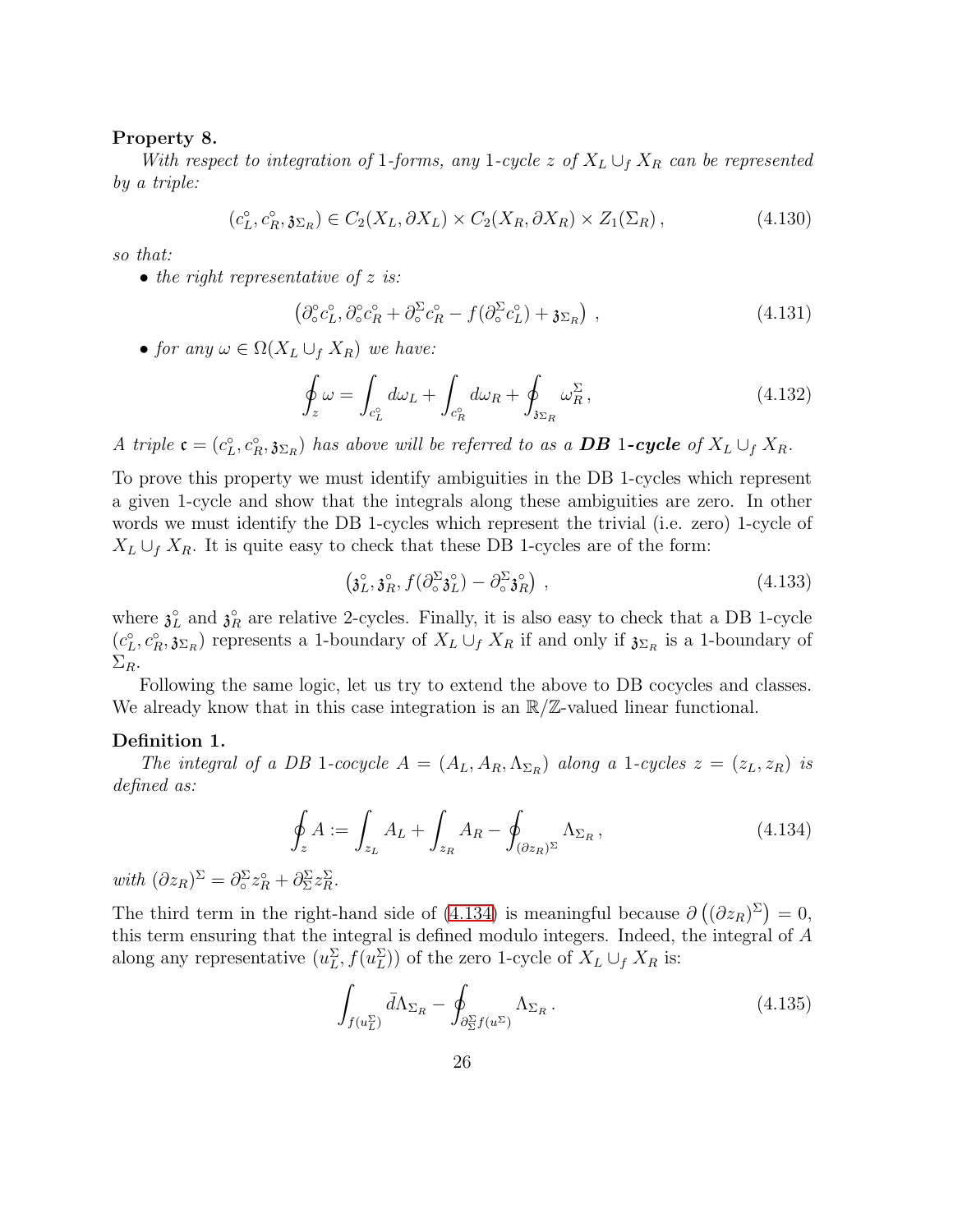Since  $\Lambda_R^{\Sigma}$  is a DB class, this number is an integer which not necessarily vanishes unlike the case of forms.

The next step would be to check that the integral along z of a DB ambiguity like  $(3.120)$  is an integer so that integration along 1-cycles extends to DB classes as an  $\mathbb{R}/\mathbb{Z}$ valued functional. We leave it as an exercise and will return to it in a moment. Like for 1-forms we can use the fact that  $z_L^{\circ} = \partial_{\circ}^{\circ} c_L^{\circ}$  and  $z_R^{\circ} = \partial_{\circ}^{\circ} c_R^{\circ}$  for some 2-chains  $c_L^{\circ}$  and  $c_R^{\circ}$ in order to rewrite the integral of a DB cocycle along a z. After some algebraic juggles, we find that:

$$
\int_{c_L^{\circ}} dA_L + \int_{c_R^{\circ}} dA_R + \oint_{3\Sigma_R} A_R^{\Sigma} . \tag{4.136}
$$

where we also use the fact that the curvature  $\bar{d}\Lambda_{\Sigma}$  has integral periods. Of course, the above expression must be considered in  $\mathbb{R}/\mathbb{Z}$ . Then, like for forms the integral of a DB 1cocycle along a 1-cycle z can be written with the help of a DB 1-cycle  $(c<sub>L</sub><sup>\circ</sup>, c<sub>R</sub><sup>\circ</sup>,  $\mathfrak{z}_{\Sigma_R}$ ). More$ over, by applying the above integral formula to a DB 1-cycle  $(\mathfrak{z}_L^{\circ}, \mathfrak{z}_R^{\circ}, f (\partial_{\circ}^{\Sigma} \mathfrak{z}_L^{\circ}) - \partial_{\circ}^{\Sigma} \mathfrak{z}_R^{\circ}),$ known to represent the zero 1-cycle, we obtain:

$$
\int_{\mathfrak{z}_L^{\circ}} dA_L + \int_{\mathfrak{z}_R^{\circ}} dA_R + \oint_{f(\partial_{\circ}^{\Sigma}\mathfrak{z}_L^{\circ}) - \partial_{\circ}^{\Sigma}\mathfrak{z}_R^{\circ}} = \int_{f(\partial_{\circ}^{\Sigma}\mathfrak{z}_L^{\circ})} \bar{d} \Lambda_{\Sigma_R} \stackrel{\mathbb{Z}}{=} 0,
$$
\n(4.137)

which correctly defines integration along a 1-cycles as a  $\mathbb{R}/\mathbb{Z}$ -valued linear functional on the Z-module of DB 1-cocycles. Let us recall that: 1)  $\partial_{\phi}^{\circ} \mathfrak{z}_L^{\circ} = 0 = \partial_{\phi}^{\circ} \mathfrak{z}_R^{\circ}$  by construction; 2)  $f(\partial_{\circ}^{\Sigma}\mathfrak{z}_{L}^{\circ})$  is a cycle because  $\partial_{\Sigma}^{\Sigma}f(\partial_{\circ}^{\Sigma}\mathfrak{z}_{L}^{\circ}) = -f(\partial_{\circ}^{\Sigma}\partial_{\circ}^{\circ}\mathfrak{z}_{L}^{\circ}) = -f(0);$  3)  $d\Lambda_{\Sigma_{R}}$  has integral periods. It is then a simple exercise to check that the integral of a DB ambiguity along a 1-cycle is an integer. Property [8](#page-26-1) thus extends to DB cocycles and classes as follows.

#### Property 9.

Let z be a 1-cycle of  $X_L \cup_f X_R$  with  $\mathfrak{c} = (c_L^{\circ}, c_R^{\circ}, \mathfrak{z}_{\Sigma_R})$  a DB 1-cycle representing z, and let  $A = (A_L, A_R, \Lambda_{\Sigma_R})$  be a DB 1-cocycle of  $X_L \cup_f X_R$ .

1) The evaluation of  $\mathfrak c$  on A, defined as:

<span id="page-27-0"></span>
$$
\mathfrak{c}\left[\!\left[A\right]\!\right] := \int_{c_L^{\circ}} dA_L + \int_{c_R^{\circ}} dA_R + \oint_{\mathfrak{z}_{\Sigma_R}} A_R^{\Sigma},\tag{4.138}
$$

is equal, modulo integers, to the integral of A along  $z$ . In other words, we have:

$$
\mathfrak{c}\left[\!\left[ A\right]\!\right] \stackrel{\mathbb{Z}}{=} \oint_{z} A. \tag{4.139}
$$

2) With respect to integration of 1-forms and evaluation of DB 1-cocycles, two DB 1-cycles  $(c_L^{\circ}, c_R^{\circ}, \mathfrak{z}_{\Sigma_R})$  and  $(\tilde{c}^{\circ}, \tilde{c}_R^{\circ}, \tilde{\mathfrak{z}}_{\Sigma_R})$  represent the same 1-cycle if and only if they differ by a DB 1-cycle of the form:

$$
\left(\mathfrak{z}_L^{\circ}, \mathfrak{z}_R^{\circ}, f(\partial_{\circ}^{\Sigma} \mathfrak{z}_L^{\circ}) - \partial_{\circ}^{\Sigma} \mathfrak{z}_R^{\circ}\right) ,\tag{4.140}
$$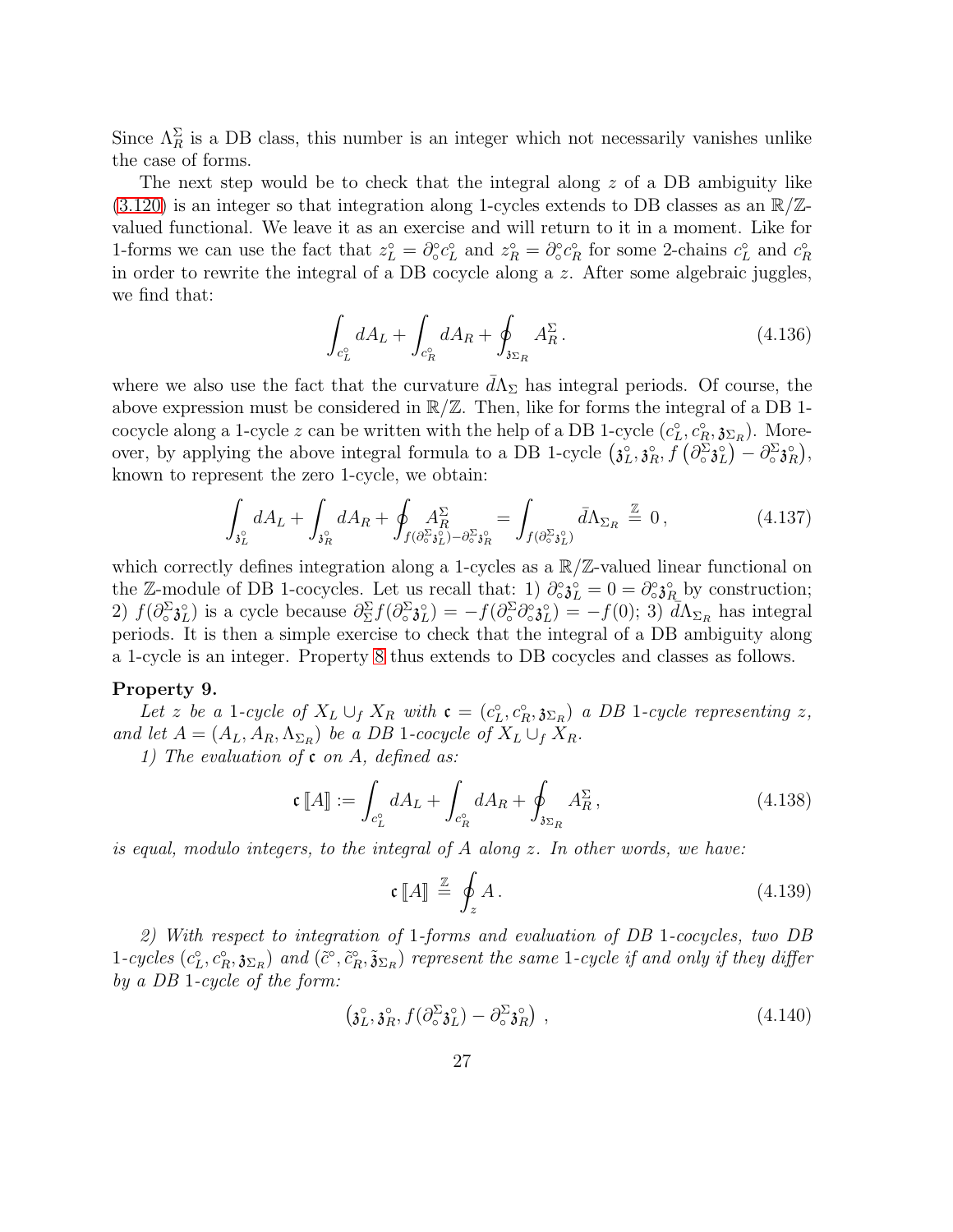where  $\mathfrak{z}_L^{\circ}$  and  $\mathfrak{z}_R^{\circ}$  are **relative** 2-cycles. Indeed, the evaluation of A on such DB 1-cycle as given by  $(4.138)$  is zero in  $\mathbb{R}/\mathbb{Z}$  and therefore correctly represents the integral of A along the trivial (i.e. zero) 1-cycle of  $X_L \cup_f X_R$ .

3) With respect to integration of 1-forms and evaluation of DB 1-cocycles, a DB 1 cycle  $(c_L^{\circ}, c_R^{\circ}, \mathbf{3}_{\Sigma_R})$  represents a 1-boundary if and only if  $\mathbf{3}_{\Sigma_R} = \partial_{\Sigma}^{\Sigma} c_R^{\Sigma}$ , the corresponding boundary being then  $\partial(c_L^{\circ}, c_R^{\circ} + c_R^{\Sigma})$ . This gives rise to an equivalence relation on DB 1-cycles representing 1-cycles of  $X_L \cup_f X_R$ .

4)Integration of DB 1-cocycles along 1-cycles goes to classes. This allows to see any 1 cycle of  $X_L \cup_f X_R$  as an  $\mathbb{R}/\mathbb{Z}$ -valued functional over  $H^1_D(X_L \cup_f X_R)$ , which yields the well known inclusion:

$$
Z_1(X_L \cup_f X_R) \subset H^1_D(X_L \cup_f X_R)^*.
$$
\n
$$
(4.141)
$$

Then, evaluation of DB 1-cycles of  $X_L \cup_f X_R$  on DB 1-cocycles of  $X_L \cup_f X_R$  also goes to classes, for both DB 1-cycles and DB 1-cocycles.

For the sake of completeness, let us precise that the evaluation of a DB 3-cocycle  $G = (G_L, G_R, v_{\Sigma_R})$  along  $X_L \cup_f X_R$  is defined as:

$$
\oint_{X_L \cup_f X_R} G := \int_{X_L} G_L + \int_{X_R} G_R + \oint_{\Sigma_R} v_{\Sigma_R} .
$$
\n(4.142)

A simple computation shows that the integral along  $X_L \cup_f X_R$  of an ambiguity is zero modulo integer. The above definition is very similar to  $(4.134)$  as  $X_L$  and  $X_R$  are relative 3-cycles and  $(\partial X_R)^{\Sigma} = \Sigma_R$ . Furthermore, the 3-cycles of  $X_L \cup_f X_R$  are just  $(nX_L, nX_R)$ .

## 4.2 Pontryagin duality

To make contact with the previous subsection, let us consider a DB 1-cycle  $(c_L^{\circ}, c_R^{\circ}, \mathbf{z}_{\Sigma_R})$ representing a 1-cycle z of  $X_L \cup_f X_R$ . Its first two components,  $c_L^{\circ}$  and  $c_R^{\circ}$ , obviously define relative 2-currents, i.e. elements of  $\Omega^2(X, \partial X)^\diamond$ ,  $j_{c_L^{\diamond}}$  and  $j_{c_R^{\diamond}}$ . The third component,  $\mathfrak{z}_{\Sigma_R}$ , defines an element of  $\Omega^1(\Sigma)_{\mathbb{Z}}^{\diamond}$ . Thanks to the exact sequence [\(2.39\)](#page-10-1) we can see  $\mathfrak{z}_{\Sigma_R}$ (or its de Rham current) as the generalized curvature of some  $\varsigma_{\Sigma_R} \in H^1_D(\Sigma)$ <sup>\*</sup> and replace the original triple  $(c_L^{\circ}, c_R^{\circ}, \mathbf{z}_{\Sigma_R})$  by the triple  $(j_{c_L^{\circ}}, j_{c_R^{\circ}}, s_{\Sigma_R})$ . Let us note that the same exact sequence tells us that  $\varsigma_{\Sigma_R}$  is not unique. To confirm this idea, let us recall that integration provides an injection  $Z_1(\Sigma) \to H^1_D(\Sigma)^*$ , so that  $\varsigma_{\Sigma_R}$  is just the image of the 1-cycle  $\mathfrak{z}_{\Sigma_R}$  under this injection. However,  $\varsigma_{\Sigma_R}$  must not be confused with the de Rham current of  $\mathfrak{z}_{\Sigma_R}$  as this current is actually the generalized curvature  $\delta^*_{-1} s_{\Sigma_R}$  of  $s_{\Sigma_R}$ .

All these remarks suggest the following definition.

<span id="page-28-0"></span>Definition 2.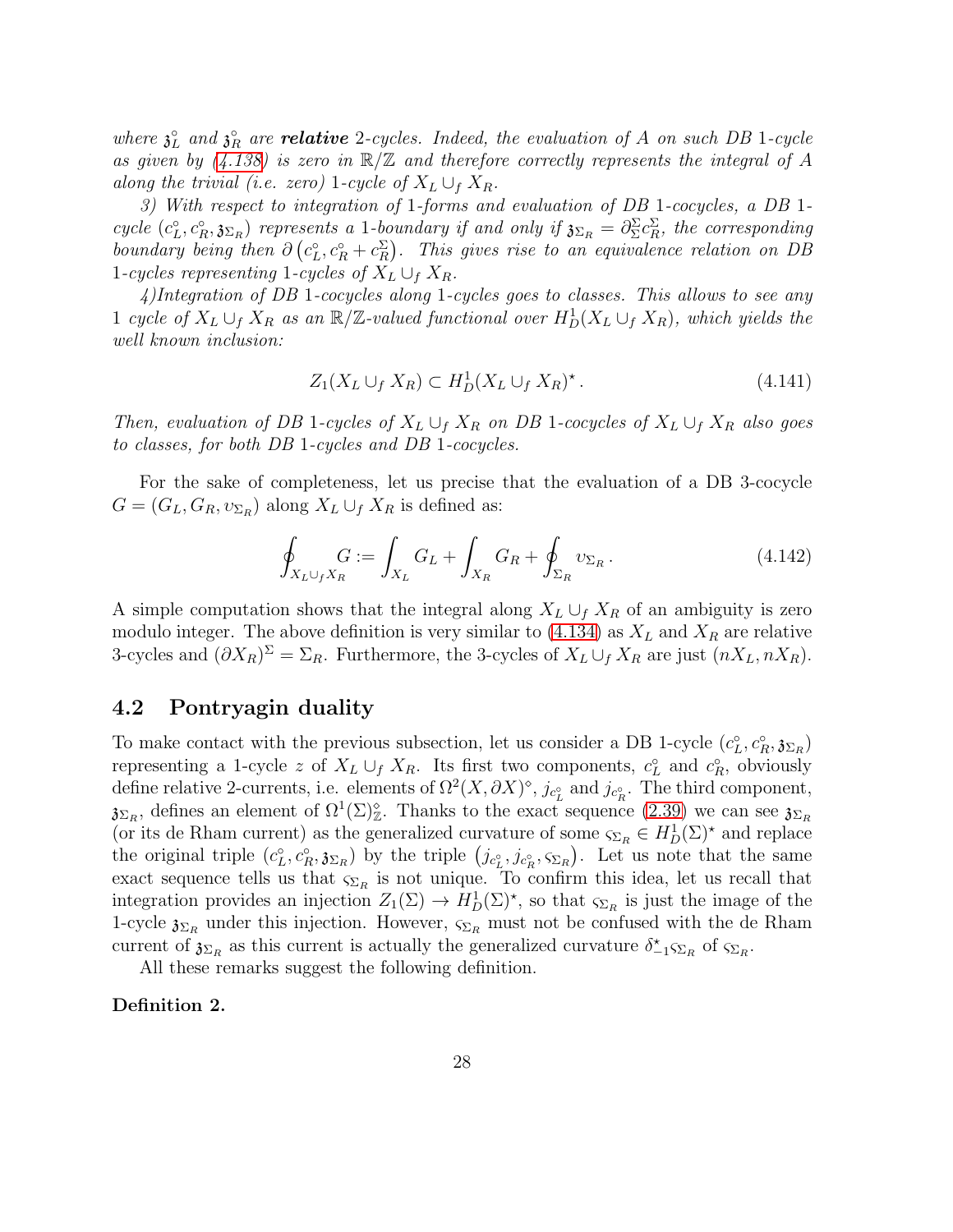1) A **DB** 1-current of  $X_L \cup_f X_R$  is a triple:

$$
\mathcal{J} = (J_L^{\circ}, J_R^{\circ}, \varsigma_{\Sigma_R}) \in \Omega^2(X_L, \partial X_L)^{\circ} \times \Omega^2(X_R, \partial X_R)^{\circ} \times H_D^1(\Sigma_R)^{\star}.
$$
 (4.143)

2) The **generalized curvature** of a DB 1-current  $\mathcal{J} = (J_L^{\circ}, J_R^{\circ}, s_{\Sigma_R})$  is the element of  $\Omega^1(X_L \cup_f X_R)_{\mathbb{Z}}^{\circ}$  defined as:

$$
\delta_{-1}^{\star} \mathcal{J} = (d_{\circ}^{\dagger} J_{L}^{\circ}, d_{\circ}^{\dagger} J_{R}^{\circ} + d_{\circ}^{\dagger \Sigma} J_{R}^{\circ} - f(d_{\circ}^{\dagger \Sigma} J_{L}^{\circ}) + \delta_{-1}^{\star} \varsigma_{\Sigma_{R}}), \tag{4.144}
$$

 $\delta^\star_{-1}$  $\varsigma_{\Sigma_R} \in \Omega^1(\Sigma)^\circ_{\mathbb{Z}}$  being the generalized curvature of  $\varsigma_{\Sigma_R} \in H^1_D(\Sigma_R)^\star$ . A DB 1-current with zero genralized curvature is said to be  $\text{flat},$  in analogy with the smooth case.

3) A **DB** 1-current ambiguity is a DB 1-current of the form:

$$
\mathbf{j} = (\mathbf{j}_L^{\circ}, \mathbf{j}_R^{\circ}, \xi_{\Sigma_R}) \tag{4.145}
$$

with  $j_L^{\circ} \in \Omega^2(X_L, \partial X_L)_{\mathbb{Z}}^{\circ}, j_R^{\circ} \in \Omega^2(X_R, \partial X_R)_{\mathbb{Z}}^{\circ}$  and  $\xi_R^{\Sigma} \in H_D^1(\Sigma)^*$  such that:

<span id="page-29-0"></span>
$$
\delta_{-1}^{\star} \xi_R^{\Sigma} = f(d_o^{\dagger \Sigma})^{\circ}_L - d_o^{\dagger \Sigma})^{\circ}_R. \tag{4.146}
$$

4) Two DB 1-currents of  $X_L \cup_f X_R$  that differ by a DB ambiguity are said to be DB equivalent, and the equivalent class of a DB 1-current of  $X_L \cup_f X_R$  is simply called a **generalized DB class** of  $X_L \cup_f X_R$ . The set of generalized DB classes of  $X_L \cup_f X_R$  is the Pontryagin dual,  $H_D^1(X_L \cup_f X_R)^*$ , of  $H_D^1(X_L \cup_f X_R)$ .

5) Let  $\mathcal{J} = (J_{L}^{\circ}, J_{R}^{\circ}, \varsigma_{R_{\Sigma}})$  a DB 1-current and  $A = (A_{L}, A_{R}, \Lambda_{R_{\Sigma}})$  a DB 1-cocycle. The evaluation of  $J$  on  $A$  is defined as:

<span id="page-29-1"></span>
$$
\mathcal{J}\left[\!\left[A\right]\!\right] := J_L^{\circ}\left[\!\left[dA_L\right]\!\right] + J_R^{\circ}\left[\!\left[dA_R\right]\!\right] + \left(\delta_{-1}^{\star}S_{R_{\Sigma}}\right)\left[\!\left[A_R^{\Sigma}\right]\!\right] \,. \tag{4.147}
$$

As an R/Z-valued linear functional this evaluation goes to DB classes, for both DB currents and DB cocycles, thus realizing Pontryagin duality.

By construction, the de Rham 1-current  $\delta_{-1}^* \mathcal{J}$  fulfills relations [\(3.112\)](#page-22-0) and hence is closed. Moreover, it belongs to  $\Omega^1(X_L \cup_f X_R)_{\mathbb{Z}}^{\circ}$ . Indeed, for any  $\alpha \in \Omega^1_{\mathbb{Z}}(X_L \cup_f X_R)$  decomposed according to Property [7](#page-21-1) we have:

$$
\delta_{-1}^{\star} \mathcal{J} \left[ \alpha \right] = \sum_{a=1}^{g} (Q \vec{N})^a (\delta_{-1}^{\star} \mathfrak{S}_{R}) \left[ \left[ j_{\mu_a}^{\infty} \right] \right] , \qquad (4.148)
$$

and since  $\delta_{-1}^* \varsigma_{\Sigma_R} \in \Omega^1(\Sigma_R)_{\mathbb{Z}}^{\diamond}$ , the above sum is an integer. We leave it as an exercise to check the similarity between the above formula and the integral of the curvature along a 2-cycle of  $X_L \cup_f X_R$ . Let note that:

$$
\delta_{-1}^{\star} \mathcal{J} = \left(0, \delta_{-1}^{\star} \varsigma_{\Sigma_R}\right) + d^{\dagger} \left(J_L^{\circ}, J_R^{\circ}\right) \,,\tag{4.149}
$$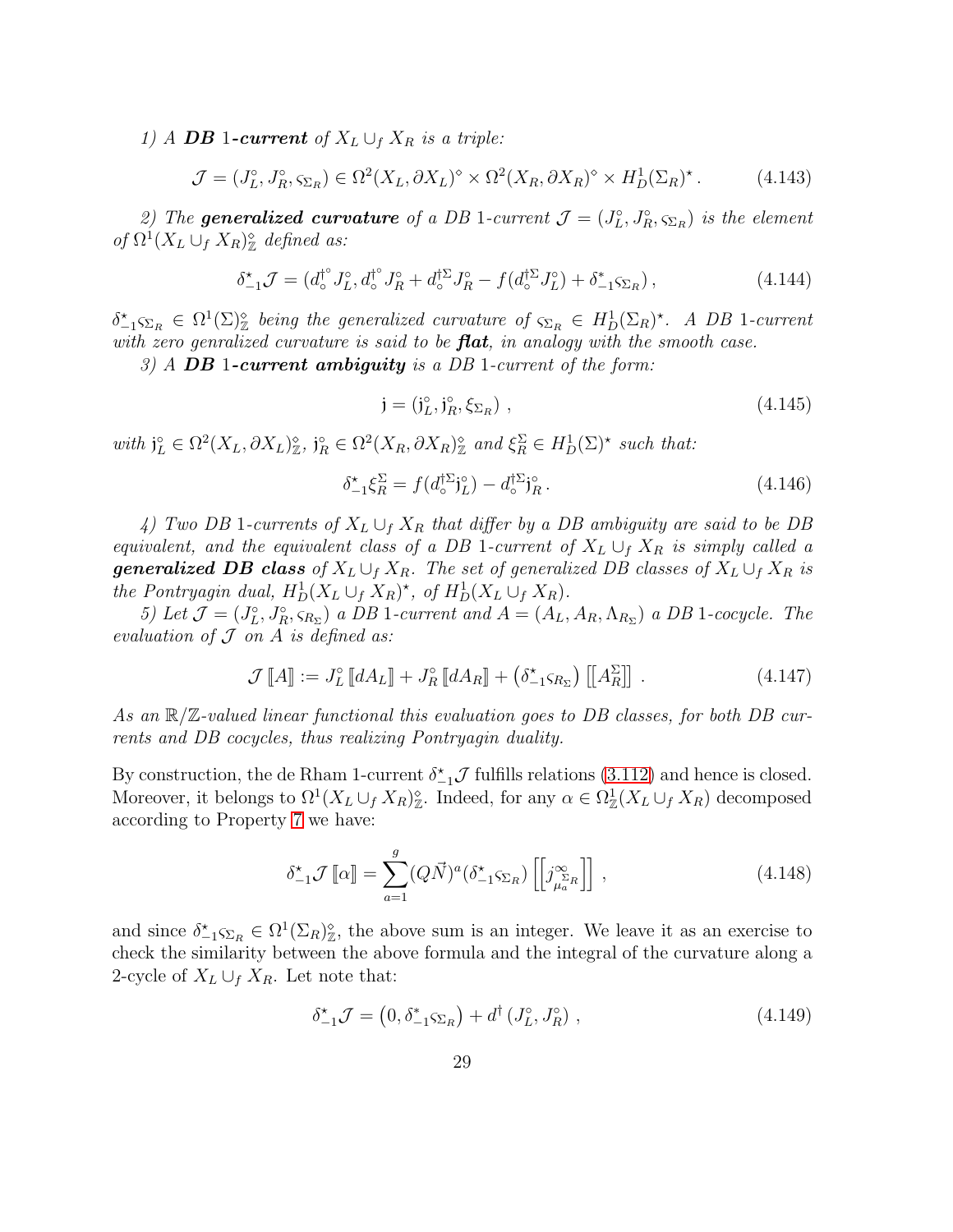which provides another way to see why generalized curvature are closed and  $\mathbb{Z}$ -valued on  $\Omega^1_\mathbb{Z}(X_L \cup_f X_R)$ . The choice for DB ambiguities is based on Property [4.](#page-18-1) Moreover, because of the constraint [\(4.146\)](#page-29-0) they must fulfill, DB ambiguities are flat:  $\delta^*_{-1}$  j = 0. Hence, the generalized curvature of a generalized DB class  $\mathfrak{J}$  is well-defined as the generalized curvature of any of its representatives  $\mathcal{J}$ :  $\delta^*_{-1}\mathfrak{J} = \delta^*_{-1}\mathcal{J}$ .

By comparing evaluations formulas [\(4.138\)](#page-27-0) and [\(4.147\)](#page-29-1) we deduce that a 1-cycle z represented by a DB 1-cycle  $\mathfrak{c} = (c_L^{\circ}, c_R^{\circ}, \mathfrak{z}_{\Sigma_R})$  should define a DB 1-current of  $X_L \cup_f X_R$  and hence a generalized DB class. For this purpose, let us chose a DB class  $\varsigma_{\Sigma_R} \in H_D^0(\Sigma_R)^*$ such that  $\delta^*_{-1} s_{\Sigma_R} = j_{\delta \Sigma_R}$ . Then,  $\mathcal{J}_z = (j_{c_L^{\circ}}, j_{c_R^{\circ}}, s_{\Sigma_R})$  is a DB 1-current whose generalized curvature is  $j_z$ , and we have:

$$
\mathfrak{c}\left[\!\left[ A\right]\!\right] = \mathcal{J}_z\left[\!\left[ A\right]\!\right],\tag{4.150}
$$

for any DB 1-cocycle A of  $X_L \cup_f X_R$ . The generalized DB class of  $\mathcal{J}_z$  is said to be canonically associated with  $z$  and as such usually identified with  $z$  itself. Let us point out that the de Rham current  $j_z$  of a 1-cycle z is the curvature of many inequivalent classes of DB 1-currents,  $\mathfrak{J}_z$  being one of these classes. So, we have the following property [\[9\]](#page-58-7):

#### <span id="page-30-1"></span>Property 10.

There is a canonical injection:

$$
Z_1(X_L \cup_f X_R) \to H^1_D(X_L \cup_f X_R)^{\star},\tag{4.151}
$$

usually referred to as a cycle map. The generalized DB class canonically associated with a 1-cycle z is denoted by  $\mathfrak{J}_z$ . A DB 1-current in the class of  $\mathfrak{J}_z$  is said to be **associated** with z.

If z is a homologically trivial 1-cycle so that there exists a 2-chain  $c = (c_L^{\circ}, c_R^{\circ} + c_R^{\Sigma})$  such that  $z = \partial c$ , then the generalized DB class canonically associated with z is the class of the DB 1-current:

<span id="page-30-0"></span>
$$
\mathcal{J}_z = \mathcal{J}_{\partial c} = \left( j_{c_L^{\circ}}, j_{c_R^{\circ}}, \overline{j_{c_R^{\Sigma}}} \right), \qquad (4.152)
$$

where  $\overline{j_{c_R^{\Sigma}}} \in H_D^1(\Sigma)$ <sup>\*</sup> is defined by:

$$
\forall a_{\Sigma} \in H_D^1(\Sigma), \quad \overline{j_{c_R^{\Sigma}}} [a_{\Sigma}] := \overline{j_{c_R^{\Sigma}}} [[\overline{d} a_{\Sigma}]]. \tag{4.153}
$$

This last relation obviously extend to all de Rham 2-currents of  $\Sigma$ , thus defining a canonical mapping  $\overline{\phantom{C}}$  :  $\Omega^2(\Sigma)^\circ \to H^1_D(\Sigma)^*$ . The kernel of this mapping is obviously  $\Omega^2(\Sigma)_{\mathbb{Z}}^{\diamond}$  so that  $\overline{\phantom{Z}} : \Omega^2(\Sigma)^{\diamond}/\Omega^2(\Sigma)_{\mathbb{Z}}^{\diamond} \to H^1_D(\Sigma)^{\star}$  is injective.

Let us complete these first remarks concerning DB 1-currents and generalized DB classes with the following property about DB ambiguities which is a consequence of Property [5.](#page-20-0)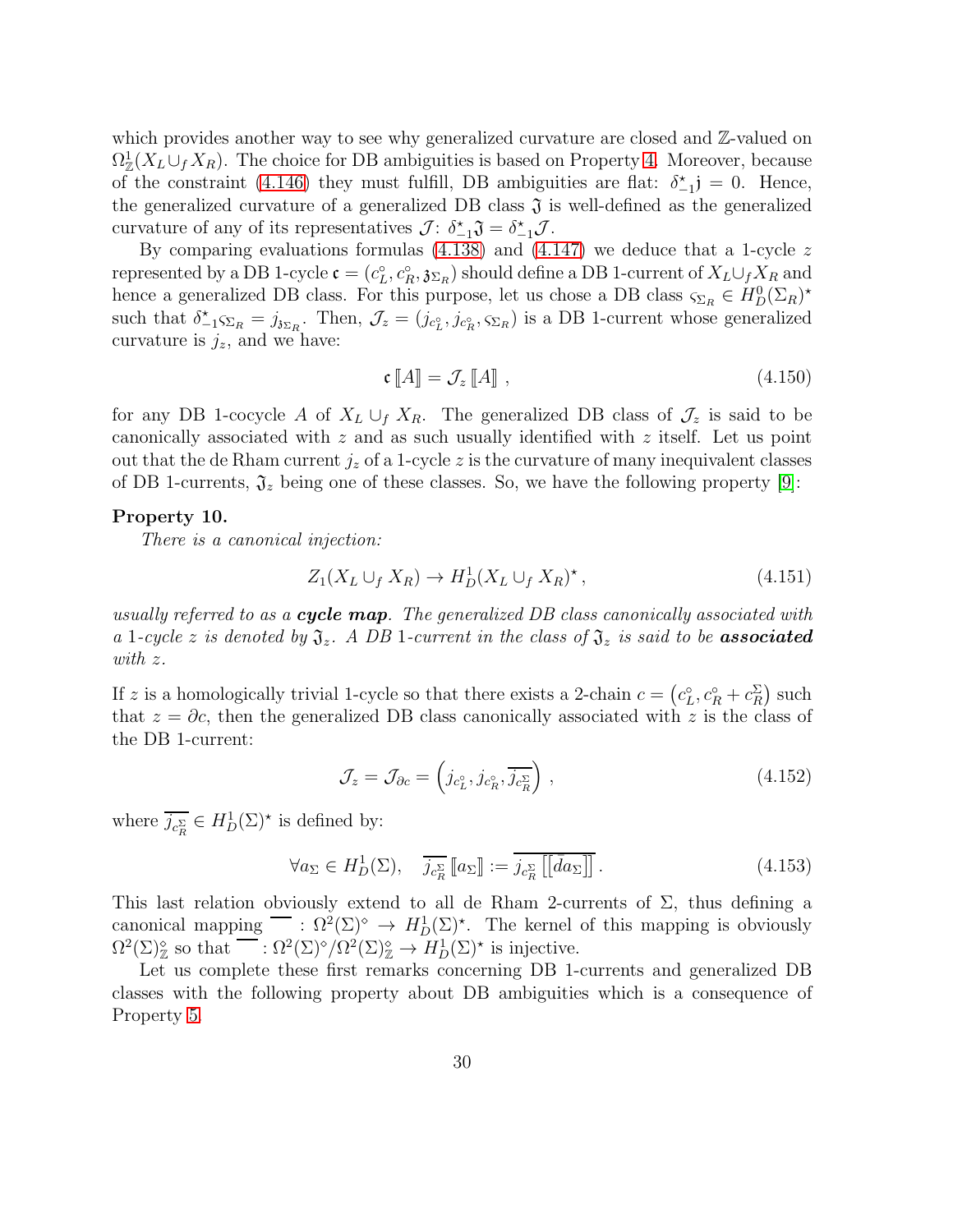## <span id="page-31-0"></span>Property 11.

Let  $(j_L^{\circ}, j_R^{\circ}, \xi_R^{\Sigma})$  be a DB 1-current ambiguity. We have:

$$
\mathfrak{j}_L^\circ = \sum_{a=1}^g m_L^a j_{D_a^L} + d_\circ^{\dagger^\circ} q_L^\circ \qquad and \qquad \mathfrak{j}_R^\circ = \sum_{a=1}^g m_R^a j_{D_a^R} + d_\circ^{\dagger^\circ} q_L^\circ \,, \tag{4.154}
$$

where  $m_L^a, m_R^a \in \mathbb{Z}, q_L^o \in \Omega^3(X_L, \partial X_L)^\circ$  and  $q_R^o \in \Omega^3(X_R, \partial X_R)^\circ$ , and such that:

$$
\delta_{-1}^{\star} \xi_R^{\Sigma} = -\sum_{a=1}^{g} (P \vec{m}_L)^a j_{\lambda_a^{\Sigma_R}} - \sum_{a=1}^{g} (Q \vec{m}_L - \vec{m}_R)^a j_{\mu_a^{\Sigma_R}} +
$$
\n
$$
d^{\dagger \Sigma} \left( d_o^{\dagger \Sigma} q_R^{\circ} - f (d_o^{\dagger \Sigma} q_L^{\circ}) - \sum_{a=1}^{g} \vec{m}_L^a j_{\psi_a^{\Sigma_R}} \right) \tag{4.155}
$$

Now that we have identified the objects to work with, their ambiguities and the classes thus obtained, we can state the main result of this article:

#### <span id="page-31-1"></span>Property 12.

The set  $H_D^1(X_L \cup_f X_R)^*$  is a Z-module which can be embedded into the following exact sequence:

<span id="page-31-2"></span>
$$
0 \to H^1(X_L \cup_f X_R, \mathbb{R}/\mathbb{Z}) \to H^1_D(X_L \cup_f X_R)^{\star} \to \Omega^1(X_L \cup_f X_R)_{\mathbb{Z}}^{\diamond} \to 0. \tag{4.156}
$$

To prove the above property we start by recalling that a DB ambiguity  $\mathbf{j} = (\mathbf{j}_L^{\circ}, \mathbf{j}_R^{\circ}, \xi_{\Sigma_R})$ is flat. Hence, the curvature operation defined on DB 1-cocycles goes to DB classes thus yielding the morphism  $\delta_{-1}^* : H^1_D(X_L \cup_f X_R)^* \to \Omega^1(X_L \cup_f X_R)^*_{\mathbb{Z}}$ . This morphism is surjective. Indeed, let  $\mathfrak{F}$  be an element of  $\Omega^1(X_L \cup_f X_R)_{\mathbb{Z}}^{\circ}$ . Since  $H^2(X) \simeq H_1(X, \partial X)$ is generated by the longitudes  $\lambda_a$  of X, we can always write  $\mathfrak{F}$  as  $(0, \sum_a n^a j_{\lambda_a^R}) + d^{\dagger}S$ with  $S = (S_L^{\circ}, S_R^{\circ} + S_R^{\Sigma})$ . The triple  $(S_L^{\circ}, S_R^{\circ} + \sum_a n^a j_{A_a^R}, \varsigma_{\Sigma_R} + \overline{S_R^{\Sigma}})$  such that  $\delta_{-1}^{\star} \varsigma_{\Sigma_R} =$  $\sum_a n^a j_{\lambda_a^{\Sigma}R} + d_{\Sigma}^{\dagger \Sigma} S_R^{\Sigma}$  is then a DB 1-current whose generalized curvature is  $\mathfrak{F}$ . The existence of  $\varsigma_{\Sigma_R} \in H^1_{\mathcal{Q}}(\Sigma)$ <sup>\*</sup> is ensured by the exactness of the sequence [\(2.39\)](#page-10-1) and the fact that  $j_{\lambda_a^{\Sigma_R}}$  and  $d_{\Sigma}^{\dagger \Sigma} S_R^{\Sigma}$  both belong to  $\Omega^1(\Sigma)_{\mathbb{Z}}^{\circ}$ . Hence, we obtain the exact sequence:

$$
H_D^1(X_L \cup_f X_R)^{\star} \to \Omega^1(X_L \cup_f X_R)^{\circ}_{\mathbb{Z}} \to 0. \tag{4.157}
$$

Let us now consider a flat DB 1-current  $\mathcal{J} = (J_L^{\circ}, J_R^{\circ}, s_{\Sigma_R})$  which is not in the trivial class. The curvature of  $\mathcal J$  is then vanishing and we have:

$$
d_o^{\dagger^{\circ}} J_L^{\circ} = 0 = d_o^{\dagger^{\circ}} J_R^{\circ}, \tag{4.158}
$$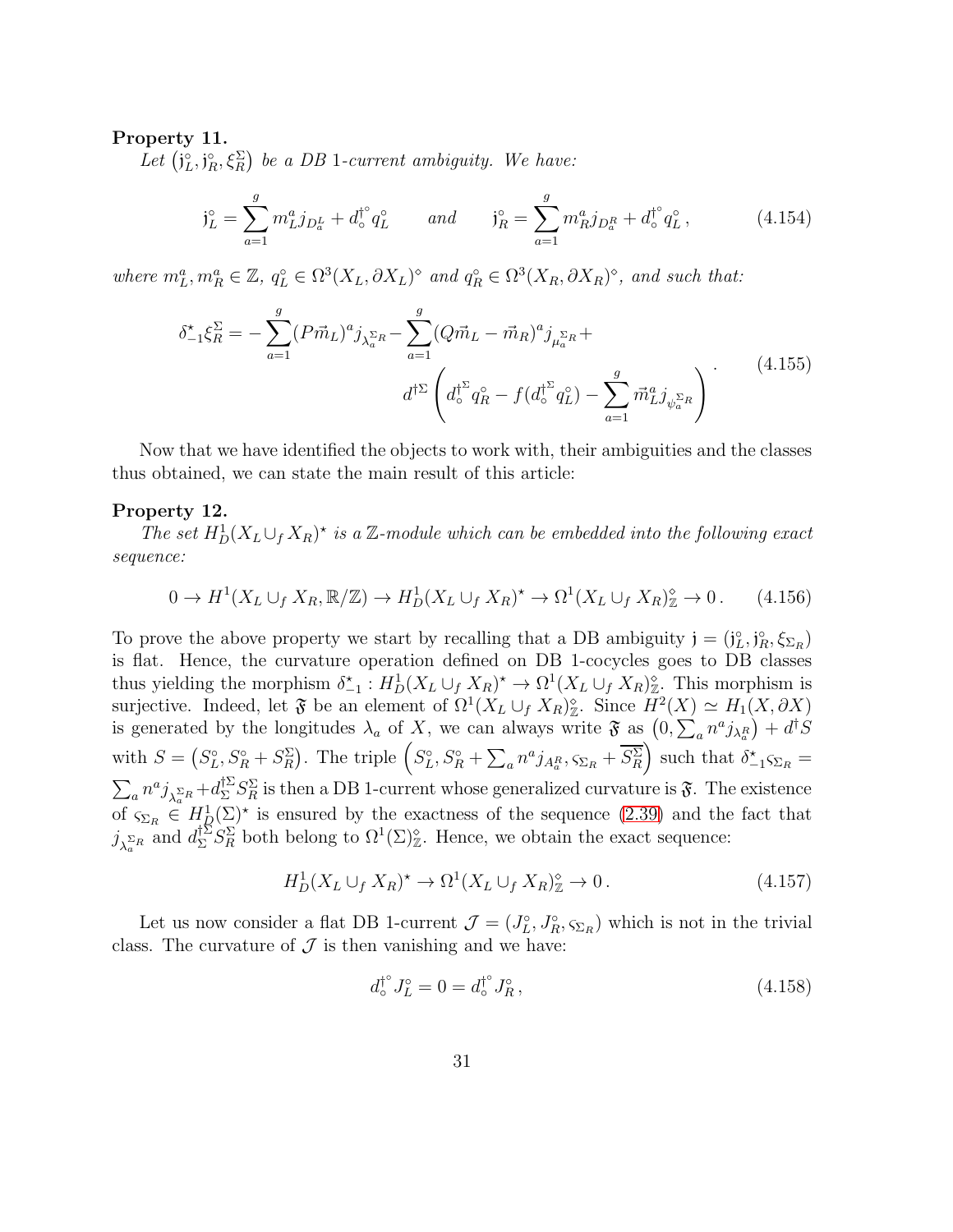which means that  $J_L^{\circ}$  and  $J_R^{\circ}$  are relatively closed. Since the meridian disks generate  $H_2(X, \partial X)$  the relatively closed currents  $J_L^{\circ}$  and  $J_R^{\circ}$  are necessarily of the form:

$$
J_L^{\circ} = \sum_{a=1}^{g} x_L^a j_{D_a} + d_{\circ}^{\dagger^{\circ}} q_L^{\circ} \quad \text{and} \quad J_R^{\circ} = \sum_{a=1}^{g} x_R^a j_{D_a} + d_{\circ}^{\dagger^{\circ}} q_R^{\circ}, \tag{4.159}
$$

the coefficients  $x_L^a$  and  $x_R^a$  being real numbers. Furthermore, the flatness of  $\mathcal J$  implies that  $\delta^*_{-1} \varsigma_{\Sigma_R} = f\left(d_0^{\dagger \Sigma} J_L^{\circ}\right) - d_0^{\dagger \Sigma} J_R^{\circ}$  with  $\delta^*_{-1} \varsigma_{\Sigma_R} \in \Omega^1(\Sigma)_{\mathbb{Z}}^{\circ}$ , and since this last space is generated by the median and longitude cycles of  $\Sigma$ , we deduce that there exist  $\vec{L}, \vec{M} \in \mathbb{Z}^g$  such that:

$$
\sum_{a=1}^{g} (P\vec{x}_L)^a j_{\lambda_a^{\Sigma_R}} + \sum_{a=1}^{g} (Q\vec{x}_L - \vec{x}_R)^a j_{\mu_a^{\Sigma_R}} = \sum_{a=1}^{g} L_{\Sigma}^a j_{\lambda_a^{\Sigma_R}} + \sum_{a=1}^{g} M_{\Sigma}^a j_{\mu_a^{\Sigma_R}} ,\qquad(4.160)
$$

and hence that:

<span id="page-32-0"></span>
$$
\begin{cases}\nP\vec{x}_L = \vec{L} \\
Q\vec{x}_L - \vec{x}_R = \vec{M}\n\end{cases} (4.161)
$$

We can add to our initial DB 1-current any DB 1-current ambiguity whose generic form is given in Property [11](#page-31-0) which induces the shifts  $\vec{x}_L \to \vec{x}_L + \vec{m}_L$ ,  $\vec{x}_R \to \vec{x}_R + \vec{m}_R$  and  $\vec{L} \to \vec{L} + P \vec{m}_L$ . Hence, at the level of DB classes, we must consider  $\vec{\theta}_L, \vec{\theta}_R \in (\mathbb{R}/\mathbb{Z})^g$ instead of  $\vec{x}_L, \vec{x}_R \in \mathbb{R}^g$ . Note that  $\vec{L} \in (\mathbb{Z}^g/\operatorname{Im} P) = \operatorname{coker} P$ . The first of the above constraint can be written in term of the Pontryagin dual,  $P^*$ , of P as:

$$
P^{\star}\vec{\theta}_L = \vec{0},\tag{4.162}
$$

which means that  $\vec{\theta}_L \in \text{ker } P^*$ . Furthermore, since on the one hand ker  $P^* = (\text{coker } P)^*$ and on the second hand coker  $P = H_1(X_L \cup_f X_R)$ , we conclude that  $\vec{\theta}_L \in H^1(X_L \cup_f \mathcal{F})$  $X_{R}(\mathbb{R}/\mathbb{Z}) = H_1(X_L \cup_f X_R)^*$ , which means that the set of DB classes of a flat DB 1-currents is isomorphic to  $H^1(X_L \cup_f X_R, (\mathbb{R}/\mathbb{Z}))$ . This achieves the demonstration of Property [12.](#page-31-1) Note that the constraints [\(4.161\)](#page-32-0) are the same as those that yield the extension to the left of the exact sequence [\(3.122\)](#page-24-2) as explained in [\[1\]](#page-58-0). Moreover, the second constraints in [\(4.161\)](#page-32-0) plays no role in the proof of Property [12.](#page-31-1) It just determines  $\vec{\theta}_R$  in term of  $\vec{\theta}_L$ . In the particular case of the lens space  $\mathcal{L}(p,q)$  with Heegaard splitting such that  $\partial X = S^1 \times S^1$  we obtain  $\theta_L = L/p$  and  $\theta_R = qL/p$ . A flat DB 1-current of  $\mathcal{L}(p,q)$  is then of the form  $\left(\frac{L}{p}\right)$  $\frac{L}{p}j_{D^L}, \frac{qL}{p}$  $\frac{pL}{p}j_{D^R}, -\zeta_L - \frac{L}{p}$  $\left( \frac{L}{p} j_{\psi} \Sigma_R \right)$  with  $\zeta_L \in H_D^0(S^1 \times S^1)^*$  such that  $\delta^*_{-1}\zeta_L = Lj_{\lambda^{\Sigma_R}}$ .

Thanks to exact sequence [\(4.156\)](#page-31-2) we can see the Z-module  $H_D^1(X_L \cup_f X_R)^*$  as a discrete fiber space over the space of generalized curvatures  $\Omega^1(X_L \cup_f X_R)_{\mathbb{Z}}^{\diamond}$ , the group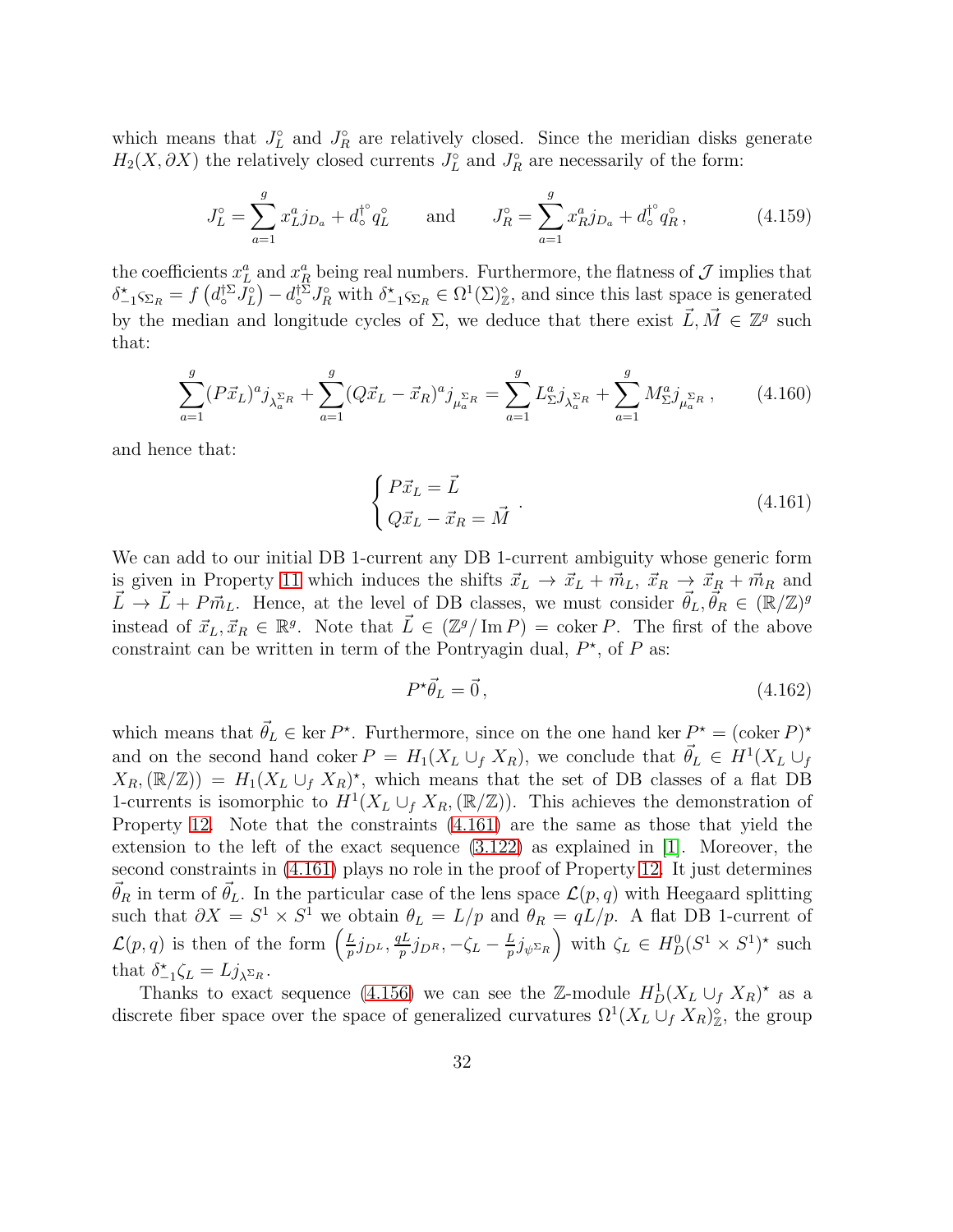$H^1(X_L \cup_f X_R, \mathbb{R}/\mathbb{Z})$  acting on fibers as a group of translation. As a closed de Rham 1current, any generalized curvature defines an element in  $F_1(X_L \cup_f X_R)$ . Hence, if we have chosen a set of de Rham 1-currents,  $j_k$   $(k = 1, \dots, b_1)$ , which generate  $F_1(X_L \cup_f X_R)$ , then any generalized curvature  $\mathfrak{F}$  can be written as:

$$
\mathfrak{F} = \sum_{k=1}^{b_1} m^k j_k + d^\dagger S \,, \tag{4.163}
$$

with  $S \in \Omega^2(X_L \cup_f X_R)^\diamond$ . To make this decomposition unique we must consider the class of S in the quotient space  $\Omega^2(X_L \cup_f X_R)^{\diamond}/\Omega^2(X_L \cup_f X_R)^{\diamond}$ . This defines an isomorphism between  $\Omega^1(X_L \cup_f X_R)_{\mathbb{Z}}^{\circ}$  and  $F_1(X_L \cup_f X_R) \oplus (\Omega^2(X_L \cup_f X_R)^{\circ}/\Omega^2(X_L \cup_f X_R)^{\circ})$ . Now extending what was done for 2-chains to 2-currents, we associate to the 2-current  $S =$  $(S_L^{\circ}, S_R^{\circ} + S_R^{\Sigma})$  the DB 1-current  $S = (S_L^{\circ}, S_R^{\circ}, \overline{S_R^{\Sigma}})$  which fulfills  $\delta_{-1}^* S = d^{\dagger} S$ . However, the class of S in  $\Omega^2(X_L \cup_f X_R)^{\diamond}/\Omega^2(X_L \cup_f X_R)^{\diamond}$  must not be confused with the DB class of S. Indeed, if we add to S a closed 2-current  $T_0$ , then the the DB 1-current associate with  $S + T_0$  is equivalent to S if and only if  $T_0 \in \Omega^2(X_L \cup_f X_R)_{\mathbb{Z}}^{\diamond}$ . In other words, if we see the DB class of S as an element of  $\Omega^2(X_L \cup_f X_R)^{\diamond}_{0}/\Omega^2(X_L \cup_f X_R)^{\diamond}_{\mathbb{Z}}$ , then the DB class of  $\mathcal{T}_0$ , where  $T_0 \in \Omega^2(X_L \cup_f X_R)_0^{\diamond}$ , is an element of  $\Omega^2(X_L \cup_f X_R)_0^{\diamond}/\Omega^2(X_L \cup_f X_R)_\mathbb{Z}^{\diamond}$ . The DB 1-currents S and  $S + T_0$  are generically inequivalent although they have the same generalized curvature:  $d^{\dagger}S$ . To end this remark, let us point out that the situation is quite difference when  $S$  is the current of a 2-chain. Indeed, we saw that the DB class of the current of a 2-chain c is the class of DB 1-current  $\mathcal{J}_{c}$  defined in [\(4.152\)](#page-30-0). The integral nature of the 2−chains is then a strong constraint on the associated DB classes, thus making this association into a canonical one for these particular 2-currents. This is the cycle map.

Let us put all these results together into the following main property which extends the decomposition property of smooth DB classes discussed in [\[1\]](#page-58-0).

#### <span id="page-33-0"></span>Property 13.

For each  $n_f \in F_1(X_L \cup_f X_R)$  we pick a representative  $\vec{n}_f \in \mathbb{Z}^g$ , with  $\vec{n}_f = \vec{0}$  representing  $n = 0$ . Similarly, for each  $\theta \in H_{P^{\dagger}}^* \cong H_1(X_L \cup_f X_R)^*$  we pick a representative  $\vec{\theta} = \vec{\theta}_f + \vec{\theta}_\tau$  as in Property [2,](#page-9-0) with  $\vec{\theta} = \vec{0}$  representing  $\theta = 0$ .

Any  $\mathfrak{J} \in H^1_D(X_L \cup_f X_R)^*$  is represented in a unique way by a DB 1-current of the form:

<span id="page-33-1"></span>
$$
\mathcal{J}_{(\vec{n}_f, \vec{\theta}, S)} = \mathcal{J}_{\vec{n}_f} + \mathcal{J}_{\vec{\theta}} + \mathcal{S},\tag{4.164}
$$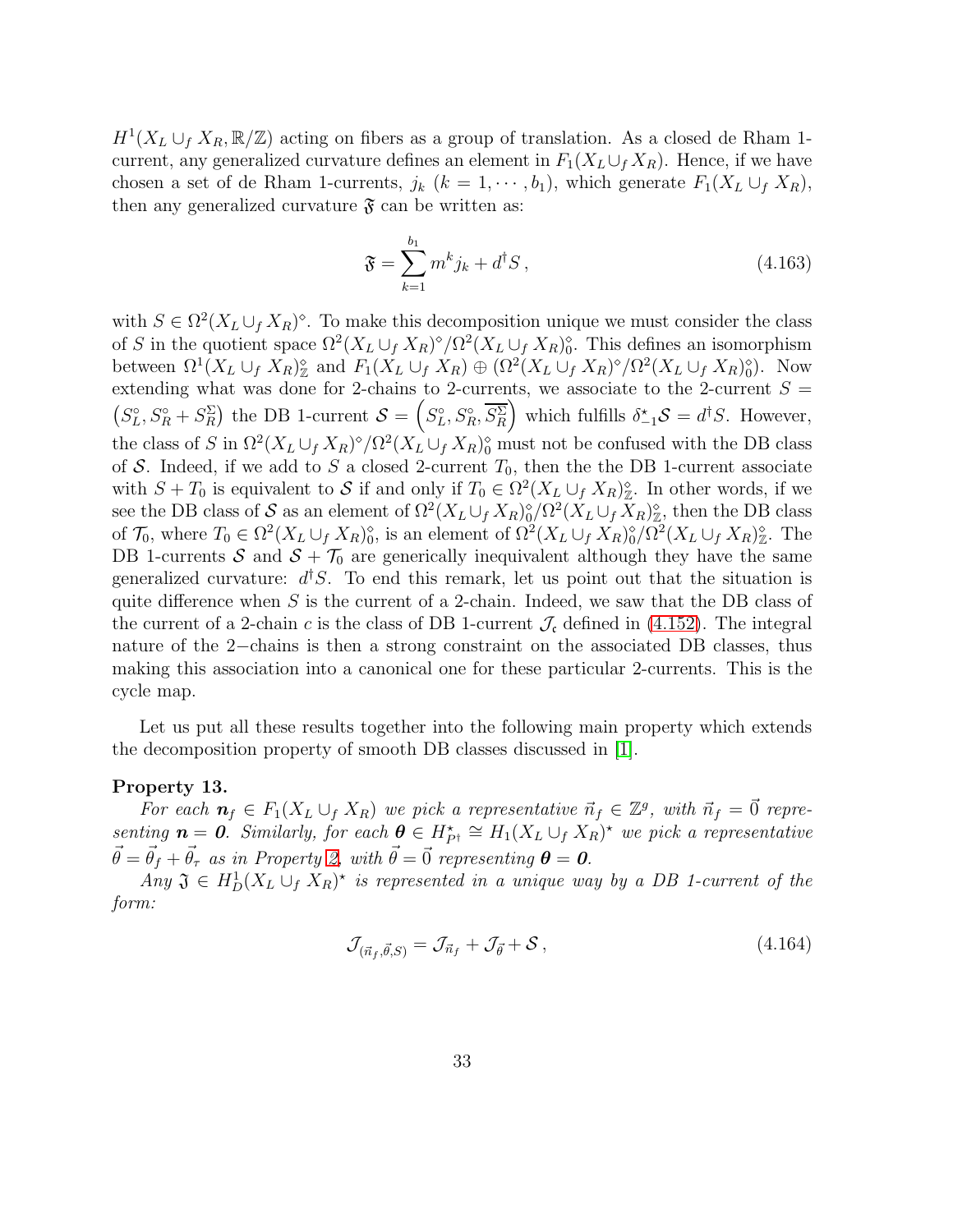where:

$$
\begin{cases}\n\mathcal{J}_{\vec{n}_f} := \left(0, \sum_{a=1}^g n_f^a j_{A_a^R}, \zeta_{\vec{n}_f}\right) \\
\mathcal{J}_{\vec{\theta}} := \left(\sum_{a=1}^g \theta^a j_{D_a^L}, \sum_{a=1}^g (Q\vec{\theta})^a j_{D_a^R}, -\zeta_{P\vec{\theta}} - \sum_{a=1}^g \theta^a \overline{j_{\psi_a^{\Sigma_R}}}\right),\n\end{cases} (4.165)
$$

with:

•  $\mathcal{J}_{(\vec{0},\vec{0},0)}$  is the representative of  $\mathfrak{J} = 0$ ;

•  $S \in \Omega^2(X_L \cup_f X_R)^\diamond$  parametrizes an element of  $\Omega^2(X_L \cup_f X_R)^\diamond/\Omega^2(X_L \cup_f X_R)^\diamond$ whose curvature is  $d^{\dagger}S$ , with  $S = (S_L^{\circ}, S_R^{\circ} + S_R^{\Sigma})$ ;

•  $\zeta_{\vec{n}} \in H_D^1(\Sigma_R)^*$  such that:

$$
\delta_{-1}^{\star}\zeta_{\vec{n}} = \sum_{a=1}^{g} n^a j_{\lambda_a^{\Sigma_R}}.
$$
\n(4.166)

Hence, we can consider  $(\vec{n}_f, \vec{\theta}, S)$  as a parametrization of  $H_D^1(X_L \cup_f X_R)^*$ . Moreover, we have the following generalized curvatures:

$$
\begin{cases}\n\delta_{-1}^{\star} \mathcal{J}_{\vec{n}_f} = \left(0, \sum_{a=1}^g n_f^a j_{\lambda_a^R}\right) \\
\delta_{-1}^{\star} \mathcal{J}_{\vec{\theta}} = 0 \\
\delta_{-1}^{\star} \mathcal{S} = d_o^{\dagger \Sigma} S_R^{\circ} - f\left(d_o^{\dagger \Sigma} S_L^{\circ}\right) + d^{\dagger \Sigma} S_R^{\Sigma}\n\end{cases} \tag{4.167}
$$

With respect to exact sequence [\(4.156\)](#page-31-2),  $\delta^*_{-1} \mathcal{J}_{(\vec{n}_f, \vec{\theta}, S)}$  is the base point of the fiber on which the DB class of  $\mathcal{J}_{(\vec{n}_f, \vec{\theta},S)}$  stands. The DB class of  $\mathcal{J}_{\vec{\theta}_{\tau}}$  plays the same role as the torsion origins introduced in the standard construction [\[3\]](#page-58-8), and the DB class of  $\mathcal{J}_{\vec{\theta}_f}$ is a (free) translation along the corresponding fiber. To clarify the role played by the representatives  $S$  we can refer to the discussion preceding Property [13.](#page-33-0) Hence, let us fix some  $u \in \Omega^2(X_L \cup_f X_R)^{\diamond} / \Omega^2(X_L \cup_f X_R)^{\diamond}_{0}$ . We consider two cases:

− if u admits a representative which is the 2-current of a 2-chain  $c = (c_L^{\circ}, c_R^{\circ} + c_R^{\Sigma})$ then we decide to represent u by  $j_c = \left(j_{c_L^{\circ}}, j_{c_R^{\circ}} + j_{c_R^{\Sigma}}\right)$  , and the DB 1-current we associate to  $j_c$  is  $\mathcal{C} = \left(j_{c_L^{\circ}}, j_{c_R^{\circ}}, \overline{j_{c_R^{\Sigma}}} \right)$  . Then, the set of DB classes whose generalized curvature is  $d^{\dagger}j_c = j_{\partial c}$  is generated by the DB 1-currents  $\mathcal{C} + \mathcal{J}_{\vec{\theta}_f}$  when  $[\vec{\theta}_f]$  runs through ker  $\tilde{P}$ .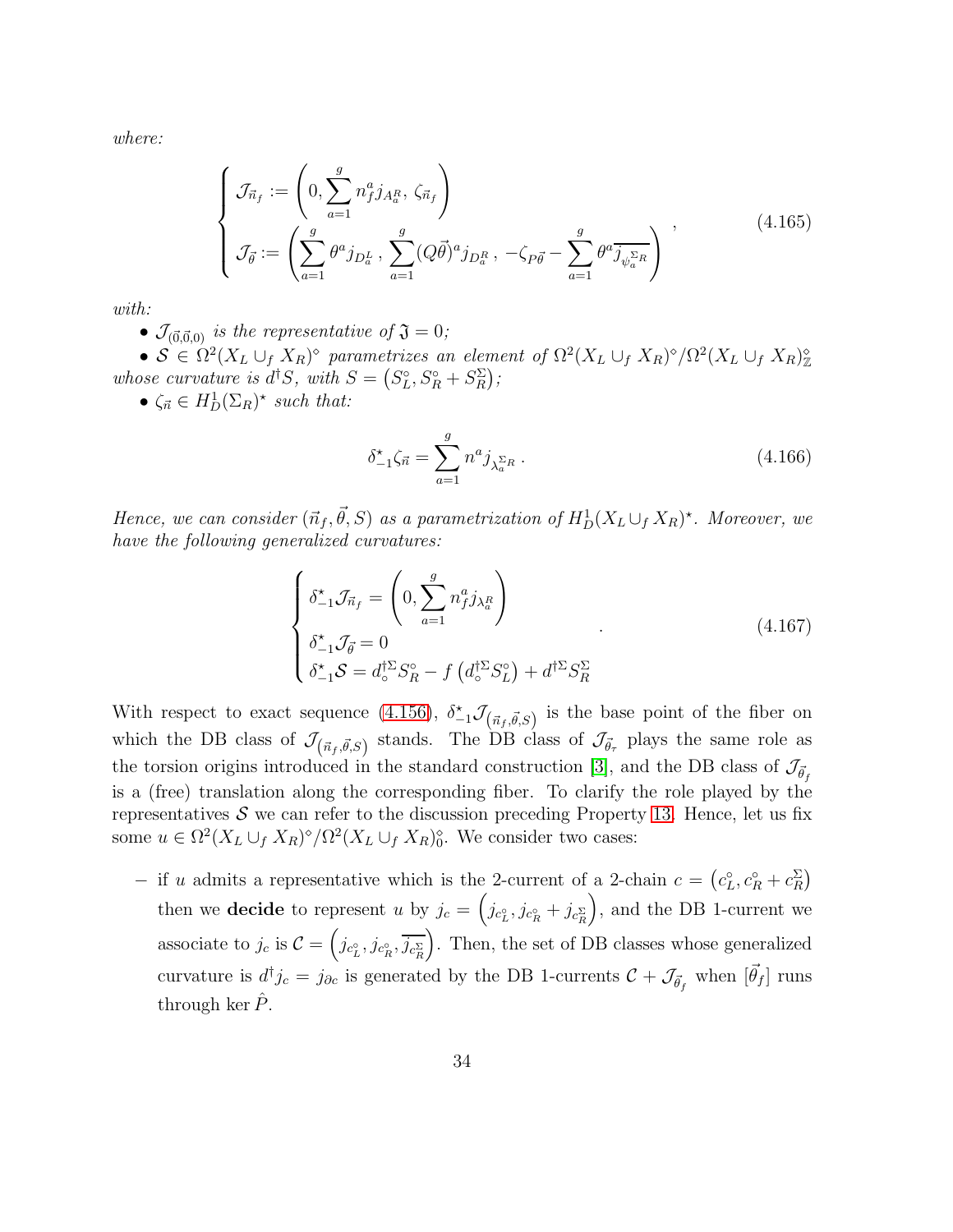$-$  if there is no current of 2-chains representing u, then we select randomly a representative 2-current  $S = (S_L^{\circ}, S_R^{\circ} + S_R^{\Sigma})$  and the DB 1-current we associate to S is  $S = (S_L^{\circ}, S_R^{\circ}, \overline{S_R^{\Sigma}})$ . The set of DB classes whose generalized curvature is  $d^{\dagger}S$  is generated by the DB 1-currents  $S + \mathcal{J}_{\vec{\theta}_f}$  when  $\vec{\theta}_f$  runs through ker P.

It should be noted that by clarifying the role played by  $\mathcal S$  we have at the same time shed light on the role played by the free translations  $\mathcal{J}_{\vec{\theta}_f}$ . As an exercise the reader can check that up to an ambiguity we have  $\mathcal{J}_{P\vec{m}} = \mathcal{C}$  with  $\delta^*_{-1}\mathcal{J}_{P\vec{m}} = d^{\dagger}j_c = j_{\partial c}$  for some 2-chain c. This is consistent with the fact that P $\vec{m}$  is zero in  $H_1(X_L \cup_f X_R) \cong \text{coker } P$  and justify the choice made in Property [13](#page-33-0) to represent the trivial class in  $H_1(X_L \cup_f X_R)$  by  $\vec{n} = 0$ .

We complete our description of  $H_D^1(X_L \cup_f X_R)^*$  with the following property

#### Property 14.

For  $\mathcal{J}_{(\vec{n}_f, \vec{\theta}, S)}$  a DB 1-current, let us write  $\epsilon_{\star} \mathcal{J}_{(\vec{n}_f, \vec{\theta}, S)}$  the class of  $\vec{n}_f + P\vec{\theta} \in \mathbb{Z}^g$  in coker  $P \cong H_1(X_L \cup_f X_R)$ . At the level of generalized DB classes, this defines a surjective homomorphism:

$$
\epsilon_{\star}: H_D^1(X_L \cup_f X_R)^{\star} \to H_1(X_L \cup_f X_R), \tag{4.168}
$$

which can be extended to the left to form the exact sequence:

$$
0 \to \Omega^2_{\mathbb{Z}}(X_L \cup_f X_R)^{\star} \to H^1_D(X_L \cup_f X_R)^{\star} \to H_1(X_L \cup_f X_R) \to 0. \tag{4.169}
$$

This property, the detailed proof of which is left as an exercise, is a consequence of decomposition [\(4.164\)](#page-33-1) and of the discussion which follows Property [13.](#page-33-0)

We would like to end this section by looking closer at the DB 1-currents associated with 1-cycles of  $X_L \cup_f X_R$ . Let us first point out that if z is a 1-cycle and J is a DB 1-current whose generalized curvature is  $j_z$  then the generalized curvature of  $\mathcal{J} + \mathcal{J}_{\vec{\theta}}$  is  $j_z$ too. Hence, with respect to decomposition [\(4.164\)](#page-33-1) the identification of the DB 1-currents which are associated with a given 1-cycle of  $X_L \cup_f X_R$ , in the sense of Property [10,](#page-30-1) is not totally obvious. However, as this identification will be essential in the context of Chern-Simons and BF Quantum Field theories, we must exhibit it properly.

Let **n** be an element of coker P and let  $\vec{n} \in \mathbb{Z}^g$  be a representative of **n**. According to Property [2,](#page-9-0) we can write  $\vec{n} = \vec{n}_f + \vec{n}_\tau = \vec{n}_f + P\vec{\theta}_\tau$  with  $\vec{\theta}_\tau = \vec{m}/p$  for some  $p \in \mathbb{Z}$  and  $\vec{m} \in \mathbb{Z}^g$ . Let us introduce the DB 1-current:

$$
\mathcal{C}_{\vec{\theta}_{\tau}} = \left( \sum_{a=1}^{g} \theta_{\tau}^{a} j_{D_a^L}, \sum_{a=1}^{g} (P \vec{\theta}_{\tau})^a j_{A_a^R} + (Q \vec{\theta}_{\tau})^a j_{D_a^R}, -\sum_{a=1}^{g} \overline{\theta_{\tau}^a j_{\psi_a^{\Sigma_R}}} \right). \tag{4.170}
$$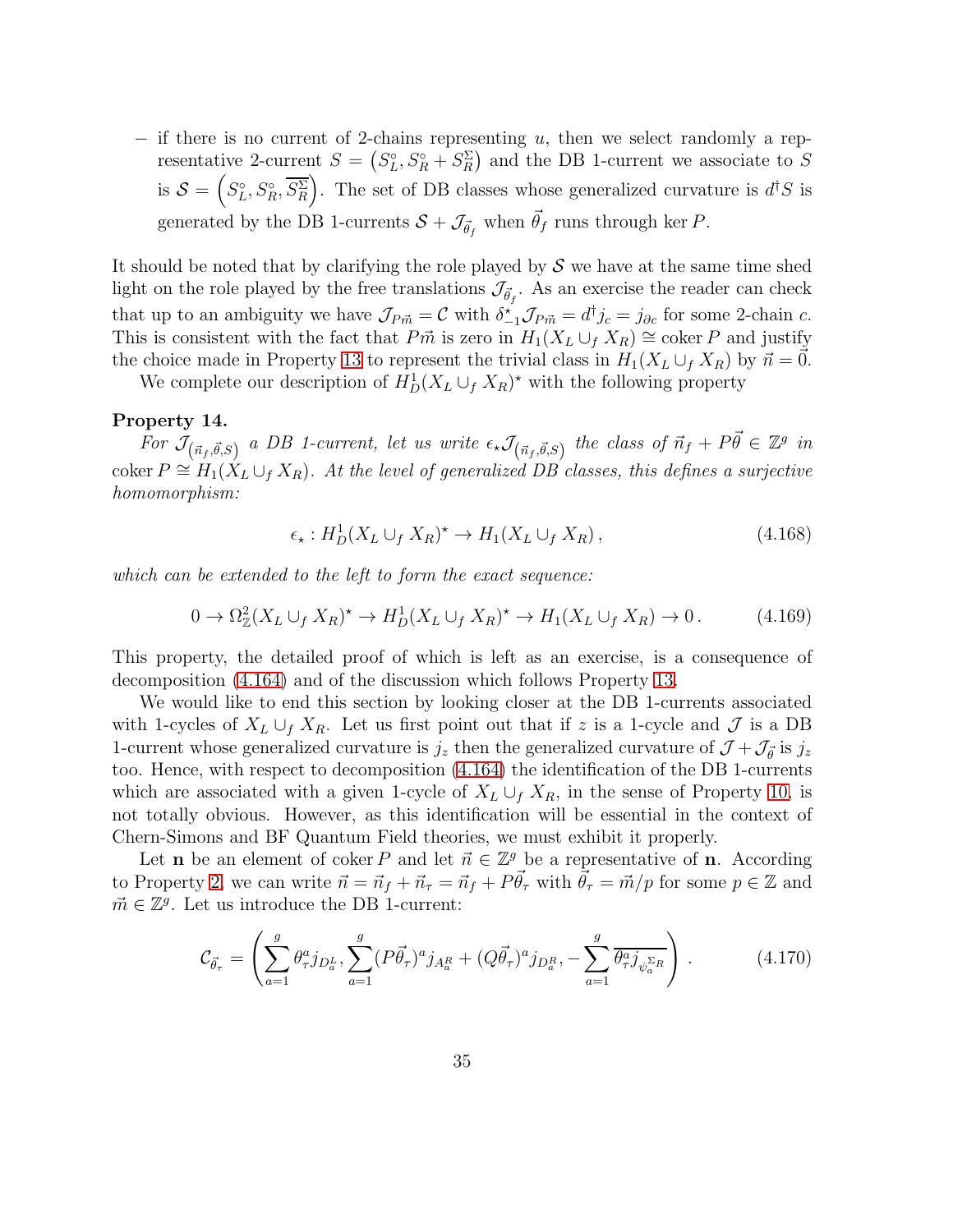According to decomposition [\(4.164\)](#page-33-1), this DB 1-current is of type S and not of type  $\mathcal{J}_{\vec{\theta}}$ , the de Rham 2-current associated with  $\mathcal{C}_{\vec{\theta}_{\tau}}$  being:

$$
C_{\vec{\theta}_{\tau}} = \left(\sum_{a=1}^{g} \theta_{\tau}^{a} j_{D_a^L}, \sum_{a=1}^{g} (P\vec{\theta}_{\tau})^a j_{A_a^R} + (Q\vec{\theta}_{\tau})^a j_{D_a^R} - \theta_{\tau}^a j_{\psi_a^{\Sigma_R}}\right),
$$
(4.171)

and we have:

$$
\begin{cases}\n\delta_{-1}^{\star}\mathcal{C}_{\vec{\theta}_{\tau}} = \left(0, \sum_{a=1}^{g} n_{\tau}^{a} j_{\lambda_{a}^{R}}\right) = d^{\dagger}C_{\vec{\theta}_{\tau}} \\
\epsilon_{\star}\mathcal{C}_{\vec{\theta}_{\tau}} = 0\n\end{cases} (4.172)
$$

The first equality indicates that the generalized curvature of  $\mathcal{C}_{\vec{\theta}_{\tau}}$  is the de Rham 1-current of the 1-cycle  $\mathfrak{z}_{\bar{n}_{\tau}} = (0, \sum_{a=1}^{g} n_{\tau}^{a} j_{\lambda_{a}^{R}})$  and the boundary of the de Rham 2-current  $C_{\vec{\theta}_{\tau}}$ which implies that  $\mathfrak{z}_{\vec{n}_{\tau}}$  is a torsion cycle. As a matter of fact, although  $C_{\vec{\theta}_{\tau}}$  is not a chain current, the 2-current  $pC_{\vec{\theta}_{\tau}}$  is the de Rham current of the 2-chain:

$$
c_{\vec{m}} = \left(\sum_{a=1}^{g} m^a D_a^L, \sum_{a=1}^{g} (P\vec{m})^a A_a^R + (Q\vec{m})^a D_a^R - m^a \psi_a^{\Sigma_R}\right),
$$
(4.173)

which fulfills  $\partial c_{\vec{m}} = p_{\vec{\mathbf{J}}\vec{n}_{\tau}}$ . This also explains why we decided to write  $C_{\vec{\theta}_{\tau}}$  instead of  $S_{\vec{\theta}_{\tau}}$ , the nature of the index  $\vec{\theta}_{\tau}$  preventing a possible confusion with a chain current.

Let us now consider the DB 1-current:

$$
\mathcal{J}_{(\vec{n}_f, -\vec{\theta}_\tau, C_{\vec{\theta}_\tau})} = \mathcal{J}_{\vec{n}_f} - \mathcal{J}_{\vec{\theta}_\tau} + \mathcal{C}_{\vec{\theta}_\tau}.
$$
\n(4.174)

Then, for any DB 1-cocycle  $A = (A_L, A_R, \Lambda_{\Sigma_R})$  we have:

$$
\mathcal{J}_{(\vec{n}_f, -\vec{\theta}_\tau, C_{\vec{\theta}_\tau})} [\![A]\!] = \oint_{\mathfrak{z}_{\vec{n}}} A_R^\Sigma , \qquad (4.175)
$$

with:

$$
\mathfrak{z}_{\vec{n}} = \left(0, \sum_{a=1}^{g} n^a \lambda_a^R\right). \tag{4.176}
$$

Hence, the DB 1- current  $\mathcal{J}_{(\vec{n}_f, -\vec{\theta}_\tau, C_{\vec{\theta}_\tau})}$  is associated with the 1-cycle  $\mathfrak{z}_n^R$ . Note that:

$$
\begin{cases}\n\delta^{\star}_{-1} \mathcal{J}_{(\vec{n}_f, -\vec{\theta}_\tau, C_{\vec{\theta}_\tau})} = j_{\mathfrak{z}_{\vec{n}}}\\
\epsilon_{\star} \mathcal{J}_{(\vec{n}_f, -\vec{\theta}_\tau, C_{\vec{\theta}_\tau})} = \mathbf{n}\n\end{cases} \tag{4.177}
$$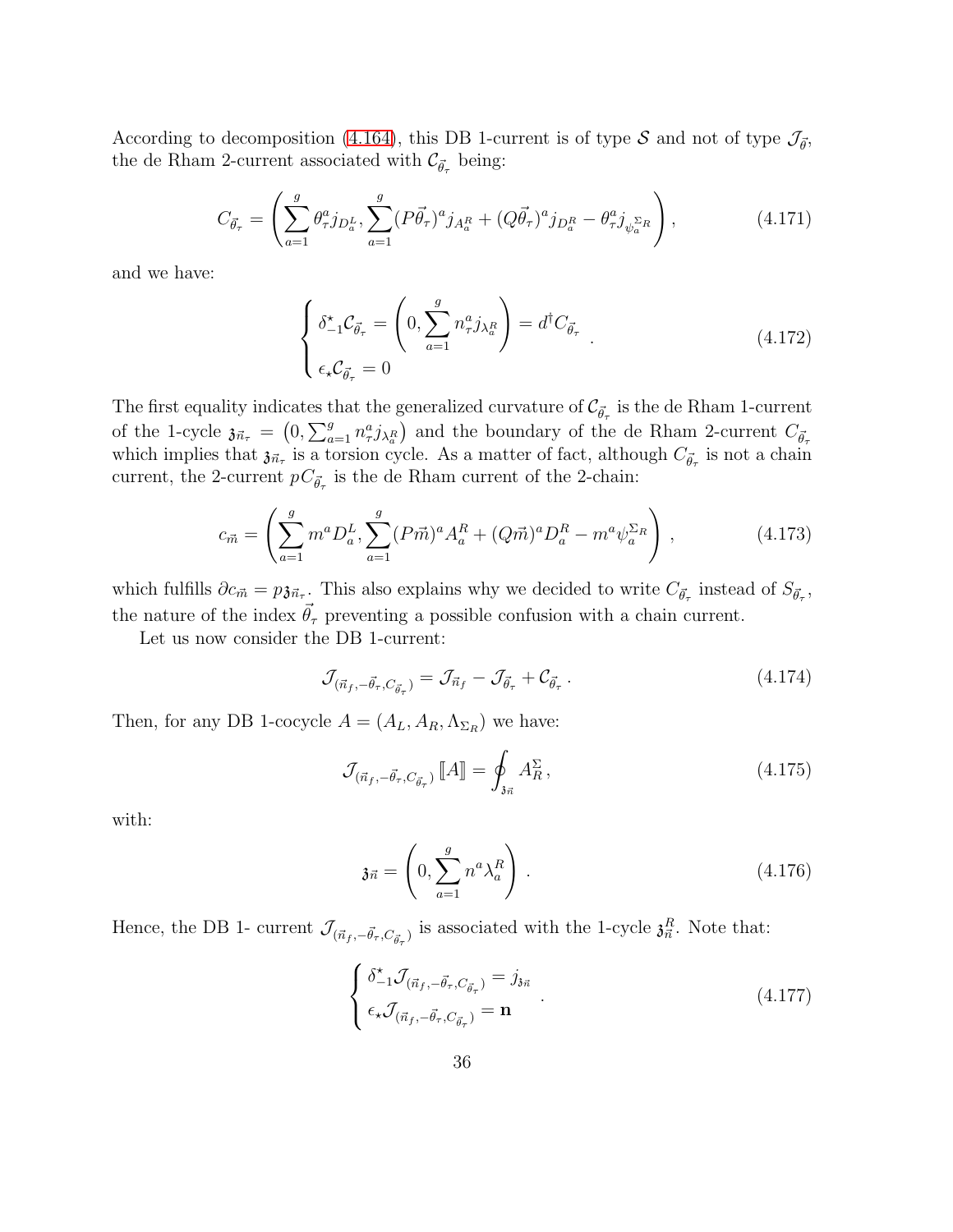Any 1-cycle in the homology class **n** can be written as:

$$
z_{\vec{n}} = \mathfrak{z}_{\vec{n}} + \partial c, \qquad (4.178)
$$

for some 2-chain  $c = (c_L^{\circ}, c_R^{\circ} + c_R^{\Sigma})$ . Consequently, the DB 1-current:

$$
\mathcal{J}_{z_{\vec{n}}} = \mathcal{J}_{(\vec{n}_f, -\vec{\theta}_\tau, C_{\vec{\theta}_\tau})} + \mathcal{C},\tag{4.179}
$$

where  $\mathcal{C} = (j_{c_L^{\circ}}, j_{c_R^{\circ}}, \overline{j_{c_R^{\circ}}})$ , is associated with the 1-cycle  $z_{\vec{n}}$ , and as such fulfills:

$$
\mathcal{J}_{z_{\vec{n}}} [A] = \oint_{z_{\vec{n}}} A , \qquad (4.180)
$$

for any DB 1-cocycle  $A = (A_L, A_R, \Lambda_{\Sigma_R})$ . We gather this into the following property.

### <span id="page-37-1"></span>Property 15.

Let **n** be an element of coker  $P \cong H_1(X_L \cup_f X_R)$ . Let  $\vec{n} = \vec{n}_f + P\vec{\theta}_\tau$ , with  $\vec{\theta}_\tau = \vec{m}/p$ , be a representative of **n** in  $\mathbb{Z}^g$ . Let  $z_{\vec{n}}$  be a 1-cycle whose de Rham current is:

$$
j_{z_{\vec{n}}} = \left(0, \sum_{a=1}^{g} n^a j_{\lambda_a^R}\right) + d^\dagger C. \tag{4.181}
$$

The generalized DB class canonically associated with  $z_n$  is then the class of the DB 1current:

<span id="page-37-0"></span>
$$
\mathcal{J}_{z_{\vec{n}}} = \mathcal{J}_{\vec{n}_f} - \mathcal{J}_{\vec{\theta}_\tau} + \mathcal{C}_{\vec{\theta}_\tau} + \mathcal{C} = \mathcal{J}_{(\vec{n}_f, -\vec{\theta}_\tau, C_{\vec{\theta}_\tau} + C)},\tag{4.182}
$$

where  $\mathcal C$  is the DB 1-current associated with the chain 2-current  $C$ .

Let us point out that once a representative of type  $\mathcal{J}_{(\vec{n}_f, \vec{\theta}, S)}$  has been chosen in each generalized DB class, the DB 1-current [\(4.182\)](#page-37-0) is the unique one associated with the 1-cycle  $z_{\vec{n}}$ . Moreover, still with this choice made,  $\mathcal{J}_{z_{\vec{n}}}$  is the only DB 1-current with generalized curvature  $j_{z\vec{n}}$  and homology class the class of  $\vec{n}$ . These two constraints thus provide another way to specify the DB 1-current associated with a given 1-cycle of  $X_L \cup_f$  $X_R$ . If  $z = \partial c$ , then we have  $\mathcal{J}_z = \mathcal{J}_{\partial c} = \mathcal{C} = \left(j_{c_L^o}, j_{c_R^o}, \overline{j_{c_R^o}}\right)$  $\left( \int_{\vec{0},\vec{0},C} \delta(x) \, dx \right) = \mathcal{J}_{\vec{0},\vec{0},C}$ , with  $C = j_c$ .

## 4.3 Generalized DB product

In this subsection we shall see how the DB product between DB 1-cocycles can be extend firstly to a product between DB 1-currents and DB 1-cocycles, and secondly, with some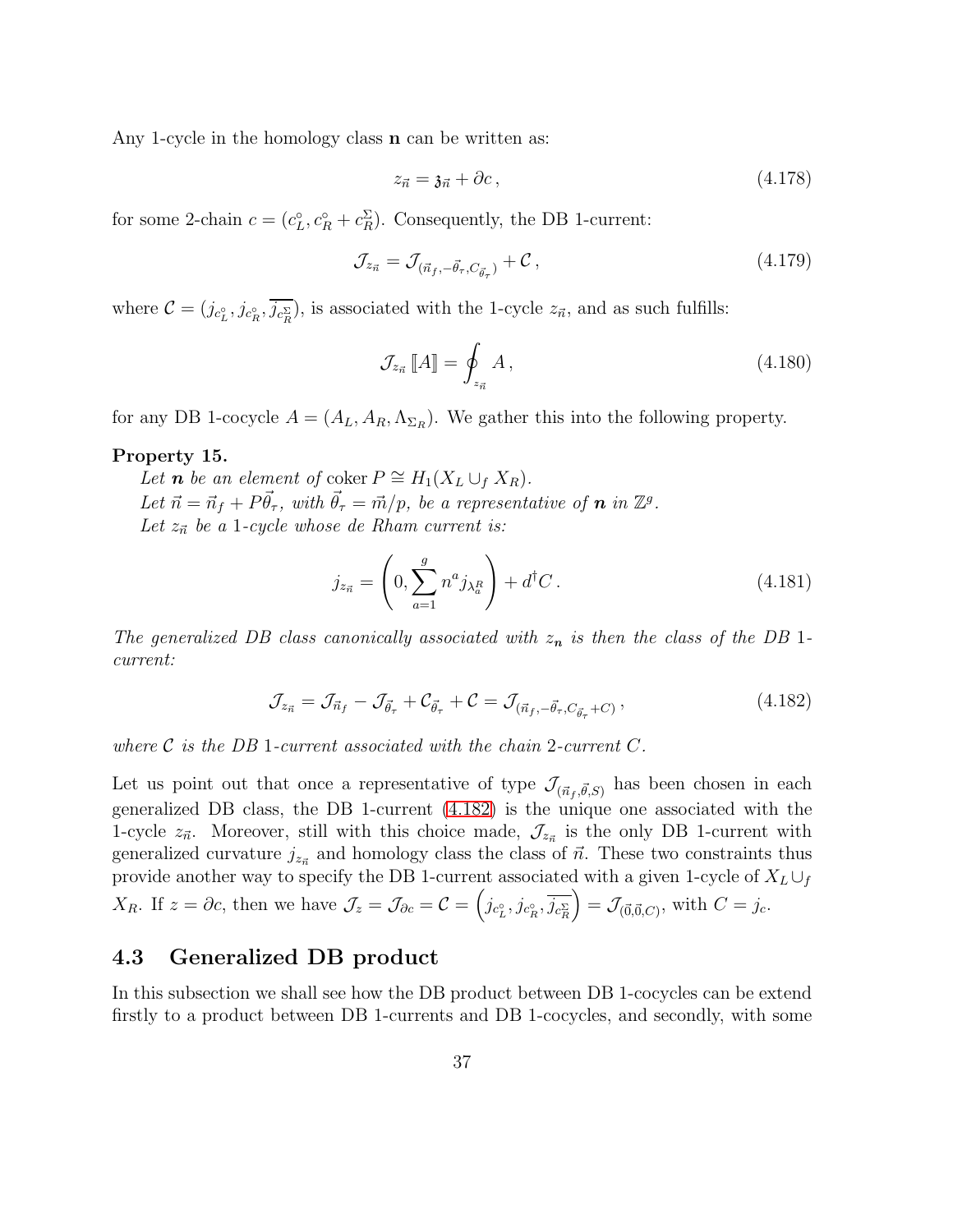precautions, to a product between DB 1-currents. The construction is very similar to what happen for de Rham currents and forms with respect to the exterior product: the exterior product of two forms is well-defined and so is the exterior product of a de Rham current with a form. The product of two de Rham currents whose total dimension is the manifold's dimension may be defined when these currents fulfill certain conditions. Our interest in trying to extend the DB product to generalized DB classes is twofold. On the one hand, the Chern-Simons and BF actions are both defined using the DB product. On the second hand, since Chern-Simons and BF observables all rely on 1-cycles which are singular DB classes, it seems natural to consider  $H_D^1(X_L \cup_f X_R)^*$ , which contains  $Z_1(X_L \cup_f X_R)^*$ , as the space of fields for these two theories. These considerations bring us to wonder whether it is possible to extend the standard BD product to generalized DB classes.

As a first step, let us associate a DB 1-current to a DB 1-cocycle so that we can naturally pair singular and regular DB classes. Let  $A = (A_L, A_R, \Lambda_{R_{\Sigma}})$  be a DB 1-cocycle of  $X_L \cup_f X_R$ . We set:

$$
\mathcal{J}_A := \int_{X_L \cup fX_R} \mathcal{A} \star \bullet \qquad (4.183)
$$

This defines a functional which acts linearly (and continuously) on any BD 1-cocycle  $B = (B_L, B_R, \Pi_{R_{\Sigma}})$  according to:

<span id="page-38-0"></span>
$$
\mathcal{J}_A \left[ B \right] = \int_{X_L} A_L \wedge dB_L + \int_{X_R} A_R \wedge dB_R + \oint_{\Sigma_R} \bar{d} \Lambda_{R_\Sigma} \wedge B_R^\Sigma. \tag{4.184}
$$

To check that  $\mathcal{J}_A$  is a DB 1-current we need to identify its components according to Definition [2.](#page-28-0) The injection  $\Omega^1(X) \stackrel{J}{\to} \Omega^2(X, \partial X)$ <sup>o</sup>, Property [3](#page-14-0) and the comparison of expressions [\(4.184\)](#page-38-0) and [\(4.138\)](#page-27-0) bring us to set:

$$
\begin{cases}\n\mathcal{A}_L^\circ = J_{A_L} \\
\mathcal{A}_R^\circ = J_{A_R}\n\end{cases},\n\tag{4.185}
$$

with:

<span id="page-38-1"></span>
$$
\begin{cases}\nd_{\circ}^{\dagger \circ} \mathcal{A}_{L}^{\circ} = J_{dA_{L}} \\
d_{\circ}^{\dagger \circ} \mathcal{A}_{R}^{\circ} = J_{dA_{R}}\n\end{cases},\n\qquad\n\begin{cases}\nd_{\circ}^{\dagger \Sigma} \mathcal{A}_{L}^{\circ} = -J_{A_{L}^{\Sigma}} \\
d_{\circ}^{\dagger \Sigma} \mathcal{A}_{R}^{\circ} = -J_{A_{R}^{\Sigma}}\n\end{cases}
$$
\n(4.186)

After noticing that:

$$
f(J_{A_R^{\Sigma}}) = J_{f_*A_R^{\Sigma}},
$$
\n(4.187)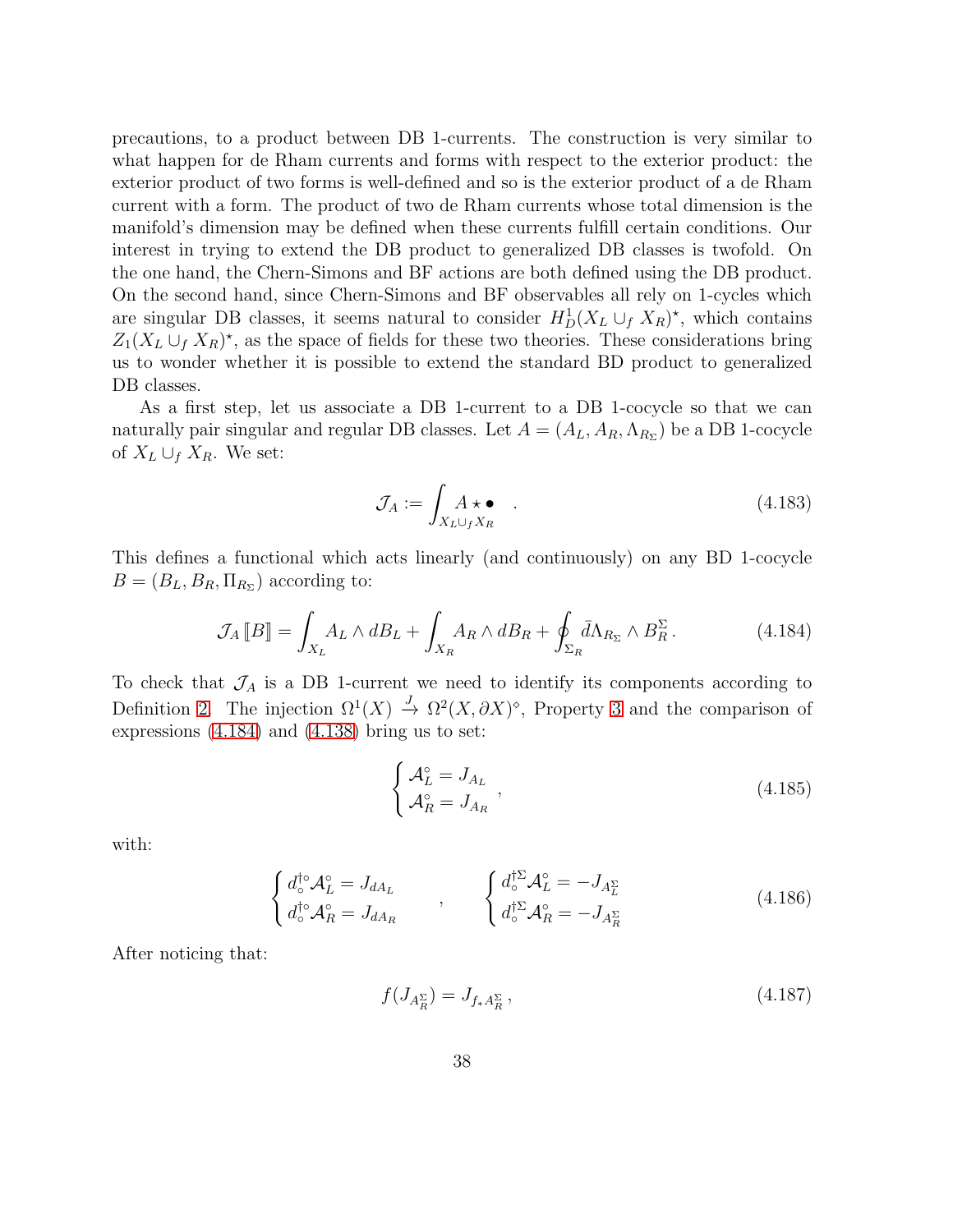we conclude that:

$$
d_{\circ}^{\dagger \Sigma} \mathcal{A}_{R}^{\circ} - f(d_{\circ}^{\dagger \Sigma} \mathcal{A}_{L}^{\circ}) = -J_{A_{R}^{\Sigma}} + J_{f_{*} A_{L}^{\Sigma}} = -J_{A_{R}^{\Sigma} - f_{*} A_{L}^{\Sigma}} = -J_{\bar{d} \Lambda_{\Sigma_{R}}}.
$$
\n(4.188)

The de Rham 1-current  $J_{\bar{d}\Lambda_{\Sigma_R}}$  is obviously an element of  $\Omega^1(\Sigma)_{\mathbb{Z}}^{\circ}$ . Exact sequence [\(2.39\)](#page-10-1) ensures us that there exists  $\tilde{\xi}_{\Sigma_R} \in H_D^1(\Sigma)$ <sup>\*</sup> such that  $\delta_{-1}^* \xi_{\Sigma_R} = J_{\bar{d} \Lambda_{\Sigma_R}}$ . More precisely, thanks to the canonical injection  $H_D^0(\Sigma) \stackrel{\mathfrak{J}}{\to} H_D^1(\Sigma)$ <sup>\*</sup> already mentioned in the end of subsection 2.1 we can set:

$$
\xi_{\Sigma_R} = \mathfrak{J}_{\Lambda_{\Sigma_R}}\,,\tag{4.189}
$$

so that:

<span id="page-39-1"></span>
$$
\delta_{-1}^* \xi_{\Sigma_R} = J_{\bar{d}\Lambda_{R_\Sigma}}.\tag{4.190}
$$

Hence, we can see  $\mathcal{J}_A$  as the DB 1-current  $(\mathcal{A}_L^{\circ}, \mathcal{A}_R^{\circ}, \xi_{\Sigma_R})$ , with:

$$
\mathcal{J}_A \left[ B \right] = \mathcal{A}_L^\circ \left[ d B_L \right] + \mathcal{A}_R^\circ \left[ d B_R \right] + \left( \delta_{-1}^* \xi_{\Sigma_R} \right) \left[ \left[ B_R^\Sigma \right] \right],\tag{4.191}
$$

which perfectly matches evaluation formula  $(4.147)$ . Since evaluation goes to classes, we have the following property [\[14\]](#page-58-13).

#### Property 16.

There is a canonical injective homomorphism:

$$
H_D^1(X_L \cup_f X_R) \xrightarrow{\mathfrak{J}} H_D^1(X_L \cup_f X_R)^{\star},\tag{4.192}
$$

also called the canonical inclusion of  $H_D^1(X_L \cup_f X_R)$  in  $H_D^1(X_L \cup_f X_R)^*$ . By analogy with de Rham currents, the elements of  $\text{Im } \mathfrak{J}$  are said to be regular, and a DB 1-current is said to be regular if it is of the form  $\mathcal{J}_A$  for some DB 1-cocycle A.

Let us note that in a regular class there is always at least one regular representative. However not all representatives are regular. Conversely, in a singular class there is no regular representative.

Thanks to the previous discussion, we see that evaluation of DB 1-current on DB 1-cocycles can be considered as a first extension of the DB product if we set:

<span id="page-39-0"></span>
$$
\left(\mathcal{J} \star \mathcal{J}_B\right) [\![1]\!] := \mathcal{J} [\![B]\!],\tag{4.193}
$$

for any DB 1-current  $\mathcal J$  and any regular DB 1-current  $\mathcal J_B$ . In particular, for regular DB 1-currents  $\mathcal{J}_A$  and  $\mathcal{J}_B$  we find that:

$$
\left(\mathcal{J}_A \star \mathcal{J}_B\right) [\![1]\!] = \int_{X_L \cup_f X_R} A \star B \,, \tag{4.194}
$$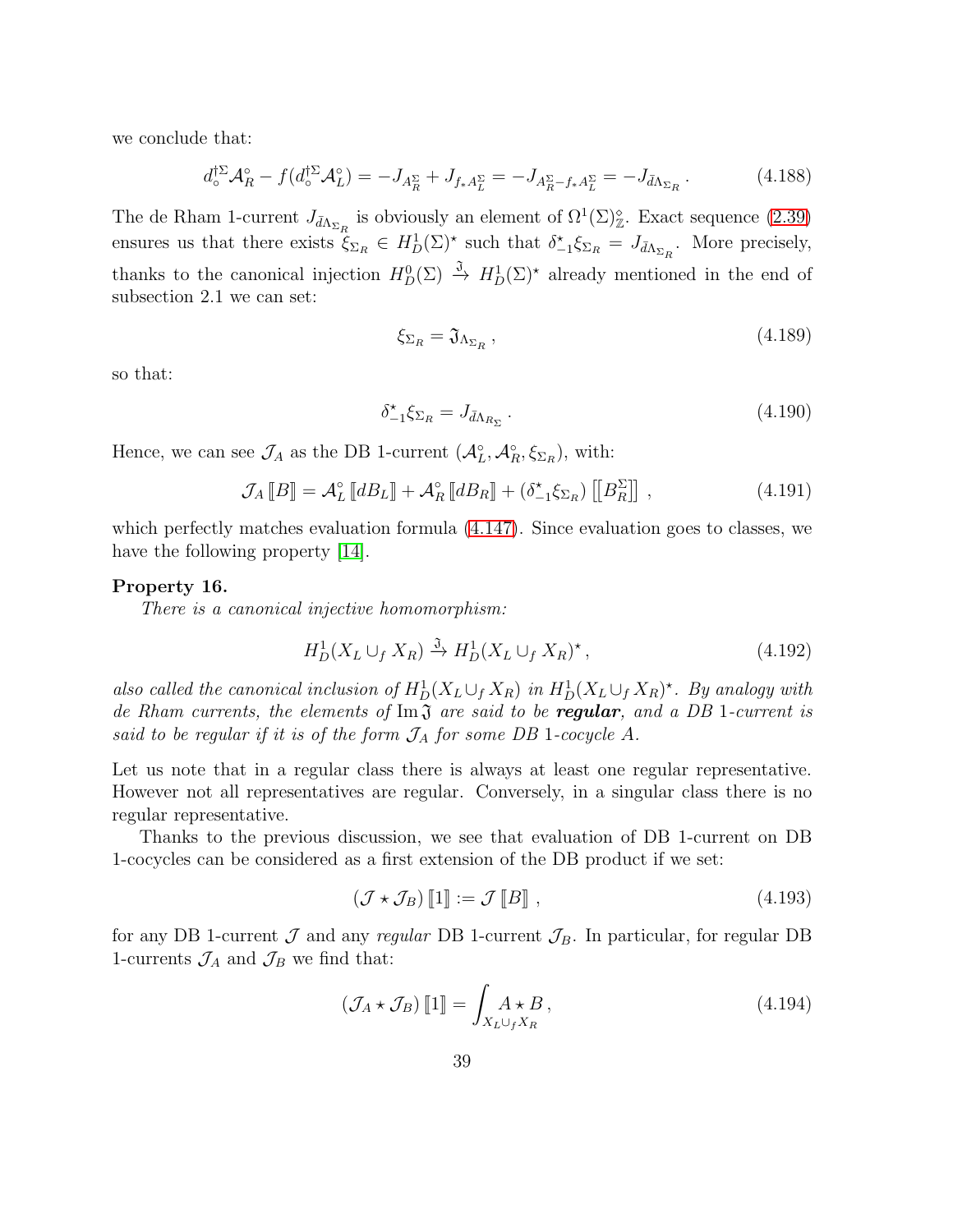as it must be. This extended DB product goes to classes provided that evaluations are taken in  $\mathbb{R}/\mathbb{Z}$ .

Before going on, let us comment the use of the 1 which appears in the above evaluations. The DB product  $A \star B$  defines a DB 3-cocycles of  $X_L \cup_f X_R$  whose DB class is an element of  $H_D^3(X_L \cup_f X_R)$ . If we follow the logic of de Rham currents, we should have written:

$$
\left(\mathcal{J} \star \mathcal{J}_B\right)[1] := \mathcal{J}\left[\!\left[B \star 1\right]\!\right].\tag{4.195}
$$

By comparing this relation with [\(4.193\)](#page-39-0) we deduce that the 1 appearing here behaves like an identity for the star product with B. The DB class of 1 cannot be an element of  $H_D^1(X_L \cup_f X_R)$  as otherwise the product  $B \star 1$  would belong to  $H_D^3(X_L \cup_f X_R)$ , and since  $\mathcal{J} \in H^1_D(X_L \cup_f X_R)^* = \text{Hom}(H^1_D(X_L \cup_f X_R), \mathbb{R}/\mathbb{Z})$  the evaluation  $\mathcal{J} [B \star 1]$  would be meaningless. However, the DB product is more generally a pairing  $\star : H_D^p(M) \times$  $H_D^q(M) \to H_D^{p+q+1}(M)$  [\[12\]](#page-58-11). Hence,  $B \star 1$  belongs to  $H_D^1(X_L \cup_f X_R)$  if and only if  $1 \in H_D^{-1}(X_L \cup_f X_R)$ , and since by convention  $H_D^{-1}(X_L \cup_f X_R) = \mathbb{Z}$  [\[12\]](#page-58-11), we conclude that the DB class 1 appearing in the DB product  $B \star 1$  is simply the integer 1 considered as an element of  $H_D^{-1}(X_L \cup_f X_R)$ .

To go one step further, let us compare more carefully regular and singular DB 1 currents. Let  $\mathcal{J}_A = (\mathcal{A}_L^{\circ}, \mathcal{A}_R^{\circ}, \xi_{\Sigma_R})$  be a regular DB 1-current and let  $\mathcal{J} = (J_L^{\circ}, J_R^{\circ}, \varsigma_{\Sigma_R})$ be a singular one. Their generalized curvatures are:

$$
\begin{cases}\n\delta_{-1}^{\star} \mathcal{J}_A = \left( d_{\circ}^{\dagger \circ} \mathcal{A}_L^{\circ}, d_{\circ}^{\dagger \circ} \mathcal{A}_R^{\circ} + d_{\circ}^{\dagger \Sigma} \mathcal{A}_R^{\circ} - f(d_{\circ}^{\dagger \Sigma} \mathcal{A}_L^{\circ}) + \delta_{-1}^{\star} \xi_{\Sigma_R} \right) \\
\delta_{-1}^{\star} \mathcal{J} = \left( d_{\circ}^{\dagger \circ} J_L^{\circ}, d_{\circ}^{\dagger \circ} J_R^{\circ} + d_{\circ}^{\dagger \Sigma} J_R^{\circ} - f(d_{\circ}^{\dagger \Sigma} J_L^{\circ}) + \delta_{-1}^{\star} \xi_{\Sigma_R} \right)\n\end{cases} (4.196)
$$

Furthermore, since the generalized curvature of  $\xi_{\Sigma_R}$  is:

$$
\delta_{-1}^{\star} \xi_{\Sigma_R} = J_{\bar{d}\Lambda_{\Sigma_R}} = f(d_{\circ}^{\dagger \Sigma} \mathcal{A}_L^{\circ}) - d_{\circ}^{\dagger \Sigma} \mathcal{A}_R^{\circ}, \tag{4.197}
$$

we deduce that:

$$
\delta_{-1}^* \mathcal{J}_A = \left( d_\circ^{\dagger \circ} \mathcal{A}_L^\circ, d_\circ^{\dagger \circ} \mathcal{A}_R^\circ \right) = J_{\bar{d}A} \,. \tag{4.198}
$$

Hence, if  $(\delta_{-1}^*\mathcal{J})_R^{\Sigma}$  denotes the  $\Sigma_R$  component of the generalized curvature of a DB 1current  $\mathcal{J}$ , the regular current  $\mathcal{J}_A$  fulfills:

$$
(\delta_{-1}^{\star} \mathcal{J}_A)_{R}^{\Sigma} = d_{\circ}^{\dagger \Sigma} \mathcal{A}_{R}^{\circ} - f(d_{\circ}^{\dagger \Sigma} \mathcal{A}_{L}^{\circ}) + \delta_{-1}^{\star} \xi_{\Sigma_R} = 0. \qquad (4.199)
$$

Let  $\mathcal{J}[\![A]\!]$  be given as in [\(4.147\)](#page-29-1). Integrating by parts this evaluation yields:

$$
\mathcal{J}\left[\!\left[A\right]\!\right] = \left(d^\dagger J_L^\circ\right)\left[\!\left[A_L\right]\!\right] + \left(d^\dagger J_R^\circ\right)\left[\!\left[A_R\right]\!\right] + \left(\delta_{-1}^\star \varsigma_{\Sigma_R}\right)\left[\!\left[A_R^\Sigma\right]\!\right] \,. \tag{4.200}
$$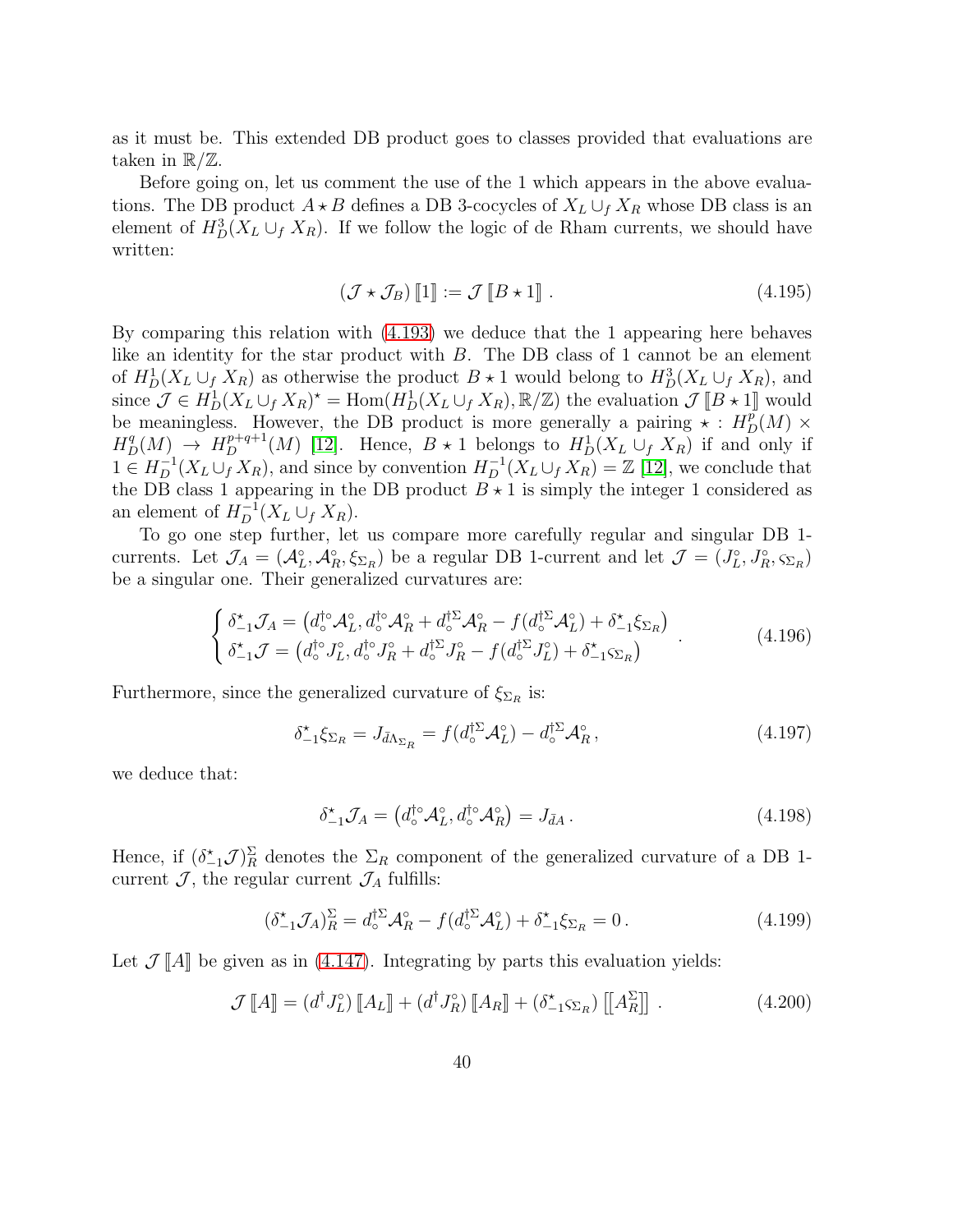Since  $d^{\dagger} = d_{\circ}^{\dagger \circ} + d_{\circ}^{\dagger \Sigma}$ , we can rewrite this evaluation as:

$$
\left(d_{\circ}^{\dagger\circ}J_{L}^{\circ}\right)\left[A_{L}\right] + \left(d_{\circ}^{\dagger\circ}J_{R}^{\circ}\right)\left[A_{R}\right] + \left(d_{\circ}^{\dagger\Sigma}J_{L}^{\circ}\right)\left[\left[A_{L}^{\Sigma}\right]\right] + \left(d_{\circ}^{\dagger\Sigma}J_{R}^{\circ} + \delta_{-1}^{\star}\varsigma_{\Sigma_{R}}\right)\left[\left[A_{R}^{\Sigma}\right]\right],\tag{4.201}
$$

and as:

$$
\left(d_{\circ}^{\dagger \Sigma} J_{L}^{\circ}\right) \left[\left[A_{L}^{\Sigma}\right]\right] = -\left(f(d_{\circ}^{\dagger \Sigma} J_{L}^{\circ})\right) \left[\left[f_{*} A_{L}^{\Sigma}\right]\right] = -\left(f(d_{\circ}^{\dagger \Sigma} J_{L}^{\circ})\right) \left[\left[A_{R}^{\Sigma} - \bar{d} \Lambda_{\Sigma_{R}}\right]\right]. \tag{4.202}
$$

we find that:

$$
\mathcal{J}\left[\!\left[A\right]\!\right] = \left(d_{\circ}^{\dagger\circ}J_{L}^{\circ}\right)\left[\!\left[A_{L}\right]\!\right] + \left(d_{\circ}^{\dagger\circ}J_{R}^{\circ}\right)\left[\!\left[A_{R}\right]\!\right] + \left(d_{\circ}^{\dagger\Sigma}J_{L}^{\circ} - f\left(d_{\circ}^{\dagger\Sigma}J_{L}^{\circ}\right) + \delta_{-1}^{\star}\mathcal{F}_{R}\right)\left[\!\left[A_{R}^{\Sigma}\right]\!\right] + f\left(d_{\circ}^{\dagger\Sigma}J_{L}^{\circ}\right)\left[\!\left[\bar{d}\Lambda_{\Sigma_{R}}\right]\!\right] \tag{4.203}
$$

Note the similitude with formula [\(4.134\)](#page-26-0). By introducing the  $\Sigma_R$  component of  $\mathcal J$  and replacing evaluation by formal exterior product we get:

$$
\mathcal{J}\left[\!\left[A\right]\!\right] = \left(d_{\circ}^{\dagger\circ}J_{L}^{\circ} \wedge J_{A_{L}}\right)\left[\!\left[1_{L}\right]\!\right] + \left(d_{\circ}^{\dagger\circ}J_{R}^{\circ} \wedge J_{A_{R}}\right)\left[\!\left[1_{R}\right]\!\right] + \left(f\left(d_{\circ}^{\dagger\circ}J_{L}^{\circ}\right) \wedge J_{\bar{d}\Lambda_{\Sigma_{R}}}\right)\left[\!\left[1_{\Sigma_{R}}\right]\!\right] + \left(f\left(d_{\circ}^{\dagger\circ}J_{L}^{\circ}\right) \wedge J_{\bar{d}\Lambda_{\Sigma_{R}}}\right)\left[\!\left[1_{\Sigma_{R}}\right]\!\right] \tag{4.204}
$$

and by using relations [\(4.186\)](#page-38-1) and [\(4.190\)](#page-39-1) we obtain:

$$
\mathcal{J}\left[\!\left[A\right]\!\right] = \left(d_{\circ}^{\dagger\circ}J_{L}^{\circ} \wedge \mathcal{A}_{L}^{\circ}\right)\left[\!\left[1_{L}\right]\!\right] + \left(d_{\circ}^{\dagger\circ}J_{R}^{\circ} \wedge \mathcal{A}_{R}^{\circ}\right)\left[\!\left[1_{R}\right]\!\right] + - \left(\left(\delta_{-1}^{\star}\mathcal{J}\right)_{R}^{\Sigma} \wedge d_{\circ}^{\dagger\Sigma}\mathcal{A}_{R}^{\circ}\right)\left[\!\left[1_{\Sigma_{R}}\right]\!\right] + \left(f\left(d_{\circ}^{\dagger\Sigma}J_{L}^{\circ}\right) \wedge \delta_{-1}^{\star}\xi_{\Sigma_{R}}\right)\left[\!\left[1_{\Sigma_{R}}\right]\!\right],
$$
(4.205)

and finally:

$$
\mathcal{J}\left[\left[A\right]\right] = \left(\mathcal{A}_{L}^{\circ} \wedge d_{\circ}^{\dagger \circ} J_{L}^{\circ}\right)\left[\left[1_{L}\right]\right] + \left(\mathcal{A}_{R}^{\circ} \wedge d_{\circ}^{\dagger \circ} J_{R}^{\circ}\right)\left[\left[1_{R}\right]\right] + \left(d_{\circ}^{\dagger \Sigma} \mathcal{A}_{R}^{\circ} \wedge \left(\delta_{-1}^{\star} \mathcal{J}\right)_{R}^{\Sigma}\right)\left[\left[1_{\Sigma_{R}}\right]\right] - \left(\delta_{-1}^{\star} \xi_{\Sigma_{R}} \wedge f\left(d_{\circ}^{\dagger \Sigma} J_{L}^{\circ}\right)\right)\left[\left[1_{\Sigma_{R}}\right]\right] \tag{4.206}
$$

All the terms in this last expression are well defined because the currents  $\mathcal{A}_{L}^{\circ}, \mathcal{A}_{R}^{\circ}, d_{\circ}^{\dagger\Sigma}\mathcal{A}_{R}^{\circ}$ and  $\delta^*_{-1}\xi_{\Sigma_R}$  are regular [\[10\]](#page-58-9). By comparing the above expression with the one of  $\int A \star B$ and remembering that we started with an integration by parts, it seems more logical to consider that the former defines  $(\mathcal{J}_A \star \mathcal{J})$  [1] rather then  $(\mathcal{J} \star \mathcal{J}_A)$  [1] so that:

$$
\begin{split}\n(\mathcal{J}_{A} \star \mathcal{J}_{B}) \left[ \mathbf{1} \right] &= (\mathcal{A}_{L}^{\circ} \wedge d_{\circ}^{\dagger \circ} \mathcal{B}_{L}^{\circ}) \left[ \mathbf{1}_{L} \right] + (\mathcal{A}_{R}^{\circ} \wedge d_{\circ}^{\dagger \circ} \mathcal{B}_{R}^{\circ}) \left[ \mathbf{1}_{R} \right] + \\
&\quad + (d_{\circ}^{\dagger \Sigma} \mathcal{A}_{R}^{\circ} \wedge (\delta_{-1}^{\star} \mathcal{J}_{B})_{R}^{\Sigma} \right) \left[ \mathbf{1}_{\Sigma_{R}} \right] + (\delta_{-1}^{\star} \xi_{\Sigma_{R}} \wedge f(d_{\circ}^{\dagger \Sigma} \mathcal{B}_{L}^{\circ}) \left[ \mathbf{1}_{\Sigma_{R}} \right] \\
&= (\mathcal{A}_{L}^{\circ} \wedge d_{\circ}^{\dagger \circ} \mathcal{B}_{L}^{\circ}) \left[ \mathbf{1}_{L} \right] + (\mathcal{A}_{R}^{\circ} \wedge d_{\circ}^{\dagger \circ} \mathcal{B}_{R}^{\circ}) \left[ \mathbf{1}_{R} \right] + \\
&\quad - (J_{\bar{d}\Lambda_{R\Sigma}} \wedge d_{\circ}^{\dagger \Sigma} \mathcal{B}_{R}^{\circ}) \left[ \mathbf{1}_{\Sigma_{R}} \right]\n\end{split} \tag{4.207}
$$

which agrees with [\(4.184\)](#page-38-0). Note that we use the fact that  $(\delta_{-1}^{\star} \mathcal{J}_{B})_R^{\Sigma} = 0$ .

All this yields the first generalization of the DB product according to the following property.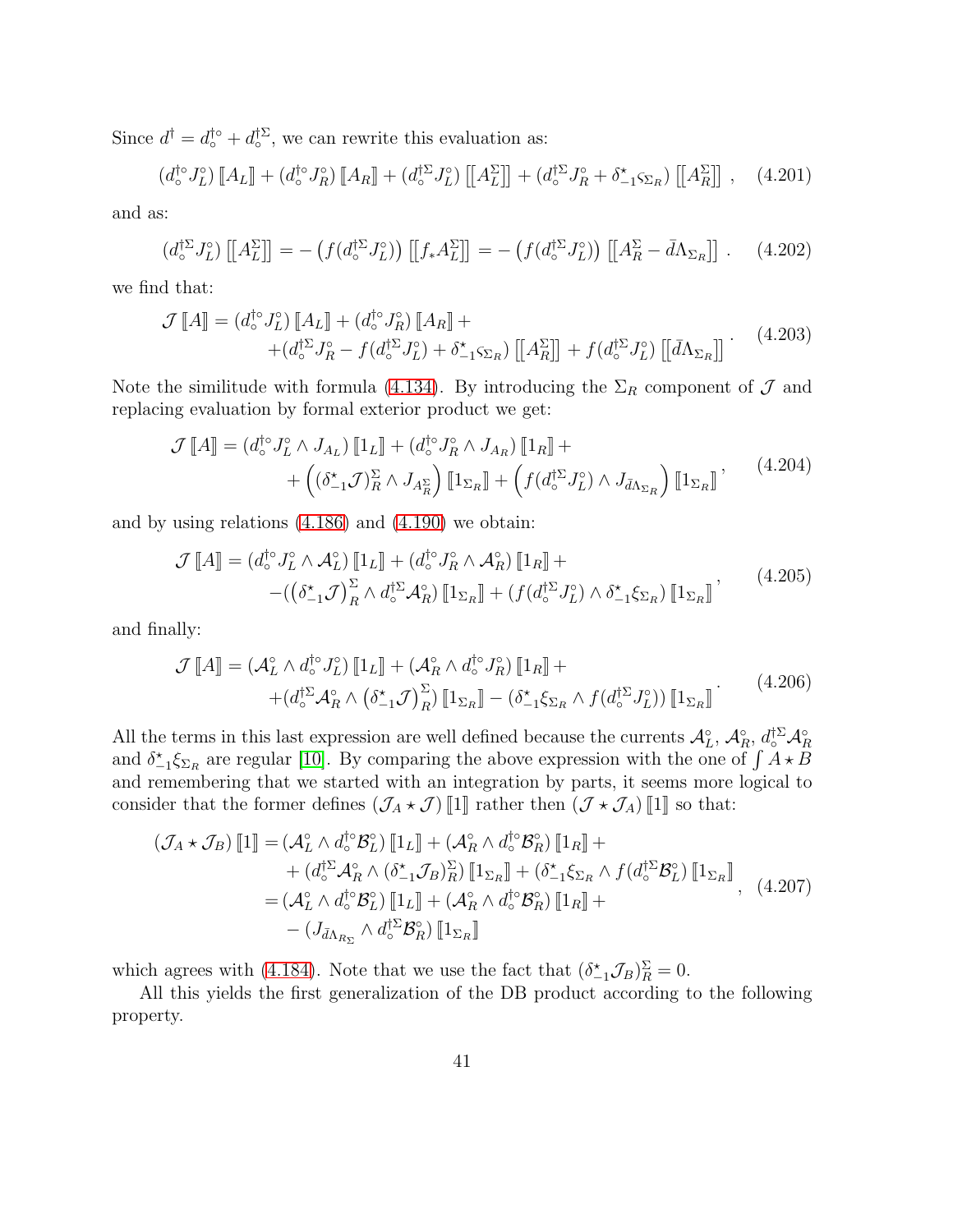### Property 17.

1) A DB 1-current  $(A_L^{\circ}, A_R^{\circ}, \xi_{\Sigma_R})$  is regular if and only if there exist a DB 1-cocycle  $(A_L, A_R, \Lambda_{\Sigma_R})$  such that:

$$
\mathcal{A}_L^\circ = J_{A_L} \quad , \quad \mathcal{A}_R^\circ = J_{A_R} \quad , \quad \xi_{\Sigma_R} = \mathfrak{J}_{\Lambda_{\Sigma_R}} , \tag{4.208}
$$

with  $H_D^0(\Sigma) \stackrel{\mathfrak{I}}{\rightarrow} H_D^1(\Sigma)$ <sup>\*</sup> the canonical injection. The generalized curvature of a regular DB 1-current  $\mathcal{J}_A$  is the image of the curvature of A under the injection  $\Omega_{\mathbb{Z}}^2(X_L \cup_f X_R) \to$  $\Omega^1(X_L \cup_f X_R)_{\mathbb{Z}}^{\diamond}$  and as such is a regular de Rham current.

2) Let  $\mathcal{J} = (J_L^{\circ}, J_R^{\circ}, s_{\Sigma_R})$  and  $\mathcal{J}_A = (\mathcal{A}_L^{\circ}, \mathcal{A}_R^{\circ}, \xi_{\Sigma_R})$  be two DB 1-currents, the first being singular and the second regular. The generalized DB product of  $\mathcal{J}_A$  with  $\mathcal J$  is:

<span id="page-42-0"></span>
$$
\begin{split} \left(\mathcal{J}_{A} \star \mathcal{J}\right) \llbracket 1 \rrbracket &= \left(\mathcal{A}_{L}^{\circ} \wedge d_{\circ}^{\dagger \circ} J_{L}^{\circ}\right) \llbracket 1_{L} \rrbracket + \left(\mathcal{A}_{R}^{\circ} \wedge d_{\circ}^{\dagger \circ} J_{R}^{\circ}\right) \llbracket 1_{R} \rrbracket + \\ &+ \left(d_{\circ}^{\dagger \Sigma} \mathcal{A}_{R}^{\circ} \wedge \left(\delta_{-1}^{\star} \mathcal{J}\right)_{R}^{\Sigma}\right) \llbracket 1_{\Sigma_{R}} \rrbracket - \left(\delta_{-1}^{\star} \xi_{\Sigma_{R}} \wedge f\left(d_{\circ}^{\dagger \Sigma} J_{L}^{\circ}\right)\right) \llbracket 1_{\Sigma_{R}} \rrbracket \end{split} \tag{4.209}
$$

and fulfills:

$$
\left(\mathcal{J}_A \star \mathcal{J}\right) \llbracket 1 \rrbracket \stackrel{\mathbb{Z}}{=} \mathcal{J} \llbracket A \rrbracket = \left(\mathcal{J} \star \mathcal{J}_A\right) \llbracket 1 \rrbracket \,, \tag{4.210}
$$

with A the DB 1-cocycle defining  $\mathcal{J}_A$ . In particular, if  $\mathcal{J}_z$  is associated with a 1-cycle z we have:

$$
\left(\mathcal{J}_z \star \mathcal{J}_A\right) [\![1]\!] = \mathcal{J}_z [\![A]\!] = \oint_z A \,. \tag{4.211}
$$

From the first of the above properties, we deduce that a generalized DB class is regular if and only if it is a smooth Pontryagin dual in the sense of [\[14\]](#page-58-13). In other words, a generalized DB class is regular if and only if its generalized curvature is regular.

To further extend the generalized DB product the first idea is to replace the regular DB 1-current  $\mathcal{J}_A$  in formula [\(4.209\)](#page-42-0) with a general DB 1-current K which yields:

$$
\begin{split} \left(\mathcal{J} \star \mathcal{K}\right) \llbracket 1 \rrbracket &= \left(J_L^{\circ} \wedge d_{\circ}^{\dagger \circ} K_L^{\circ}\right) \llbracket 1_L \rrbracket + \left(J_R^{\circ} \wedge d_{\circ}^{\dagger \circ} K_R^{\circ}\right) \llbracket 1_R \rrbracket + \\ &+ \left(d_{\circ}^{\dagger \Sigma} J_R^{\circ} \wedge \left(\delta_{-1}^{\star} \mathcal{K}\right)_{R}^{\Sigma}\right) \llbracket 1_{\Sigma_R} \rrbracket - \left(\delta_{-1}^{\star} \zeta_{\Sigma_R} \wedge f\left(d_{\circ}^{\dagger \Sigma} K_L^{\circ}\right)\right) \llbracket 1_{\Sigma_R} \rrbracket \ . \end{split} \tag{4.212}
$$

Before wondering whether this expression is meaningful, let us see if it gives rise to a commutative product or not. To this end, we consider the difference  $\Delta(\mathcal{J},\mathcal{K})$  =  $(\mathcal{J} \star \mathcal{K})$  [1] –  $(\mathcal{K} \star \mathcal{J})$  [1]. We have:

$$
\Delta(\mathcal{J}, \mathcal{K}) = - \left( d_{\circ}^{\dagger \circ} (J_{L}^{\circ} \wedge K_{L}^{\circ}) \right) \llbracket 1_{L} \rrbracket - \left( d_{\circ}^{\dagger \circ} (J_{R}^{\circ} \wedge K_{R}^{\circ}) \right) \llbracket 1_{L} \rrbracket + \left( d_{\circ}^{\dagger \Sigma} J_{R}^{\circ} \wedge (\delta_{-1}^{*} \mathcal{K})_{R}^{\Sigma} \right) \llbracket 1_{\Sigma_{R}} \rrbracket - \left( d_{\circ}^{\dagger \Sigma} K_{R}^{\circ} \wedge (\delta_{-1}^{*} \mathcal{J})_{R}^{\Sigma} \right) \llbracket 1_{\Sigma_{R}} \rrbracket
$$
\n
$$
- \left( \delta_{-1}^{*} \varsigma_{\Sigma_{R}} \wedge f(d_{\circ}^{\dagger \Sigma} K_{L}^{\circ}) \right) \llbracket 1_{\Sigma_{R}} \rrbracket + \left( \delta_{-1}^{*} \kappa_{\Sigma_{R}} \wedge f(d_{\circ}^{\dagger \Sigma} J_{L}^{\circ}) \right) \llbracket 1_{\Sigma_{R}} \rrbracket , \tag{4.213}
$$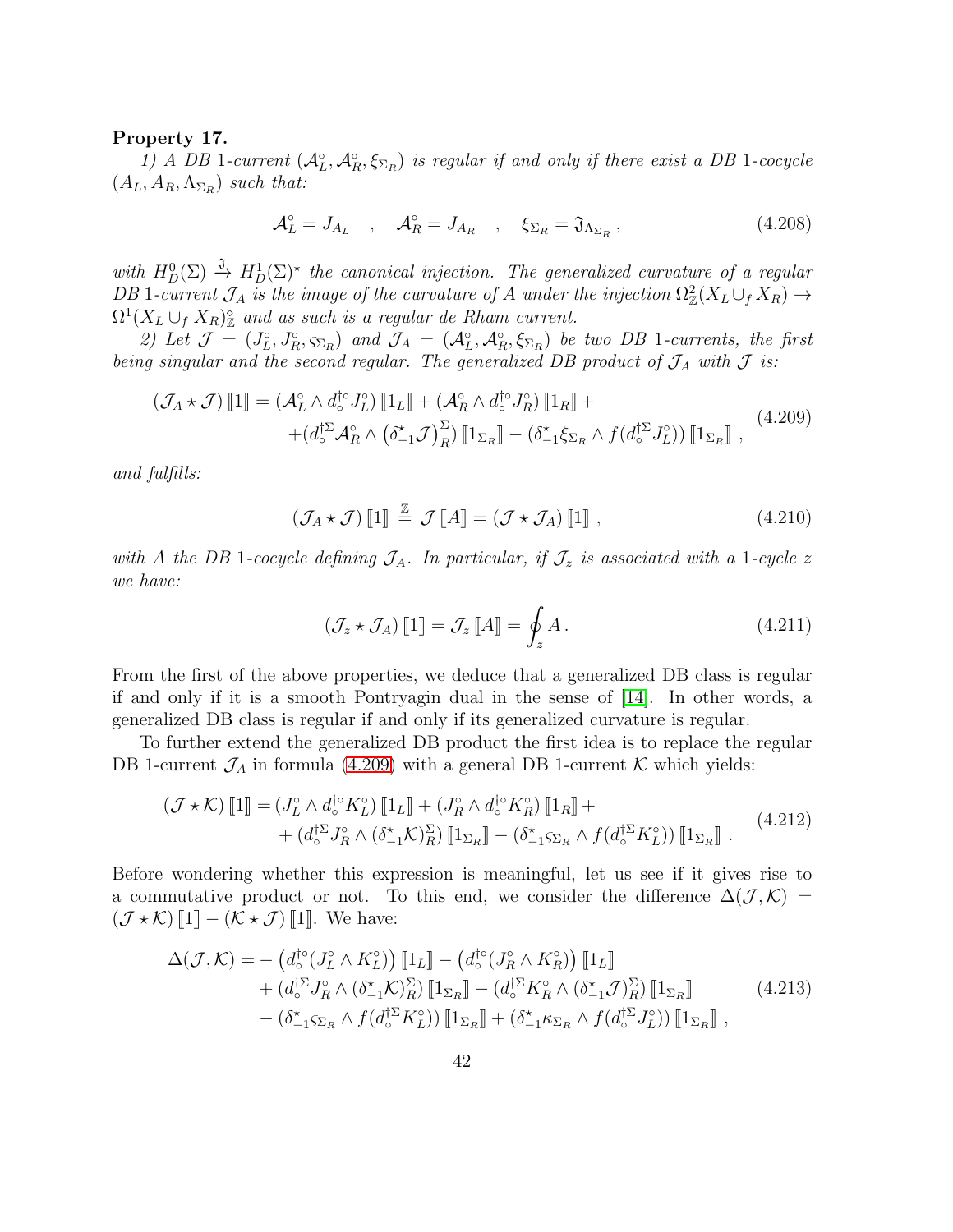which after some algebraic juggles yields:

$$
\Delta(\mathcal{J},\mathcal{K}) = \left( (\delta_{-1}^{\star}\mathcal{J})_R^{\Sigma} \right) \wedge (\delta_{-1}^{\star}\mathcal{K})_R^{\Sigma} \right) \left[ 1_{\Sigma_R} \right] - \left( \delta_{-1}^{\star} \varsigma_{\Sigma_R} \wedge \delta_{-1}^{\star} \kappa_{\Sigma_R} \right) \left[ 1_{\Sigma_R} \right] . \tag{4.214}
$$

Since  $\delta_{-1}^* \varsigma_{\Sigma_R}$  and  $\delta_{-1}^* \kappa_{\Sigma_R}$  are generalized curvature (on  $\Sigma_R$ ) they are closed which implies that the quantity  $(\delta_{-1}^* \varsigma_{\Sigma_R} \wedge \delta_{-1}^* \kappa_{\Sigma_R})$  [ $1_{\Sigma_R}$ ] is firstly meaningful [\[10\]](#page-58-9) and secondly an integer. So, the term  $(\delta_{-1}^* \varsigma_{\Sigma_R} \wedge \delta_{-1}^* \kappa_{\Sigma_R})$  [ $1_{\Sigma_R}$ ] is not an issue if commutativity is considered modulo integers, i.e. in  $\mathbb{R}/\mathbb{Z}$ . Hence, it is the first term in the right-hand side of the above equation which breaks commutativity. To ensure commutativity, we must add to the original expression of  $(\mathcal{J} \star \mathcal{K})$  [1] the term:

<span id="page-43-0"></span>
$$
-\frac{1}{2}\left( (\delta_{-1}^{\star}\mathcal{J})_R^{\Sigma} \wedge (\delta_{-1}^{\star}\mathcal{K})_R^{\Sigma} \right) \left[ \mathbb{1}_{\Sigma_R} \right] = \frac{1}{2} \left( (\delta_{-1}^{\star}\mathcal{K})_R^{\Sigma} \wedge (\delta_{-1}^{\star}\mathcal{J})_R^{\Sigma} \right) \left[ \mathbb{1}_{\Sigma_R} \right] . \tag{4.215}
$$

We can now set the following definition:

#### <span id="page-43-1"></span>Definition 3.

Let  $\mathcal{J} = (J_L^{\circ}, J_R^{\circ}, \varsigma_{\Sigma_R})$  and  $\mathcal{K} = (K_L^{\circ}, K_R^{\circ}, \kappa_{\Sigma_R})$  be two DB 1-currents of  $X_L \cup_f X_R$ . When it exists, their generalized DB product is:

$$
\begin{split} \left(\mathcal{J} \star \mathcal{K}\right) \left[\!\left[1\right]\!\right] &= \left(J_L^{\circ} \wedge d_{\circ}^{\dagger \circ} K_L^{\circ}\right) \left[\!\left[1_L\right]\!\right] + \left(J_R^{\circ} \wedge d_{\circ}^{\dagger \circ} K_R^{\circ}\right) \left[\!\left[1_R\right]\!\right] + \\ &+ \left(\Delta_{\mathcal{J}}^{\Sigma_R} \wedge (\delta_{-1}^{\star} \mathcal{K})_R^{\Sigma} \left[\!\left[1_{\Sigma_R}\right]\!\right] - \left(\delta_{-1}^{\star} \varsigma_{\Sigma_R} \wedge f\left(d_{\circ}^{\dagger \Sigma} K_L^{\circ}\right)\right) \left[\!\left[1_{\Sigma_R}\right]\!\right] \,, \end{split} \tag{4.216}
$$

with:

$$
\Delta_{\mathcal{J}}^{\Sigma_R} = d_{\circ}^{\dagger \Sigma} J_R^{\circ} - \frac{1}{2} (\delta_{-1}^{\star} \mathcal{J})_R^{\Sigma} = \frac{1}{2} \left( d_{\circ}^{\dagger \Sigma} J_R^{\circ} + f (d_{\circ}^{\dagger \Sigma} J_L^{\circ}) - \delta_{-1}^{\star} \varsigma_{\Sigma_R} \right) . \tag{4.217}
$$

To see the consistency of this definition we must check that the generalized DB product with a DB 1-current ambiguity is zero (modulo integers). We leave this as an exercise. Of course we find that  $(\mathcal{J}_A * \mathcal{J}_B)[1] = \int_M A * B$  is well-defined. If one of the two DB 1-currents is regular all the evaluations appearing in the above definition are welldefined [\[10\]](#page-58-9), the additional contribution [\(4.215\)](#page-43-0) vanishes and as expected we have:

$$
\left(\mathcal{J} \star \mathcal{J}_A\right) \llbracket 1 \rrbracket = \left(\mathcal{J}_A \star \mathcal{J}\right) \llbracket 1 \rrbracket = J \llbracket A \rrbracket \ . \tag{4.218}
$$

When both DB 1-currents are singular some or all of the evaluations appearing in the definition of  $(\mathcal{J} \star \mathcal{K})$  [1] may be ill-defined. Fortunately, the situation is not as bad as it seems. To see this, let us give some fundamental generalized DB products relying on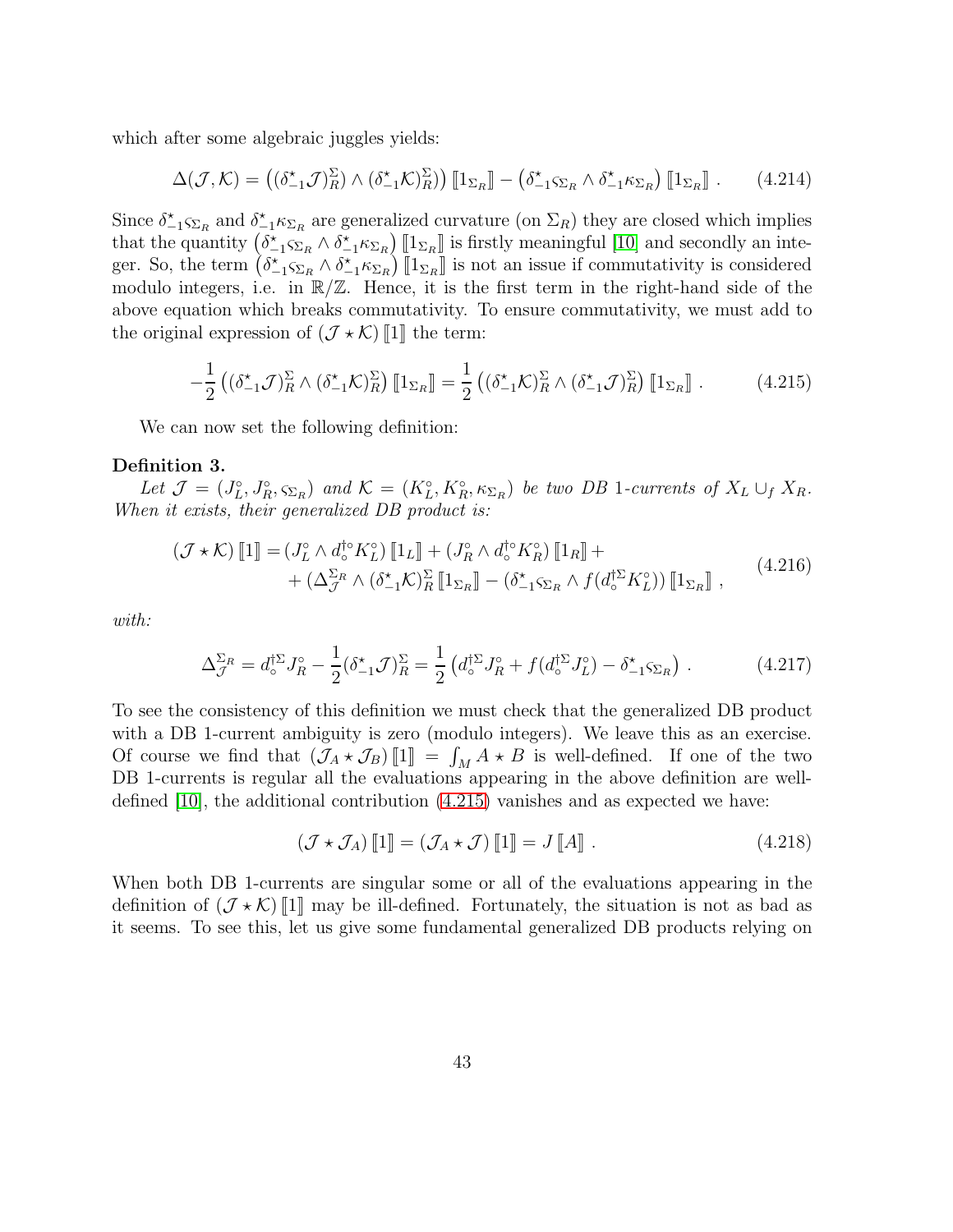decomposition [\(4.164\)](#page-33-1). After some algebraic juggles, we find:

\n- \n
$$
\begin{aligned}\n &\left(\mathcal{J}_{\vec{n}_f} \star \mathcal{J}_{\vec{n}'_f}\right) \llbracket 1 \rrbracket \stackrel{\mathbb{Z}}{=} 0, \\
 &\left(\mathcal{J}_{\vec{n}_f} \star \mathcal{J}_{\vec{\theta}}\right) \llbracket 1 \rrbracket = \left\langle Q\vec{\theta}, \vec{n}_f \right\rangle, \\
 &\left(\mathcal{J}_{\vec{n}_f} \star \mathcal{S}\right) \llbracket 1 \rrbracket = \sum_{a=1}^g \left(n_f^a j_{\lambda_a^R} \wedge S_R^\circ\right) \llbracket 1_{\Sigma_R} \rrbracket, \\
 &\left(\mathcal{J}_{\vec{\theta}} \star \mathcal{J}_{\vec{\theta}'}\right) \llbracket 1 \rrbracket = -\left\langle P\vec{\theta}, Q\vec{\theta}' \right\rangle = -\left\langle P\vec{\theta}_\tau, Q\vec{\theta}'_\tau \right\rangle, \\
 &\left(\mathcal{J}_{\vec{\theta}} \star \mathcal{S}\right) \llbracket 1 \rrbracket = 0, \\
 &\tag{4.219}\n \end{aligned}
$$
\n
\n

<span id="page-44-0"></span>
$$
\bullet \quad (\mathcal{C}_{\vec{\theta}_{\tau}} \star \mathcal{C}_{\vec{\theta}_{\tau}'} ) \llbracket 1 \rrbracket \stackrel{\mathbb{Z}}{=} \left\langle Q \vec{\theta}_{\tau}, P \vec{\theta}_{\tau}' \right\rangle.
$$

In the computation of the first and last of the above relations we used  $(j_{A_a^R} \wedge j_{\lambda_{b_a}^R})$   $\llbracket 1_R \rrbracket = 0$ which derives from the following regularization. First, we chose the support of the annuli  $A_a^R$  in such a way that  $(j_{A_a^R} \wedge j_{\lambda_b^R})$   $[1_R] = 0$  when  $a \neq b$ . Then, when  $a = b$  we consider a framing  $\check{\lambda}_a^R$  of  $\lambda_a^R$  and set  $(j_{A_a^R} \wedge j_{\lambda_a^R})$   $[1_R] := (j_{A_a^R} \wedge j_{\check{\lambda}_a^R})$   $[1_R]$ . This last term is a Kronecker index and as such an integer, that is to say zero modulo integers. This is an example of what we will call the zero regularization procedure in the next property. The third generalized product in the above list might be ill-defined. However, if the singular support of  $\delta_{-1}^* S$  does not intersect the support of any of the  $j_{\lambda_a^R}$ , then the corresponding generalized DB product is well-defined. In fact, it is even sufficient to require that the singular support of  $(\delta_{-1}^* S)_R^{\circ} = d_0^{\dagger} S_R^{\circ}$  does not intersect the support of any of the  $j_{\lambda_R^R}$ . Thus, this third term is not hard to manage, for instance by putting some simple support restriction on the set of S fields. The last kind of generalized product which can be illdefined are those of the form  $(S \star S')$  [1]. Identifying the "good fields" to consider seems a hard task. Fortunately, we will see in the last section that finding a precise set of "good fields" is a rather irrelevant question in the context of Chern-Simons and BF abelian theories. Nonetheless, because they will play a role in these theories, the more specific case of DB 1-currents associated with 1-cycles requires some attention.

Let  $\mathcal{J}_{\partial c} = \left(j_{c_L^{\circ}}, j_{c_R^{\circ}}, \overline{j_{c_R^{\Sigma}}} \right)$ and  $\mathcal{J}_{\partial c'} = \left(j_{c'_{L}}\text{, } j_{c'_{R}}\text{, } \overline{j_{c'_{R}}}\text{, } j_{c''_{R}}\right)$  be DB 1-currents associated with two homologically trivial 1-cycles  $\partial c$  and  $\partial c'$ , respectively. Then, we have:

$$
\begin{split} \left(\mathcal{J}_{\partial c} \star \mathcal{J}_{\partial c'}\right) \llbracket 1 \rrbracket &= \left(j_{c_L^{\circ}} \wedge d_{\circ}^{\dagger \circ} j_{c_L^{\prime \circ}}\right) \llbracket 1_L \rrbracket + \left(j_{c_R^{\circ}} \wedge d_{\circ}^{\dagger \circ} j_{c_R^{\prime \circ}}\right) \llbracket 1_R \rrbracket + \\ &+ \left(\Delta_c^{\Sigma_R} \wedge \left(\delta_{-1}^{\star} \mathcal{C}'\right)_R^{\Sigma} \right) \llbracket 1_{\Sigma_R} \rrbracket - \left(d^{\dagger \Sigma} j_{c_R^{\Sigma}} \wedge f\left(d_{\circ}^{\dagger \Sigma} j_{c_L^{\prime \circ}}\right)\right) \llbracket 1_{\Sigma_R} \rrbracket \ . \end{split} \tag{4.220}
$$

If the supports of  $\partial c$  and  $\partial c'$  do not intersect then  $(\delta_{-1}^* \mathcal{C})_R^{\Sigma} \wedge (\delta_{-1}^* \mathcal{C}')_R^{\Sigma} = 0$  so that the right-hand side of the above expression coincides with expression [\(3.118\)](#page-23-0) of the linking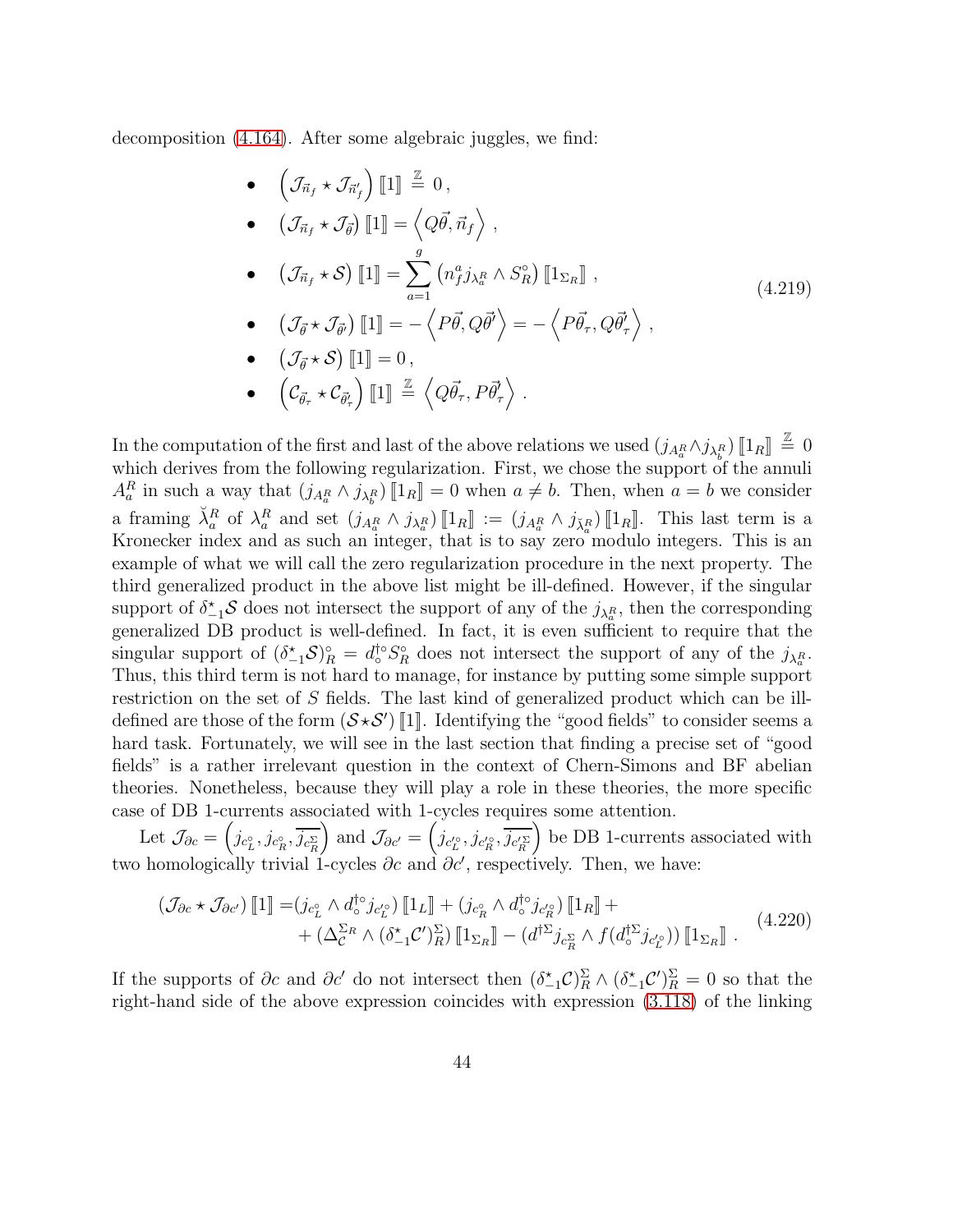number of  $\partial c$  with  $\partial c'$  and as such is an integer. Thus, we have:

<span id="page-45-0"></span>
$$
\left(\mathcal{J}_{\partial c} \star \mathcal{J}_{\partial c'}\right) [\![1]\!] = lk(\partial c, \partial c') \stackrel{\mathbb{Z}}{=} 0. \tag{4.221}
$$

Of course, it might be necessary to chose  $c$  and  $c'$  carefully for the above generalized DB product to be well-defined, a precaution which must also be taken when the linking number is written as a Kronecker index.

Let z and z' be two homologically non-trivial 1-cycles. There exist  $p, p' \in \mathbb{Z}$  and two 2-chains c and c' such that  $pz = \partial c$  and  $p'z' = \partial c'$ . We already seen that the DB 1-currents associated with z (resp. z') is  $\mathcal{J}_z = \mathcal{C}_{\vec{\theta}_{\tau}} - \mathcal{J}_{\vec{\theta}_{\tau}}$  (resp.  $\mathcal{J}_{z'} = \mathcal{C}_{\vec{\theta}_{\tau}} - \mathcal{J}_{\vec{\theta}_{\tau}}$ ) where  $\vec{\theta}_{\tau}$  (resp.  $\vec{\theta}'_{\tau}$ ) is such that  $P\vec{\theta}_{\tau}$  (resp.  $P\vec{\theta}'_{\tau}$ ) represents the homology class of z (resp. z'). Now, from [\(4.219\)](#page-44-0) we deduce that:

$$
\left(\mathcal{J}_z \star \mathcal{J}_{z'}\right) \llbracket 1 \rrbracket = \left(\mathcal{C}_{\vec{\theta}_{\tau}} \star \mathcal{C}_{\vec{\theta}_{\tau}'}\right) \llbracket 1 \rrbracket + \left(\mathcal{J}_{\vec{\theta}_{\tau}} \star \mathcal{J}_{\vec{\theta}_{\tau}'}\right) \llbracket 1 \rrbracket \stackrel{\mathbb{Z}}{=} 0. \tag{4.222}
$$

In addition, we know that there is a bilinear pairing  $\Gamma: T_1(X_L \cup_f X_R) \times T_1(X_L \cup_f X_R) \to$  $\mathbb{Q}/\mathbb{Z}$ , referred to as the linking form of  $X_L \cup_f X_R$  and which is defined as follows. Let  $z_{\tau}$  and  $z'_{\tau}$  be the two non-trivial torsion 1-cycles we have just introduced. Following [\[15\]](#page-59-0), we set:

$$
\Gamma(z_{\tau}, z_{\tau}') = \frac{1}{p}(c \odot z_{\tau}'). \tag{4.223}
$$

It is not hard to check that this definition is independent of the choice of c. Since  $p'z' = \partial c'$ , we can also write:

$$
\Gamma(z_{\tau}, z_{\tau}') = \frac{1}{pp'}(c \odot \partial c') = \frac{1}{pp'}lk(\partial c, \partial c').
$$
\n(4.224)

This bilinear pairing becomes an  $\mathbb{Q}/\mathbb{Z}$ -valued bilinear pairing at the level of classes. Now, since we have  $j_z = d^{\dagger} \mathcal{C}_{\vec{\theta}_{\tau}}$  and  $j_{z'} = d^{\dagger} \mathcal{C}_{\vec{\theta}_{\tau}'}$ , we deduce that:

$$
\Gamma(z_{\tau}, z_{\tau}') = \left( \mathcal{C}_{\vec{\theta}_{\tau}} \star \mathcal{C}_{\vec{\theta}_{\tau}'} \right) \llbracket 1 \rrbracket \stackrel{\mathbb{Z}}{=} \left\langle Q \vec{\theta}_{\tau}, P \vec{\theta}_{\tau}' \right\rangle. \tag{4.225}
$$

See [\[11\]](#page-58-10) for the particular case of a rational homology sphere. Let us point out that, the linking number of  $z_{\tau}$  and  $z'_{\tau}$ , now defined as  $\Gamma(z_{\tau}, z'_{\tau})$ , is not an integer and hence not zero in  $\mathbb{Q}/\mathbb{Z}$ . Furthermore, this rational linking number is not  $(\mathcal{J}_{z_{\tau}} \star \mathcal{J}_{z'_{\tau}})$  [1] since this generalized DB product is zero. Of course, the linking form  $\Gamma$  is nothing but the linking form introduced in Property [2.](#page-9-0)

Finally, let  $z$  and  $z'$  be two homologically non-trivial free 1-cycles with associated DB 1-currents  $\mathcal{J}_z = \mathcal{J}_{\vec{n}_f} + \mathcal{C}$  and  $\mathcal{J}_{z'} = \mathcal{J}_{\vec{n}'_f} + \mathcal{C}'$ , respectively. By combining the fundamental evaluations [\(4.219\)](#page-44-0) together with property [\(4.221\)](#page-45-0) we deduce that:

$$
\left(\mathcal{J}_z \star \mathcal{J}_{z'}\right) \llbracket 1 \rrbracket \stackrel{\mathbb{Z}}{=} 0. \tag{4.226}
$$

We end with the following property.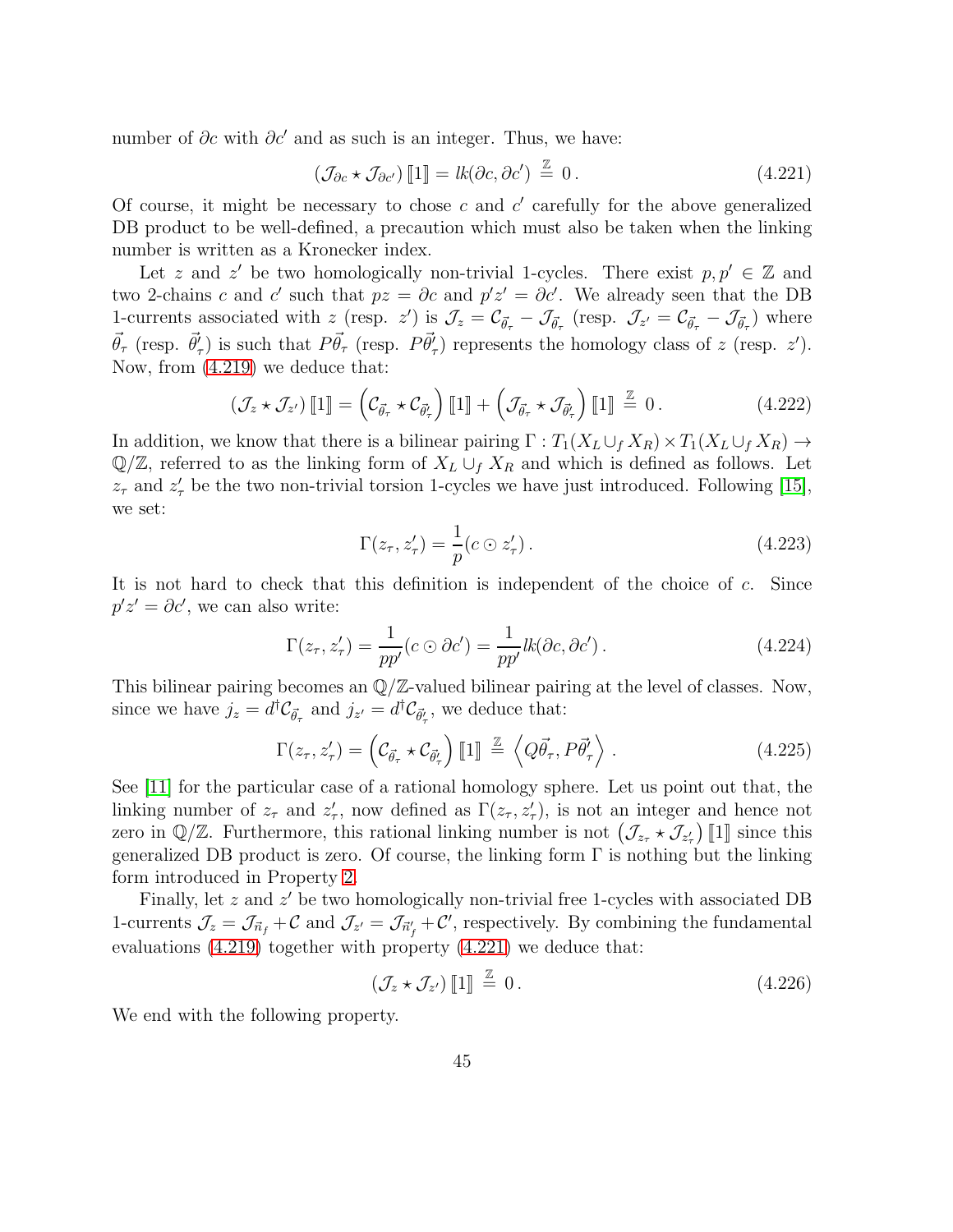### Property 18.

1) Let z and z' be two 1-cycles of  $X_L \cup_f X_R$  and let  $\mathcal{J}_z$  and  $\mathcal{J}_{z'}$  be two DB 1-current associated with  $z$  and  $z'$ , respectively. Then we have:

$$
\left(\mathcal{J}_z \star \mathcal{J}_{z'}\right) \llbracket 1 \rrbracket \stackrel{\mathbb{Z}}{=} 0. \tag{4.227}
$$

Moreover, we define the **zero regularization** procedure by setting:

$$
\left(\mathcal{J}_z \star \mathcal{J}_z\right) \llbracket 1 \rrbracket = \left(\mathcal{J}_z \star \mathcal{J}_z\right) \llbracket 1 \rrbracket \stackrel{\mathbb{Z}}{=} 0\,,\tag{4.228}
$$

where  $\ddot{z}$  is any framing of z.

2) The linking form of  $X_L \cup_f X_R$  is defined with the help of generalized DB products according to:

$$
\Gamma(z_{\tau}, z_{\tau}') = \left( \mathcal{C}_{\vec{\theta}_{\tau}} \star \mathcal{C}_{\vec{\theta}_{\tau}'} \right) \llbracket 1 \rrbracket \stackrel{\mathbb{Z}}{=} \left\langle Q \vec{\theta}_{\tau}, P \vec{\theta}_{\tau}' \right\rangle, \tag{4.229}
$$

where  $z_{\tau}$  and  $z'_{\tau}$  are torsion 1-cycles whose homology classes are given by  $P\vec{\theta}_{\tau}$  and  $P\vec{\theta}'_{\tau}$ , respectively.

For homologically trivial 1-cycles, the zero regularization procedure can be identified with the framing procedure which allows to define the linking of an homologically trivial 1-cycle z with itself, aka the self-linking of z. The other cases are an extension of this framing procedure to generalized DB products.

## 5 Chern-Simons and BF theories

## 5.1 Actions

Let us start with the BF theory as the Chern-Simons action can be derived from the BF one. We already know [\[4,](#page-58-5)5] that on a closed 3-manifold M the the  $U(1)$  BF action can be defined as the functional:

$$
S_{BF,k}(\bar{A}, \bar{B}) = k \int_{\mathbb{R}^3} \bar{A} \star \bar{B}, \qquad (5.230)
$$

where  $\overline{A}$  and  $\overline{B}$  are elements of  $H_D^1(M)$  and k is a coupling constant. This action cannot be considered as classical since it is  $\mathbb{R}/\mathbb{Z}$ -valued. Nevertheless, this choice of definition for the BF action is twofold. Firstly it goes straightforwardly to the quantum world and secondly it automatically implies that the coupling constant  $k$  is an integer, i.e. is quantized. Following the same path, the Chern-Simons action is defined by:

$$
S_{CS,k}(\bar{A}) = S_{BF,k}(\bar{A}, \bar{A}) = k \int_{\mathbb{R}^3} \bar{A} \star \bar{A}, \qquad (5.231)
$$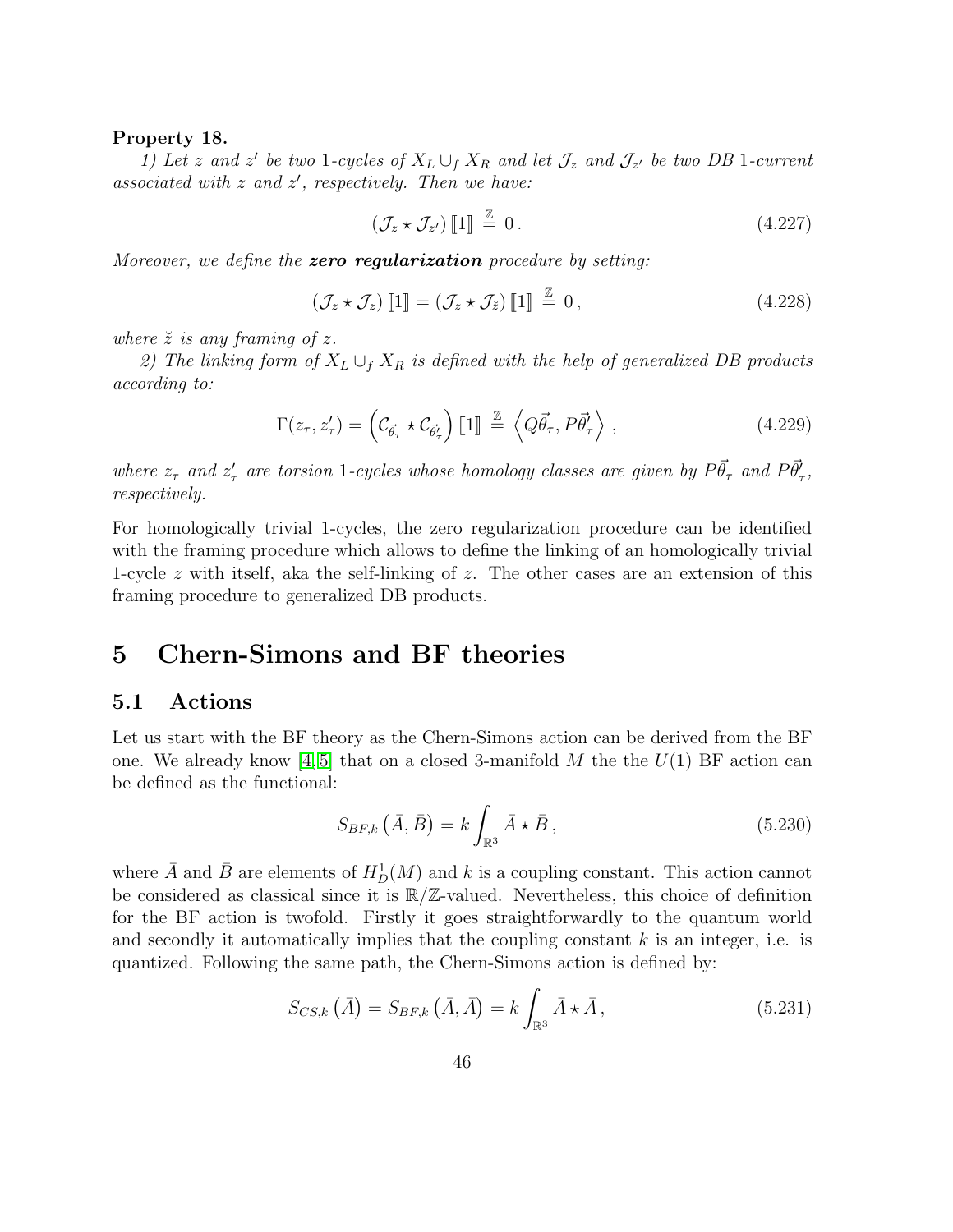with  $\bar{A} \in H_D^1(M)$  and  $k \in \mathbb{Z}$ .

These actions where studied in various contexts [\[1,](#page-58-0) [3,](#page-58-8) [4\]](#page-58-5). Our purpose here is to find expressions of the CS and BF actions in the context of a Heegaard spliting  $X_L \cup_f X_R$ when  $H_D^1(M)$  is replaced by  $H_D^1(M)^*$ , that is to say when we deal with generalized DB classes instead of smooth ones. Let us recall that we want to do that in order to include links into the set of fields. Indeed, a link can be see as a 1-cycle and hence as a generalized DB class.

We shall concentrate on the BF action and try to find its expression in term of the variables which appear in the decomposition formula [\(4.164\)](#page-33-1). In other words, we want to compute:

$$
S_{BF,k}(\vec{n}_f, \vec{\theta}, S, \vec{n}'_f, \vec{\theta}', S') = k \left( \mathcal{J}_{(\vec{n}_f, \vec{\theta}, S)} \star \mathcal{J}_{(\vec{n}'_f, \vec{\theta}', S')} \right) [\![1]\!],
$$
\n(5.232)

where the generalized DB product was given in Definition [3.](#page-43-1) By using the sets of fundamental generalized DB products [\(4.219\)](#page-44-0) we straightforwardly get:

<span id="page-47-1"></span>
$$
S_{BF,k}(\vec{n}_f, \vec{\theta}, S, \vec{n}'_f, \vec{\theta}', S') = k(S * S') \llbracket 1 \rrbracket + k \sum_{a=1}^g \left( n_f^a j_{\lambda_a^{E_R}} \wedge S_R^{\prime \circ} + n_f^{\prime a} j_{\lambda_a^{E_R}} \wedge S_R^{\circ} \right) \llbracket 1_R \rrbracket + \dots \quad (5.233)
$$

$$
+ k \left\langle Q\vec{\theta}, \vec{n}'_f \right\rangle + k \left\langle Q\vec{\theta}', \vec{n}_f \right\rangle - k \left\langle P\vec{\theta}_\tau, Q\vec{\theta}'_\tau \right\rangle
$$

The Chern-Simons action is then:

<span id="page-47-0"></span>
$$
S_{CS,k}(\vec{n}_f, \vec{\theta}, S) = k(\mathcal{S} \star \mathcal{S}) \left[1\right] + 2k \sum_{a=1}^{g} \left(n_f^a j_{\lambda_a^{\Sigma_R}} \wedge S_R^{\circ}\right) \left[1_R\right] + 2k \left\langle Q\vec{\theta}, \vec{n}_f \right\rangle - k \left\langle P\vec{\theta}_\tau, Q\vec{\theta}_\tau'\right\rangle \tag{5.234}
$$

Of course, these expressions are formal because the various product appearing in them might be ill-defined. These expressions, although formal, are very close to the expressions obtained in the smooth case in  $|1|$ . In particular the inner products are the same.

## 5.2 Functional measures

Let's have a look at the functional measures which are involved in the determination of the CS and BF partition function as well as of the expectation values of  $U(1)$  Wilson loops. These observables will be discussed in the last subsection. Decomposition [\(4.164\)](#page-33-1) provides us with the most natural expression of the functional measures:

$$
d\mu_{CS,k}(\vec{n}_f, \vec{\theta}, S) = DS \sum_{\vec{n}_f} \sum_{\vec{\theta}_\tau} d^{b_1} \vec{\theta}_f \, e^{2i\pi S_{CS,k}(\vec{n}_f, \vec{\theta}, S)} \,. \tag{5.235}
$$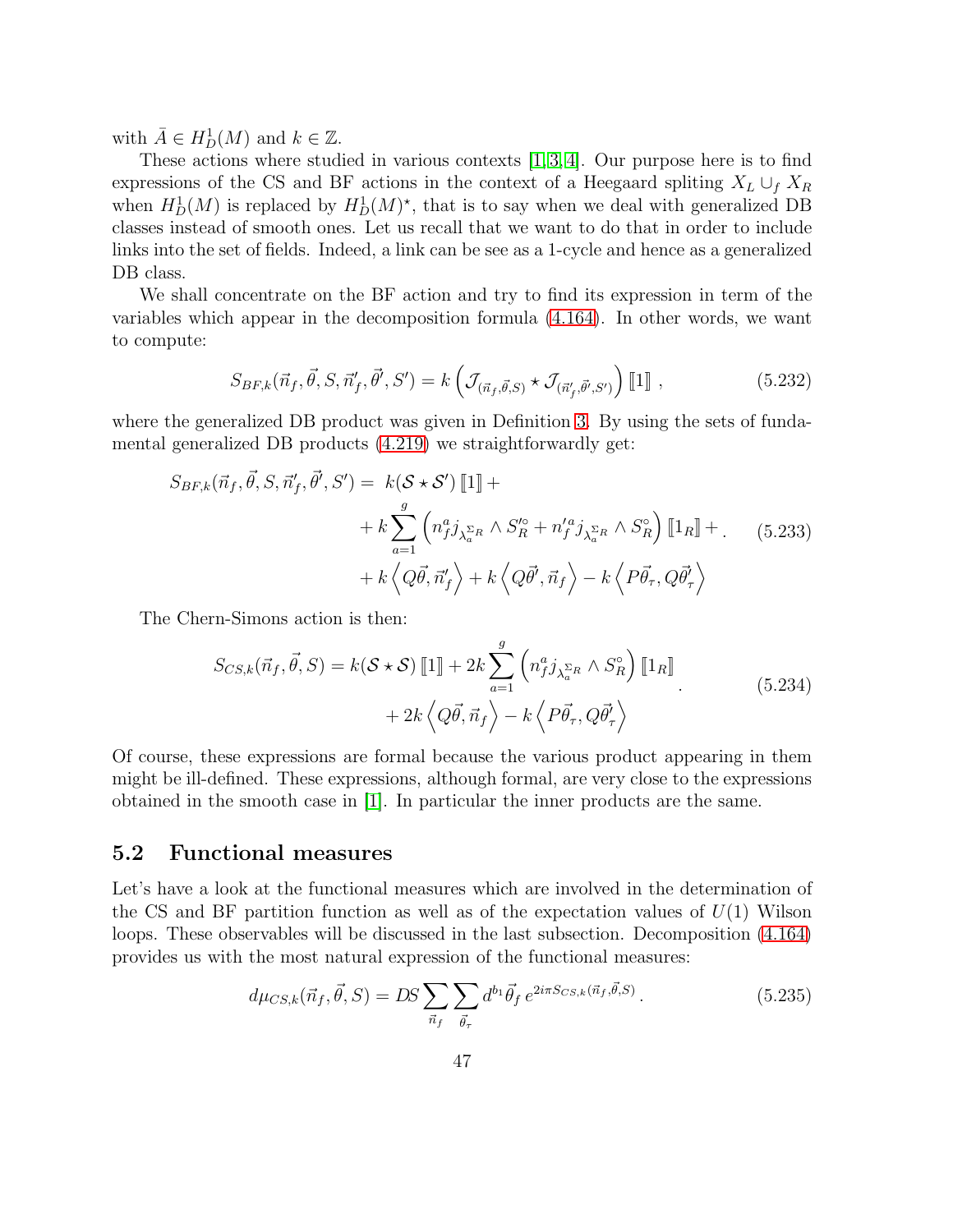All integrals and sums are taken over classes, or rather over the representatives of Property [13.](#page-33-0) Note that the only infinite dimensional, and so formal, measure is the one dealing with the variables  $S$ . All the others are finite dimensional. Of course the Bf measure is:

$$
d\mu_{BF,k}(\vec{n}_f, \vec{\theta}, S, \vec{n}'_f, \vec{\theta}', S') = DSDS' \sum_{\vec{n}_f, \vec{n}'_f} \sum_{\vec{\theta}_\tau, \vec{\theta}'_\tau} d^{b_1} \vec{\theta}_f d^{b_1} \vec{\theta}'_f e^{2i\pi S_{BF,k}(\vec{n}_f, \vec{\theta}, S, \vec{n}'_f, \vec{\theta}', S')}.
$$
(5.236)

Let us consider the shift:

<span id="page-48-0"></span>
$$
\vec{n}_f \to \vec{n}_f + \vec{t}_f = \vec{u}_f, \qquad (5.237)
$$

where  $\vec{t}_f$  is fixed. Since  $T_1(X_L \cup_f X_R)$  is a free abelian group, this shift does not change the sums over  $\vec{n}_f$  in the functional measure  $d\mu_{CS,k}$ . However, under this shift the CS action [\(5.234\)](#page-47-0) changes according to:

<span id="page-48-1"></span>
$$
S_{CS,k}(\vec{u}_f - \vec{t}_f, \vec{\theta}, S) = S_{CS,k}(\vec{u}_f, \vec{\theta}, S) - 2k \left( \mathcal{J}_{(\vec{u}_f, \vec{\theta}, S)} \star \mathcal{J}_{\vec{t}_f} \right) [\![1]\!],
$$
 (5.238)

with:

$$
\mathcal{J}_{\vec{t}_f} = \left( 0, \sum_{a=1}^g t_f^a j_{A_a^R}, \zeta_{\vec{t}_f} \right). \tag{5.239}
$$

This is a simple consequence of the relation:

$$
\left(\mathcal{J}_{(\vec{u}_f, \vec{\theta}, S)} \star \mathcal{J}_{\vec{t}_f}\right) \llbracket 1 \rrbracket = \sum_{a=1}^g \left(t_f^a j_{\lambda_a^R} \wedge S_R^\circ\right) \llbracket 1_R \rrbracket + \left\langle Q\vec{\theta}, \vec{t}_f\right\rangle
$$
\n
$$
= \left(\mathcal{J}_{(\vec{n}_f, \vec{\theta}, S)} \star \mathcal{J}_{\vec{t}_f}\right) \llbracket 1 \rrbracket
$$
\n(5.240)

which itself can be deduced from [\(5.233\)](#page-47-1). The second line follows from the fact that the right-hand side of the first equality is independent of  $\vec{u}_f$ . The zero regularization assumption implying that  $(\mathcal{J}_{\vec{t}_f} \star \mathcal{J}_{\vec{t}_f})$  [1] = 0, we finally find:

$$
S_{CS,k}(\vec{u}_f - \vec{t}_f, \vec{\theta}, S) = k \left( \left( \mathcal{J}_{(\vec{u}_f, \vec{\theta}, S)} - \mathcal{J}_{\vec{t}_f} \right) \star \left( \mathcal{J}_{(\vec{u}_f, \vec{\theta}, S)} - \mathcal{J}_{\vec{t}_f} \right) \right) [\![1]\!] . \tag{5.241}
$$

Hence, since the sum over  $\vec{n}_f$  is invariant under the shift [\(5.237\)](#page-48-0), the CS measure is invariant by a shift of the form:

$$
\mathcal{J}_{(\vec{u}_f, \vec{\theta}, S)} \to \mathcal{J}_{(\vec{u}_f, \vec{\theta}, S)} - \mathcal{J}_{\vec{t}_f}, \qquad (5.242)
$$

Conversely, if we add to the CS action a term like the second term appearing in the right hand side of [\(5.238\)](#page-48-1) then this contribution can be totally reabsorbed in the CS measure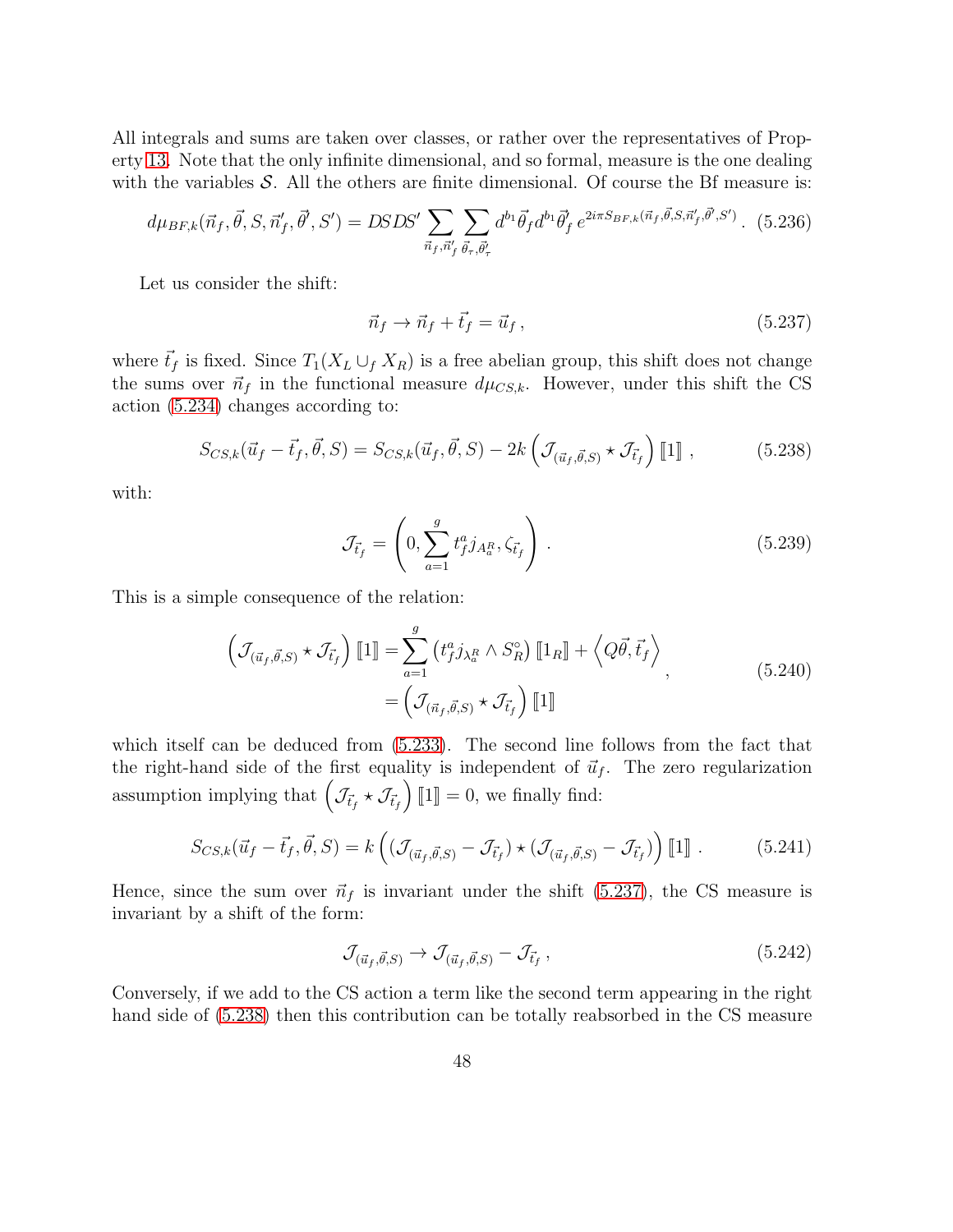thanks to the shift invariance. This property is referred to as the color 2k-periodicity of the CS theory with coupling constant  $k$ . Let us point out that the color periodicity of the Chern-Simons theory is related to the Cameron-Martin property of the action. An equivalent result is obtained for the BF action when considering shifts of the form:

$$
\begin{cases} \n\vec{n}_f \rightarrow \vec{n}_f + \vec{t}_f = \vec{u}_f \\ \n\vec{n}'_f \rightarrow \vec{n}'_f + \vec{t}'_f = \vec{u}'_f \n\end{cases} \n\tag{5.243}
$$

which infers the color k-periodicity of the BF theory with coupling constant  $k$ .

A dual symmetry comes from the term  $2k\left< Q \vec{\theta}_f, \vec{n}_f \right>$  in the CS action. For any  $\vec{m} \in \mathbb{Z}^g$ and any  $\vec{n}_f$  we have:

$$
2k\left\langle Q\left(\frac{\vec{m}}{2k}\right), \vec{n}_f \right\rangle = \left\langle Q\vec{m}, \vec{n}_f \right\rangle \stackrel{\mathbb{Z}}{=} 0, \tag{5.244}
$$

which means that the CS action is invariant with respect to the shift:

<span id="page-49-0"></span>
$$
\vec{\theta}_f \to \vec{\theta}_f + \frac{\vec{m}}{2k} \,. \tag{5.245}
$$

Then, since the finite measure  $d^{b_1} \vec{\theta}_f$  is obviously invariant under this shift, we conclude that the CS functional measure is invariant under [\(5.245\)](#page-49-0). The directions  $\vec{m}/2k$  generating this symmetry are called **zero modes** of the CS theory with coupling constant  $k$ . Similarly, the BF functional measure is invariant under

$$
\begin{cases}\n\vec{\theta}_f \to \vec{\theta}_f + \frac{\vec{m}}{k} \\
\vec{\theta}_f' \to \vec{\theta}_f' + \frac{\vec{m}'}{k}\n\end{cases} (5.246)
$$

The directions  $\vec{m}/k$  generating this symmetry are called the **zero modes** of the BF theory with coupling constant  $k$ . In the next subsections we shall see how the symmetry on color and the dual one provided by zero modes dual symmetries couple in the functional integration procedure which yield partition functions and expectation values of observables.

## 5.3 Partition function

Let us start again with the BF theory. The BF partition function is defined by:

$$
\mathcal{Z}_{BF,k} = \frac{1}{\mathcal{N}_{BF}} \int d\mu_{BF,k}(\vec{n}_f, \vec{\theta}, S, \vec{n}'_f, \vec{\theta}', S')
$$
  
= 
$$
\frac{1}{\mathcal{N}_{BF}} \int DSDS' \sum_{\vec{n}_f, \vec{n}'_f} \sum_{\vec{\theta}_\tau, \vec{\theta}'_\tau} d^{b_1} \vec{\theta}_f d^{b_1} \vec{\theta}_f' e^{2i\pi S_{BF,k}(\vec{n}_f, \vec{\theta}, S, \vec{n}'_f, \vec{\theta}', S')} ,
$$
(5.247)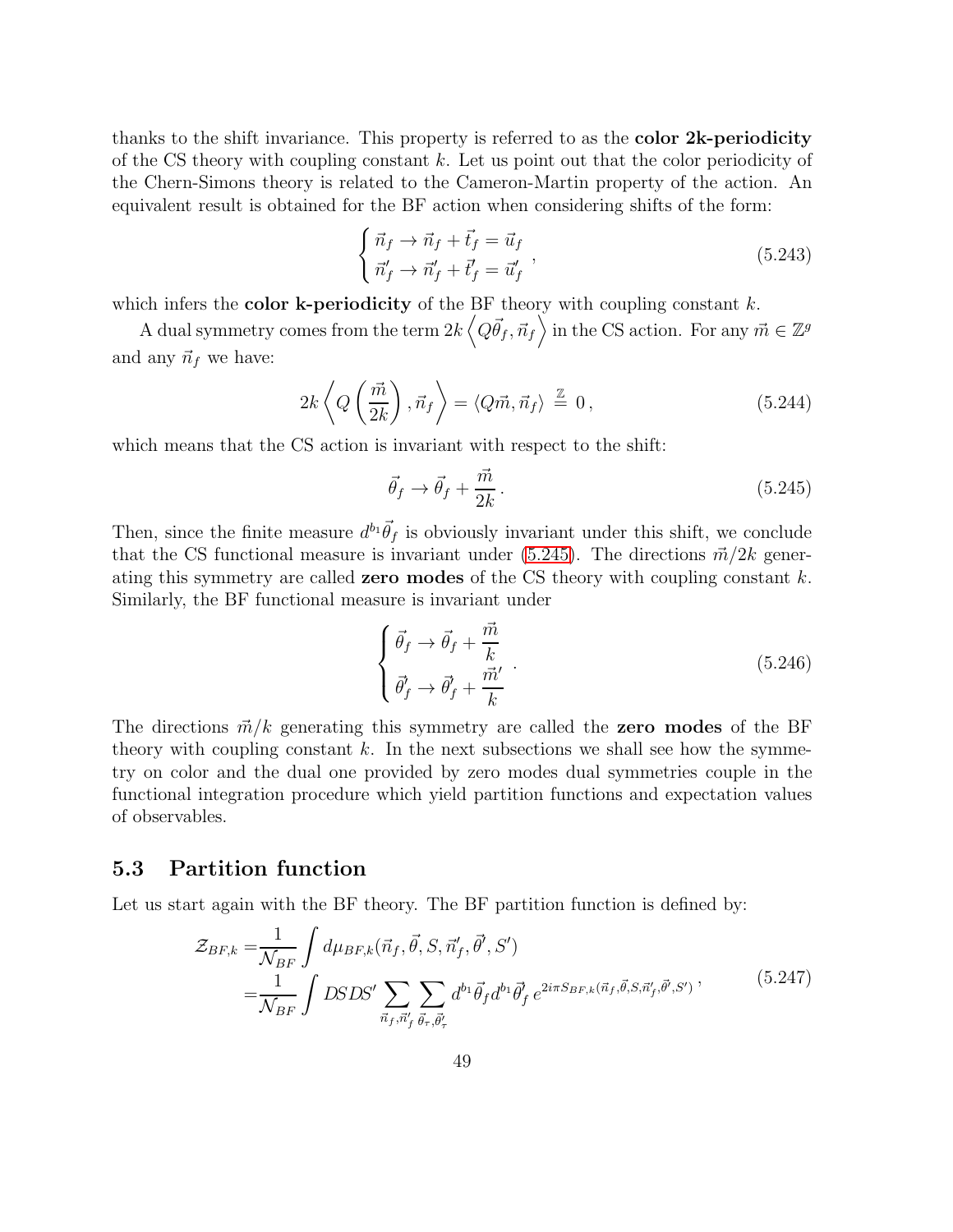where  $\mathcal{N}_{BF}$  is a normalization factor supposed to take care of the divergences that may occur due to the infinite dimensional part in the functional integration. It expression will be chosen almost at the end of the computation.

The integration is formally performed over  $H_D^1(X_L \cup_f X_R)^* \times H_D^1(X_L \cup_f X_R)^*$ . However, the BF action is not well-defined on this configuration space. Hence, we should restrict the integration to a (maximal) subspace  $\mathcal E$  on which the action is well-defined. Nevertheless, it turns out that only the finite integrals will provide us with quantity related to the  $U(1)$  Turaev-Viro invariant.

Let us first perform the integration over the circular variables  $\vec{\theta}_f$  and  $\vec{\theta}'_f$ . By looking at the expression [\(5.233\)](#page-47-1) of the BF action it is quite obvious that this integration yields the factor:

$$
\delta_{Q^{\dagger}\vec{n}_f,\vec{0}}\,\delta_{Q^{\dagger}\vec{n}'_f,\vec{0}}\,,\tag{5.248}
$$

in the remaining sums and integrals. Thanks to Property [1](#page-7-1) and its corollary, this factor can be replaced by the factor:

$$
\delta_{\vec{n}_f, \vec{0}} \, \delta_{\vec{n}'_f, \vec{0}} \,, \tag{5.249}
$$

Let us recall that we have assumed that the trivial class is represented by  $\vec{n} = \vec{0}$ . Now, taking into account this factor when performing the sum of  $\vec{n}_f$  and  $\vec{n}'_f$  then gives:

$$
\mathcal{Z}_{BF,k} = \frac{1}{\mathcal{N}_{BF}} \int \text{DSDS}' \sum_{\vec{\theta}_{\tau}, \vec{\theta}_{\tau}'} e^{2i\pi S_{BF,k}(\vec{0}, \vec{\theta}_{\tau}, S, \vec{0}, \vec{\theta}_{\tau}', S')} , \qquad (5.250)
$$

with:

$$
S_{BF,k}(\vec{0}, \vec{\theta}_{\tau}, S, \vec{0}, \vec{\theta}'_{\tau}, S') = k(S \star S') [\![1]\!] - k \left\langle P\vec{\theta}_{\tau}, Q\vec{\theta}'_{\tau} \right\rangle. \tag{5.251}
$$

The two terms in this expression of the action are totally decoupled so that we have:

$$
\mathcal{Z}_{BF,k} = \frac{1}{\mathcal{N}_{BF}} \left( \int DSDS' e^{2i\pi k (S \star S')}[\mathbf{1}] \right) \left( \sum_{\vec{\theta}_{\tau}, \vec{\theta}_{\tau}'} e^{-2i\pi k \left\langle P\vec{\theta}_{\tau}, Q\vec{\theta}_{\tau}' \right\rangle} \right) . \tag{5.252}
$$

We now decide to set:

$$
\mathcal{N}_{BF} = \int DSDS'e^{2i\pi k(S\star S')[1]},\tag{5.253}
$$

and we conclude that:

$$
\mathcal{Z}_{BF,k} = \sum_{\vec{\theta}_{\tau}, \vec{\theta}_{\tau}'} e^{-2i\pi k \left\langle P\vec{\theta}_{\tau}, Q\vec{\theta}_{\tau}'} \right\rangle.
$$
\n(5.254)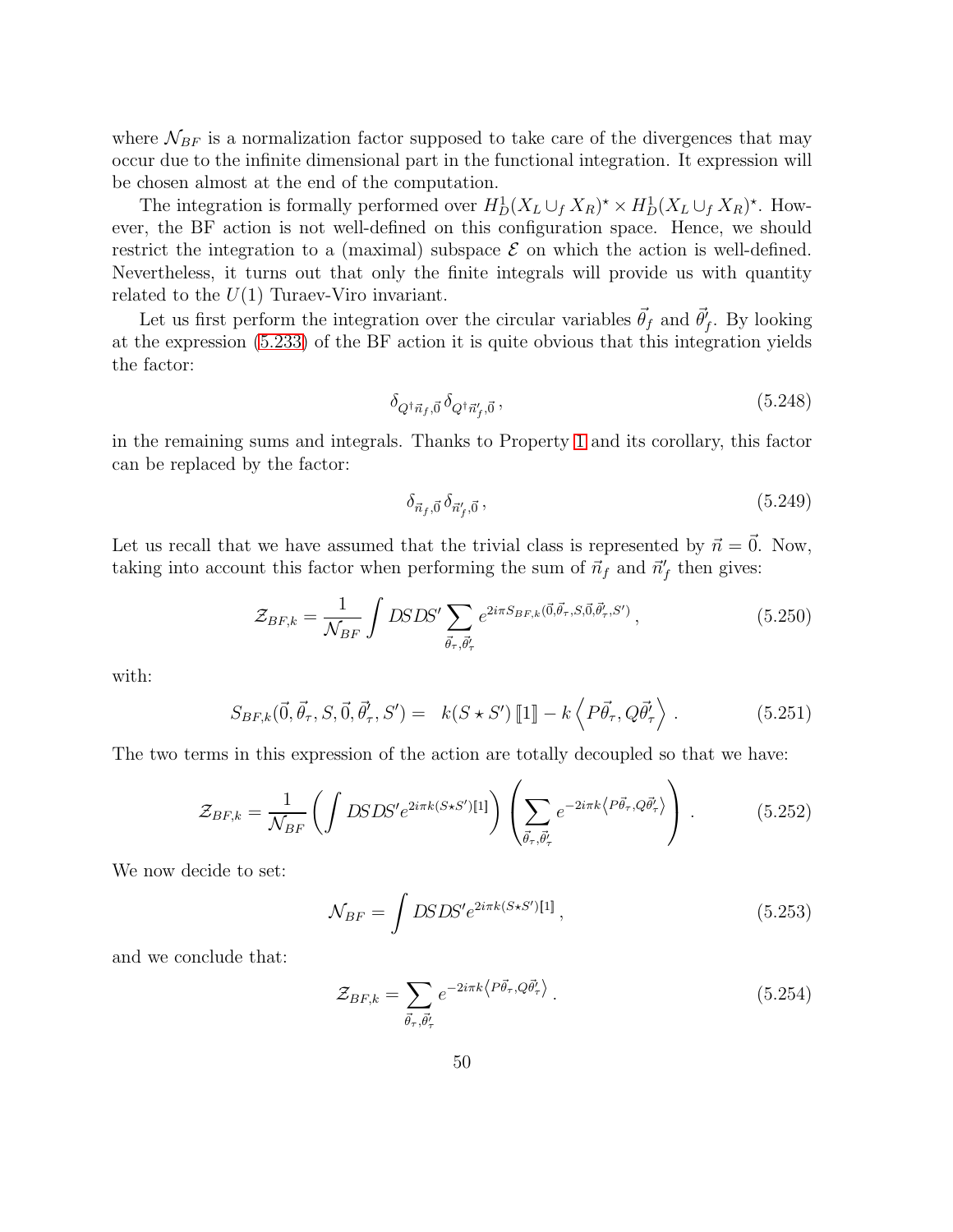Recalling that  $\left\langle P\vec{\theta}_{\tau},Q\vec{\theta}_{\tau}'\right\rangle =\Gamma(\vec{\theta}_{\tau},\vec{\theta}_{\tau}')$  where  $\Gamma:T_1\times T_1\to\mathbb{R}/\mathbb{Z}$  induces the linking form of  $X_L \cup_f X_R$  according to Property [2,](#page-9-0) we recover the standard partition function of the  $U(1)$  BF theory which is related to a Turaev-Viro invariant [\[4\]](#page-58-5).

With exactly the same steps, we obtain the following expression for the CS partition function:

$$
\mathcal{Z}_{CS,k} = \frac{1}{\mathcal{N}_{BF}} \left( \int DSe^{2i\pi k(S \star S)} \left[1\right] \right) \left( \sum_{\vec{\theta}_{\tau}} e^{-2i\pi k \left\langle P\vec{\theta}_{\tau}, Q\vec{\theta}_{\tau} \right\rangle} \right), \tag{5.255}
$$

and by setting:

$$
\mathcal{N}_{CS} = \int DSe^{2i\pi k(S \star S)[1]},\tag{5.256}
$$

we finally get:

$$
\mathcal{Z}_{CS,k} = \sum_{\vec{\theta}_{\tau}} e^{-2i\pi k \left\langle P\vec{\theta}_{\tau}, Q\vec{\theta}_{\tau} \right\rangle}.
$$
\n(5.257)

This is the standard expression for the CS partition function which is related to a Reshetikhin-Turaev invariant [\[2](#page-58-1)[–4\]](#page-58-5).

Let us stress out that thanks to the form we have chosen for the normalization factors  $\mathcal{N}_{BF}$  and  $\mathcal{N}_{CS}$  the partition functions are obtained from finite integrals. In particular, this means that beside the zero regularization assumption, we didn't need to check if the various generalized DB product are well defined.

## 5.4 Observables and their expectation value

In the CS theory, the **reduced** expectation value of an observable  $\mathcal{O}_{CS}$  is:

$$
\langle \langle \mathcal{O}_{CS} \rangle \rangle = \frac{1}{\mathcal{N}_{CS}} \int \mathcal{O}_{CS} d\mu_{CS,k}(\vec{n}_f, \vec{\theta}, S) , \qquad (5.258)
$$

and in the BF theory, for an observable  $\mathcal{O}_{BF}$ , by:

$$
\langle \langle \mathcal{O}_{BF} \rangle \rangle = \frac{1}{\mathcal{N}_{BF}} \int \mathcal{O}_{BF} d\mu_{BF,k}(\vec{n}_f, \vec{\theta}, S, \vec{n}'_f, \vec{\theta}', S') \,. \tag{5.259}
$$

As already noticed, the observables in the CS and BF theories are Wilson loop, that is to say  $U(1)$  holonomies. Let us consider a framed link  $\mathcal{L} = L_1 \cup L_2 \cup \cdots \cup L_n$  in  $X_L \cup_f X_R$ . We represent this link as a 1-cycle  $z_c$  and denote by  $\vec{N} = \vec{N}_f + \vec{N}_\tau$  its homology class, with  $\vec{N}_{\tau} = \hat{P} \vec{\Theta}_{\tau}$  and  $\vec{\Theta}_{\tau} = \vec{M}/p$ . The observable defined by  $\mathcal{L}$  is then:

$$
W_{CS}(\mathcal{L}, \mathcal{J}) = e^{2i\pi \int_{\mathcal{L}} \mathcal{J}}.
$$
\n(5.260)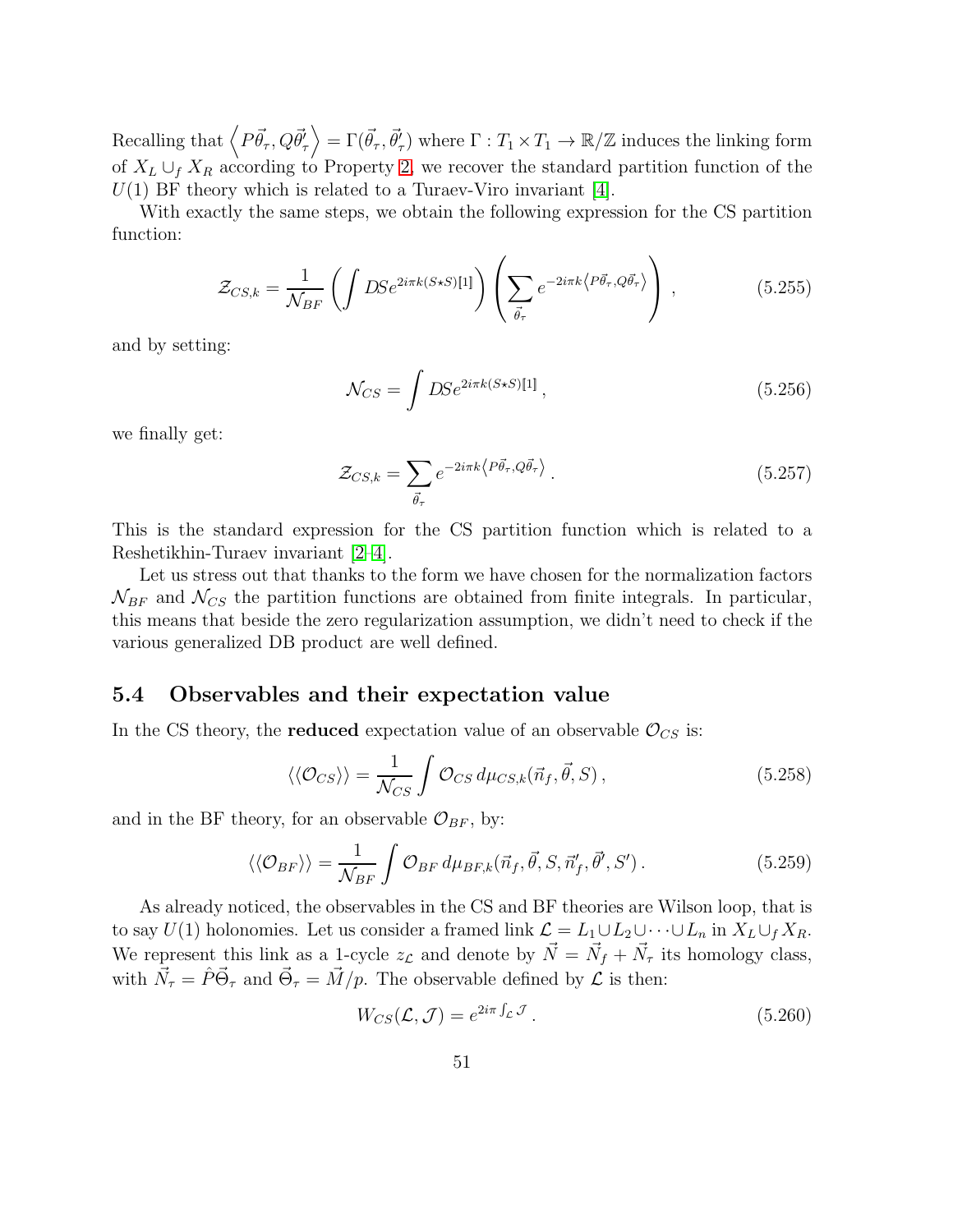As a 1-cycle of  $X_L \cup_f X_R$ ,  $z_L$  defines a generalized DB class  $\mathcal{J}_L$  so that we can rewrite the above Wilson loop observable as:

$$
W_{CS}(\mathcal{L}, \mathcal{J}) = e^{2i\pi(\mathcal{J} \star \mathcal{J}_{\mathcal{L}})[1]}.
$$
\n(5.261)

As usual, the quantity  $(\mathcal{J} \star \mathcal{J}_c)$  [1] is not always well-defined so we have to assume that the space of configuration we are working with only contains fields for which this generalized DB product is well-defined. In fact, we must chose our link  $\mathcal L$  properly because the space of configuration have already been chosen for the action to be well-defined. In reality, all these subtleties will prove quite irrelevant since, as with the partition function, it is the finite part of the functional integral that will yield a link invariant.

In order to compute  $\langle \langle W_{CS}(\mathcal{L}, \mathcal{J}) \rangle \rangle$  we must compute the generalized DB product  $\mathcal{J} \star \mathcal{J}_L$ . We also want to do that in the variables  $(\vec{n}_f, \vec{\theta}, S)$  used to write the CS functional measure. This means that we must decompose the DB 1-current representing  $\mathcal{J}_{\mathcal{L}}$ according to [\(4.164\)](#page-33-1). Thanks to Property [15](#page-37-1) we can write:

$$
\mathcal{J}_{\mathcal{L}} = \mathcal{J}_{\vec{N}_f} - \mathcal{J}_{\Theta_\tau} + \mathcal{C}_{\Theta_\tau} + \mathcal{C} = \mathcal{J}_{(\vec{N}_f, -\Theta_\tau, C_T)},\tag{5.262}
$$

with  $C_T = C_{\Theta_\tau} + C$ . Then, by noticing that  $(\mathcal{J} \star \mathcal{J}_\mathcal{L})$  [1] is very close from the BF action, we can rely on expression [\(5.233\)](#page-47-1) to obtain:

$$
\begin{split}\n(\mathcal{J} \star \mathcal{J}_{\mathcal{L}}) \left[ \mathbbm{1} \right] &= (\mathcal{J}_{(\vec{n}_f, \vec{\theta}, S)} \star \mathcal{J}_{(\vec{N}_f, -\Theta_\tau, C_T)}) \left[ \mathbbm{1} \right] \\
&= (\mathcal{S} \star C_T) \left[ \mathbbm{1} \right] + \sum_{a=1}^g (n_f^a j_{\lambda_a^R} \wedge C_{T,R}^c + N_f^a j_{\lambda_a^R} \wedge S_R^c) \left[ \mathbbm{1}_R \right] + \\
&\quad + \left\langle Q\vec{\theta}, \vec{N}_f \right\rangle - \left\langle Q\vec{\Theta}_\tau, \vec{n}_f \right\rangle + \left\langle P\vec{\theta}_\tau, Q\vec{\Theta}_\tau \right\rangle \\
&= (\mathcal{S} \star C_T) \left[ \mathbbm{1} \right] + \sum_{a=1}^g (N_f^a j_{\lambda_a^R} \wedge S_R^c) \left[ \mathbbm{1}_R \right] + \left\langle Q\vec{\theta}, \vec{N}_f \right\rangle + \left\langle P\vec{\theta}_\tau, Q\vec{\Theta}_\tau \right\rangle ,\n\end{split} \tag{5.263}
$$

where  $\mathcal{C} = (C_L^{\circ}, C_R^{\circ}, C_R^{\Sigma})$  and  $\mathcal{C}_T = \mathcal{C}_{\Theta_{\tau}} + \mathcal{C}$ . We used the fact that:

$$
\sum_{a=1}^{g} (n_f^a j_{\lambda_a^R} \wedge C_{T,R}^\circ) \left[ 1_R \right] = \sum_{a=1}^{g} (n_f^a j_{\lambda_a^R} \wedge (C_{\vec{\Theta}_\tau} + C)_{R}^\circ) \left[ 1_R \right] \stackrel{\mathbb{Z}}{=} \left\langle Q \vec{\Theta}_\tau, \vec{n}_f \right\rangle, \quad (5.264)
$$

in order to compensate the term  $-\left\langle Q\vec{\Theta}_\tau,\vec{n}_f\right\rangle$  in the expression of  $(\mathcal{J}\star\mathcal{J}_\mathcal{L})$  [1]. Note that  $\sum_{a=1}^{g}$   $\left(n_f^a j_{\lambda_a^R} \wedge C_R^{\circ}\right)$   $\left[\!\left[1_R\right]\right] \stackrel{\mathbb{Z}}{=} 0$  because  $C_R^{\circ}$  is a 2-chain.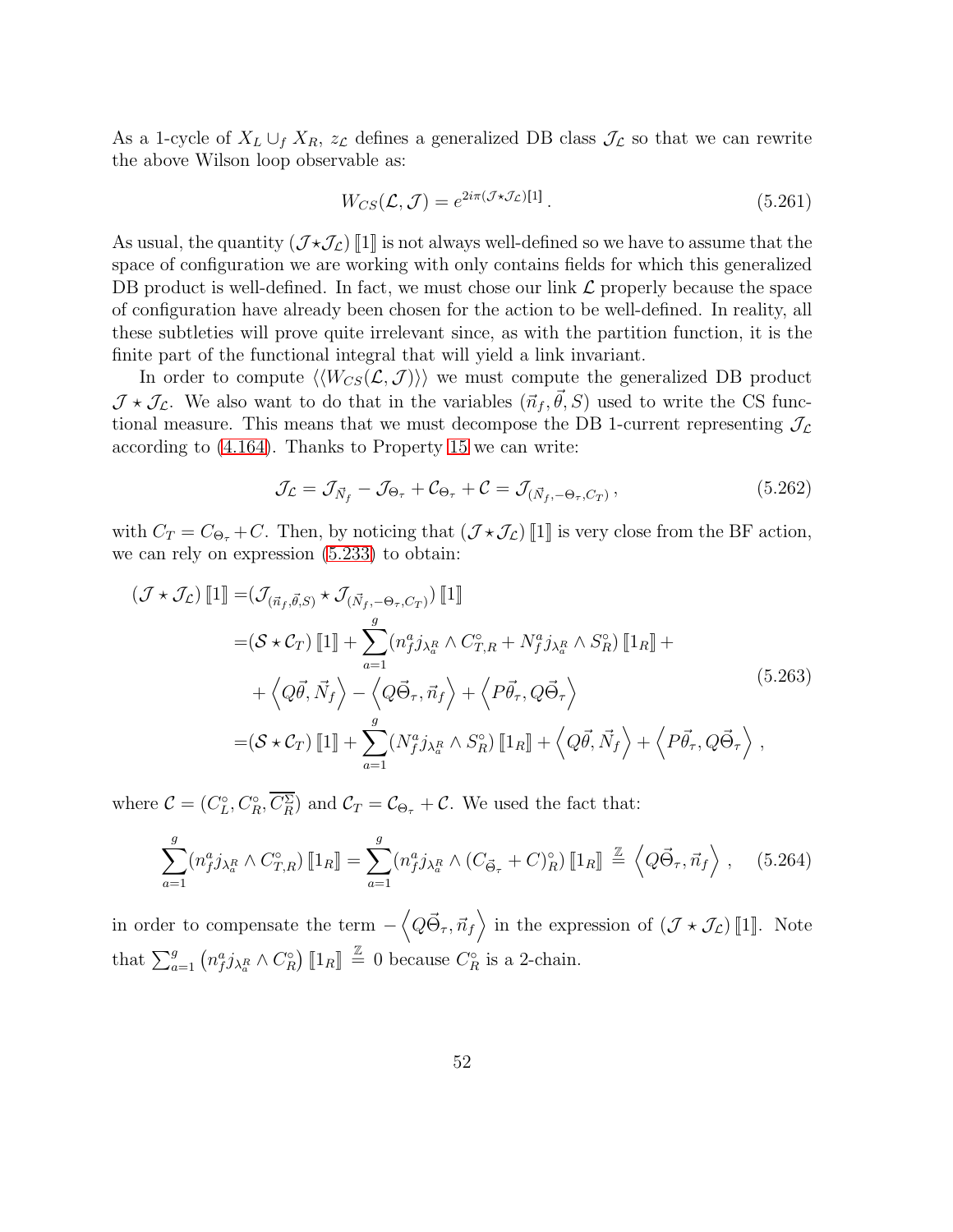Now, we add the above result to the expression [\(5.234\)](#page-47-0) of the CS action thus obtaining:

<span id="page-53-0"></span>
$$
k(\mathcal{J}_{(\vec{n}_f, \vec{\theta}, S)} \star \mathcal{J}_{(\vec{n}_f, \vec{\theta}, S)}) \llbracket 1 \rrbracket + (\mathcal{J}_{(\vec{n}_f, \vec{\theta}, S)} \star \mathcal{J}_{(\vec{N}_f, -\vec{\Theta}_\tau, C_T)}) \llbracket 1 \rrbracket =
$$
\n
$$
k(S \star S) \llbracket 1 \rrbracket + 2k \left\langle Q\vec{\theta}_\tau, \vec{n}_f \right\rangle - k \left\langle P\vec{\theta}_\tau, Q\vec{\theta}_\tau \right\rangle +
$$
\n
$$
+ 2k \sum_{a=1}^g \left( n_f^a j_{\lambda_a^R} \wedge S_R^{\circ} \right) \llbracket 1_R \rrbracket + 2k \left\langle Q\vec{\theta}_f, \vec{n}_f \right\rangle +
$$
\n
$$
+ (S \star C_T) \llbracket 1 \rrbracket + \left\langle Q\vec{\theta}_\tau, \vec{N}_f \right\rangle + \left\langle P\vec{\theta}_\tau, Q\vec{\Theta}_\tau \right\rangle +
$$
\n
$$
+ \sum_{a=1}^g (N_f^a j_{\lambda_a^R} \wedge S_R^{\circ}) \llbracket 1_R \rrbracket + \left\langle Q\vec{\theta}_f, \vec{N}_f \right\rangle.
$$
\n(5.265)

The terms containing  $Q\vec{\theta}_f$  can be gathered into:

$$
\left\langle Q\vec{\theta}_f, 2k\vec{n}_f + \vec{N}_f \right\rangle. \tag{5.266}
$$

Then, as in the computation of the partition function, we first perform the integration over the circular variables  $\vec{\theta}_f$  which yields, thanks to Property [1](#page-7-1) and its corollary, the constraint  $2k\vec{n}_f + \vec{N}_f = \vec{0}$ . Hence, instead of [\(5.265\)](#page-53-0) we must consider:

$$
k(\mathcal{J}_{(\vec{n}_f, \vec{\theta}, S)} \star \mathcal{J}_{(\vec{n}_f, \vec{\theta}, S)}) \llbracket 1 \rrbracket + (\mathcal{J}_{(\vec{n}_f, \vec{\theta}, \vec{s})} \star \mathcal{J}_{(\vec{N}_f, -\frac{\vec{M}}{p}, C_T)}) \llbracket 1 \rrbracket |_{2k\vec{n}_f + \vec{N}_f = \vec{0}} =
$$
  
 
$$
k(\mathcal{S} \star \mathcal{S}) \llbracket 1 \rrbracket + (\mathcal{S} \star C_T) \llbracket 1 \rrbracket - k \left\langle P\vec{\theta}_\tau, Q\vec{\theta}_\tau \right\rangle + \left\langle P\vec{\theta}_\tau, Q\vec{\theta}_\tau \right\rangle,
$$
 (5.267)

and limit the sum over the free variables  $\vec{n}_f$  to one contribution. Hence, we obtain the following expression of the involved expectation value:

$$
\langle\langle W_{CS}(\mathcal{L}, \mathcal{J})\rangle\rangle = \frac{\delta_{2k\vec{n}_f + \vec{N}_f}}{\mathcal{N}_{CS}} \int D\mathcal{S} \sum_{\vec{\theta}_{\tau}} e^{2i\pi(k\mathcal{S}\star\mathcal{S} + \mathcal{S}\star\mathcal{C}_T)[1]} e^{-2i\pi \left(k\langle P\vec{\theta}_{\tau}, Q\vec{\theta}_{\tau}\rangle - \langle P\vec{\theta}_{\tau}, Q\vec{\Theta}_{\tau}\rangle\right)} (5.268)
$$

The integrals once more decouple thus yielding:

$$
\langle\langle W_{CS}(\mathcal{L}, \mathcal{J})\rangle\rangle = \frac{\delta_{2k\vec{n}_f + \vec{N}_f}}{\mathcal{N}_{CS}} \left( \int D\mathcal{S} e^{2i\pi(k\mathcal{S}\star\mathcal{S} + \mathcal{S}\star\mathcal{C}_T)[1]} \right) \times \times \left( \sum_{\vec{\theta}_{\tau}} e^{-2i\pi(k\langle P\vec{\theta}_{\tau}, Q\vec{\theta}_{\tau}\rangle - \langle P\vec{\theta}_{\tau}, Q\vec{\theta}_{\tau}\rangle)} \right). \tag{5.269}
$$

The last step is to deal with the argument of the first exponential accoridng to:

$$
(k\mathcal{S}\star\mathcal{S}+\mathcal{S}\star\mathcal{C}_T)\left[\!\left[1\right]\!\right]=k\left(\left(\mathcal{S}+\frac{\mathcal{C}_T}{2k}\right)\star\left(\mathcal{S}+\frac{\mathcal{C}_T}{2k}\right)\right)\left[\!\left[1\right]\!\right]-k\left(\frac{\mathcal{C}_T}{2k}\star\frac{\mathcal{C}_T}{2k}\right)\left[\!\left[1\right]\!\right]\,. (5.270)
$$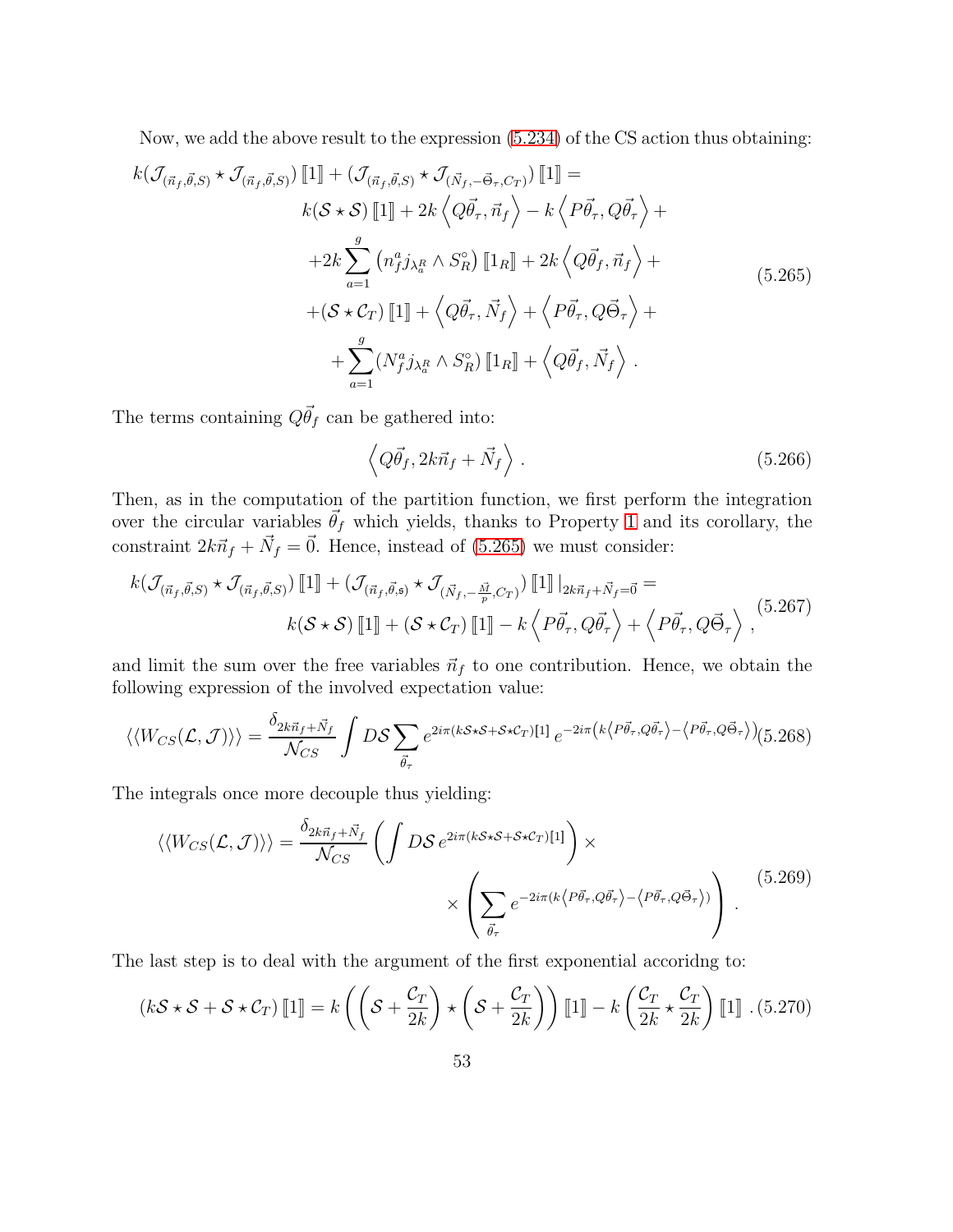Since by construction  $\mathcal{C}_T$  is a DB 1-current of type S the division by 2k is allowed and we can make the following change of variables:

$$
\mathcal{U} = \mathcal{S} + \frac{\mathcal{C}_T}{2k} \,. \tag{5.271}
$$

By referring to the discussion made right after Property [13](#page-33-0) this redefinition of the "infinite dimensional" variables involve a redefinition of the free angular variables  $\vec{\theta}_f$ . However, we already integrated over these variables so a change in the angular variable is irrelevant at this stage. If we assume that the formal measure  $Df$  is invariant under the above shift, then we obtain:

$$
\langle\langle W_{CS}(\mathcal{L}, \mathcal{J})\rangle\rangle = \frac{\delta_{\vec{N}_f, \vec{0}}^{[2k]}}{\mathcal{N}_{CS}} \left( \int D\mathcal{U} \, e^{2i\pi k (\mathcal{U} \star \mathcal{U})[1]} \right) \times \times e^{-2i\pi k (\frac{c_T}{2k} \star \frac{c_T}{2k})[1]} \left( \sum_{\vec{\theta}_\tau} e^{-2i\pi (k \langle P\vec{\theta}_\tau, Q\vec{\theta}_\tau \rangle - \langle P\vec{\theta}_\tau, Q\vec{\theta}_\tau \rangle)} \right).
$$
\n(5.272)

Taking into account the expression of normalization factor  $\mathcal{N}_{CS}$  we get:

<span id="page-54-0"></span>
$$
\langle\langle W_{CS}(\mathcal{L}, \mathcal{J})\rangle\rangle = \delta_{\vec{N}_f, \vec{0}}^{[2k]} e^{-2i\pi k(\frac{C_T}{2k} \times \frac{C_T}{2k})[1]} \left( \sum_{\vec{\theta}_\tau} e^{-2i\pi (k \langle P\vec{\theta}_\tau, Q\vec{\theta}_\tau \rangle - \langle P\vec{\theta}_\tau, Q\vec{\theta}_\tau \rangle)} \right).
$$
 (5.273)

From what we saw in the previous section, we have:

$$
k\left(\frac{\mathcal{C}_T}{2k} \star \frac{\mathcal{C}_T}{2k}\right) \llbracket 1 \rrbracket \stackrel{\mathbb{Z}}{=} \frac{1}{4kp^2} lk(3^p, \mathfrak{F}^p),\tag{5.274}
$$

with  $\mathfrak{Z}^p$  being the p-fold of 3 and  $\mathfrak{Z}^p$  a framing of this p-fold, the cycle 3 being the generalized curvature of  $C_T = C_{\vec{\Theta}_T} + C$ , where  $\vec{\Theta}_T = \vec{M}/p$ . If we inject this last relation in [\(5.273\)](#page-54-0), the resulting expression is:

$$
\langle\langle W_{CS}(\mathcal{L}, \mathcal{J})\rangle\rangle = \delta_{\vec{N}_f, \vec{0}}^{[2k]} e^{-\frac{2i\pi}{4kp^2}lk(\mathfrak{Z}^p, \mathfrak{Z}^p)} \left( \sum_{\vec{\theta}_\tau} e^{-2i\pi(k\langle P\vec{\theta}_\tau, Q\vec{\theta}_\tau \rangle - \langle P\vec{\theta}_\tau, Q\vec{\theta}_\tau \rangle)} \right), \quad (5.275)
$$

in full agreement with formula (90) of [\[3\]](#page-58-8). Up to the factor  $-2i\pi$ , we can write the argument of the first exponential in the above expression as:

<span id="page-54-1"></span>
$$
\frac{1}{4k} \left( \mathcal{C} \star \mathcal{C} \right) \left[ \mathbb{1} \right] + \frac{1}{2kp} \sum_{a=1}^{g} (P\vec{M})^a \left( j_{\lambda_a^R} \wedge j_{c_R^{\circ}} \right) \left[ \mathbb{1}_R \right] + \frac{1}{4kp^2} \left\langle P\vec{M}, Q\vec{M} \right\rangle. \tag{5.276}
$$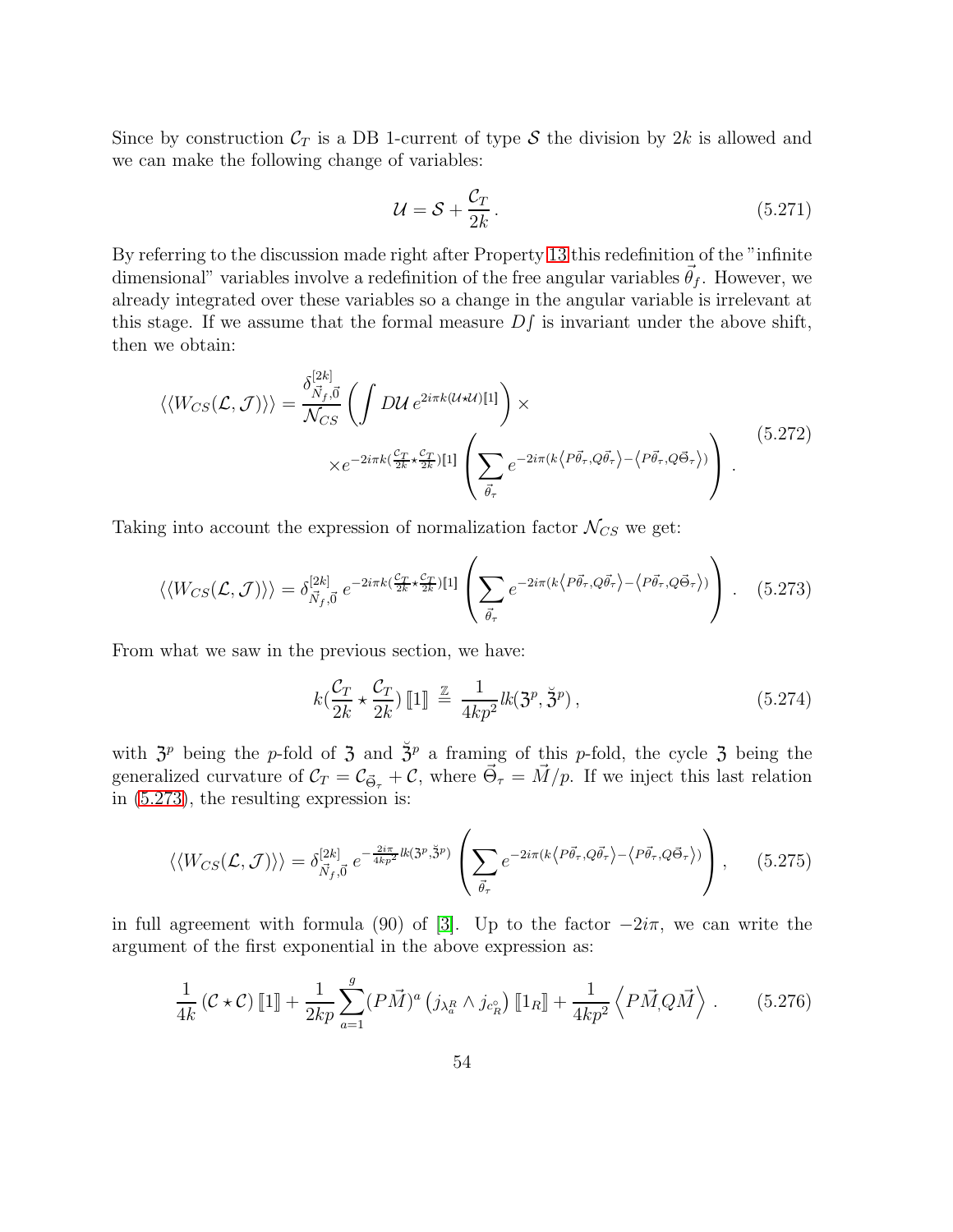Due to the presence of the factor  $1/k$ , which is the inverse of the coupling constant k, this contributions is referred to as the perturbative component of the reduced expectation value [\[3\]](#page-58-8).

In the case of BF observables, we consider:

$$
W_{BF}(\mathcal{L}_1, \mathcal{L}_2, \mathcal{J}, \mathcal{J}') = e^{2i\pi \oint_{\mathcal{L}_1} \mathcal{J}} \cdot e^{2i\pi \oint_{\mathcal{L}_2} \mathcal{J}'}, \qquad (5.277)
$$

for two links  $\mathcal{L}_1$  and  $\mathcal{L}_2$ . We then consider the DB 1-currents:

$$
\begin{cases}\n\mathcal{J}_{\mathcal{L}_{1}} = \mathcal{J}_{\vec{N}_{f}^{1}} - \mathcal{J}_{\Theta_{\tau}^{1}} + \mathcal{C}_{\Theta_{\tau}^{1}} + \mathcal{C}^{1} = \mathcal{J}_{(\vec{N}_{f}^{1}, -\Theta_{\tau}^{1}, C_{T}^{1})} \\
\mathcal{J}_{\mathcal{L}_{2}} = \mathcal{J}_{\vec{N}_{f}^{2}} - \mathcal{J}_{\Theta_{\tau}^{2}} + \mathcal{C}_{\Theta_{\tau}^{2}} + \mathcal{C}^{2} = \mathcal{J}_{(\vec{N}_{f}^{2}, -\Theta_{\tau}^{2}, C_{T}^{2})}\n\end{cases}
$$
\n(5.278)

associated with  $\mathcal{L}_1$  and  $\mathcal{L}_2$ , respectively. By following the same procedure as in the Chern-Simons case, and with obvious notations, we end with the reduced expectation value:

$$
\langle \langle W_{BF}(\mathcal{L}_1, \mathcal{L}_2, \mathcal{J}, \mathcal{J}') \rangle \rangle = \delta_{\vec{N}_f^1, \vec{0}}^{[k]} \delta_{\vec{N}_f^2, \vec{0}}^{[k]} e^{-\frac{2i\pi}{k p_1 p_2} k(\mathfrak{Z}_1^{p_1}, \mathfrak{Z}_2^{p_2})} \left( \sum_{\vec{\theta}_\tau, \vec{\theta}_\tau'} e^{-2i\pi (k \langle P\vec{\theta}_\tau, Q\vec{\theta}_\tau' \rangle - \langle P\vec{\theta}_\tau, Q\vec{\theta}_\tau' \rangle - \langle P\vec{\theta}_\tau', Q\vec{\theta}_\tau^2 \rangle)} \right). \tag{5.279}
$$

This expression coincides with formula (2.53) of [\[5\]](#page-58-2). Of course, if the two links are equal then the linking number in the first exponential is actually a self-linking and thus is defined with the help of a framing as in the Chern-Simons case. We leave it to the reader to find the equivalent of the perturbative component [\(5.276\)](#page-54-1) in the BF case.

## 6 Conclusion

In this second article dedicated to the use of a Heegaard splitting in the determination of the partition functions and expectation values in  $U(1)$  CS and BF theories we saw how the use of DB 1-currents yield to results which were obtained by different approaches. However, although the results are already known, the use of a Heegaard splitting allows to explicitly see the role played by the Riemann surface on which the spitting is based. All the degree of freedom which enter in the final results actually come from Property [2](#page-9-0) and are referring to the gluing diffeomorphism  $f : \Sigma_L \to \Sigma_R$  which defines the Heegaard splitting  $X_L \cup_f X_R$  thought the endomorphism  $P: \mathbb{Z}^g \to \mathbb{Z}^g$ .

Another virtue of the Heegaard splitting approach is that it shows how the exact sequence based on (generalized) curvatures can be used in the context of CS and BF theories. Usually  $[2, 4]$  $[2, 4]$ , it is the exact sequence based on the second cohomology of M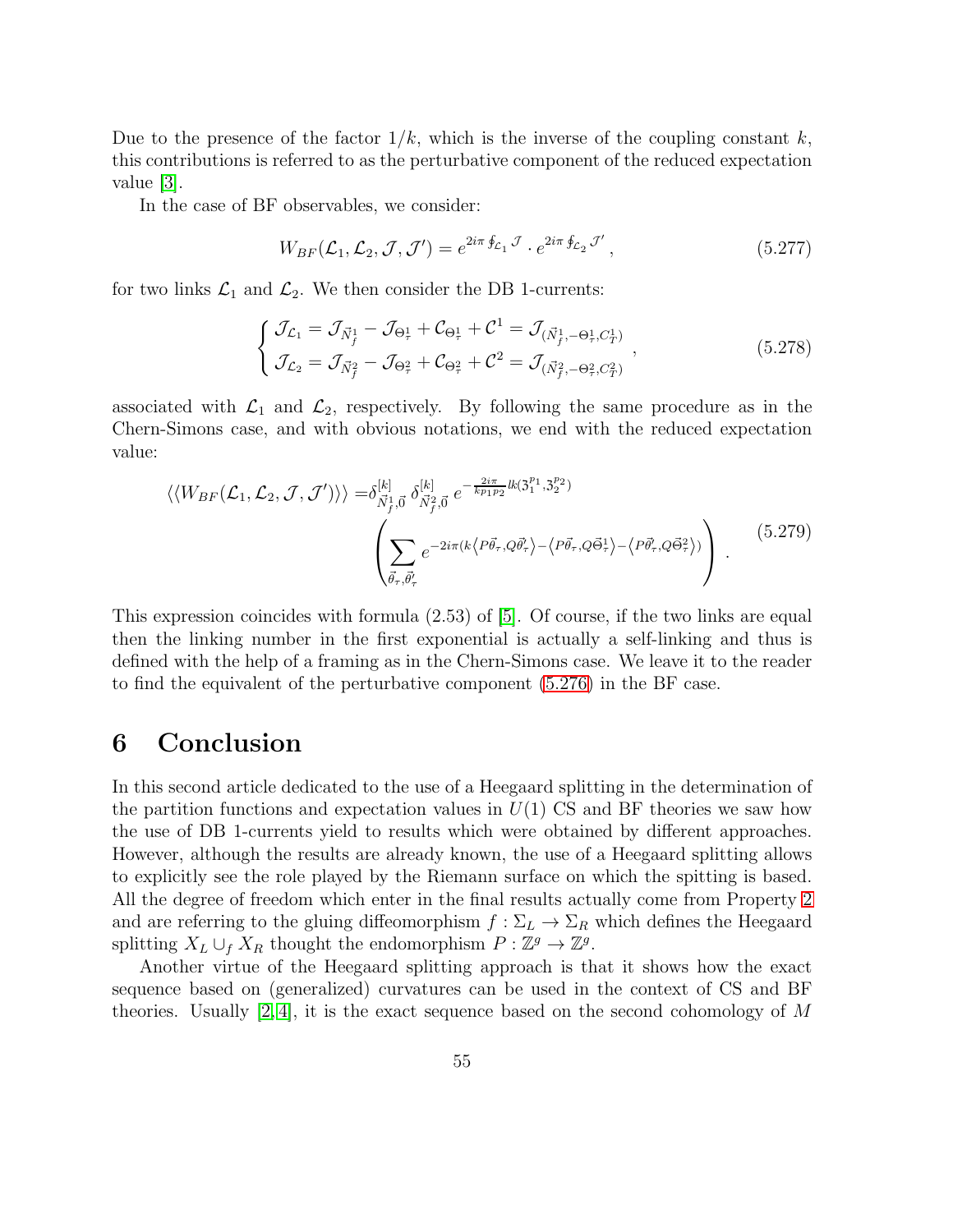which is used. It turns out that a Heegaard splitting also provides a nice realization of the so-called cycle map  $[9]$  which states that an 1-cycle z canonically defines a singular DB class  $\eta_z$  thanks to which integration of a smooth DB class A along z takes the form  $(\mathcal{J}_A \star \eta_z)$  [1].

The so-called standard approach can be extended to  $U(1)$  CS and BF theories on a smooth closed  $(4n + 3)$ -dimensional manifold which also yield invariants [\[4\]](#page-58-5). It is therefore natural to wonder whether there exists some equivalent of the Heegaard splitting approach for such higher dimensional manifolds. Unfortunately, a smooth closed  $(4n+3)$ dimensional manifold ( $n > 0$ ) cannot always be decomposed according to  $V \cup_{f} W$  with V and W diffeomorphic manifolds and  $f : \partial V \to \partial W$  a diffeomorphism. However, as the  $U(1)$  CS and BF invariants discussed in this article all rely on  $T_{2n+1}(M)$  and the linking form  $\Gamma_M$  we could consider the following trick: first, we look for V, W and f as above and in such a way that  $T_{2n+1}(M') = T_{2n+1}(M)$  and  $\Gamma'_{M} = \Gamma_{M}$ , where  $M' = V \cup_{f} W$ ; then, we apply the Heegaard splitting approach to  $M'$ . Another interesting point would be to see if it is possible to extend the Heegaard construction to a decomposition  $V \cup_f W$ with the only constraint that  $f : \partial V \to \partial W$  is a diffeomorphism. More generally, as any smooth manifold admits a handle decomposition, we investigate how to adapt the Heegaard splitting approach to such a decomposition. A fourth and last point of interest concern the Kirk and Klassen construction in which a BF type action interpolates between non-abelian flat CS actions [\[16\]](#page-59-1). We can wonder what remains of this in the  $U(1)$  context where the space of equivalence classes of  $U(1)$ -connections is not connected.

The use of a Heegaard splitting can also be seen as a first step in order to understand how CS and BF theories could be considered as QFT on a closed 3-manifold, whereas QFT in its standard approach, which is perturbative by essence, only deal with  $\mathbb{R}^3$ . These topological models are of particular interest in such a search since we know the results concerning their partition functions and the expectation values of some of their observables. Of course, the identification of the relevant degrees of freedom entering the final expression of the partition functions and expectation values drives us to the questions of these degrees of freedom in the non-abelian case. In that case too all should come from the gluing diffeomorphism  $f$  which defines the Heegaard splitting. Unfortunately, these degrees of freedom still seem mysterious. Nevertheless, the abelian degrees of freedom should be somewhere among them as they are for instance in the case of lens spaces [\[17\]](#page-59-2).

Let us conclude this article with a questioning. It is pretty amazing that  $U(1)$  CS and BF theories are almost absent from the usual lectures on QFT in  $\mathbb{R}^3$  (or even  $\mathbb{R}^{4n+3}$ .) Indeed, the propagators of these theories have nice geometrical interpretations for a large class of gauge fixing procedure [\[18\]](#page-59-3), while partition functions and expectation values of holonomies provide manifold invariants. As to the computation of these quantities they also rely on geometry [\[19,](#page-59-4) [20\]](#page-59-5). It is not usual at all for propagators, partition functions and expectation values to have such nice interpretations in QFT.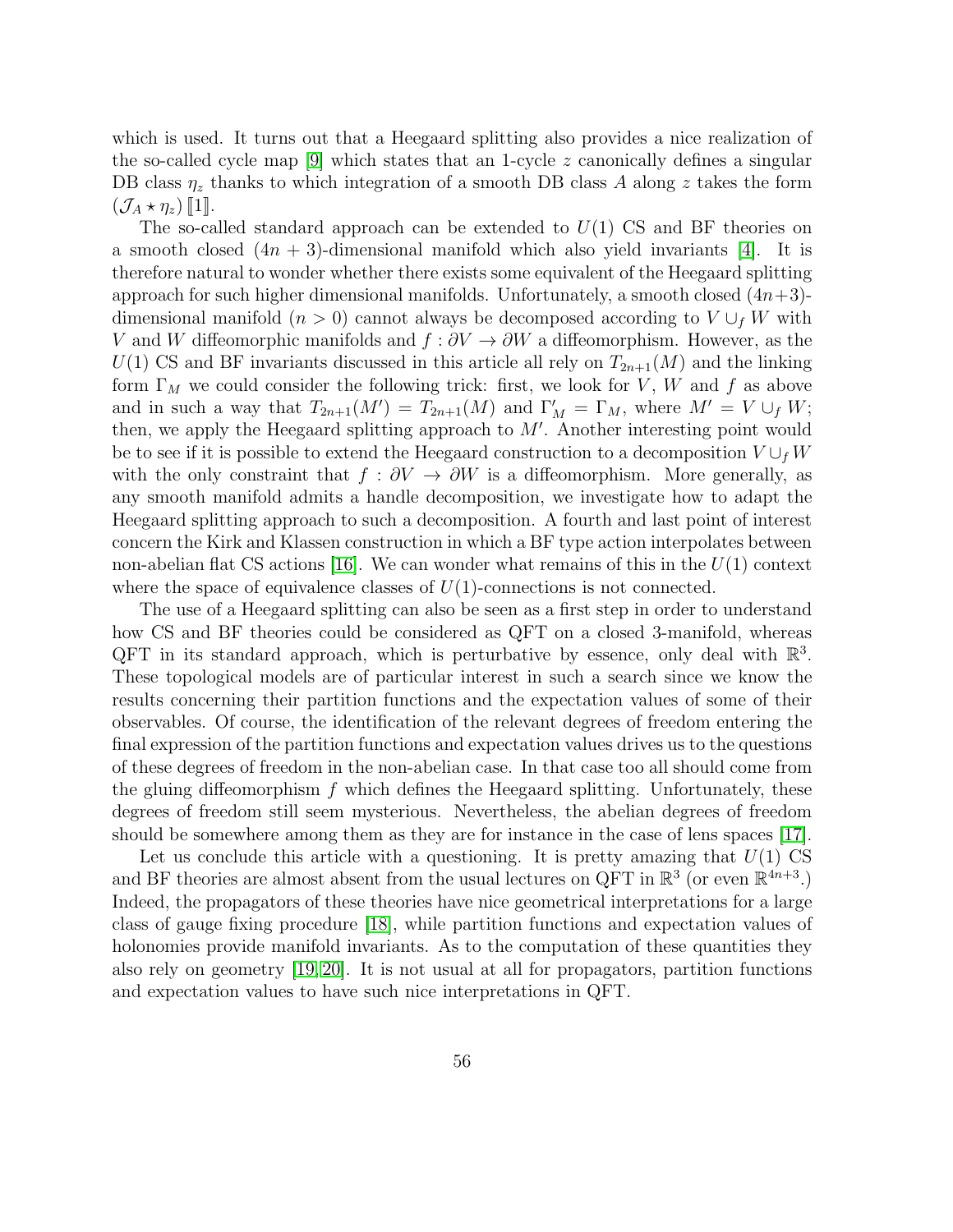Acknowledgments: The author would like to thank Eric Pilon for fruitful discussions concerning currents and distributions.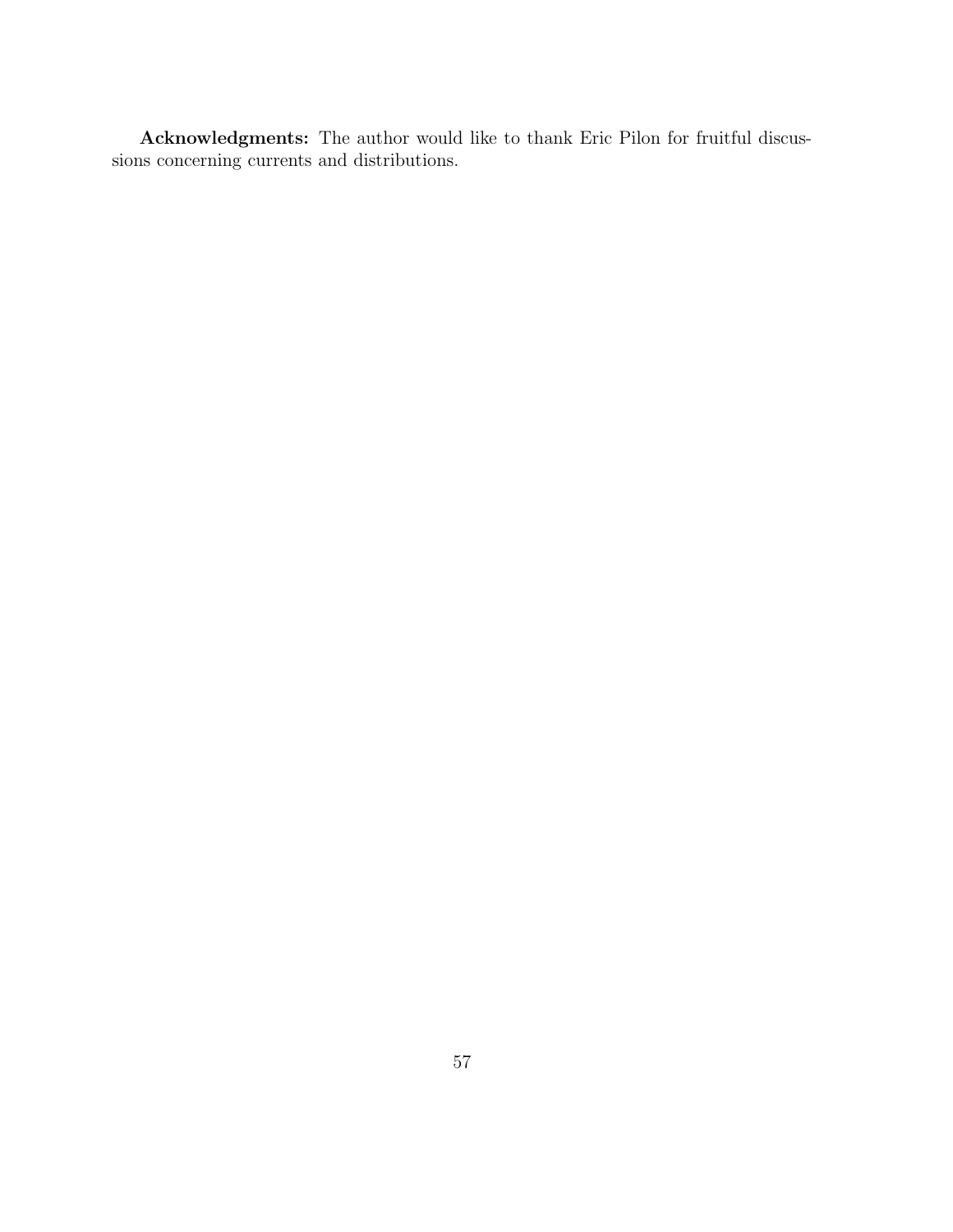## <span id="page-58-0"></span>References

- <span id="page-58-1"></span>[1] F. Thuillier, 3D Topological Models and Heegaard Splitting I: Partition Function, J. Math. Phys. 60 (2019), 32
- <span id="page-58-8"></span>[2] E. Guadagnini and F. Thuillier, Three-manifold invariant from functional integration, J. Math. Phys. 54, 082302 (2013).
- <span id="page-58-5"></span>[3] E. Guadagnini and F. Thuillier, Path-integral invariants in abelian Chern-Simons theory, Nucl. Phys. B 882, 450–484 (2014).
- <span id="page-58-2"></span>[4] P. Mathieu and F. Thuillier, Abelian BF theory and Turaev-Viro invariant, J. Math. Phy. 57, 022306 (2016); doi: 10.1063/1.4942046.
- [5] P. Mathieu and F. Thuillier, A reciprocity formula from abelian BF and Turaev-Viro theories, published in "Eulogy for Raymond", Nucl. Phys. B 912, 327–353 (2016).
- <span id="page-58-3"></span>[6] N. Y. Reshetikhin and V. G. Turaev, Invariants of 3-manifolds via link polynomials and quantum groups, Invent. Math.  $103$ ,  $547-597$  (1991).
- <span id="page-58-4"></span>[7] V. G. Turaev, O. Yu. Viro, State Sum Invariants of 3-Manifolds and Quantum  $6j$ -symbols, Topology **31**, 865–902 (1992).
- <span id="page-58-7"></span><span id="page-58-6"></span>[8] H. Murakami, T. Ohtsuki and M. Okada, Invariants of three-manifolds derived from linking matrices and framed links, Osaka J. Math. 29 (1992), 545–572.
- [9] M. Bauer, G. Girardi, R. Stora and F. Thuillier, A class of topological actions, J. High Energy Phys. 2005 (2005), no. 8, 027, 35 pages.
- <span id="page-58-10"></span><span id="page-58-9"></span>[10] G. de Rham, *Variétés Différentiables, Formes, Courants, Formes Harmoniques*, Hermann, Paris, 1955.
- <span id="page-58-11"></span>[11] Conway A., Friedl S. and Herrmann G., Linking forms revisited, [arXiv:1708.03754](http://arxiv.org/abs/1708.03754) v3 Feb. 2018.
- [12] Harvey, R., Lawson, B. and Zweck, J., The de Rham–Federer theory of differential *characters and character duality, Amer. J. Math.*  $125$  (2003), 791–847.
- <span id="page-58-12"></span>[13] A. Dold, Lectures on algebraic topology, in Classics in Mathematics (Springer, 1972).
- <span id="page-58-13"></span>[14] F. Reese Harvey and H. Blaine Lawson, Lefschetz-Pontrjagin Duality for Differential Characters, Anais da Academia Brasileira de Ciencias, vol 73, no. 2(2001), 145-160.